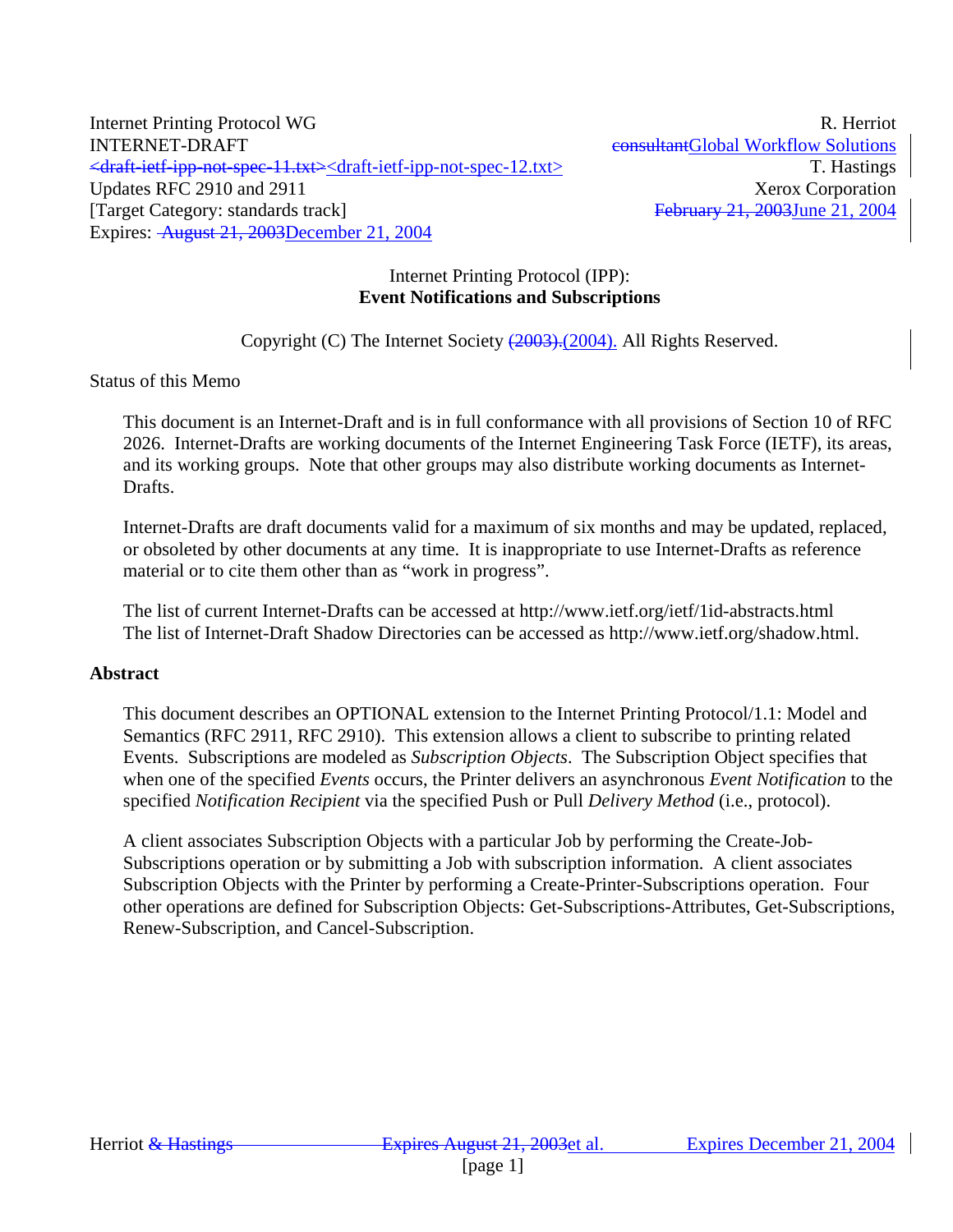# **Table of Contents**

| 5.3.8.2 notify-lease-duration-supported (1setOf (integer(0: 67108863)   rangeOfInteger(0:67108863))) |  |
|------------------------------------------------------------------------------------------------------|--|
| 30                                                                                                   |  |

| Herriot <del>&amp; Hastings</del> | Evoirag August $21, 2002$<br>$\frac{1}{4}$ LADII VS THE THE UNIT | <del>[page 82</del> et al. |
|-----------------------------------|------------------------------------------------------------------|----------------------------|
|                                   | Expires December 21, 2004                                        | [ $page 2$ ]               |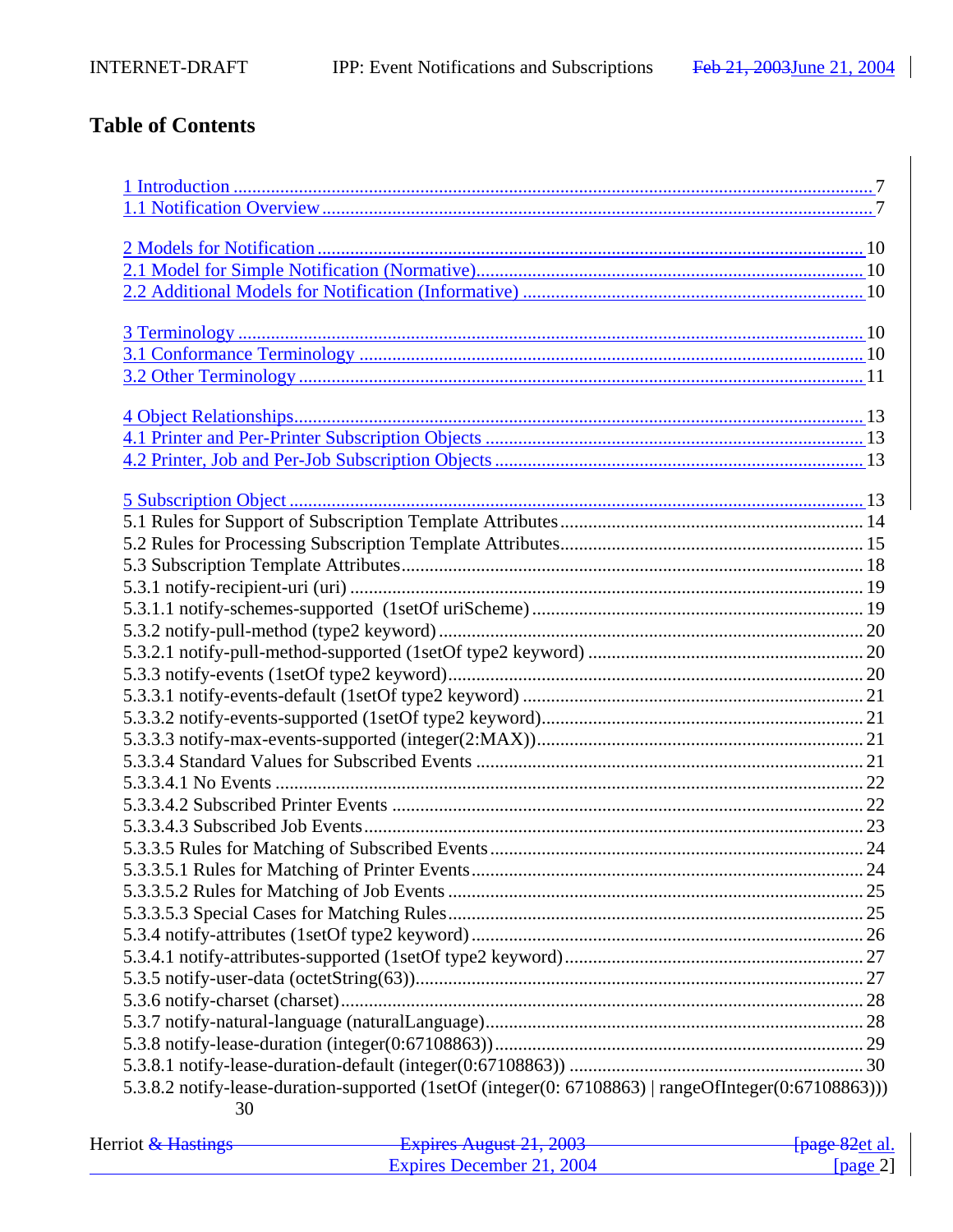| Herriot <del>&amp; Hastings</del> | Expires August 21, 2003 [page 82et al. |          |
|-----------------------------------|----------------------------------------|----------|
|                                   | Expires December 21, 2004              | [page 3] |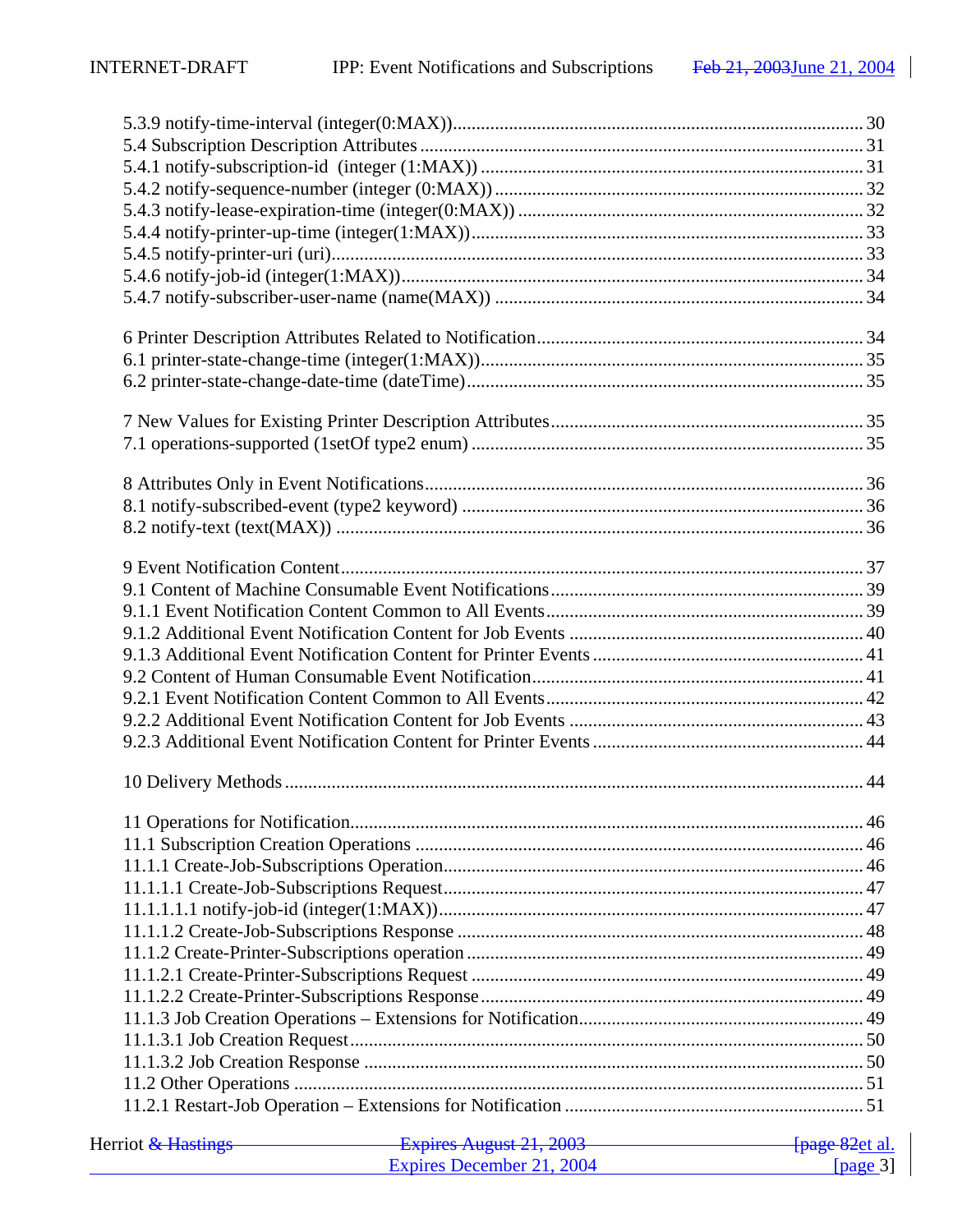| Herriot <del>&amp; Hastings Texpires August 21, 2003</del> Ferrican Controllering Prage 82 et al. |  |
|---------------------------------------------------------------------------------------------------|--|
| Expires December 21, 2004 [page 4]                                                                |  |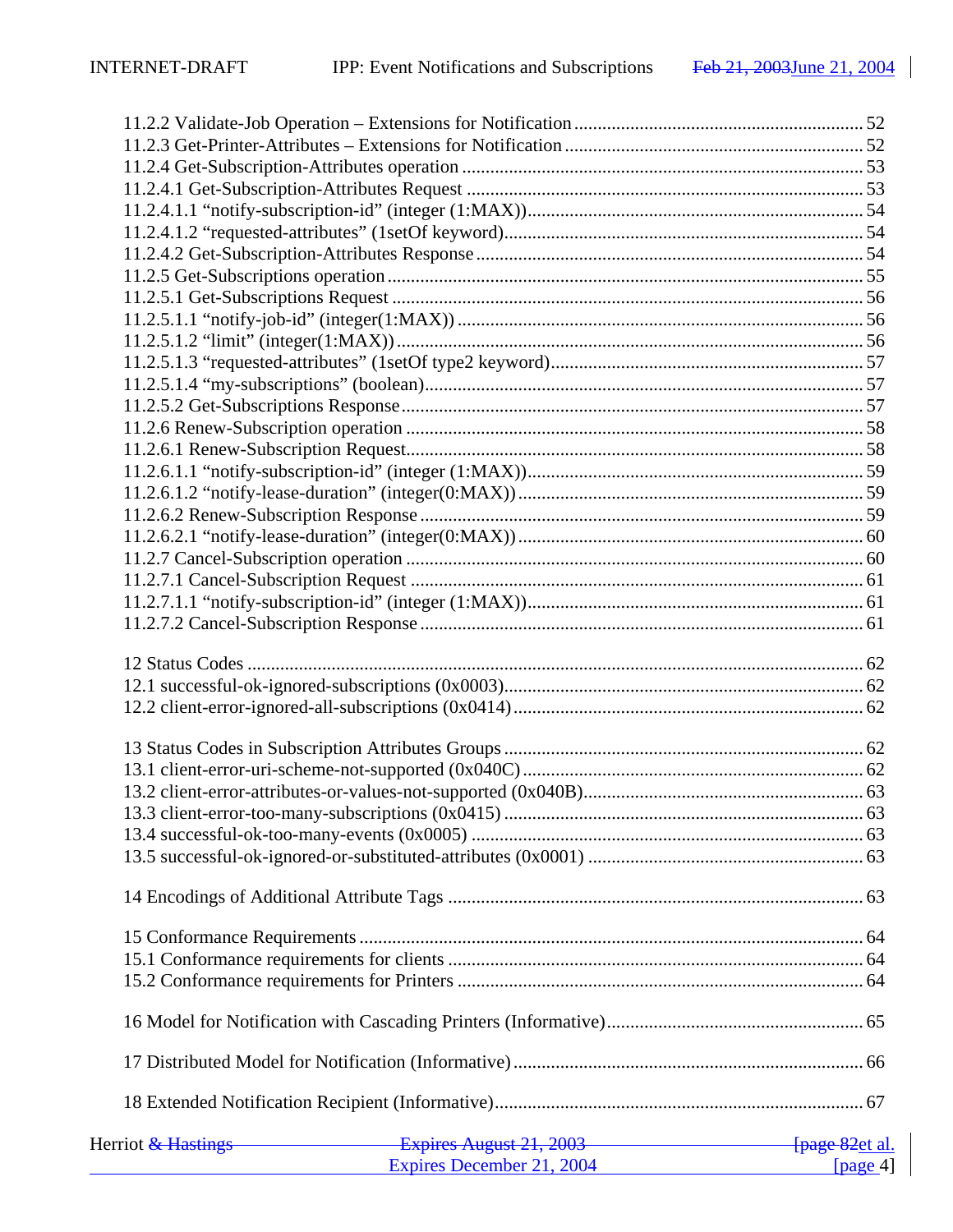| 23.7.1 Requirements for Registration of Event Notification Delivery Methods 76 |  |
|--------------------------------------------------------------------------------|--|
|                                                                                |  |
|                                                                                |  |
|                                                                                |  |
|                                                                                |  |
|                                                                                |  |
|                                                                                |  |
|                                                                                |  |
|                                                                                |  |
|                                                                                |  |
|                                                                                |  |
|                                                                                |  |
|                                                                                |  |
|                                                                                |  |
|                                                                                |  |
|                                                                                |  |
|                                                                                |  |
|                                                                                |  |
|                                                                                |  |
|                                                                                |  |
|                                                                                |  |
|                                                                                |  |
|                                                                                |  |

| Herriot & Hastings | Expires August 21, 2003<br>$\frac{1}{4}$ Lapitus Truguot $\frac{1}{4}$ , $\frac{1}{4}$ | <del>[page 82</del> et al. |
|--------------------|----------------------------------------------------------------------------------------|----------------------------|
|                    | Expires December 21, 2004                                                              | [ $page 5$ ]               |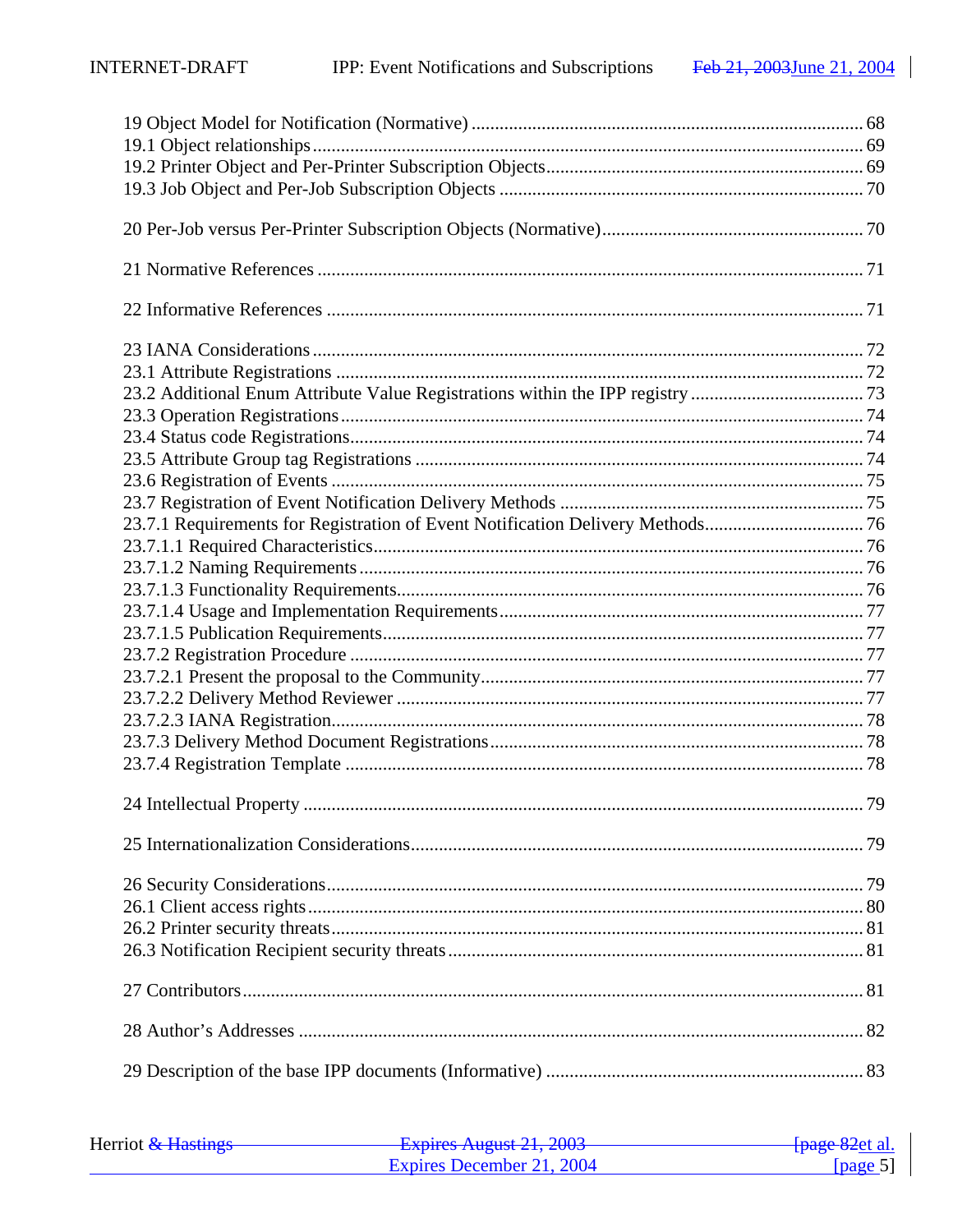# **Tables**

| Table 7 – Combinations of Events and Subscribed Events for "job-impressions-completed" 41 |  |
|-------------------------------------------------------------------------------------------|--|
|                                                                                           |  |
|                                                                                           |  |
|                                                                                           |  |
|                                                                                           |  |
|                                                                                           |  |
|                                                                                           |  |
|                                                                                           |  |
|                                                                                           |  |
|                                                                                           |  |
|                                                                                           |  |

# **Figures**

| Herriot & Hastings | Evnirac August 21, 2002<br><del>- Laphes August 21, 2003</del> | <del>[page 82</del> et al. |
|--------------------|----------------------------------------------------------------|----------------------------|
|                    | Expires December 21, 2004                                      | [ $page 6$ ]               |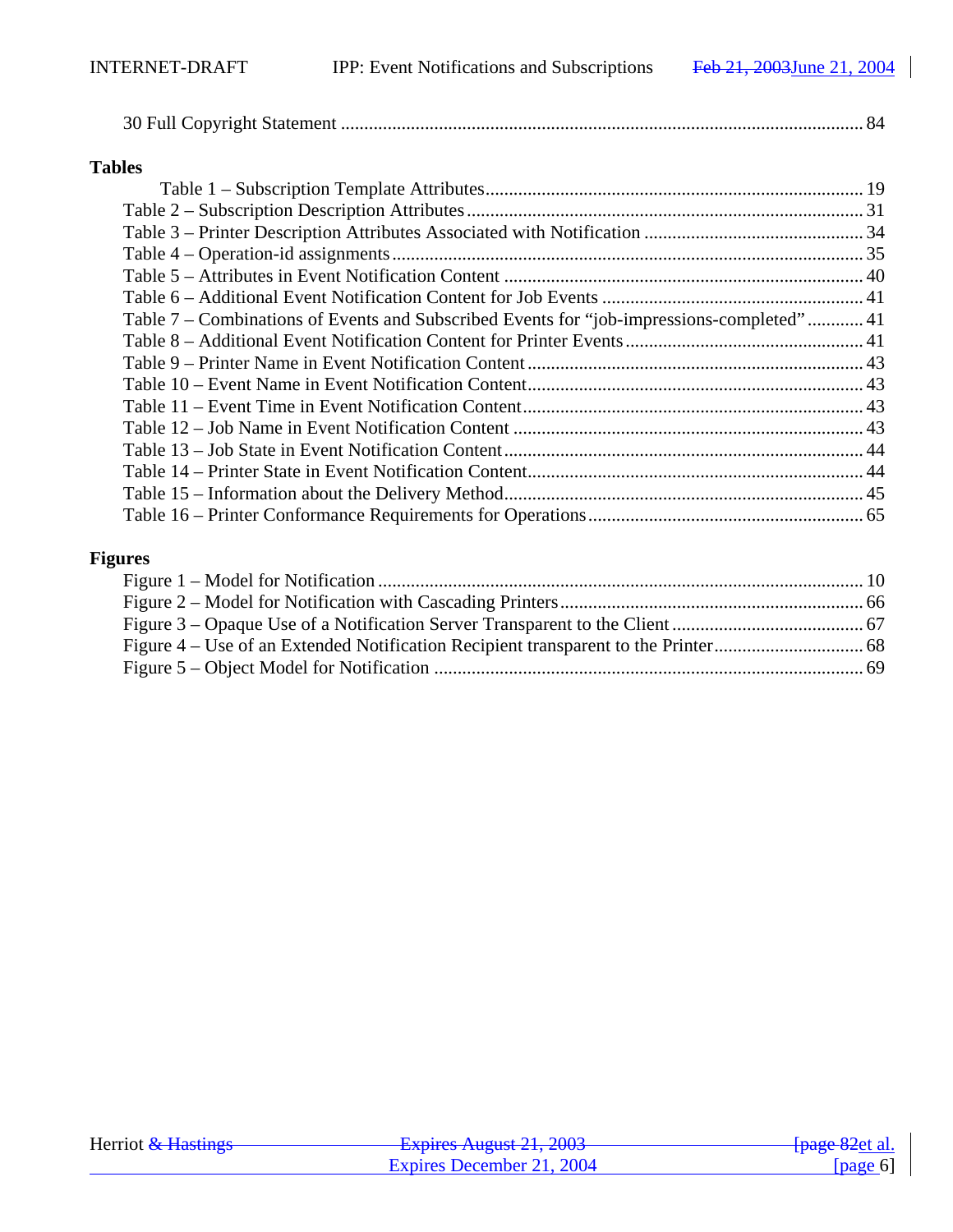# **1 Introduction**

This IPP notification specification is an OPTIONAL extension to Internet Printing Protocol/1.1: Model and Semantics [RFC2911, RFC2910]. See Appendix 3029 for a description of the base IPP documents. This document in combination with the following documents is intended to meet the most important notification requirements described in [ipp-not-req]:

Internet Printing Protocol (IPP): "Job Progress Attributes" [RFC3381] Internet Printing Protocol (IPP): "The 'ippget' Delivery Method for Event Notifications" [ippget-method]

This specification REQUIRES that clients and Printers support the 'ippget' Pull Delivery Method [ippget-method]. Conforming client and Printer implementations MAY support additional Push or Pull Delivery Methods as well. Note: this document does not define any Delivery Methods itself, but it does define the rules for conformance for Delivery Method Documents and their registration with IANA (see section 24.7.323.7.3).

Refer to the Table of Contents for the layout of this document.

# **1.1 Notification Overview**

This document defines operations that a client can perform in order to create *Subscription Objects* in a Printer and carry out other operations on them. A Subscription Object represents a Subscription abstraction. The Subscription Object specifies that when one of the specified *Events* occurs, the Printer delivers an asynchronous *Event Notification* to the specified *Notification Recipient* via the specified *Delivery Method* (i.e., protocol).

When a client (called a *Subscribing Client*) performs an operation that creates a Subscription Object, the operation contains one or more *Subscription Template Attributes Group*s. Each such group holds information used by the Printer to initialize a newly created Subscription Object. The Printer creates one Subscription Object for each Subscription Template Attributes Group in the operation. This group is like the Job Template Attributes group defined in [RFC2911]. The following is an example of the information included in a Subscription Template Attributes Group (see section 5 for details on the Subscription Object attributes):

- 1. The names of Subscribed Events that are of interest to the Notification Recipient.
- 2. The address (URL) of one Notification Recipient for a Push Delivery Method or the method for a Pull Delivery Method.
- 3. The Delivery Method (i.e., the protocol) which the Printer uses to deliver the Event Notification.
- 4. Some opaque data that the Printer delivers to the Notification Recipient in the Event Notification. For example, the Notification Recipient might use this opaque data as a forwarding address for the Event Notification.

| Herriot & Hastings | Evoirac August $21, 2002$<br><b>LAPHUS TYUZUST 41, 400J</b> | <del>[page 82</del> et al.     |
|--------------------|-------------------------------------------------------------|--------------------------------|
|                    | Expires December 21, 2004                                   | $\lceil \text{page 7'} \rceil$ |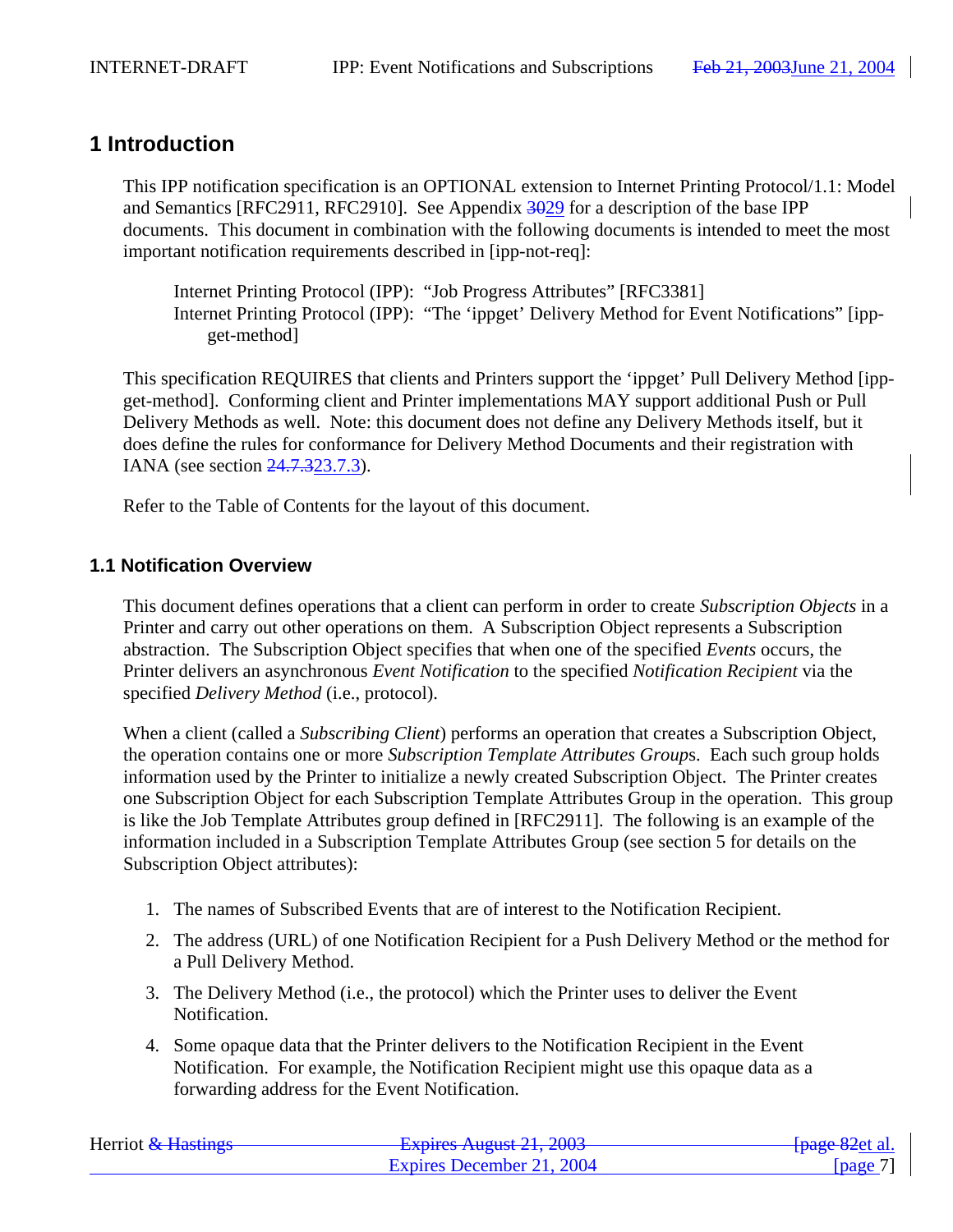- 5. The charset to use in text fields within an Event Notification
- 6. The natural language to use in the text fields of the Event Notification
- 7. The requested lease time in seconds for the Subscription Object

An operation that creates a Subscription Object is called a *Subscription Creation Operation*. These operations include the following operations (see section 11.1 for further details):

- **Job Creation operation**: When a client performs such an operation (Print-Job, Print-URI, and Create-Job), a client can include zero or more Subscription Template Attributes Groups in the request. The Printer creates one Subscription Object for each Subscription Template Attributes Group in the request, and the Printer associates each such Subscription Object with the newly created Job. This document extends these operations' definitions in [RFC2911] by adding Subscription Template Attributes Groups in the request and Subscription Attributes Groups in the response.
- **Create-Job-Subscriptions operation:** A client can include one or more Subscription Template Attributes Groups in the request. The Printer creates one Subscription Object for each Subscription Template Attributes Group and associates each with the job that is the target of this operation.
- **Create-Printer-Subscriptions operation:** A client can include one or more Subscription Template Attributes Groups in the request. The Printer creates one Subscription Object for each Subscription Template Attributes Group and associates each with the Printer that is the target of this operation.

For each of the above operations:

- the Printer associates a Subscription Object with the Printer or a specific Job. When a Subscription Object is associated with a Job Object, it is called a *Per-Job Subscription Object*. When a Subscription Object is associated with a Printer Object, it is called a *Per-Printer Subscription Object*.
- the response contains one Subscription Attributes Group for each Subscription Template Attributes Group in the request and in the same order. When the Printer successfully creates a Subscription Object, its corresponding Subscription Attributes Group contains the "notifysubscription-id" attribute. This attribute uniquely identifies the Subscription Object and is analogous to a "job-id" for a Job object. Some operations described below use the "notifysubscription-id" to identify the target Subscription Object.

This document defines the following additional operations (see section 11.2 for further details):

**Restart-Job operation:** When a client performs the Restart-Job operation [RFC2911], the Printer re-uses the same Job and its Subscription Objects.

| Herriot & Hastings | Evoires August $21, 2002$<br><del>- Expires August 21, 2003</del> | <del>[page 82</del> et al. |
|--------------------|-------------------------------------------------------------------|----------------------------|
|                    | Expires December 21, 2004                                         | [nage 8]                   |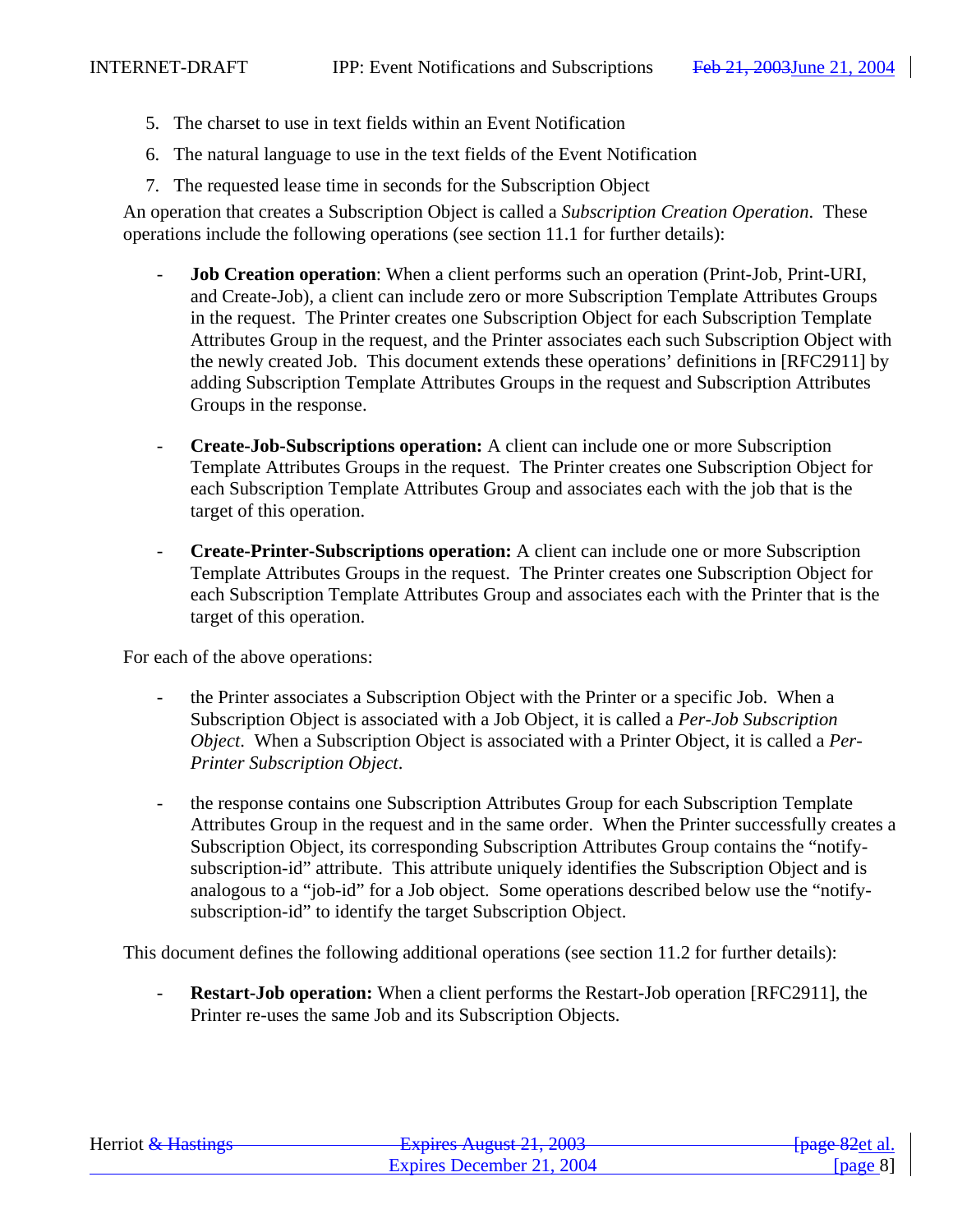- **Validate-Job operation:** When a client performs this operation, a client can include zero or more Subscription Template Attributes Groups in the request. The Printer determines if it could create one Subscription Object for each Subscription Template Attributes Group in the request. This document extends this operation's definition in [RFC2911] by adding Subscription Template Attributes Groups in the request and Subscription Attributes Groups in the response.
- **Get-Subscription-Attributes operation:** This operation allows a client to obtain the specified attributes of a target Subscription Object.
- **Get-Subscriptions operation:** This operation allows a client to obtain the specified attributes of all Subscription Objects associated with the Printer or a specified Job.
- **Renew-Subscription operation:** This operation renews the lease on the target Per-Printer Subscription Object before it expires. A newly created Per-Printer Subscription Object receives an initial lease. It is the duty of the client to use this operation frequently enough to preserve a Per-Printer Subscription Object. The Printer deletes a Per-Printer Subscription Object when its lease expires. A Per-Job Subscription Object last exactly as long as its associated Job Object and thus doesn't have a lease.
- **Cancel-Subscription operation:** This operation (1) cancels the lease on the specified Per-Printer Subscription Object and thereby deletes the Per-Printer Subscription Object or (2) deletes the Per-Job Subscription Object.

When an Event occurs, the Printer finds all Subscription Objects listening for the Event (see section 9 for details on finding such Subscription Objects). For each such Subscription Object, the Printer:

- a) generates an Event Notification with information specified in section 9, AND
- b) either:
	- i) If the Delivery Method is a Push Delivery Method as indicated by the presence of the Subscription Object's "notify-recipient-uri" attribute, delivers the Event Notification using the Delivery Method and target address identified in the Subscription Object's "notify-recipient-uri" attribute, OR
	- ii) If the Delivery Method is a Pull Delivery Method as indicated by the presence of the Subscription Object's "notify-pull-method" attribute, saves Event Notification for a time period called the Event Life defined by the Delivery Method, i.e., the Notification Recipient is expected to fetch the Event Notifications.

| Herriot & Hastings | Evoiras August 21, 2002<br>$\frac{1}{4}$ Lapinos Truguot 21, 2005 | <del>[page 82</del> et al. |
|--------------------|-------------------------------------------------------------------|----------------------------|
|                    | Expires December 21, 2004                                         | [ $page 9$ ]               |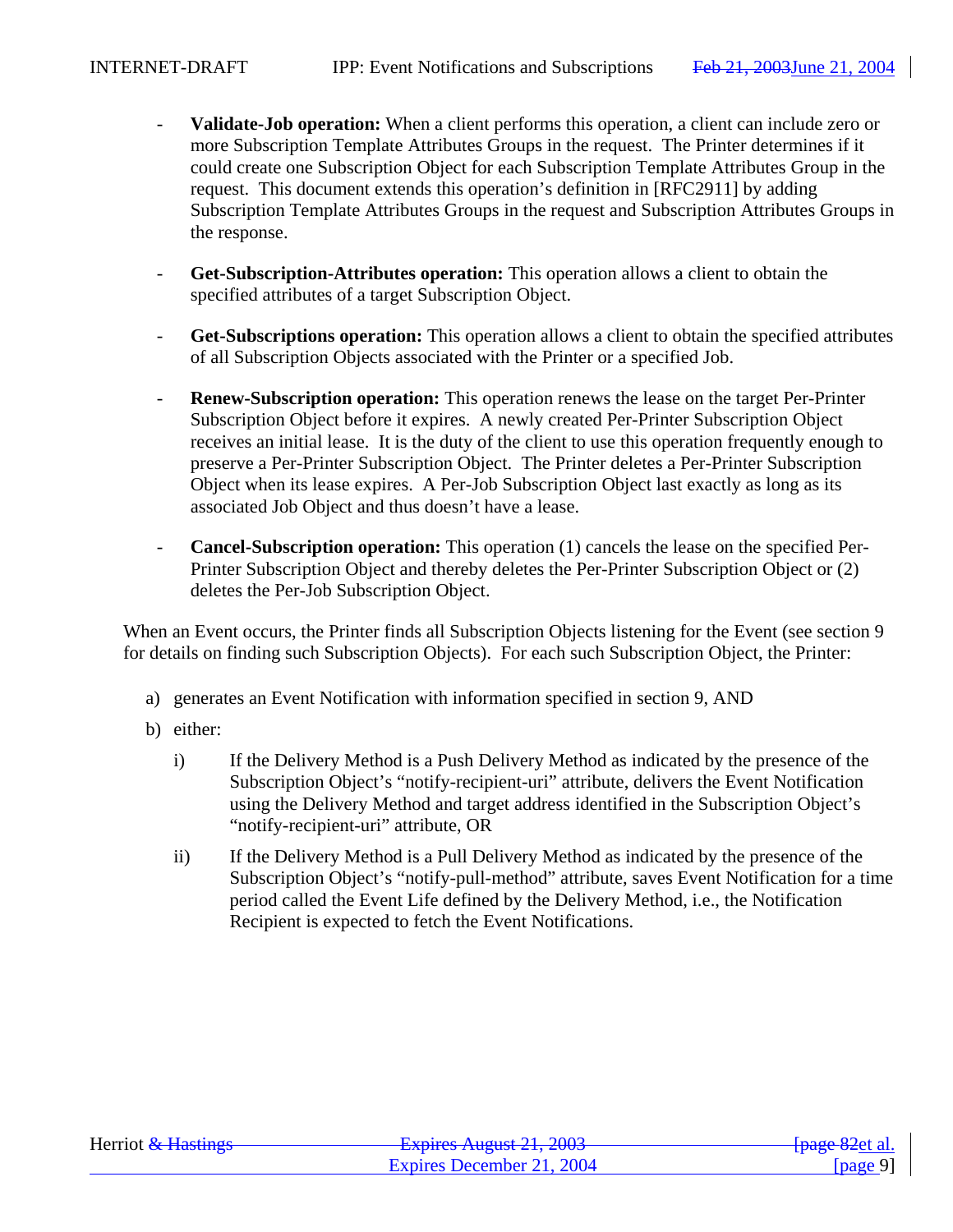# **2 Models for Notification**

# **2.1 Model for Simple Notification (Normative)**

As part of a Subscription Creation Operation, an IPP Printer (i.e., located in an output device or a server) creates one or more Subscription Objects. In a Subscription Creation Operation, the client specifies the Notification Recipient to which the Printer is to deliver Event Notifications. A Notification Recipient can be the Subscribing Client or a third party.

Figure 1 shows the Notification model for a simple Client-Printer relationship.

embedded printer:

 output device or server PDA, desktop, or server  $+$ ---------------+ +--------+ | ########### | | client |-----Subscription ---------># Printer # | +--------+ Creation Operation | # Object +------------+ | #####|##### | |Notification| +-------|-------+ |Recipient |<----IPP Event Notifications----+ +------------+ (Job and/or Printer Events)

**Figure 1 – Model for Notification**

# **2.2 Additional Models for Notification (Informative)**

Additional models have been proposed (see Appendices 16, 17, and 18).

# **3 Terminology**

This section defines terminology used throughout this document. Other terminology is defined in [RFC2911].

# **3.1 Conformance Terminology**

Capitalized terms, such as **MUST, MUST NOT, REQUIRED, SHOULD, SHOULD NOT, MAY, NEED NOT, and OPTIONAL**, have special meaning relating to conformance as defined in RFC 2119 [RFC2119] and [RFC2911] section 12.1. If an implementation supports the extension defined in this document, then these terms apply; otherwise, they do not. These terms define conformance to *this document only*; they do not affect conformance to other documents, unless explicitly stated otherwise. See Appendix 19 for complete details.

Note: a feature that is OPTIONAL in this document becomes REQUIRED if the Printer implements a Delivery Method that REQUIRES the feature.

| Herriot & Hastings | Evoiras August 21, 2003<br><del>- Explics August 21, 2003</del> | <del>- [page 82</del> et al. |
|--------------------|-----------------------------------------------------------------|------------------------------|
|                    | Expires December 21, 2004                                       | [ $page 10$ ]                |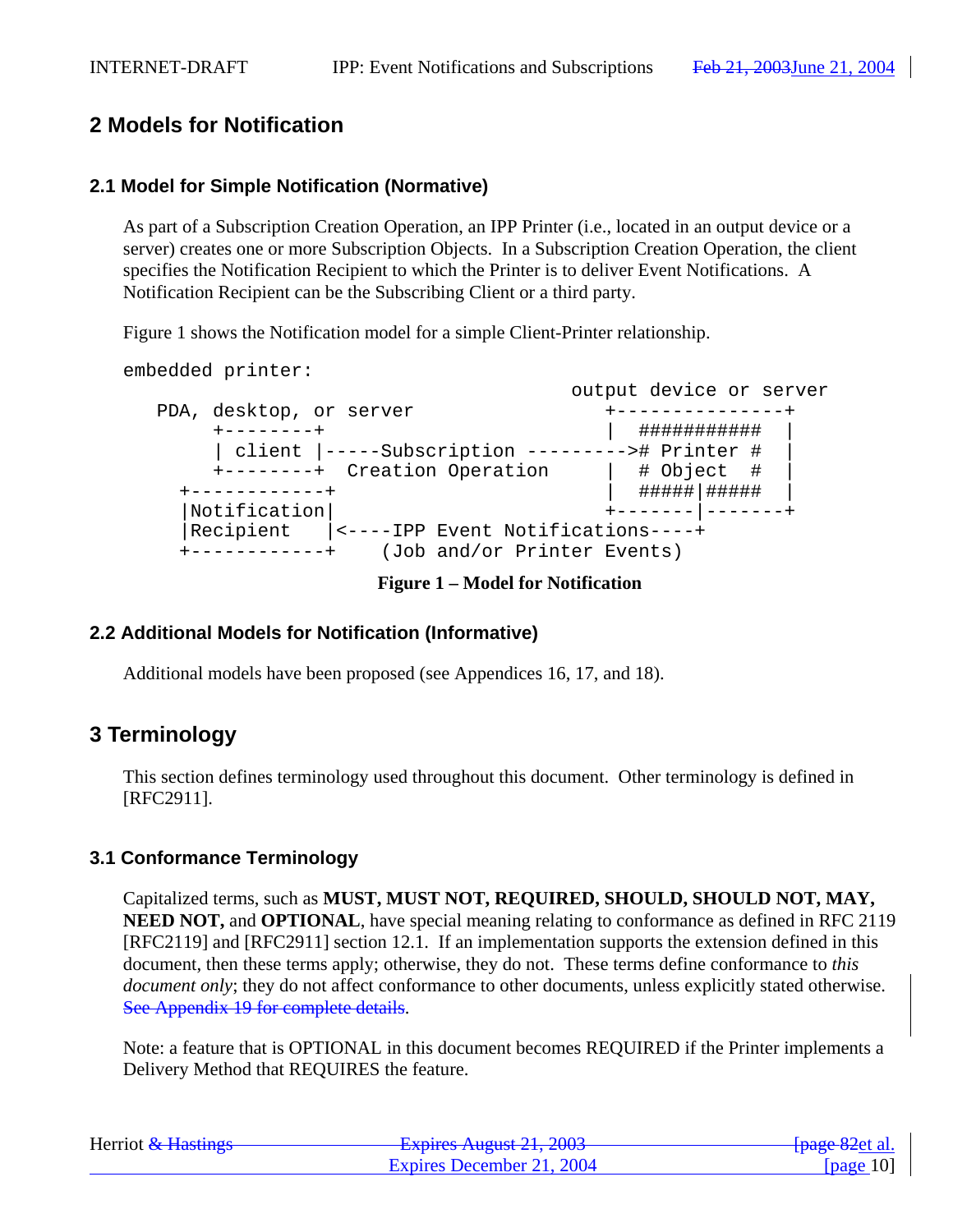**READ-ONLY –** an adjective used in an attribute definition to indicate that an IPP Printer MUST NOT allow the attribute's value to be modified.

### **3.2 Other Terminology**

This document uses the same terminology as [RFC2911], such as "**client**", "**Printer**", "**attribute**", "**attribute value**", "**keyword**", "**operation**", "**request**", "**response**", "**administrator**", "**operator**", and "**support**". In addition, the following terms are defined for use in this document and the Delivery Method Documents:

**Compound Event Notification –** two or more Event Notifications that a Printer delivers together as a single request or response. The Delivery Method Document specifies whether the Delivery Method supports Compound Event Notifications.

**Delivery Method** – the mechanism by which the Printer delivers an Event Notification.

**Delivery Method Document** – a document, separate from this document, that defines a Delivery Method.

**Event –** some occurrence (either expected or unexpected) within the printing system of a change of state, condition, or configuration of a Job or Printer object. An Event occurs only at one instant in time and does not span the time the physical Event takes place. For example, jam-occurred and jam-cleared are two distinct, instantaneous Events, even though the jam may last for a while.

**Event Life –** For a Pull Delivery Method, the length of time in seconds after an Event occurs during which the Printer will retain that Event for delivery in an Event Notification. After the Event Life expires, the Printer will no longer deliver an Event Notification for that Event in such a response.

**Event Notification –** the information about an Event that the Printer delivers when an Event occurs.

**Event Notification Attributes Group –** The attributes group which is used to deliver an Event Notification in a request (Push Delivery Methods) or a response (Pull Delivery Methods).

**Human Consumable Event Notification –** localized text for human consumption only. There is no standardized format and thus programs should not try to parse this text.

**Job Creation operation** – One of the operations that creates a Job object: Print-Job, Print-URI and Create-Job. The Restart-Job operation [RFC2911] is not considered a Job Creation operation, since the Printer re-uses the existing Job object. The Validate-Job operation is not considered a Job Creation operation because no Job object is created. Therefore, when a statement also applies to either the Restart-Job and/or the Validate-Job operation, they are mentioned explicitly.

**Job Event** – an Event caused by some change in a particular job on the Printer, e.g., 'job-completed'.

**Machine Consumable Event Notification –** bytes for program consumption. The bytes are formatted according to the Delivery Method document.

| Herriot & Hastings | Evoirag August 21, 2002<br><b>LAPITUS TYUZUST 41, 400J</b> | <del>fpage 82</del> et al.         |
|--------------------|------------------------------------------------------------|------------------------------------|
|                    | Expires December 21, 2004                                  | $\lceil \text{page} \rceil \rceil$ |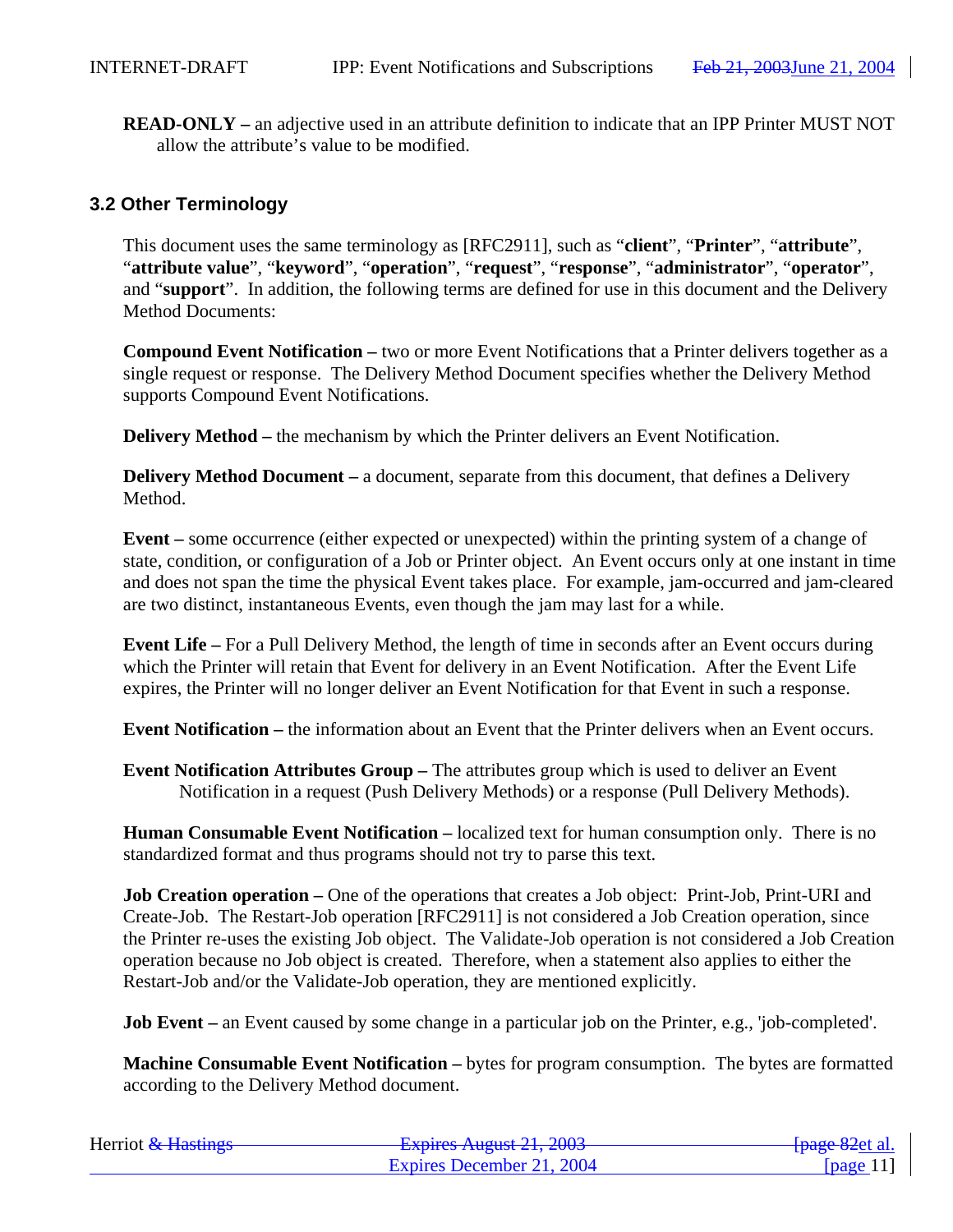**Notification –** when not in the phrases 'Event Notification' and 'Notification Recipient' — the concepts of this specification, i.e., Events, Subscription Objects, and Event Notifications.

**Notification Recipient –** the entity to which the Printer delivers an Event Notification. For Push Delivery Methods, the IPP Printer sends the Notifications to a Notification Recipient. For Pull Delivery Methods, the Notification Recipient is acting in the role of an IPP client and requests Event Notifications and so the terms "client" and "Notification Recipient" are used interchangeably with such Delivery Methods. For example, see [ipp-get-method].

**Per-Job Subscription Object** – A Subscription Object that is associated with a single Job. The Create-Job-Subscriptions operation and Job Creation operations create such an object.

**Per-Printer Subscription Object** – A Subscription Object that is associated with the Printer as a whole. The Create-Printer-Subscriptions operation creates such an object.

**Printer Event** – an Event caused by some change in the Printer that is not specific to a job, e.g., 'printer-state-changed'.

**Pull Delivery Method –** The Printer saves Event Notifications for some event life time and expects the Notification Recipient to request Event Notifications. The Printer delivers the Event Notifications in a response to such a request.

**Push Delivery Method –**The Printer delivers the Event Notification shortly after an Event occurs.

**Subscribed Event –** an Event that the Subscribing Client expresses interest in by making it a value of the "notify-events" attribute on a Subscription Object.

**Subscribed Job Event –** a Subscribed Event that is a Job Event.

**Subscribed Printer Event –** a Subscribed Event that is a Printer Event.

**Subscribing Client** – The client that creates the Subscription Object.

**Subscription Attributes Group –** The attributes group in a response that contains Subscription Object attributes.

**Subscription Creation Operation –** An operation that creates a Subscription Object: Job Creation operations, Create-Job-Subscriptions operation, Create-Printer-Subscriptions operation. In the context of a Job Creation operation, a Subscription Creation Operation is the part of the Job Creation operation that creates one or more Subscription objects. The Restart-Job operation [RFC2911] is not considered a Subscription Creation Operation, since the Printer re-uses the Job's existing Subscription Objects, rather than creating any new Subscription Objects.

**Subscription Creation Request –** The request portion of a Subscription Creation Operation.

**Subscription Description Attributes –** Subscription Object attributes that a Printer supplies during a Subscription Creation Operation.

| Herriot & Hastings | Evoirag August $21.2002$<br><b>LAPITUS TYUZUST 41, 400J</b> | <del>[page 82</del> et al. |
|--------------------|-------------------------------------------------------------|----------------------------|
|                    | Expires December 21, 2004                                   | [ $page 12$ ]              |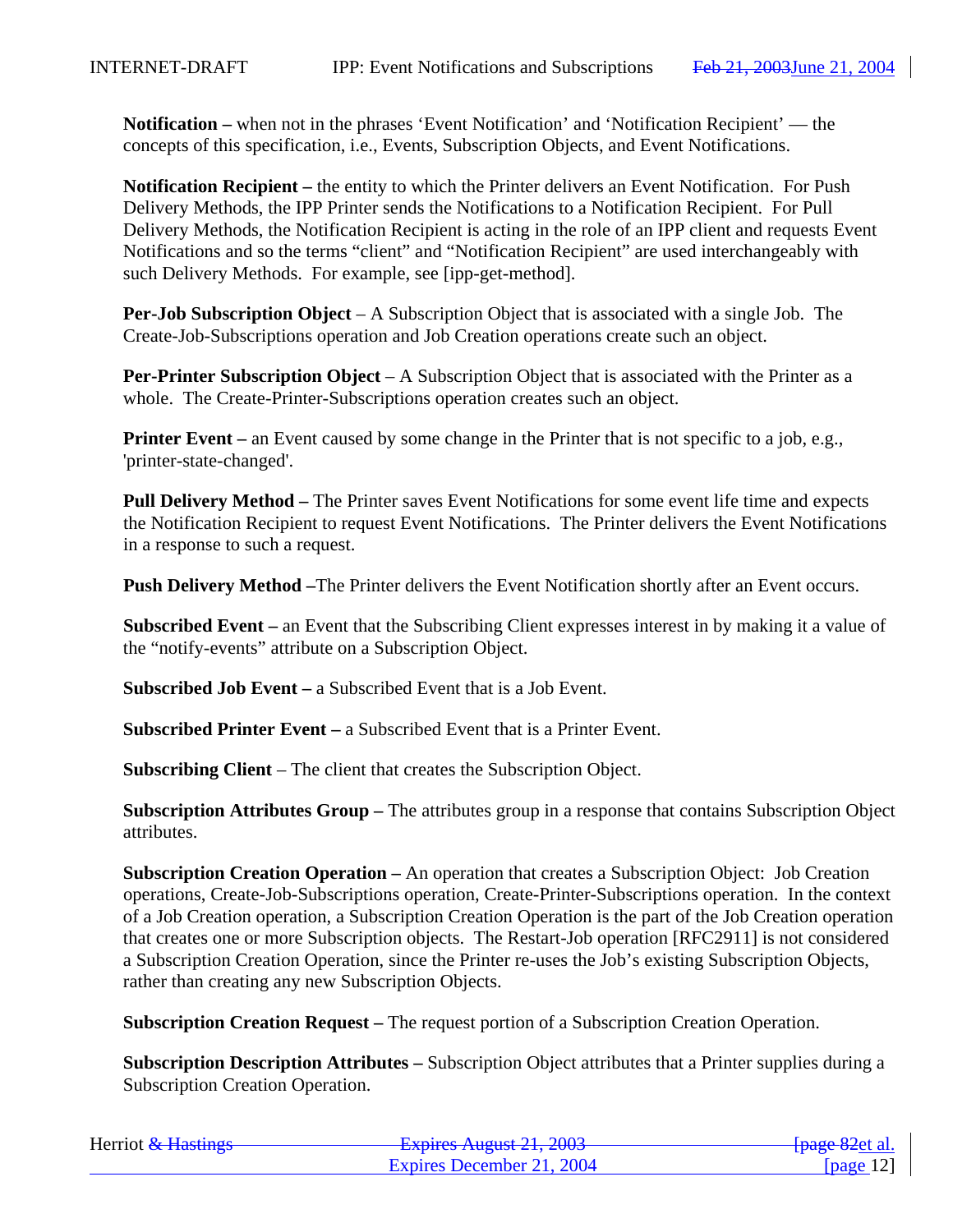**Subscription Object –** An object containing a set of attributes that indicate: the Notification Recipient (for Push Delivery Method only), the Delivery Method, the Subscribed Events that cause the Printer to deliver an Event Notification, and the information to include in an Event Notification.

**Subscription Template Attributes –** Subscription Object attributes that a client can supply in a Subscription Creation Operation and associated Printer Object attributes that specify supported and default values for the Subscription Object attributes.

**Subscription Template Attributes Group** – The attributes group in a request that contains Subscription Object attributes that are Subscription Template Attributes.

# **4 Object Relationships**

This section defines the object relationships between the Printer, Job, and Subscription Objects. It does not define the implementation. For an illustration of these relationships, see Appendix 2019.

# **4.1 Printer and Per-Printer Subscription Objects**

- 1. A Printer object can be associated with zero or more Per-Printer Subscription Objects.
- 2. Each Per-Printer Subscription Object is associated with exactly one Printer object.

# **4.2 Printer, Job and Per-Job Subscription Objects**

- 1. A Printer object is associated with zero or more Job objects.
- 2. Each Job object is associated with exactly one Printer object.
- 3. A Job object is associated with zero or more Per-Job Subscription Objects.
- 4. Each Per-Job Subscription Object is associated with exactly one Job object.

# **5 Subscription Object**

A Subscribing Client creates a Subscription Object with a Subscription Creation Operation in order to indicate its interest in certain Events. See section 11 for a description of these operations. When an Event occurs, the Subscription Object specifies to the Printer where to deliver Event Notifications for Push Delivery Methods only, how to deliver them, and what to include in them. See section 9 for details on the contents of an Event Notification.

Using the IPP Job Template attributes as a model (see [RFC2911] section 4.2), the attributes of a Subscription Object are divided into two categories: Subscription Template Attributes and Subscription Description Attributes.

| Herriot & Hastings | Evoiras August $21, 2002$<br><del>- Expires August 21, 2003</del> | <del>[page 82</del> et al. |
|--------------------|-------------------------------------------------------------------|----------------------------|
|                    | Expires December 21, 2004                                         | [ $page 13$ ]              |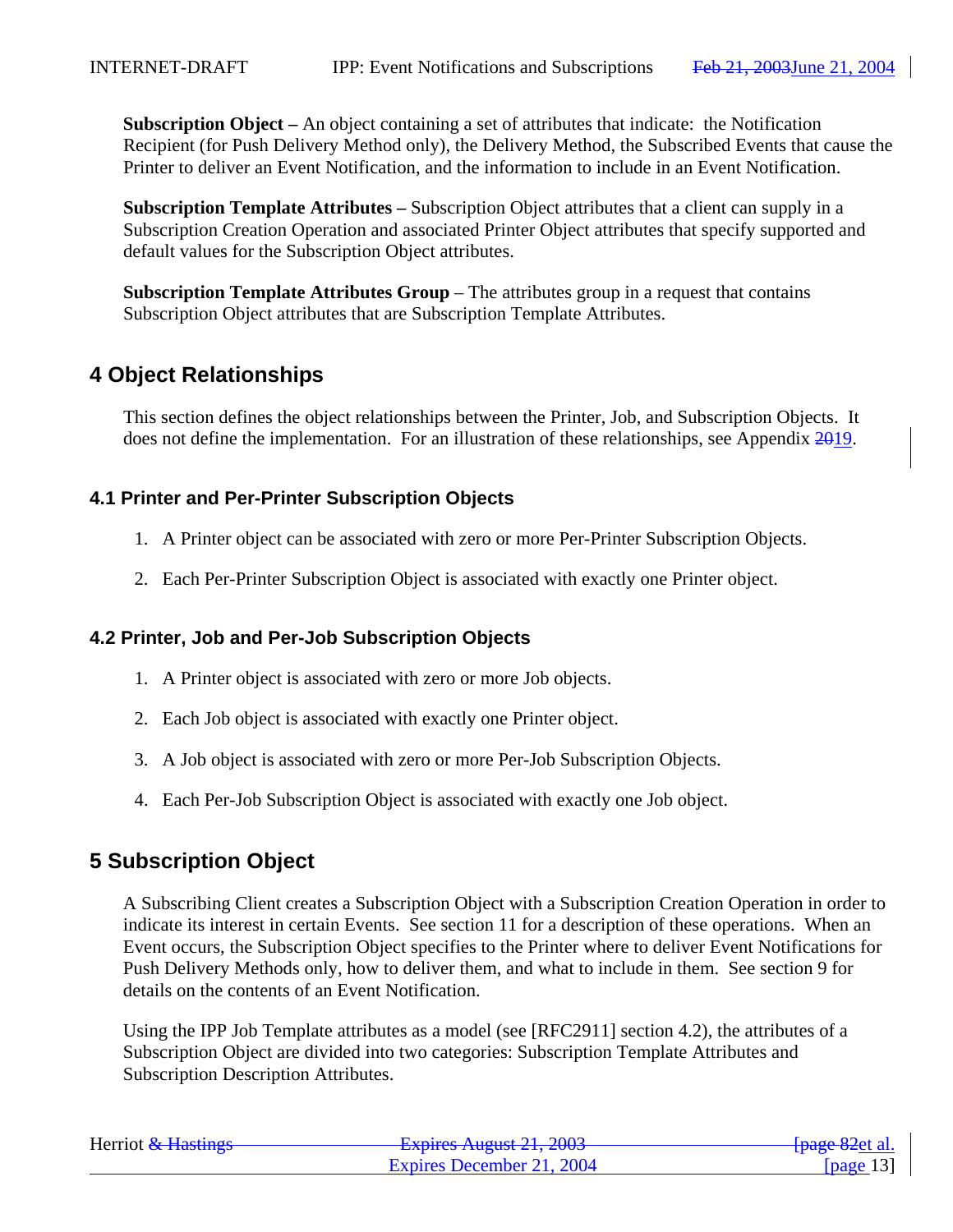Subscription Template attributes are, in turn, like the Job Template attributes, divided into

- 1. Subscription Object attributes that a client can supply in a Subscription Creation Request and
- 2. their associated Printer Object attributes that specify supported and default values for the Subscription Object attributes

The remainder of this section specifies general rules for Subscription Template Attributes and describes each attribute in a Subscription Object.

# **5.1 Rules for Support of Subscription Template Attributes**

Subscription Template Attributes are fundamental to the Notification model described in this specification. The client supplies these attributes in Subscription Creation Operations and the Printer uses these attributes to populate a newly created Subscription Object.

Subscription Objects attributes that are Subscription Template Attributes conform to the following rules:

- 1. Each attribute's name starts with the prefix string "notify-" and this document calls such attributes "notify-xxx".
- 2. For each "notify-xxx" Subscription Object attribute defined in column 1 of Table 1 in section 5.3, Table 1 specifies corresponding Printer attributes: "notify-xxx-default", "notify-xxxsupported", "yyy-supported" and "notify-max-xxx-supported" defined in column 2 of Table 1. Note "xxx" stands for the same string in each case and "yyy" stands for some other string.
- 3. If a Printer supports "notify-xxx" in column 1 of Table 1, then the Printer MUST support all associated attributes specified in column 2 of Table 1. For example, Table 1 shows that if the Printer supports "notify-events", it MUST support "notify-events-default", "notify-eventssupported" and "notify-max-events-supported".
- 4. If a Printer does not support "notify-xxx" in column 1 of Table 1, then the Printer MUST NOT support any associated "notify-yyy" attributes specified in column 2 of Table 1. For example, Table 1 shows that if the Printer doesn't support "notify-events", it MUST NOT support "notify-events-default", "notify-events-supported" and "notify-max-events-supported". Note this rule does not apply to attributes whose names do not start with the string "notify-" and are thus defined in another object and used by other attributes.
- 5. Most "notify-xxx" attributes have a corresponding "yyy-supported" attribute that specifies the supported values for "notify-xxx". Column 2 of Table 1 specifies the name of each "yyysupported" attribute. The naming rules of IPP/1.1 (see [RFC2911]) are used when "yyysupported" is "notify-xxx-supported".

| Herriot & Hastings | Evoiras August 21, 2003<br>$\frac{1}{4}$ LADIIUS THE THE UNIT $\frac{1}{4}$ COUP | <del>[page 82</del> et al. |
|--------------------|----------------------------------------------------------------------------------|----------------------------|
|                    | Expires December 21, 2004                                                        | [page $14$ ]               |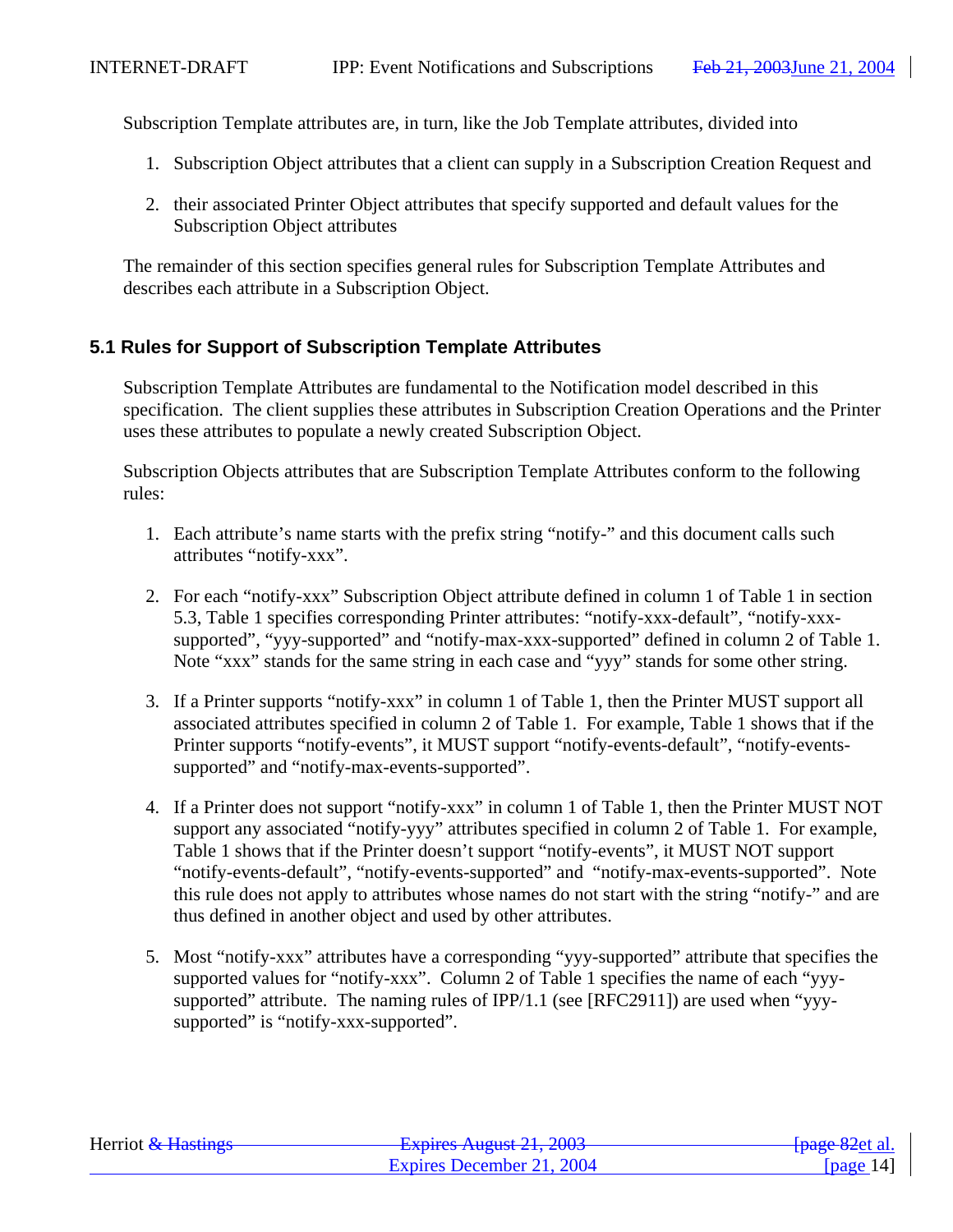6. Some "notify-xxx" attributes have a corresponding "notify-xxx-default" attribute that specifies the value for "notify-xxx" if the client does not supply it. Column 2 of Table 1 specifies the name of each "notify-xxx-default" attribute. The naming rules of IPP/1.1 (see [RFC2911]) are used.

If a client wishes to present an end user with a list of supported values from which to choose, the client SHOULD query the Printer for its supported value attributes. The client SHOULD also query the default value attributes. If the client then limits selectable values to only those values that are supported, the client can guarantee that the values supplied by the client in the create request all fall within the set of supported values at the Printer. When querying the Printer, the client MAY enumerate each attribute by name in the Get-Printer-Attributes Request, or the client MAY just supply the 'subscription-template' group name in order to get the complete set of supported attributes (both supported and default attributes – see section 11.2.3).

# **5.2 Rules for Processing Subscription Template Attributes**

This section defines a detailed set of rules that a Printer follows when it processes Subscription Template Attributes in a Subscription Creation Request. These rules are similar to the rules for processing Operation attributes in [RFC2911]. That is, the Printer may or may not support an attribute and a client may or may not supply the attribute. Some combinations of these cases are OK. Others return warnings or errors, and perhaps a list of unsupported attributes.

A Printer MUST implement the following behavior for processing Subscription Template Attributes in a Subscription Creation Request:

- 1. If a client supplies a "notify-xxx" attribute from column 1 of Table 1 and the Printer supports it and its value, the Printer MUST populate the attribute on the created Subscription Object.
- 2. If a client supplies a "notify-xxx" attribute from column 1 of Table 1 and the Printer doesn't support it or its value, the Printer MUST NOT populate the attribute on the created Subscription Object with it. The Printer MUST do one of the following:
	- a) If the value of the "notify-xxx" attribute is unsupported, the Printer MUST return the attribute with its value in the Subscription Attributes Group of the response.
	- b) If "notify-xxx" is an unsupported attribute, the Printer MUST return the attribute in the Subscription Attributes Group of the response with the 'unsupported' out-of-band value.

Note: The rules of this step are the same as for Unsupported Attributes [RFC2911] section 3.1.7. except that the unsupported attributes are returned in the Subscription Attributes Group rather than the Unsupported Attributes Group because Subscription Creation Operations can create more than one Subscription Object).

3. If a client is REQUIRED to supply a "notify-xxx" attribute from column 1 of Table 1 and the Printer doesn't support the supplied value, the Printer MUST NOT create a Subscription Object. The rules for Unsupported Attributes in step #2 still apply.

| Herriot & Hastings | Evoiras August $21, 2002$<br><b>LAURO AUZUM 41, 400J</b> | <del>[page 82</del> et al. |
|--------------------|----------------------------------------------------------|----------------------------|
|                    | Expires December 21, 2004                                | [page $15$ ]               |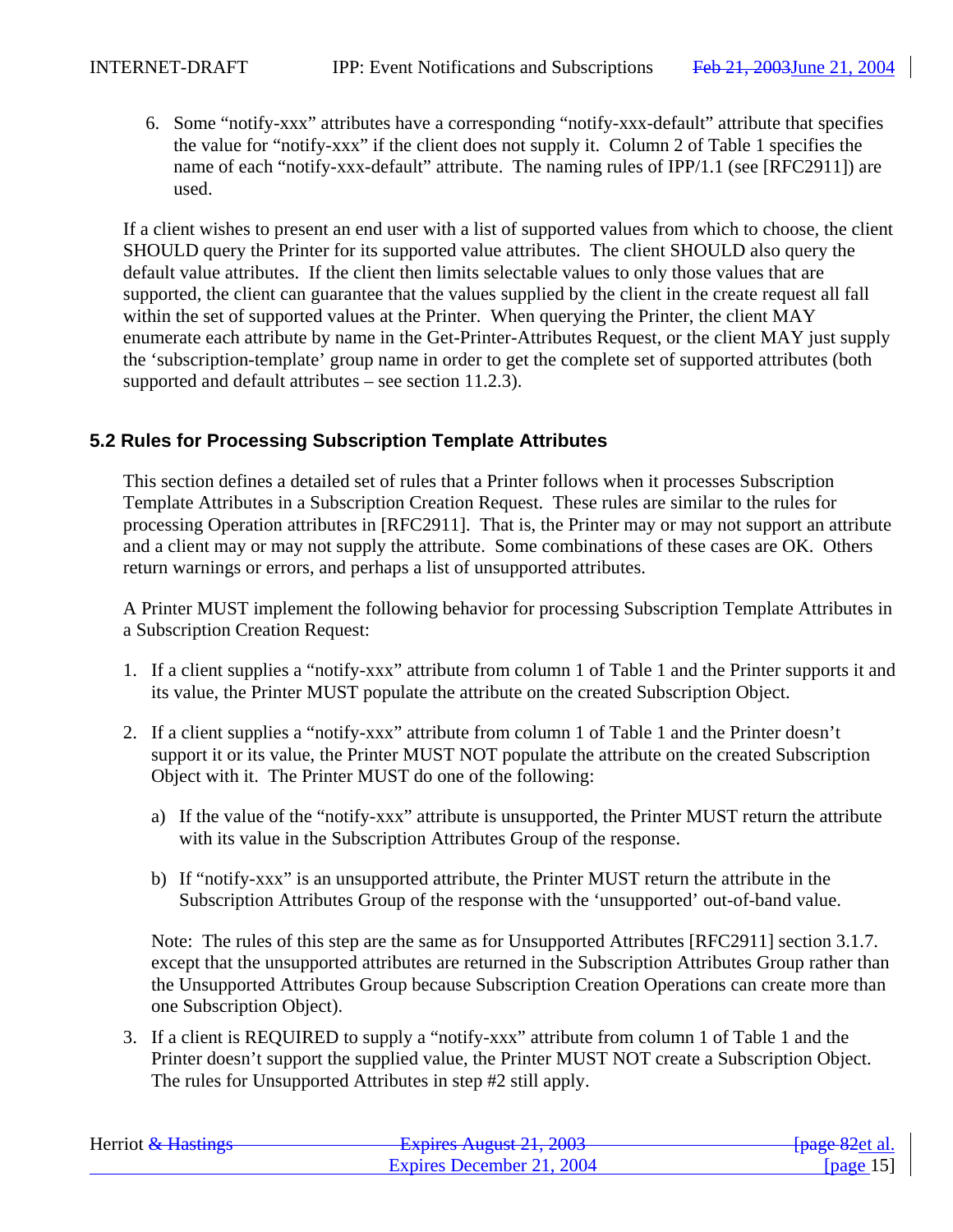- 4. If a client does not supply a "notify-xxx" attribute from column 1 of Table 1 and the attribute is REQUIRED for the client to supply, the Printer MUST reject the Subscription Creation Operation (including Job Creation operations) without creating a Subscription Object, and MUST return in the response:
	- a) the status code 'client-error-bad-request' AND
	- b) no Subscription Attribute Groups.
- 5. If a client does not supply a "notify-xxx" attribute from column 1 of Table 1 that is OPTIONAL for the client to supply, and column 2 of Table 1 either:
	- a) specifies a "notify-xxx-default" attribute, the Printer MUST behave as if the client had supplied the "notify-xxx-default" attribute (see step #1) and populate the Subscription object with the value of the "notify-xxx-default" attribute as part of the Subscription Creation operation (unlike Job Template attributes where the Printer does not populate the Job object with defaults – see [RFC2911]) OR
	- b) does not specify a "notify-xxx-default" attribute, the Printer MUST populate the "notify-xxx" attribute on the Subscription Object according to the definition of the "notify-xxx" attribute in a section 5.3. For some attributes, the "notify-xxx" is populated with the value of some other attribute, and for others, the "notify-xxx" is NOT populated on the Subscription object at all.
- 6. A Printer MUST create a Subscription Object for each Subscription Template Attributes group in a request unless the Printer:
	- a) encounters some attributes in a Subscription Template Attributes Group that require the Printer not to create the Subscription Object OR
	- b) would create a Per-Job Subscription Object when it doesn't have space for another Per-Job Subscription Object OR
	- c) would create a Per-Printer Subscription Object when it doesn't have space for another Per-Printer Subscription Object.
- 7. A response MUST contain one Subscription Attributes Group for each Subscription Template Attributes Group in the request (and in the same order) whether the Printer creates a Subscription Object from the Subscription Template Attributes Group or not. However, the attributes in each Subscription Attributes Group can be in any order.
- 8. The Printer MUST populate each Subscription Attributes Group of the response such that each contains:
	- a) the "notify-subscription-id" attribute (see section 5.4.1), if and only if the Printer creates a Subscription Object.
	- b) the "notify-lease-duration" attribute (see section 5.3.8), if and only if the Printer creates a Per-Printer Subscription Object. The value of this attribute is the value of the Subscription Object's

| Herriot & Hastings | Evoirag August $21, 2002$<br><b>EAPRO AREAD 21, 2005</b> | <del>[page 82</del> et al. |
|--------------------|----------------------------------------------------------|----------------------------|
|                    | Expires December 21, 2004                                | [ $page 16$ ]              |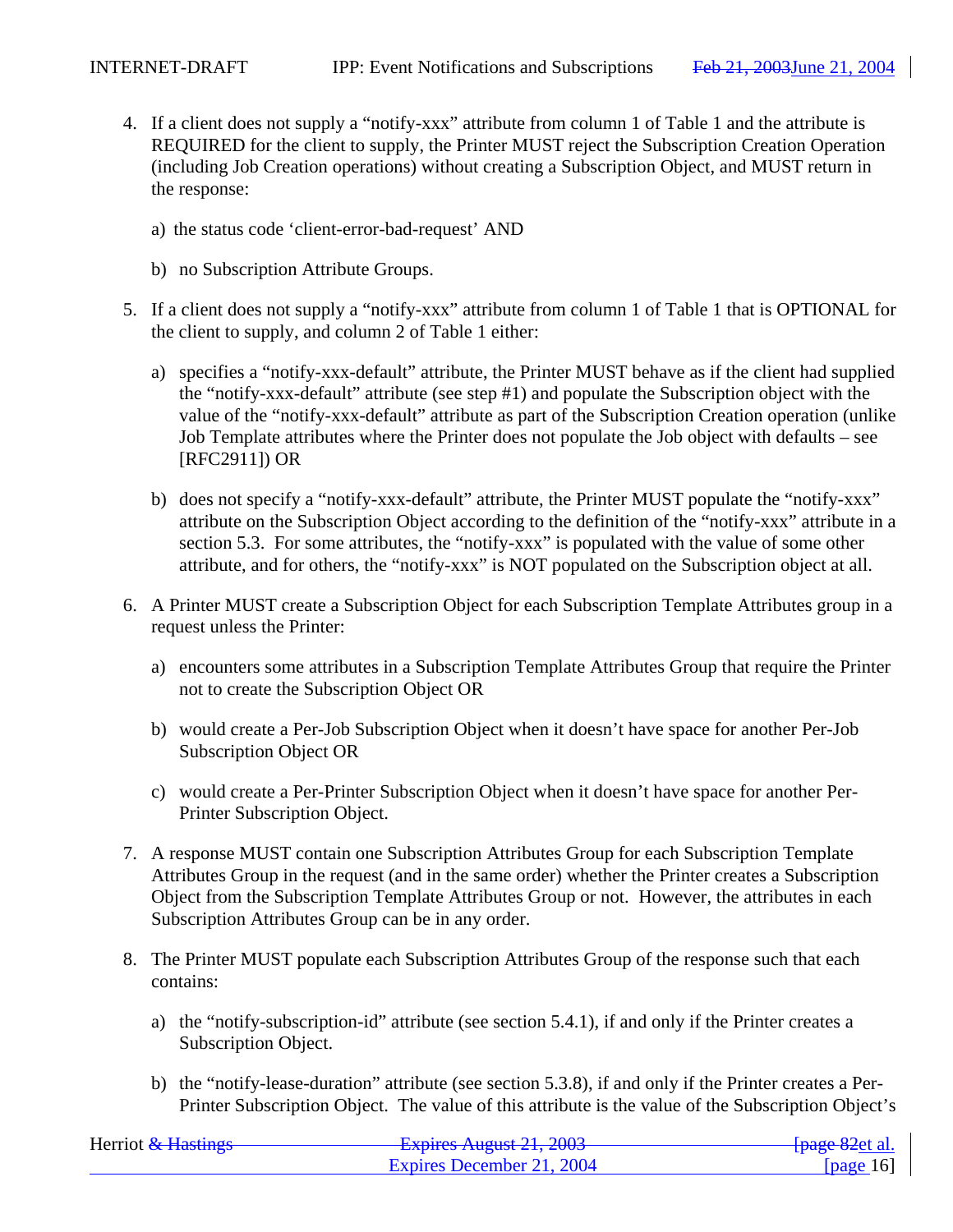"notify-lease-duration" attribute. This value MAY be different from the client-supplied value (see section 5.3.8). If a client supplies this attribute in the creation of a Per-Job Subscription Object, it MUST appear in this group with the out-of-band value 'unsupported' to indicate that the Printer doesn't support it in this context.

- c) all of the unsupported Subscription Template Attributes from step #2. Note, they are not returned in the Unsupported Attributes Group in order to separate the unsupported attributes for each Subscription Object.
- d) the "notify-status-code" attribute if the Printer does not create the Subscription Object or if there are unsupported attributes from step #2. The possible values of the "notify-status-code" attribute are shown below (see section 13 for more details). The Printer returns the first value in the list below that describes the status.
	- 'client-error-uri-scheme-not-supported': the Subscription Object was not created because the scheme of the "notify-recipient-uri" attribute is not supported. See section 13.1 for more details about this status code. See step #3 in this section for the case that causes this error, and the resulting step #6a) that causes the Printer not to create the Subscription Object.
	- 'client-error-attributes-or-values-not-supported': the Subscription Object was not created because the method of the "notify-pull-method" attribute is not supported. See section 13.1 for more details about this status code. See step #3 in this section for the case that causes this error, and the resulting step #6a) that causes the Printer not to create the Subscription Object.
	- 'client-error-too-many-subscriptions': the Subscription Object was not created because the Printer has no space for additional Subscription Objects. The client SHOULDMAY try again later. See section 13.3 for more details about this status code. See steps #6b) and #6c) in this section for the cases that causes this error.
	- 'successful-ok-too-many-events': the Subscription Object was created without the "notifyevents" values included in this Subscription Attributes Group because the "notifyevents" attribute contains too many values. See section 13.4 for more details about this status code. See step #2 in this section and section 5.3.3 for the cases that cause this status code.
	- 'successful-ok-ignored-or-substituted-attributes' : the Subscription Object was created but some supplied Subscription Template Attributes are unsupported. These unsupported attributes are also in the Subscription Attributes Group. See section 13.5 for more details about this status code. See step #2 in this section for the cases that cause this status code.
- 9. The Printer MUST validate all Subscription Template Attributes and MUST return all unsupported attributes and values in the corresponding Subscription Attributes Group of the response (see step #2) unless it determines that it could not create additional Subscription Objects because of condition #6b) or condition #6c). Then, the Printer NEED NOT validate these additional Subscription Template Attributes and the client MUST NOT expect to find unsupported attributes from step #2 in such additional Subscription Attribute Groups.

| Herriot & Hastings | Evoirag August 21, 2002<br>$\frac{1}{4}$ Lapinus Truguot 21, 2005 | <del>[page 82</del> et al. |
|--------------------|-------------------------------------------------------------------|----------------------------|
|                    | Expires December 21, 2004                                         | [page $17$ ]               |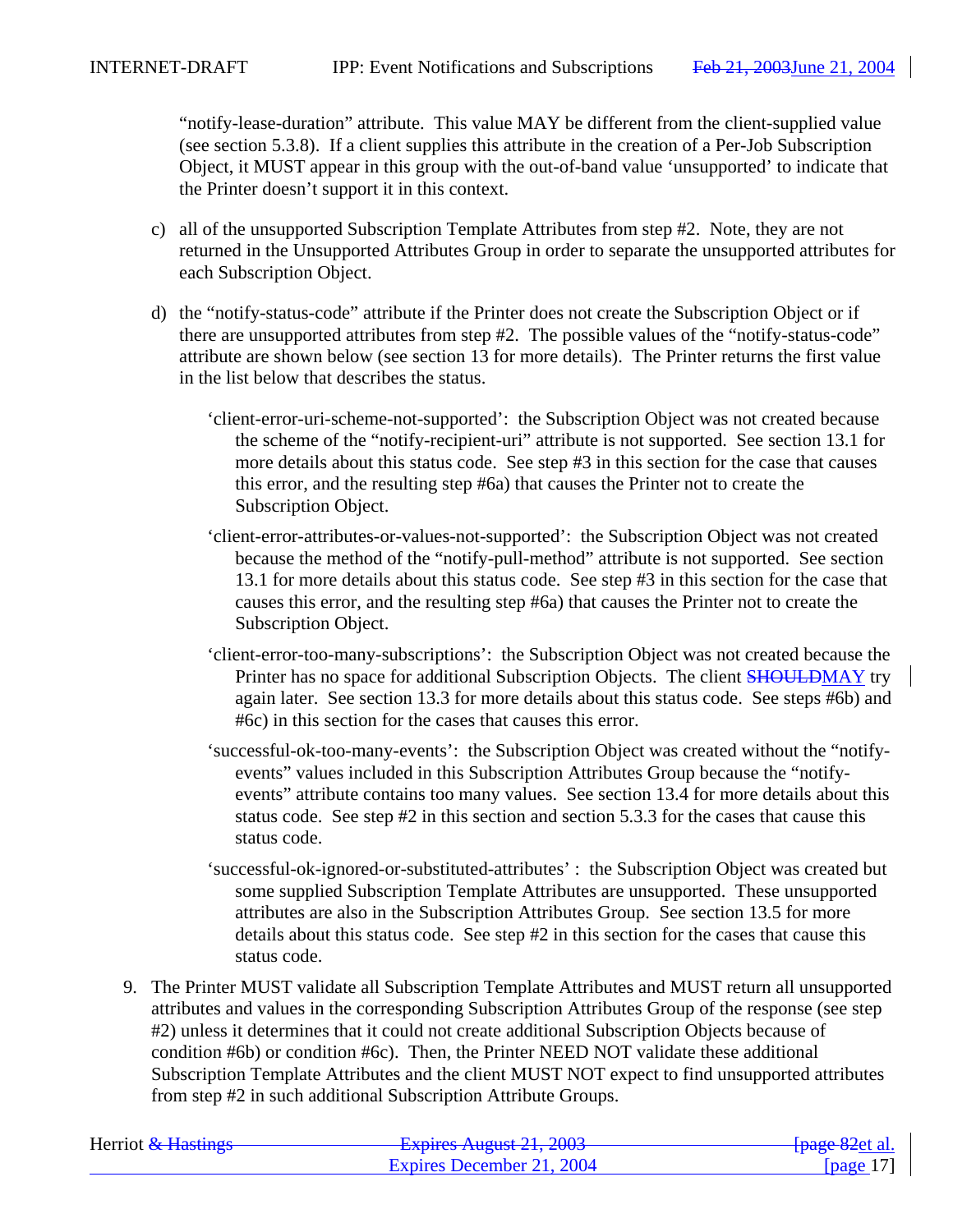#### **5.3 Subscription Template Attributes**

This section contains the Subscription Template Attributes defined for the Subscription and Printer objects.

Table 1 below shows the Subscription Template Attributes and has two columns:

- **Attribute in Subscription Object:** the name and attribute syntax of each Subscription Object Attribute that is a Subscription Template Attribute
- **Default and Supported Printer Attributes:** the default attribute and supported Printer attributes that are associated with the attribute in column 1.

The "notify-recipient-uri" attribute is for use with Push Delivery Methods. The "notify-pull-method" attribute is for use with Pull Delivery Methods.

For Push Delivery Methods, a Printer MUST support all attributes in Table 1 below except for "notifypull-method" and "notify-attributes" (and "notify-pull-method-supported" and "notify-attributessupported"). For Pull Delivery Methods, a Printer MUST support all attributes in Table 1 below except for "notify-recipient-uri" and "notify-attributes" (and "notify-schemes-supported" and "notifyattributes-supported"). If a Printer supports both Push and Pull Delivery Methods, then it MUST support both "notify-recipient-uri" and "notify-pull-method" attributes.

For Pull Delivery Methods, a client MUST supply "notify-recipient-uri" and MAY omit any of the rest of the attributes in column 1 of Table 1 in a Subscription Creation Request. For Push Delivery Methods, a client MUST supply "notify-pull-method" and MAY omit any of the rest of the attributes in column 1 of Table 1 in a Subscription Creation Request. A client MUST NOT supply both "notifyrecipient-uri" and "notify-pull-method" attributes in the same Subscription Creation Request.

Note: The Default and Supported Printer attributes listed in column 2 of Table 1 do not have separate sections in this specification defining their semantics. Instead, the section for the corresponding Subscription Object attribute (column 1 of Table 1) contains the semantics of these Printer attributes. This approach follows the precedence of the Job Template attributes in section 4.2 of [RFC2911] where the corresponding "xxx-default" and "xxx-supported" Printer attributes are defined in the same section as the "xxx" Job attribute.

| Herriot & Hastings | $Evariance$ August 21, 2002<br><b>LAPHUS TYUZUST 41, 400J</b> | <del>[page 82</del> et al. |
|--------------------|---------------------------------------------------------------|----------------------------|
|                    | Expires December 21, 2004                                     | [ $page 18$ ]              |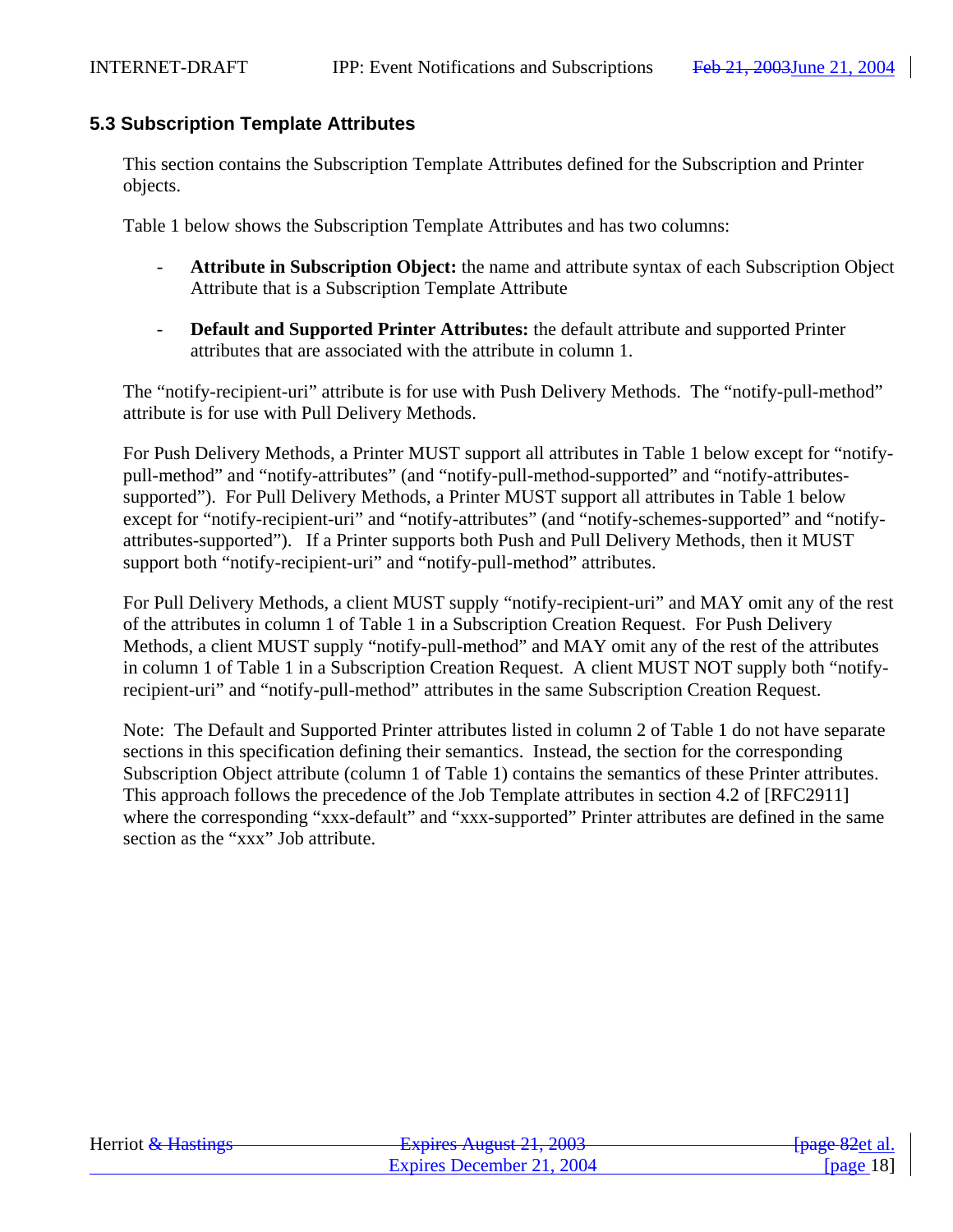| <b>Attribute in Subscription Object</b>   | Default and Supported Printer Attributes            |
|-------------------------------------------|-----------------------------------------------------|
| notify-recipient-uri (uri) *              | notify-schemes-supported (1setOf uriScheme)         |
| notify-pull-method (type2 keyword) **     | notify-pull-method-supported (1setOf type2 keyword) |
| notify-events (1setOf type2 keyword)      | notify-events-default (1setOf type2 keyword)        |
|                                           | notify-events-supported (1setOf type2 keyword)      |
|                                           | notify-max-events-supported (integer(2:MAX))        |
| notify-attributes (1setOf type2 keyword)  | notify-attributes-supported (1setOf type2 keyword)  |
| notify-user-data (octetString(63))        |                                                     |
| notify-charset (charset)                  | charset-supported (1setOf charset)                  |
| notify-natural-language                   | generated-natural-language-supported                |
| (naturalLanguage)                         | (1setOf naturalLanguage)                            |
| notify-lease-duration (integer(0:MAX))    | notify-lease-duration-default (integer(0:67108863)) |
|                                           | notify-lease-duration-supported (1setOf (integer(0: |
|                                           | 67108863)   rangeOfInteger(0:67108863)))            |
| notify-time-interval (integer $(0:MAX)$ ) |                                                     |

**Table 1 – Subscription Template Attributes**

\* "notify-recipient-uri" is for Push Delivery Methods only.

\*\* "notify-pull-method" is for Pull Delivery Methods only.

# **5.3.1 notify-recipient-uri (uri)**

This attribute's value is a URL, which is a special case of a URI. Its value consists of a scheme and an address. The address specifies the Notification Recipient and the scheme specifies the Push Delivery Method for each Event Notification associated with this Subscription Object.

If a Printer supports any Push Delivery Methods, a Printer MUST support this attribute and return the value as supplied by the client (no case conversion or other canonicalization) in any operation response that includes this attribute.

For a Push Delivery Method, a client MUST supply this attribute in a Subscription Creation Operation. Thus there is no need for a default Printer attribute.

The URI scheme of the value of this attribute on a Subscription object MUST be a value of the "notifyschemes-supported (1setOf uriScheme)" Printer attribute (see section 5.3.1.1). Note: According to [RFC2396] the ":" terminates the scheme and so is not part of the scheme. Therefore, values of the "notify-schemes-supported" Printer attribute do not include the ":" character.

If the client supplies an unsupported scheme in the value of this attribute, then the Printer MUST NOT create the Subscription Object and MUST return the "notify-status-code" attribute with the 'clienterror-uri-scheme-not-supported' value in the Subscription Attributes Group in the response.

The Printer MUST treat the address part of this attribute as opaque.

| Herriot & Hastings | Evoiras August $21, 2002$<br><del>- Explics August 21, 2005</del> | <del>[page 82</del> et al. |
|--------------------|-------------------------------------------------------------------|----------------------------|
|                    | Expires December 21, 2004                                         | [ $page 19$ ]              |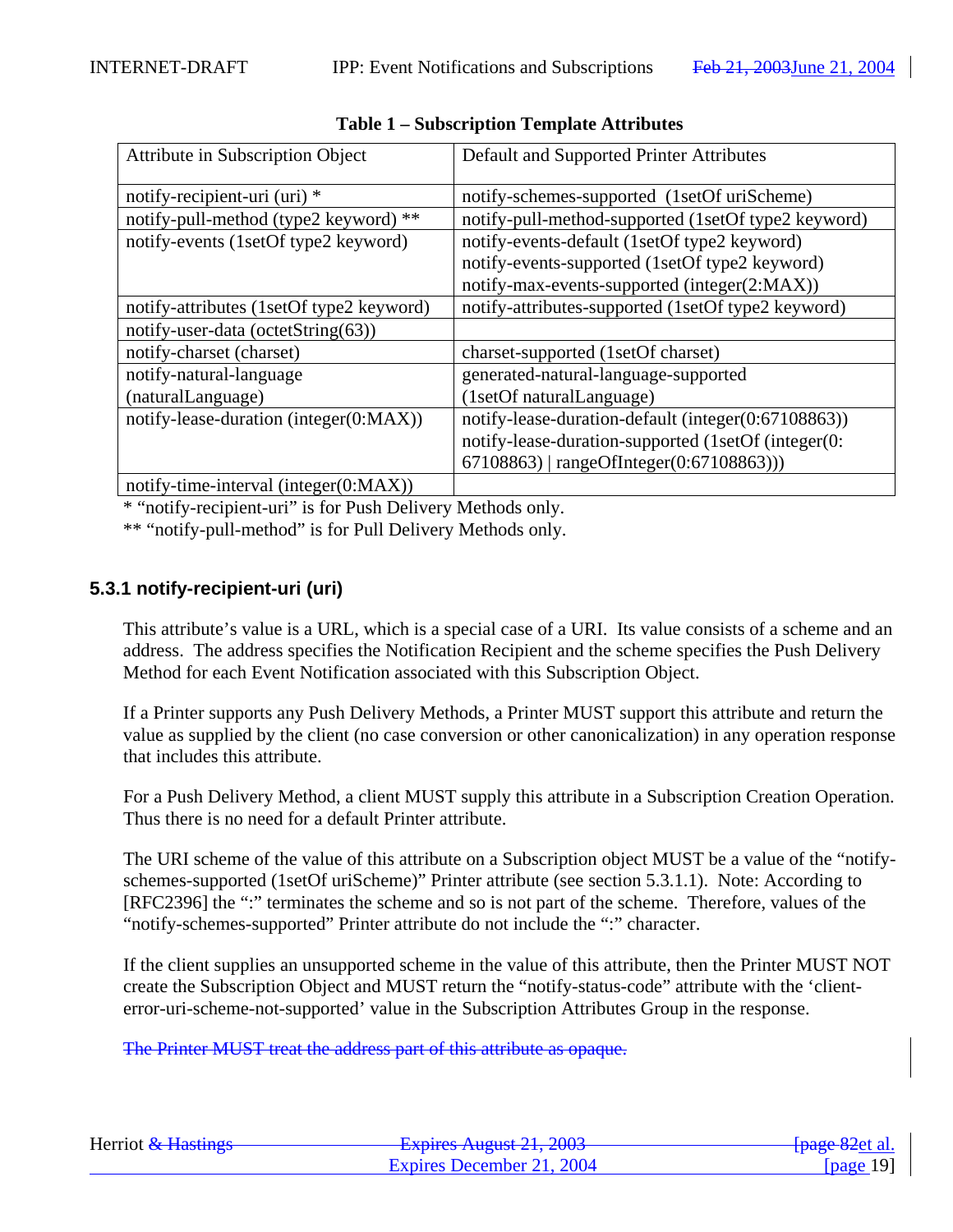# **5.3.1.1 notify-schemes-supported (1setOf uriScheme)**

This attribute contains the URI schemes supported in the "notify-recipient-uri" Subscription Template attribute. See sections 5.1 and 5.2 for the behavior of "xxx-supported" Subscription Template Printer attributes.

# **5.3.2 notify-pull-method (type2 keyword)**

This attribute's value is a type2 keyword indicating which Pull Delivery Method is to be used.

Since a Printer MUST support the 'ippget' Pull Delivery Method [ipp-get-method] (see section 15), a Printer MUST support this attribute and return the value as supplied by the client in any operation response that includes this attribute.

For a Pull Delivery Method, a client MUST supply this attribute in a Subscription Creation Operation. Thus there is no need for a default Printer attribute.

The keyword value of this attribute on a Subscription object MUST be a value of the "notify-pullmethod-supported (1setOf type2 keyword)" Printer attribute.

If the client supplies an unsupported method in the value of this attribute, then the Printer MUST NOT create the Subscription Object and MUST return the "notify-status-code" attribute with the 'clienterror-attributes-or-values-not-supported' value in the Subscription Attributes Group in the response.

# **5.3.2.1 notify-pull-method-supported (1setOf type2 keyword)**

See sections 5.1 and 5.2 for the behavior of "xxx-supported" Subscription Template Printer attributes.

# **5.3.3 notify-events (1setOf type2 keyword)**

This attribute contains a set of Subscribed Events. When an Event occurs and it "matches" a value of this attribute, the Printer delivers an Event Notification using information in the Subscription Object. The details of "matching" are described subsection 5.3.3.5.

A Printer MUST support this attribute.

A client MAY supply this attribute in a Subscription Creation Operation. If the client does not supply this attribute in Subscription Creation Operation, the Printer MUST populate this attribute on the Subscription Object with its "notify-events-default" attribute value.

Each keyword value of this attribute on a Subscription Object MUST be a value of the "notify-eventssupported (1setOf type2 keyword)" Printer attribute.

| Herriot & Hastings | Evoiras August $21, 2002$<br><del>12 2003 August 21, 2003</del> | <del>[page 82</del> et al. |
|--------------------|-----------------------------------------------------------------|----------------------------|
|                    | Expires December 21, 2004                                       | [ $page 20$ ]              |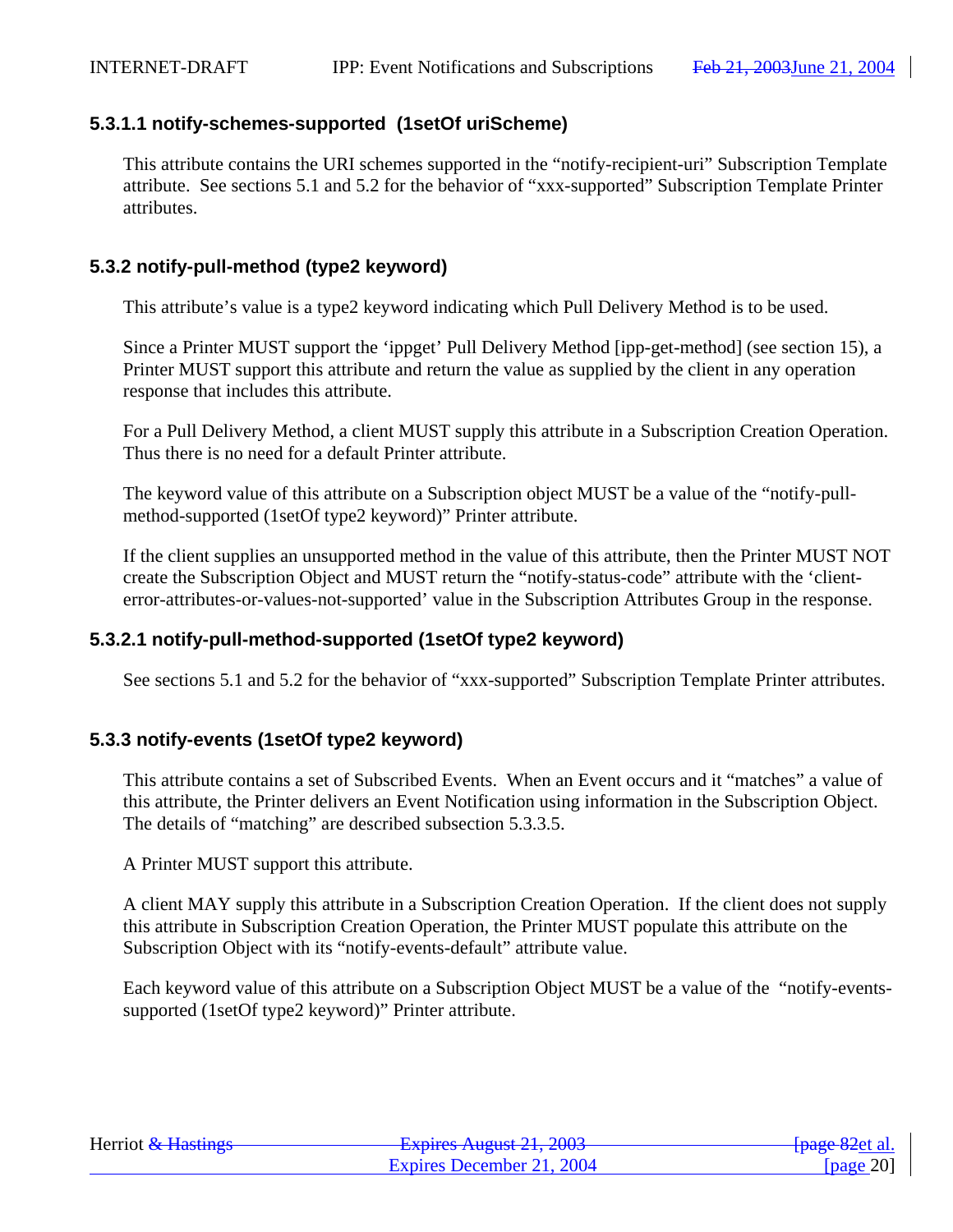The number of values of this attribute MUST NOT exceed the value of the "notify-max-eventssupported" attribute. A Printer MUST support at least 2 values per Subscription Object. If the number of values supplied by a client in a Subscription Creation Operation exceeds the value of this attribute, the Printer MUST treat extra values as unsupported values and MUST use the value of 'successful-oktoo-many-events' for the "notify-status-code" attribute in the Subscription Attributes Group of the response.

# **5.3.3.1 notify-events-default (1setOf type2 keyword)**

See sections 5.1 and 5.2 for the behavior of "xxx-default" Subscription Template Printer attributes.

# **5.3.3.2 notify-events-supported (1setOf type2 keyword)**

See sections 5.1 and 5.2 for the behavior of "xxx-supported" Subscription Template Printer attributes.

# **5.3.3.3 notify-max-events-supported (integer(2:MAX))**

This attribute specified the maximum number of events that the Printer supports for the "notify-events" Subscription Template attribute. See sections 5.1 and 5.2 for the behavior of "xxx-supported" Subscription Template Printer attributes.

# **5.3.3.4 Standard Values for Subscribed Events**

Each value of this attribute is a keyword and it specifies a Subscribed Event that represents certain changes. Some keywords represent a subset of changes of another keyword, e.g., 'job-completed' is an Event value which is a sub-value of 'job-state-change'. See section 5.3.3.5 for the case where this attribute contains both a value and a sub-value.

The values in this section are divided into three categories: No Events, Job Events and Printer Events.

A Printer MUST support the Events indicated as "REQUIRED" and MAY support the Events indicated as "OPTIONAL".

| Herriot & Hastings | Evoirag August $21.2002$<br>$T$ $\alpha$ phus Thezust $21, 200$ J | <del>[page 82</del> et al. |
|--------------------|-------------------------------------------------------------------|----------------------------|
|                    | Expires December 21, 2004                                         | [ $page 21$ ]              |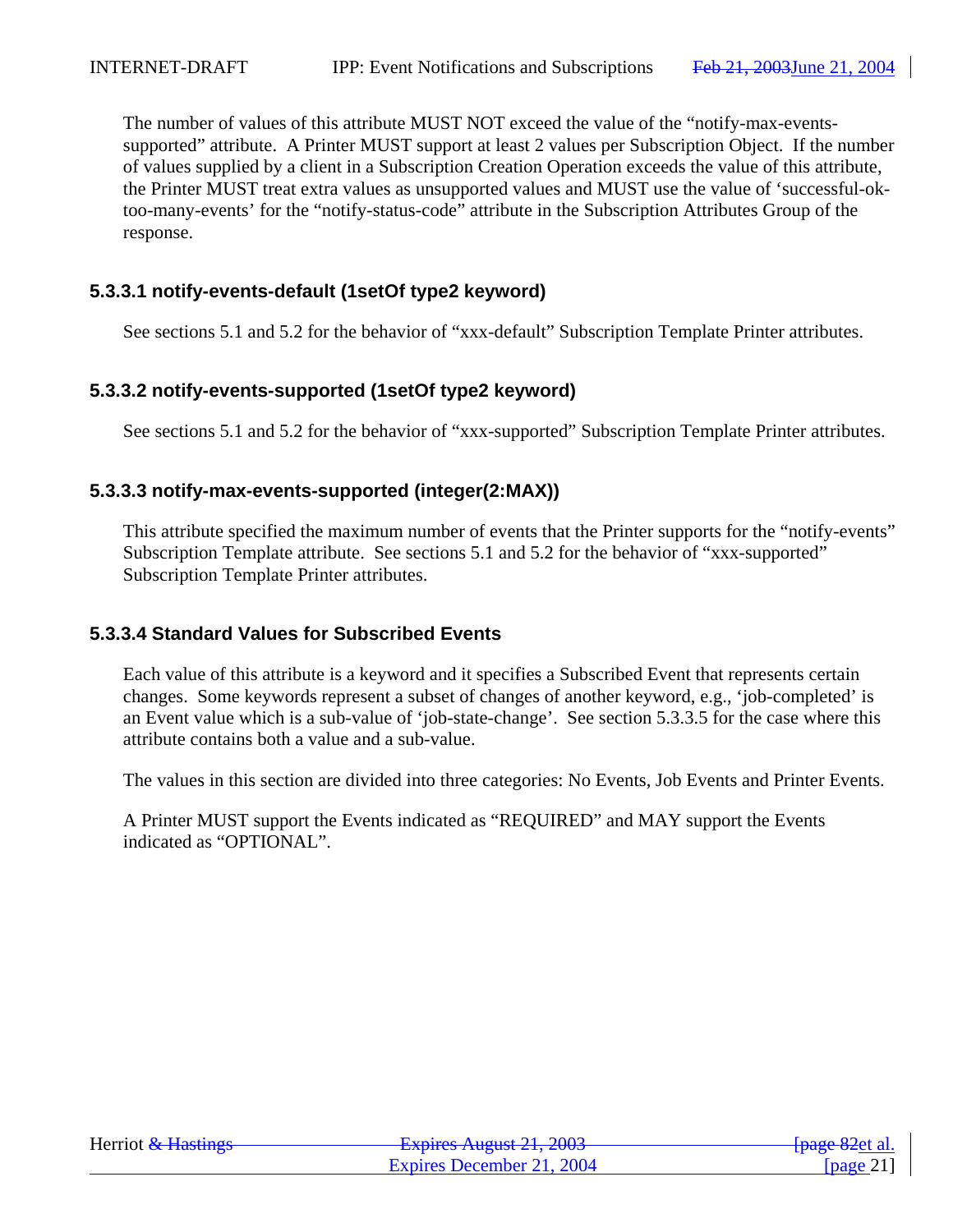#### **5.3.3.4.1 No Events**

The standard and only keyword value for No Events is:

**'none':** REQUIRED – no Event Notifications for any Events. As the sole value of "notify-eventssupported", this value means that the Printer does not support the delivery of Event Notifications. As the sole value of "notify-events-default", this value means that a client MUST specify the "notify-events" attribute in order for a Subscription Creation Operation to succeed. If the Printer receives this value as the sole value of a Subscription Creation Operation, it does not create a Subscription Object. If a Printer receives this value with other values of a Subscription Creation Operation, the Printer MUST treat this value as an unsupported value.

#### **5.3.3.4.2 Subscribed Printer Events**

The standard keyword values for Subscribed Printer Events are:

**'printer-state-changed'**: REQUIRED – the Printer changed state from any state to any other state. Specifically, the value of the Printer's "printer-state", "printer-state-reasons" or "printer-isaccepting-jobs" attributes changed.

This Subscribed Event value has the following sub-values: 'printer-restarted' and 'printershutdown'. A client can listen for any of these sub-values if it doesn't want to listen to all printerstate changes:

**'printer-restarted'**: OPTIONAL – when the printer is powered up .

**'printer-shutdown'**: OPTIONAL **–** when the device is being powered down .

**'printer-stopped**: REQUIRED – when the printer stops printing, i.e. the value of the "printer-state" Printer attribute becomes 'stopped'.

**'printer-config-changed'**:OPTIONAL – when the configuration of a Printer has changed, i.e., the value of the "printer-message-from-operator" or any "configuration" Printer attribute has changed. A "configuration" Printer attribute is an attribute which can change value because of some human interaction either direct or indirect, and which is not covered by one of the other Events in this section. Examples of "configuration" Printer attributes are any of the Job Template attributes, such as "xxx-supported", "xxx-ready" and "xxx-default". The client has to perform a Get-Printer-Attributes to find out the new values of these changed attributes. This Event is useful for GUI clients and drivers to update the available printer capabilities to the user.

This Event value has the following sub-values: 'printer-media-changed' and 'printer-finishingschanged'. A client can listen for any of these sub-values if it doesn't want to listen to all printerconfiguration changes:

| Herriot & Hastings | Evoires August $21.2002$<br>$\frac{1}{4}$ $\frac{1}{4}$ $\frac{1}{4}$ $\frac{1}{4}$ $\frac{1}{4}$ $\frac{1}{4}$ $\frac{1}{4}$ $\frac{1}{4}$ $\frac{1}{4}$ $\frac{1}{4}$ $\frac{1}{4}$ $\frac{1}{4}$ $\frac{1}{4}$ $\frac{1}{4}$ $\frac{1}{4}$ $\frac{1}{4}$ $\frac{1}{4}$ $\frac{1}{4}$ $\frac{1}{4}$ $\frac{1}{4}$ $\frac{1}{4}$ $\frac{1}{4}$ | <del>[page 82</del> et al. |
|--------------------|-------------------------------------------------------------------------------------------------------------------------------------------------------------------------------------------------------------------------------------------------------------------------------------------------------------------------------------------------|----------------------------|
|                    | Expires December 21, 2004                                                                                                                                                                                                                                                                                                                       | [ $page 22$ ]              |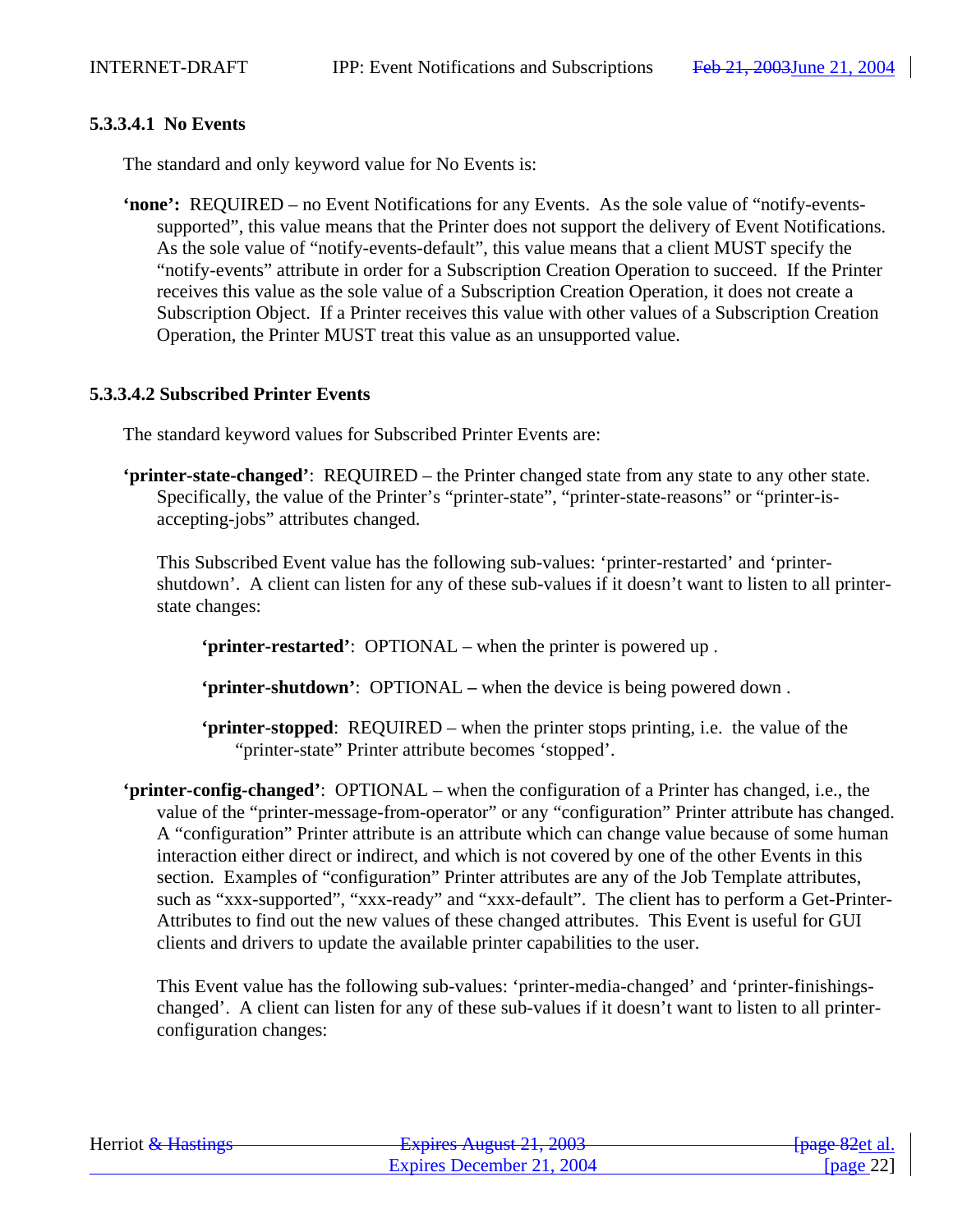- **'printer-media-changed'**:OPTIONAL when the media loaded on a printer has been changed, i.e., the "media-ready" attribute has changed. This Event includes two cases: an input tray that goes empty and an input tray that receives additional media of the same type or of a different type. The client must check the "media-ready" Printer attribute (see [RFC2911] section 4.2.11) separately to find out what changed.
- **'printer-finishings-changed'**:OPTIONAL when the finisher on a printer has been changed, i.e., the "finishings-ready" attribute has changed. This Event includes two cases: a finisher that goes empty and a finisher that is refilled (even if it is not full). The client must check the "finishings-ready" Printer attribute separately to find out what changed.
- **'printer-queue-order-changed'**: OPTIONAL the order of jobs in the Printer's queue has changed, so that an application that is monitoring the queue can perform a Get-Jobs operation to determine the new order. This Event does not include when a job enters the queue (the 'job-created' Event covers that) and does not include when a job leaves the queue (the 'job-completed' Event covers that).

### **5.3.3.4.3 Subscribed Job Events**

The standard keyword values for Subscribed Job Events are:

**'job-state-changed'**: REQUIRED – the job has changed from any state to any other state. Specifically, the Printer delivers this Event whenever the value of the "job-state" attribute or "jobstate-reasons" attribute changes. When a Job is removed from the Job Retention or Job History phases (see [RFC2911] section 4.3.7.1), no Event is generated.

This Event value has the following sub-values: 'job-created', 'job-completed' and 'job-stopped'. A client can listen for any of these sub-values if it doesn't want to listen to all 'job-state changes'.

**'job-created'**: REQUIRED – the Printer has accepted a Job Creation operation, a Restart-Job operation [RFC2911], or any job operation that creates a Job object from an existing Job object. The Printer populates the job's "time-at-creation" attribute value (see [RFC2911] section 4.3.14.1). The Printer puts the job in the 'pending', 'pendingheld' or 'processing' states.

| Herriot & Hastings | $Evariance$ August 21, 2002<br><b>LAPHUS TYUZUST 41, 400J</b> | <del>[page 82</del> et al. |
|--------------------|---------------------------------------------------------------|----------------------------|
|                    | Expires December 21, 2004                                     | page 23                    |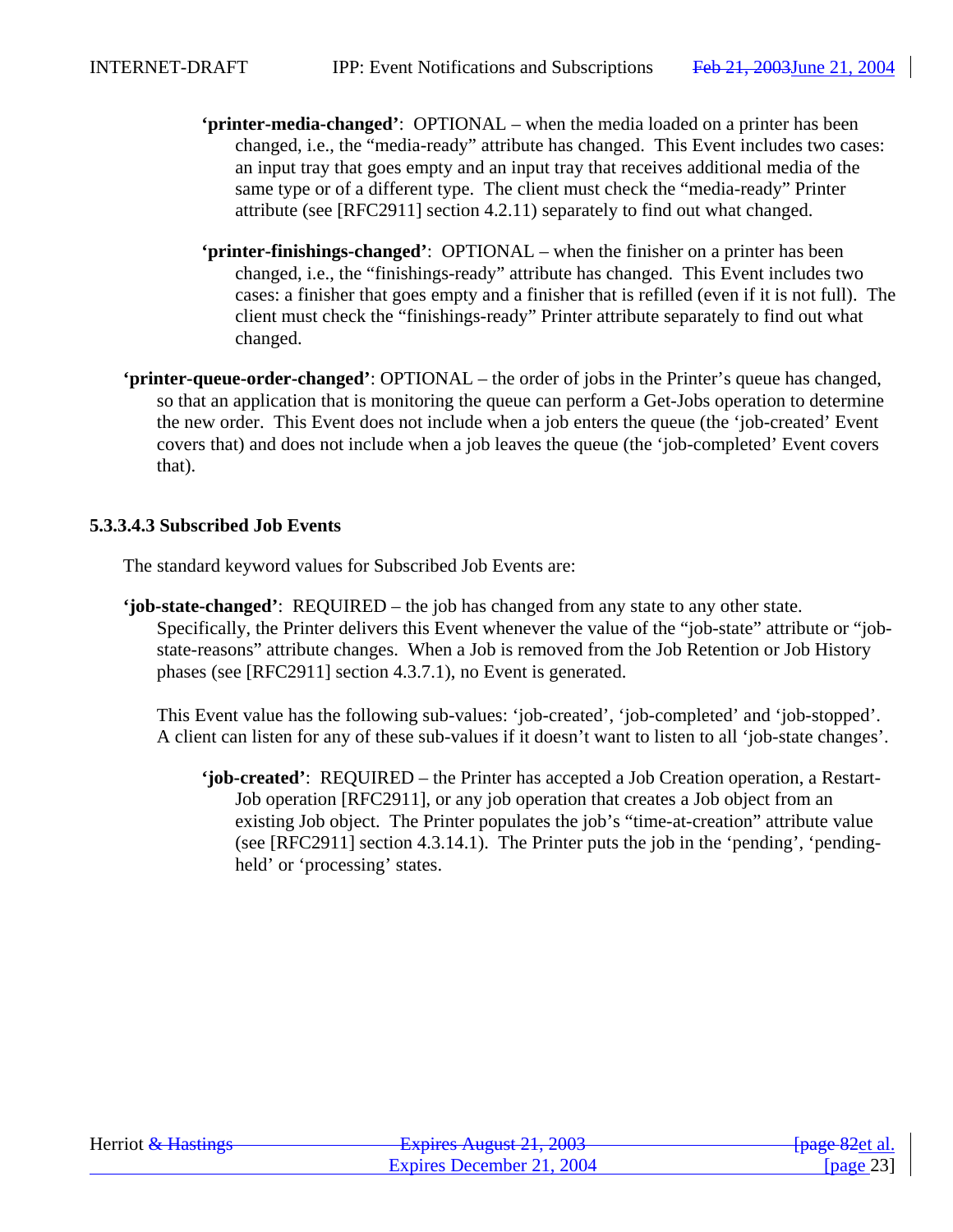- **'job-completed'**: REQUIRED the job has reached one of the completed states, i.e., the value of the job's "job-state" attribute has changed to: 'completed', 'aborted', or 'canceled'. The Job's "time-at-completed" and "date-time-at-completed" (if supported) attributes are set (see [RFC2911] section 4.3.14). When a Job completes, a Notification Recipient MAY query the Job using the Get-Job-Attributes operation. To allow such a query, the Printer retains the Job in the Job Retention and/or the Job History phases (see [RFC2911] section 4.3.7.1) for a suitable amount of time that depends on implementation and the Delivery Methods supported. The Printer also delivers this Event when a Job is removed with the Purge-Job operation (see [RFC2911] section 3.2.9). In this case, the Event Notification MUST report the 'job-state' as 'canceled' and the Job object is no longer present for query.
- **'job-stopped**: OPTIONAL when the job stops printing, i.e. the value of the "job-state" Job attribute becomes 'processing-stopped'.
- **'job-config-changed':** OPTIONAL when the configuration of a job has changed, i.e., the value of the "job-message-from-operator" or any of the "configuration" Job attributes have changed. A "configuration" Job attribute is an attribute that can change value because of some human interaction either direct or indirect. Examples of "configuration" Job attributes are any of the job template attributes and the "job-name" attribute. The client performs a Get-Job-Attributes to find out the new values of the changed attributes. This Event is useful for GUI clients and drivers to update the job information to the user.
- '**job-progress**'**:** OPTIONAL when the Printer has completed Printing a sheet. See the separate [RFC3381] specification for additional attributes that a Printer MAY deliver in an Event Notification caused by this Event. The "notify-time-interval" attribute affects this Event by causing the Printer NOT to deliver an Event Notification every time a 'job-progress' Events occurs. See section 5.3.9 for full details.

# **5.3.3.5 Rules for Matching of Subscribed Events**

When an Event occurs, the Printer MUST find each Subscription object whose "notify-events" attribute "matches" the Event. The rules for "matching" of Subscribed Events are described separately for Printer Events and for Job Events. This section also describes some special cases.

# **5.3.3.5.1 Rules for Matching of Printer Events**

Given that the Printer causes Printer Event E to occur, for each Per-Job or Per-Printer Subscription S in the Printer, if E equals a value of this attribute in S or E is a sub-value of a value of this attribute in S, the Printer MUST generate an Event Notification.

Consider the example. There are three Subscription Objects each with the Subscribed Printer Event 'printer-state-changed'. Subscription Object A is a Per-Printer Subscription Object. Subscription Object B is a Per-Job Subscription Object for Job 1, and Subscription Object C is a Per-Job Subscription Object for Job 2. When the Printer enters the 'stopped' state, the Printer delivers an

| Herriot & Hastings | Evoiras August $21, 2002$<br><del>12 2003 August 21, 2003</del> | <del>-[page 82</del> et al. |
|--------------------|-----------------------------------------------------------------|-----------------------------|
|                    | Expires December 21, 2004                                       | [ $page 24$ ]               |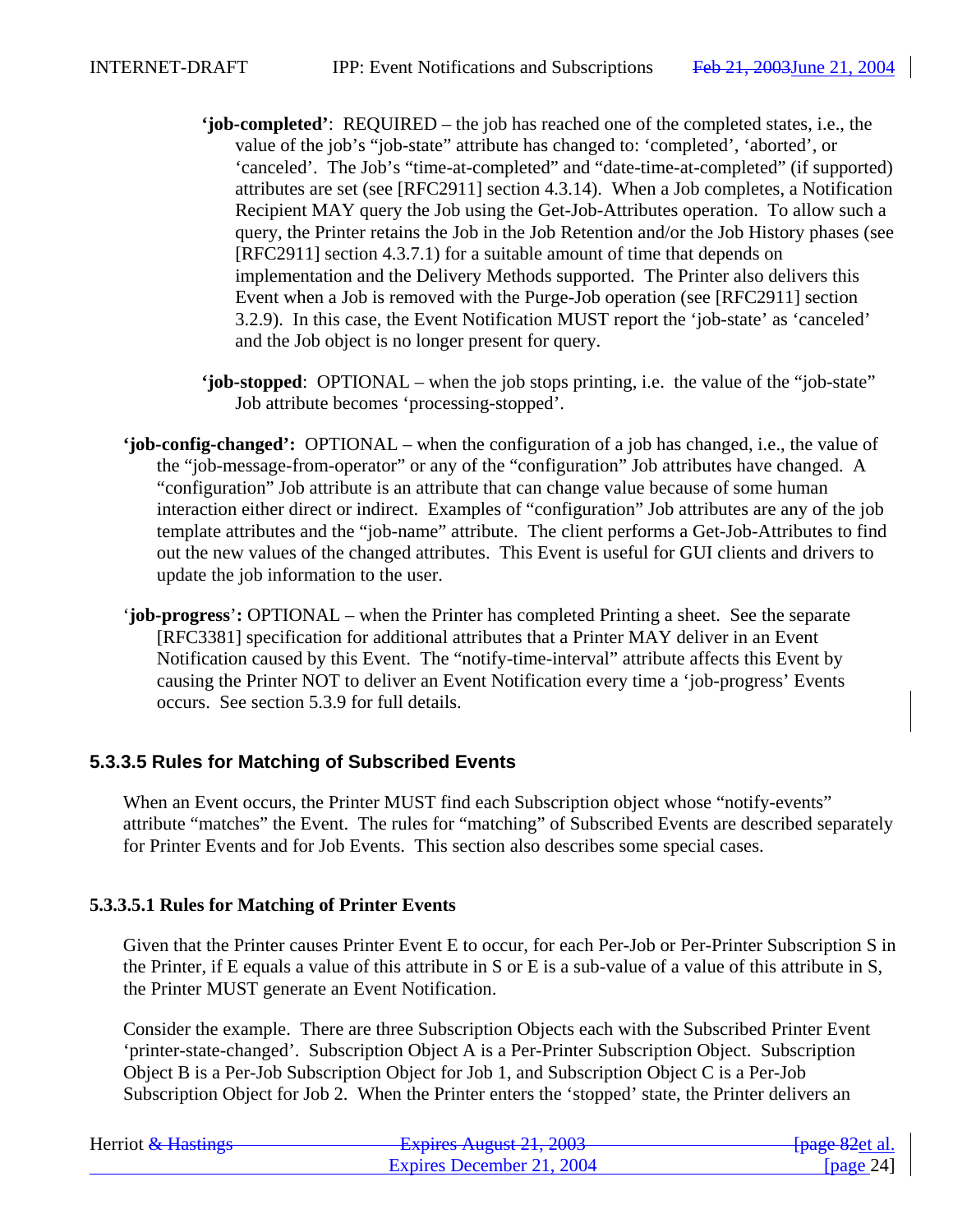Event Notification to the Notification Recipients of Subscription Objects A, B, and C because this is a Printer Event. Note if Job 1 has already completed, the Printer would not deliver an Event Notification for its Subscription Object, even if Job 1 is retained in the Job Retention and/or the Job History phases (see [RFC2911] section 4.3.7.1).

#### **5.3.3.5.2 Rules for Matching of Job Events**

Given that Job J causes Job Event E to occur:

- 1. For each Per-Printer Subscription S in the Printer, if E equals a value of this attribute in S or E is a sub-value of a value of this attribute in S, the Printer MUST generate an Event Notification.
- 2. For each Per-Job Subscription S associated with Job J, if E equals a value of this attribute in S or E is a sub-value of a value of this attribute in S, the Printer MUST generate an Event Notification.
- 3. For each Per-Job Subscription S that is NOT associated Job J, if E equals a value of this attribute in S or E is a sub-value of a value of this attribute in, the Printer MUST NOT generate an Event Notification from S.

Consider the example: There are three Subscription Objects listening for the Job Event 'jobcompleted'. Subscription Object A is a Per-Printer Subscription Object. Subscription Object B is a Per-Job Subscription Object for Job 1, and Subscription Object C is a Per-Job Subscription Object for Job 2. In addition, Per-Printer Subscription Object D is listening for the Job Event 'job-state-changed'. When Job 1 completes, the Printer delivers an Event Notification to the Notification Recipient of Subscription Object A (because it is Per-Printer) and Subscription Object B because it is a Per-Job Subscription Object associated with the Job generating the Event. The Printer also delivers an Event Notification to the Notification Recipient of Subscription Object D because 'job-completed' is a subvalue of 'job-state-changed' – the value that Subscription Object D is listening for. The Printer does not deliver an Event Notification to the Notification Recipients of Subscription Object C because it is a Per-Job Subscription Object associated with some Job other than the Job generating the Event.

#### **5.3.3.5.3 Special Cases for Matching Rules**

This section contains rule for special cases, two rules for the special case where a single Event produces multiple Event Notifications destined for the same Notification Recipient. These two rules clarify whether a Printer should send multiple Event Notifications or consolidate them into a single Event Notification.

If an Event matches Subscribed Events in two different Subscription Objects and the Printer would deliver two identical Event Notifications (except for the "notify-subscription-id" attribute) to the same Notification Recipient using the same Delivery Method, the Printer MUST deliver both Event Notifications. That is, the Printer MUST NOT try to consolidate seemingly identical Event Notifications that occur in separate Subscription objects. Incidentally, the Printer MUST NOT reject Subscription Creation Operations that would create this scenario.

| Herriot & Hastings | Evoiras August $21, 2002$<br><del>12 2003 August 21, 2003</del> | <del>-[page 82</del> et al. |
|--------------------|-----------------------------------------------------------------|-----------------------------|
|                    | Expires December 21, 2004                                       | [ $page 25$ ]               |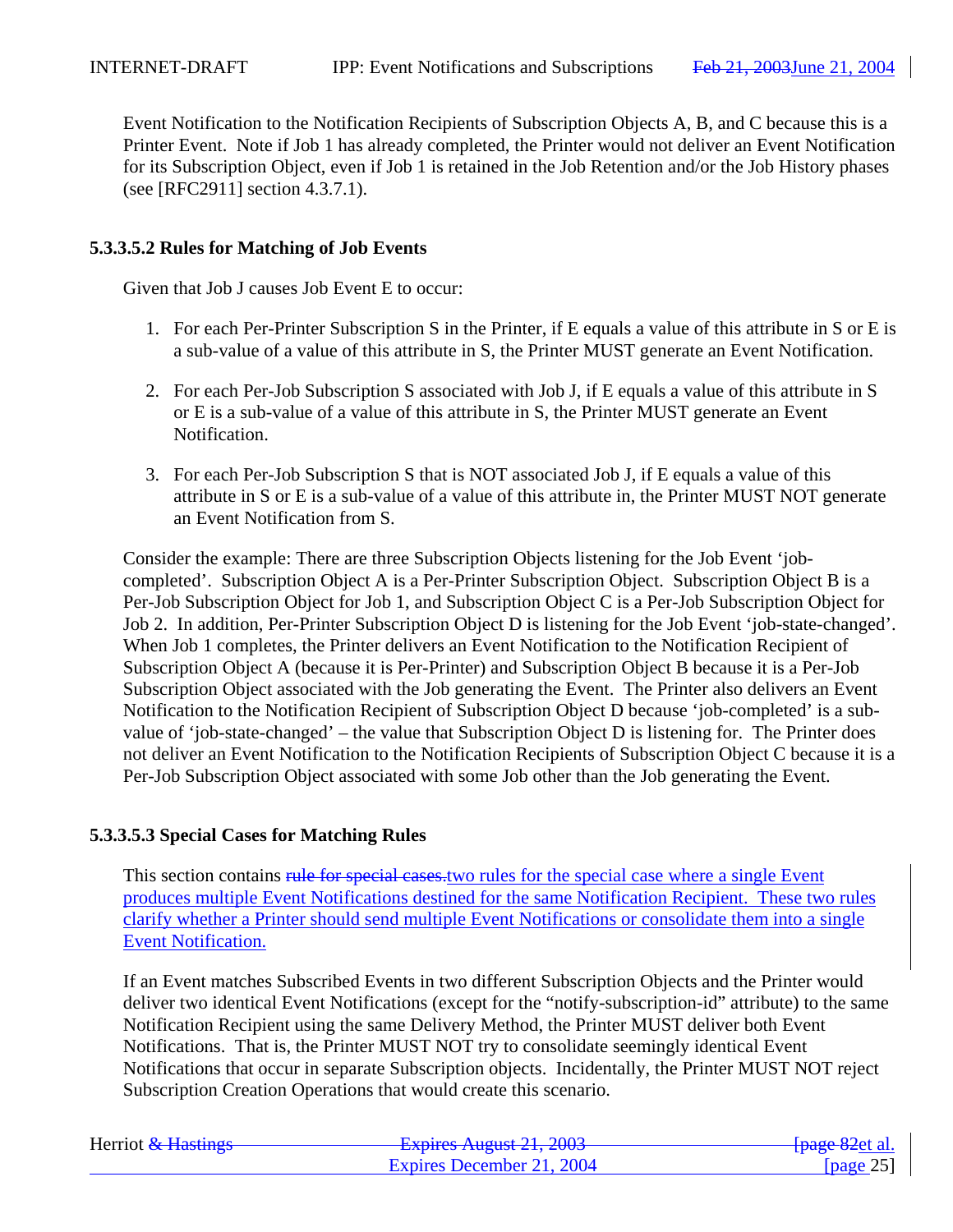If an Event matches two values of this "notify-events" attribute in a single Subscription object (e.g., a value and its sub-value), a Printer MAY deliver one Event Notification for each matched value in the Subscription Object or it MAY deliver only one Event Notification per Subscription Object. The rules in sections 5.3.3.5.1 and 5.3.3.5.2 are purposefully flexible about the number of Event Notifications sent when Event E matches two or more values in a Subscription Object.

Consider the example: ThereAt the time a Job completes, there are two Per-Printer Subscription Objects when a Job completes. A and B with the same Notification Recipient R. Subscription Object A has the Subscribed Job Event 'job-state-changed'. Subscription Object B has the Subscribed Job Event 'job-completed'. Both Subscription Objects Events 'job-state-changed' and 'job-completed'. match the Event 'job-completed'. The Printer delivers an Event Notification two Event Notifications to the Notification Recipient of Subscription Object AR. One with the value of 'job-state-changed' for the "notify-subscribed-event" attribute and the other with the value of 'job-completed' for the "notifysubscribed-event" attribute.

"notify-subscribing-event" attribute. If an Event matches two Subscribed Events in a single Subscription object (e.g., a value and its sub-value), a Printer MAY deliver one Event Notification for each matched value in the Subscription Object or it MAY deliver only a single Event Notification. The rules in sections 5.3.3.5.1 and 5.3.3.5.2 are purposefully flexible about the number of Event Notifications sent when Event E matches two or more values in a Subscription Object.

Consider the example: At the time a Job completes, a Subscription Object A has two Subscribed Job Events 'job-state-changed' and 'job-completed'. Both Subscribed Job Events match the Event 'jobcompleted'. The Printer delivers either one or two Event Notifications to the Notification Recipient of Subscription Object B,A, depending on implementation. If it delivers two Event Notifications, one has the value of 'job-state-changed' for the "notify-subscribing-event" notify-subscribed-event" attribute, and the other has the value of 'job-completed' for the "notify-subscribing-event" notify-subscribedevent" attribute. If it delivers one Event Notification, it has the value of either 'job-state-'job-statechanged' or 'job-completed' for the "notify-subscribing-event" notify-subscribed-event" attribute, depending on implementation. The algorithm for choosing such a value is implementation dependent.

# **5.3.4 notify-attributes (1setOf type2 keyword)**

This attribute contains a set of attribute names. When a Printer delivers a Machine Consumable Event Notification, it includes a fixed set of attributes (see section 9.1). If this attribute is present and the Event Notification is Machine Consumable, the Printer also includes the attributes specified by this attribute.

A Printer MAY support this attribute.

A client MAY supply this attribute in a Subscription Creation Operation. If the client does not supply this attribute in Subscription Creation Operation or the Printer does not support this attribute, the Subscription Object either (1) MAY contain the "notify-attributes" attribute with a 'none' value or (2) NEED NOT contain the attribute at all. There is no "notify-attributes-default" Printer attribute.

| Herriot & Hastings | Evoirag August $21, 2002$<br><del>12 2003 August 21, 2003</del> | <del>-[page 82</del> et al. |
|--------------------|-----------------------------------------------------------------|-----------------------------|
|                    | Expires December 21, 2004                                       | [ $page 26$ ]               |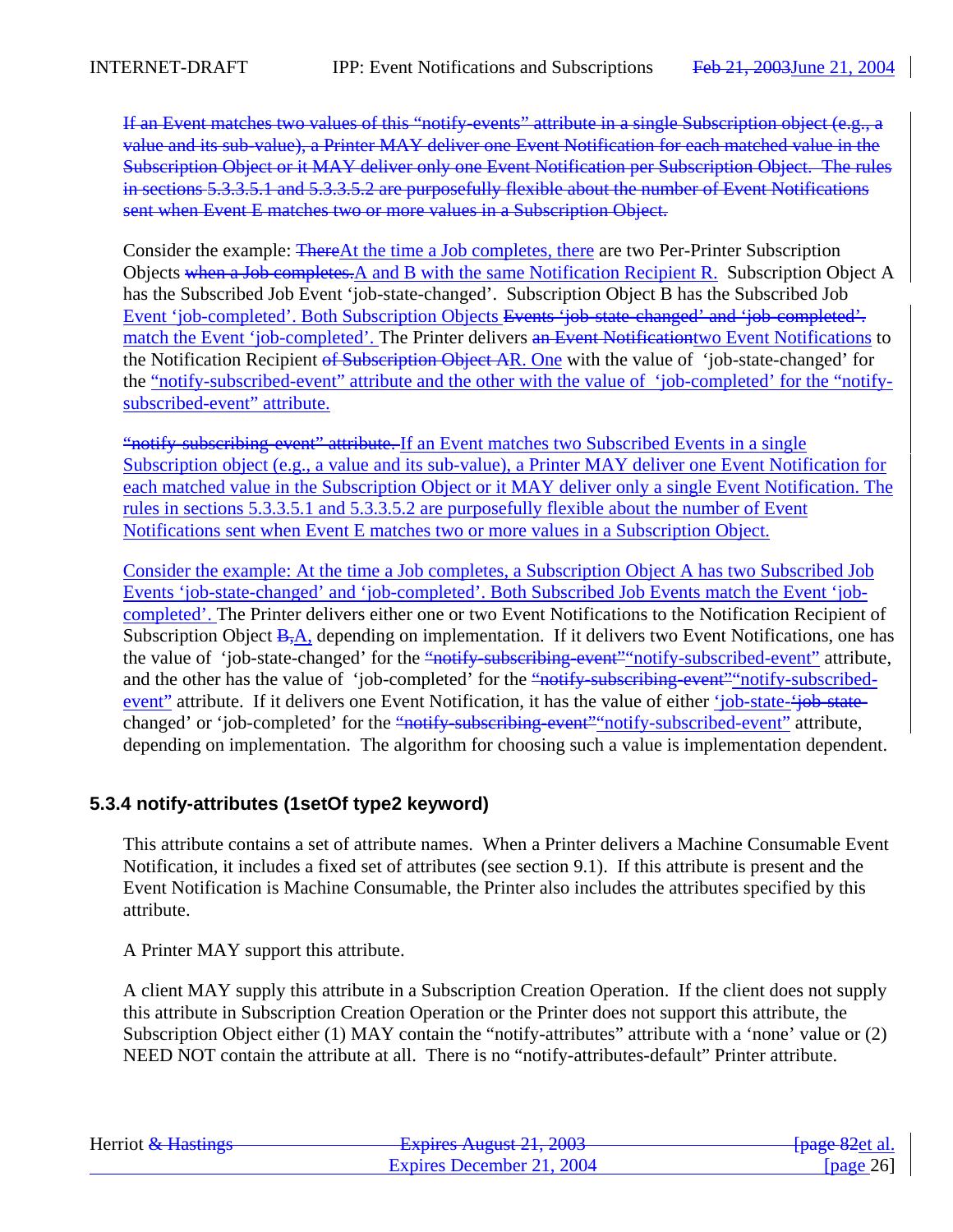Each keyword value of this attribute on a Subscription Object MUST be a value of the "notifyattributes-supported (1setOf type2 keyword)" Printer attribute (see section 5.3.4.1). The "notifyattributes-supported" MAY contain any Printer attribute, Job attribute or Subscription Object attribute that the Printer supports in an Event Notification. It MUST NOT contain any of the attributes in Section 9.1 that a Printer automatically puts in an Event Notification; it would be redundant. If a client supplies an attribute in Section 9.1, the Printer MUST treat it as an unsupported attribute value of the "notify-attributes" attribute.

The following rules apply to each keyword value N of the "notify-attributes" attribute: If the value N names:

- a) a Subscription attribute, the Printer MUST use the attribute N in the Subscription Object that is being used to generate the Event Notification.
- b) a Job attribute and the Printer is generating an Event Notification from a Per-Job Subscription Object S, the Printer MUST use the attribute N in the Job object associated with S.
- c) a Job attribute and the Printer is generating an Event Notification from a Per-Printer Subscription Object and the Event is:
	- a Job Event, the Printer MUST use the attribute N in the Job object that caused the Event.
	- a Printer Event, the Printer MUST use the attribute N in the active Job.

If a Printer supports this attribute and a Subscription Object contains this attribute and the Delivery Method generates a Machine Consumable Event Notification, the Printer MUST include in each Event Notification:

- a) the attributes specified in section 9.1 and
- b) each attribute named by this attribute.

The Printer MUST NOT use this attribute to generate a Human Consumable Event Notification.

#### **5.3.4.1 notify-attributes-supported (1setOf type2 keyword)**

See sections 5.1 and 5.2 for the behavior of "xxx-supported" Subscription Template Printer attributes.

#### **5.3.5 notify-user-data (octetString(63))**

This attribute contains opaque data that some Delivery Methods include in each Machine Consumable Event Notification. The opaque data might contain, for example:

- the identity of the Subscriber
- a path or index to some Subscriber information

| Herriot & Hastings | Evoirag August $21.2002$<br><b>LAPITUS TYUZUST 41, 400J</b> | <del>[page 82</del> et al.] |
|--------------------|-------------------------------------------------------------|-----------------------------|
|                    | Expires December 21, 2004                                   | [ $page 27$ ]               |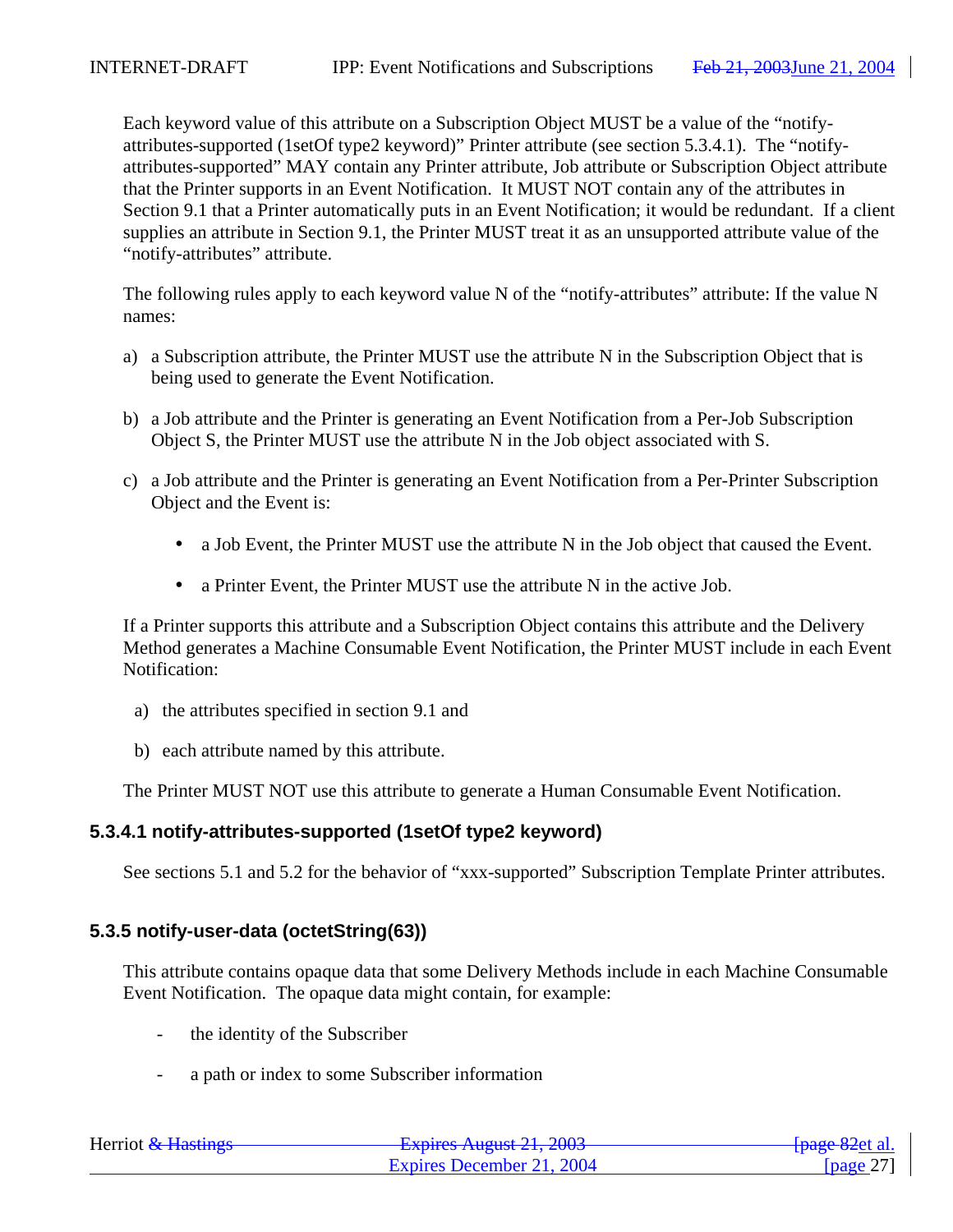- a key that identifies to the Notification Recipient the ultimate recipient of the Event Notification
- the id for a Notification Recipient that had previously registered with an Instant Messaging Service

A Printer MUST support this attribute.

A client MAY supply this attribute in a Subscription Creation Operation. If the client does not supply this attribute in the Subscription Creation Operation, the Subscription Object either (1) MAY contain the "notify-user-data" attribute with a zero length value or (2) NEED NOT contain the attribute at all. There is no "notify-user-data-default" Printer attribute.

There is no "notify-user-data-supported" Printer attribute. Rather, any octetString whose length does not exceed 63 octets is a supported value. If the length exceeds 63 octets, the Printer MUST treat it as an unsupported value.

# **5.3.6 notify-charset (charset)**

This attribute specifies the charset to be used in the Event Notification content sent to the Notification Recipient, whether the Event Notification content is Machine Consumable or Human Consumable.

A Printer MUST support this attribute.

A client MAY supply this attribute in a Subscription Creation Operation. If the client does not supply this attribute in Subscription Creation Operation or supplies an unsupported value, the Printer MUST populate this attribute in the Subscription Object with the value of the "attributes-charset" operation attribute, which is a REQUIRED attribute in all IPP requests (see [RFC2911]). If the value of the "attributes-charset" attribute is unsupported, the Printer MUST populate this attribute in the Subscription Object with the value of the Printer's "charset-configured" attribute. There is no "notifycharset-default" Printer attribute.

The value of this attribute on a Subscription Object MUST be a value of the "charset-supported (1setOf charset)" Printer attribute.

# **5.3.7 notify-natural-language (naturalLanguage)**

This attribute specifies the natural language to be used in any human consumable text in the Event Notification content sent to the Notification Recipient, whether the Event Notification content is Machine Consumable or Human Consumable.

A Printer MUST support this attribute.

A client MAY supply this attribute in a Subscription Creation Operation. If the client does not supply this attribute in Subscription Creation Operation or supplies an unsupported value, the Printer MUST populate this attribute in the Subscription Object with the value of the "attributes-natural-language"

| Herriot & Hastings | Evoiras August $21, 2002$<br>$\frac{1}{4}$ LADII VS Truguot $21, 2005$ | <del>[page 82</del> et al. |
|--------------------|------------------------------------------------------------------------|----------------------------|
|                    | Expires December 21, 2004                                              | [ $page 28$ ]              |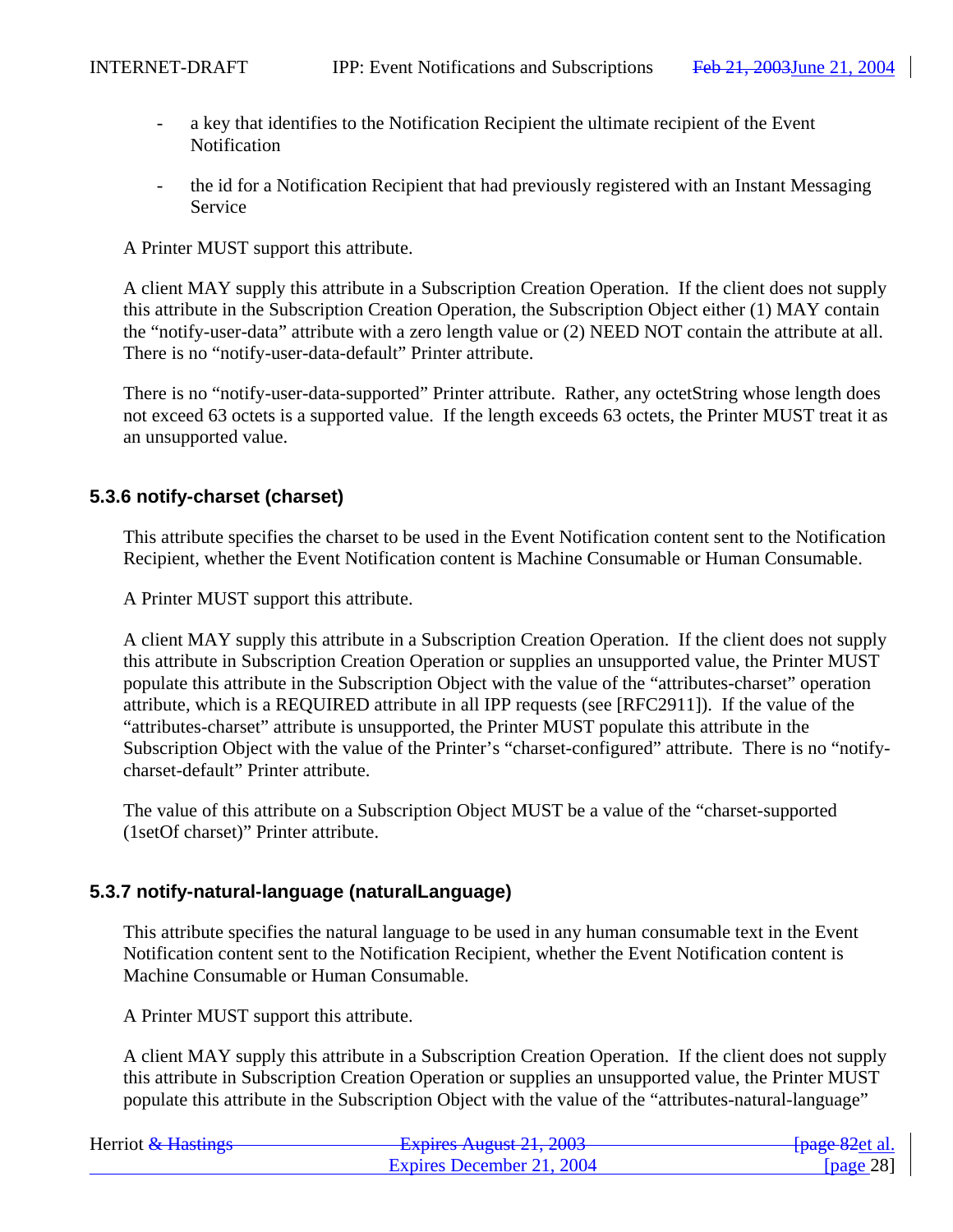operation attribute, which is a REQUIRED attribute in all IPP requests (see [RFC2911] section 3.1.4). If the value of the "attributes-natural-language" attribute is unsupported, the Printer MUST populate this attribute in the Subscription Object with the value of the Printer's "natural-language-configured" attribute (see [RFC2911] section 4.4.19). There is no "notify-natural-language-default" Printer attribute.

The value of this attribute on a Subscription Object MUST be a value of the "generated-naturallanguage-supported (1setOf type2 naturalLanguage)" Printer attribute (see [RFC2911] section 4.4.20).

# **5.3.8 notify-lease-duration (integer(0:67108863))**

This attribute specifies the duration of the lease (in seconds) associated with the Per-Printer Subscription Object at the time the Subscription Object was created or the lease was renewed. The duration of the lease is infinite if the value is 0, i.e., the lease never expires. See section 5.4.3 on "notify-lease-expiration-time (integer(0:MAX))" for more details.

This attribute is not present on a Per-Job Subscription Object because the Subscription Object lasts exactly as long as the associated Job object. See discussion of the 'job-completed' event in section 5.3.3.4.3 about retention of the Job object after completion.

A Printer MUST support this attribute.

For a Subscription Object Creation operation of a Per-Job Subscription Object, the client MUST NOT supply this attribute. If the client does supply this attribute, the Printer MUST treat it as an unsupported attribute.

For a Subscription Creation Operation of a Per-Printer Subscription Object or a Renew-Subscription operation, a client MAY supply this attribute. If the client does not supply this attribute, the Printer MUST populate this attribute with its "notify-lease-duration-default" (0:67108863) attribute value. If the client supplies this attribute with an unsupported value, the Printer MUST populate this attribute with a supported value, and this value SHOULD be as close as possible to the value requested by the client. Note: this rule implies that a Printer doesn't assign the value of 0 (infinite) unless the client requests it.

After the Printer has populated this attribute with a supported value, the value represents the "granted duration" of the lease in seconds and the Printer updates the value of the Subscription Object's "notifylease-expiration-time" attribute as specified in section 5.4.3.

The value of this attribute on a Subscription Object MUST be a value of the "notify-lease-durationsupported" (1setOf (integer(0:67108863) | rangeOfInteger(0:67108863))) Printer attribute.

A Printer MAY require authentication in order to return the value of 0 (the lease never expires) as one of the values of "notify-lease-duration-supported", and to allow 0 as a value of the "notify-leaseduration" attribute.

Note: The maximum value 67,108,863 is 2 raised to the 26 power minus 1 and is about 2 years in seconds. The value is considerably less than MAX so that there is virtually no chance of an overflow

| Herriot & Hastings | Evoirag August $21,2002$<br><b>LAURO AUZUM 41, 400J</b> | <del>[page 82</del> et al. |
|--------------------|---------------------------------------------------------|----------------------------|
|                    | Expires December 21, 2004                               | [page 29]                  |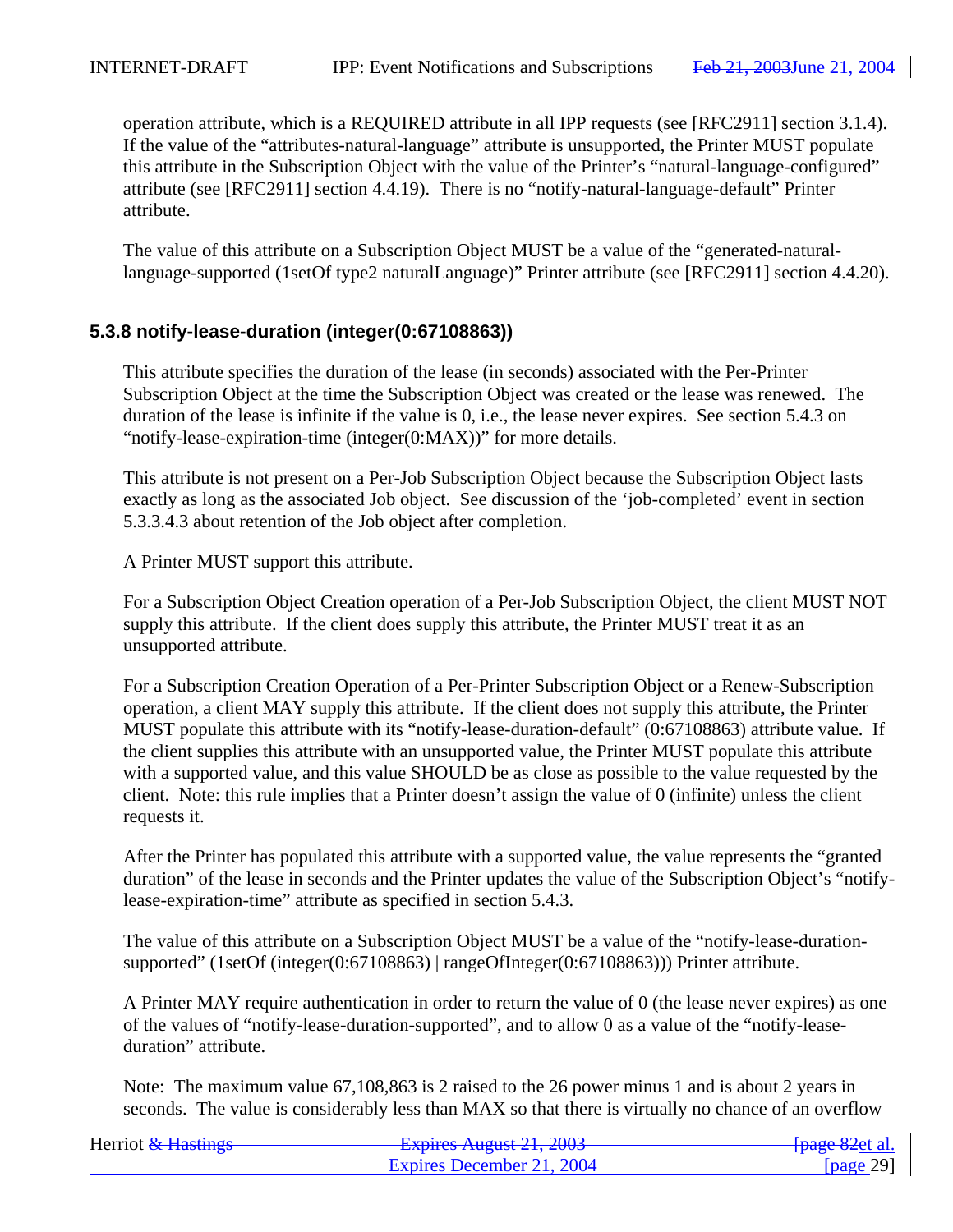when the Printer adds it to the Printer's "printer-up-time" attribute value (see [RFC2911] section 4.4.29) to produce the "notify-lease-expiration-time" Subscription Description attribute value (see section 5.4.3).

## **5.3.8.1 notify-lease-duration-default (integer(0:67108863))**

See sections 5.1 and 5.2 for the behavior of "xxx-default" Subscription Template Printer attributes.

# **5.3.8.2 notify-lease-duration-supported (1setOf (integer(0: 67108863) | rangeOfInteger(0:67108863)))**

See sections 5.1 and 5.2 for the behavior of "xxx-supported" Subscription Template Printer attributes.

# **5.3.9 notify-time-interval (integer(0:MAX))**

The 'job-progress' Event occurs each time that a Printer completes a sheet. Some Notification Recipients do not want to receive an Event Notification every time this Event occurs. This attribute allows a Subscribing Client to request how often it wants to receive Event Notifications for 'jobprogress' Events. The value of this attribute MAY be any nonnegative integer (0,MAX) indicating the minimum number of seconds between 'job-progress' Event Notifications.

The Printer MUST support this attribute if and only if the Printer supports the 'job-progress' Event.

A client MAY supply this attribute in a Subscription Creation Operation. If the client does not supply this attribute in the Subscription Creation Operation, the Subscription Object either (1) MAY contain the "notify-time-interval" attribute with a '0' value or (2) NEED NOT contain this attribute at all. There is no "notify-time-interval-default" Printer attribute.

There is no "notify-time-interval-supported" Printer attribute.

If the 'job-progress' Event occurs and a Subscription Object contains the 'job-progress' Event as a value of the 'notify-events' attribute, there are two cases to consider:

- 1. This attribute is not present on the Subscription Object or has the value of 0. The Printer MUST generate and deliver an Event Notification (as is the case with other Events).
- 2. This attribute is present with a nonzero value of N:
	- a) If the Printer has not sent an Event Notification for the 'job-progress' Event for the associated Subscription Object within the past N seconds, the Printer MUST deliver an Event Notification for the Event that just occurred. Note when the Printer completes the first page of a Job, this rule implies that the Printer delivers an Event Notification for a Per-Job Subscription Object.
	- b) Otherwise, the Printer MUST NOT generate or deliver an Event Notification for the associated Subscription Object. The Printer MUST NOT increase the value of the "notify-sequence-

| Herriot & Hastings | Evnirac August 21, 2003<br>$\frac{1}{4}$ LADII VS Truguot $\frac{1}{4}$ , $\frac{1}{4}$ | <del>[page 82</del> et al. |
|--------------------|-----------------------------------------------------------------------------------------|----------------------------|
|                    | Expires December 21, 2004                                                               | [ $page 30$ ]              |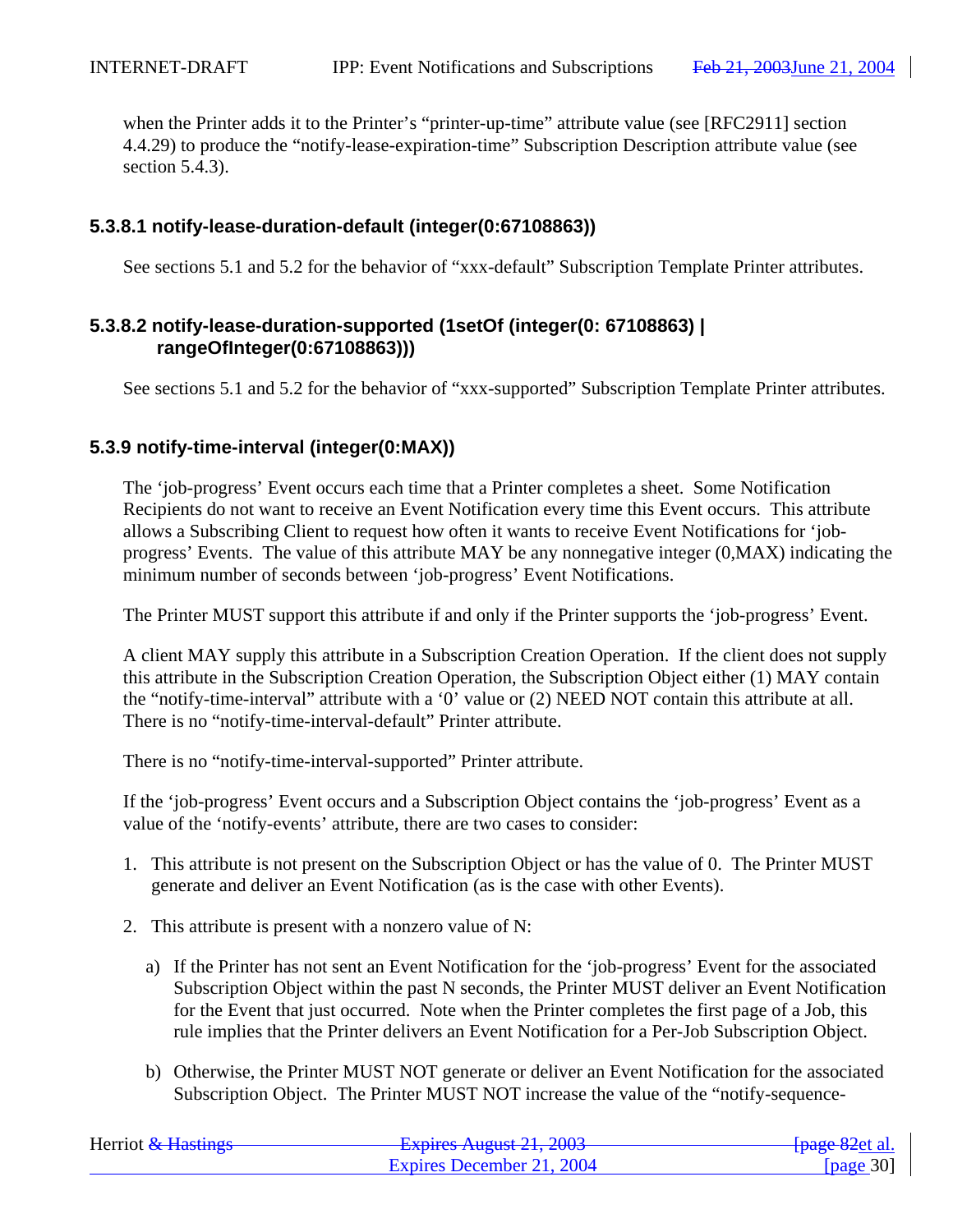number" Subscription Object attribute (i.e., the sequence of values of the "notify-sequencenumber" attribute counts the Event Notifications that the Printer sent and not the Events that do not cause an Event Notification to be sent).

It is RECOMMENDED that a Subscribing Client use this attribute when it subscribes to the 'jobprogress' Event, and that the value be sufficiently large to limit the frequency with which the Printer delivers Event Notifications requests.

This attribute MUST NOT effect any Events other than 'job-progress'.

# **5.4 Subscription Description Attributes**

Subscription Description Attributes are those attributes that a Printer adds to a Subscription Object at the time of its creation.

A Printer MUST support all attributes in this Table 2.

A client MUST NOT supply the attributes in Table 2 in a Subscription Template Attributes Group of a Subscription Creation Operation. There are no corresponding default or supported attributes.

| <b>Subscription Object attributes:</b>        |
|-----------------------------------------------|
|                                               |
| notify-subscription-id (integer(1:MAX))       |
| notify-sequence-number (integer(0:MAX))       |
| notify-lease-expiration-time (integer(0:MAX)) |
| notify-printer-up-time (integer(1:MAX))       |
| notify-printer-uri (uri)                      |
| $notify-job-id (integer(1:MAX))$              |
| notify-subscriber-user-name (name(MAX))       |

### **Table 2 – Subscription Description Attributes**

# **5.4.1 notify-subscription-id (integer (1:MAX))**

This attribute identifies a Subscription Object instance with a number that is unique within the context of the Printer. The Printer generates this value at the time it creates the Subscription Object.

A Printer MUST support this attribute.

The Printer MAY assign the value of this attribute sequentially as it creates Subscription Objects. However, if there is no security on Subscription objects, sequential assignment exposes the system to a passive traffic monitoring threat.

| Herriot & Hastings | Evnirac August 21, 2002<br><b>LAURO AUZUM 21, 2005</b> | <del>[page 82</del> et al. |
|--------------------|--------------------------------------------------------|----------------------------|
|                    | Expires December 21, 2004                              | [page $31$ ]               |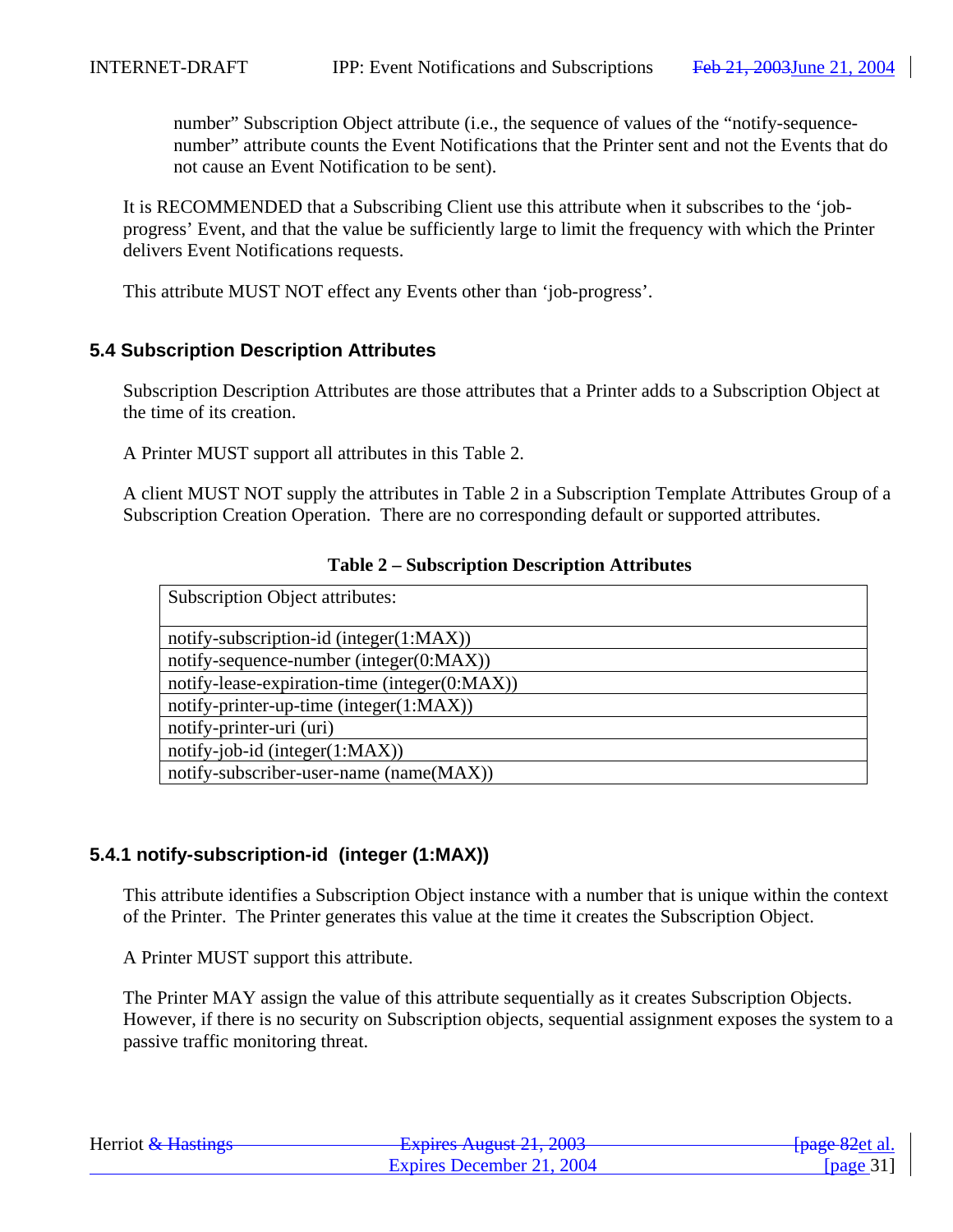The Printer SHOULD avoid re-using recent values of this attribute during continuous operation of the Printer as well as across power cycles. Then a Subscribing Client is unlikely to find that a stale reference accesses a new Subscription Object.

The 0 value is not permitted in order to allow for compatibility with "job-id" and with **SNMPMIB** table index values, which also cannotare recommended not to be 0.

# **5.4.2 notify-sequence-number (integer (0:MAX))**

The value of this attribute indicates the number of times that the Printer has generated and attempted to deliver an Event Notification for this Subscription object. When an Event Notification contains this attribute, the Notification Recipient can determine whether it missed some Event Notifications (i.e., numbers skipped) or received duplicates (i.e., same number twice).

A Printer MUST support this attribute.

When the Printer creates a Subscription Object, it MUST populate this attribute with a value of 0. This value indicates that the Printer has not sent any Event Notifications for this Subscription Object.

Each time the Printer delivers a newly generated Event Notification, it MUST increase the value of this attribute by 1. For some Delivery Methods, the Printer MUST include this attribute in each Event Notification, and the value MUST be the value after it is increased by 1. That is, the value of this attribute in the first Event Notification after Subscription object creation MUST be 1, the second MUST be 2, etc. If a Delivery Method is defined such that the Notification Recipient returns a response, the Printer can re-try delivering an Event Notification a certain number of times with the same sequence number when the Notification Recipient fails to return a response.

If a Subscription Object lasts long enough to reach the value of MAX, its next value MUST be 0, i.e., it wraps.

# **5.4.3 notify-lease-expiration-time (integer(0:MAX))**

This attribute specifies the time in the future when the lease on the Per-Printer Subscription Object will expire, i.e. the "printer-up-time" value at which the lease will expire. If the value is 0, the lease never expires.

A Printer MUST support this attribute.

When the Printer creates a Per-Job Subscription Object, this attribute MUST NOT be present – the Subscription Object lasts exactly as long as the associated Job object. See also the discussion of the 'job-completed' event in section 5.3.3.4.3 about retention of the Job object after completion so that a Notification Recipient can query the Job object after receiving the 'job-completed' Event Notification.

When the Printer creates a Per-Printer Subscription Object, it populates this attribute with a value that is the sum of the values of the Printer's "printer-up-time" attribute and the Subscription Object's "notify-lease-duration" attribute with the following exception. If the value of the Subscription

| Herriot & Hastings | Evnirac August 21, 2003<br>$\frac{1}{2}$ LADII CO THE THE TOULET | <del>- [page 82</del> et al. |
|--------------------|------------------------------------------------------------------|------------------------------|
|                    | Expires December 21, 2004                                        | [ $page 32$ ]                |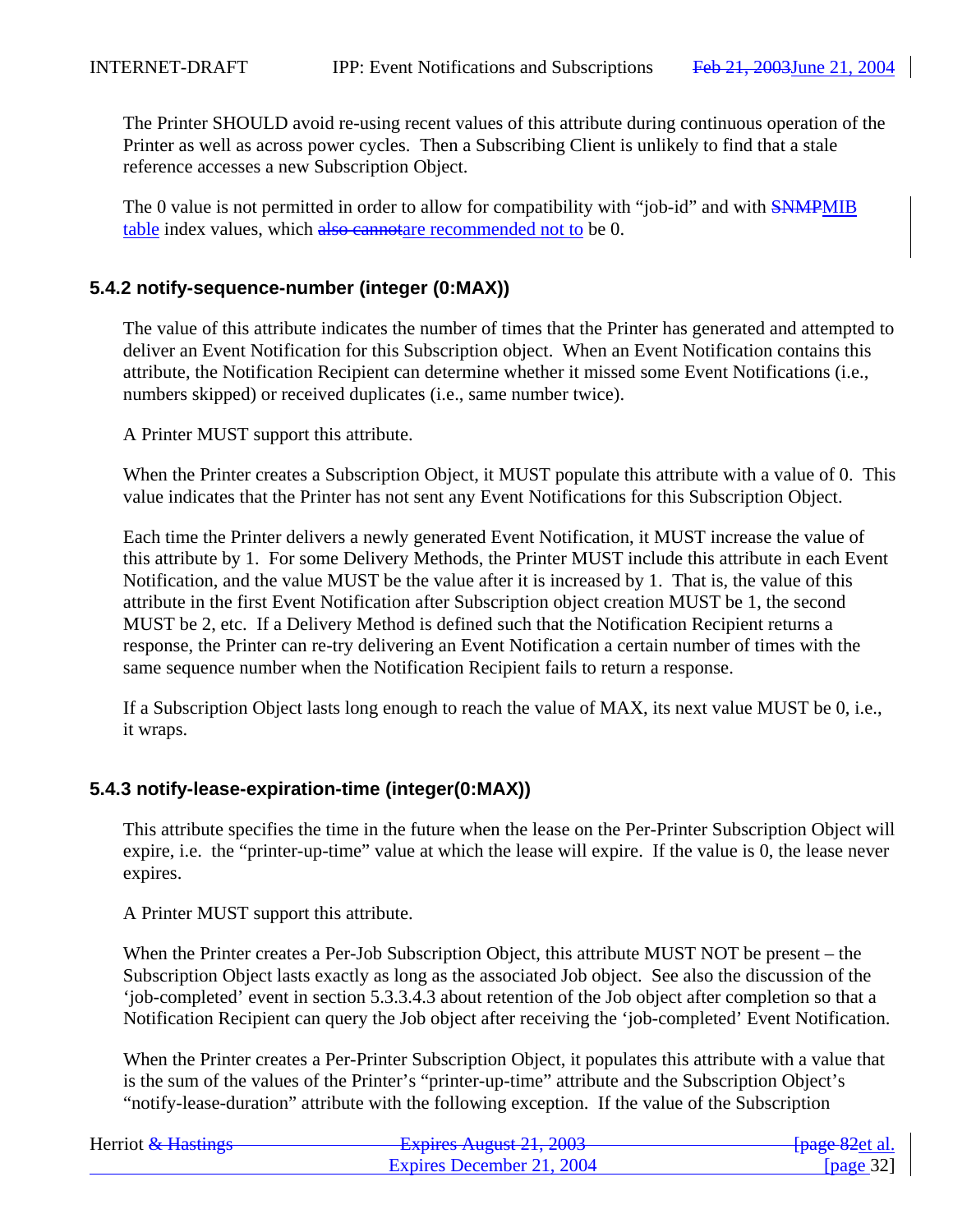Object's "notify-lease-duration" attribute is 0 (i.e., no expiration time), then the value of this attribute MUST be set to 0 (i.e., no expiration time).

When the Printer powers up, it MUST populate this attribute in each persistent Subscription Object with a value using the algorithm in the previous paragraph.

When the "printer-up-time" equals the value of this attribute, the Printer MUST delete the Subscription Object. A client can extend a lease of a Per-Printer Subscription Object with the Renew-Subscription operation (see section 11.2.6).

Note: In order to compute the number of seconds remaining in a lease for a Per-Printer Subscription Object, a client can subtract the Subscription's "notify-printer-up-time" attribute (see section 5.4.4) from the Subscription's "notify-lease-expiration-time" attribute.

# **5.4.4 notify-printer-up-time (integer(1:MAX))**

This attribute is an alias for the Printer's "printer-up-time" attribute " (see [RFC2911] section 4.4.29). In other words, when this attribute is queried with the Get-Subscriptions or Get-Subscription-Attributes operations (see sections 11.2.4 and 11.2.5), the value returned is the current value of the Printer's "printer-up-time" attribute, rather than the time at which the Subscription Object was created.

A Printer MUST support this attribute.

When the Printer creates a Per-Job Subscription Object, this attribute MUST NOT be present. When the Printer creates a Per-Printer Subscription Object, this attribute MUST be present.

Note: this attribute exists in a Per-Printer Subscription Object so that a client using the Get-Subscription-Attributes or Get-Subscription operations can convert the Per-Printer Subscription's "notify-lease-expiration-time" attribute to wall clock time with one request. If the value of the "notifylease-expiration-time" attribute is not 0 (i.e., no expiration time), then the difference between the "notify-lease-expiration-time" attribute and the "notify-printer-up-time" is the remaining number of seconds on the lease from the current time.

# **5.4.5 notify-printer-uri (uri)**

This attribute identifies the Printer object that created this Subscription Object.

A Printer MUST support this attribute.

During a Subscription Creation Operation, the Printer MUST populate this attribute with the value of the "printer-uri" operation attribute in the request. From the Printer URI, the client can, for example, determine what security scheme was used.

| Herriot & Hastings | Evoiras August 21, 2002<br>$\frac{1}{4}$ Laplitos Truguot 21, 2005 | <del>[page 82</del> et al.] |
|--------------------|--------------------------------------------------------------------|-----------------------------|
|                    | Expires December 21, 2004                                          | [ $page 33$ ]               |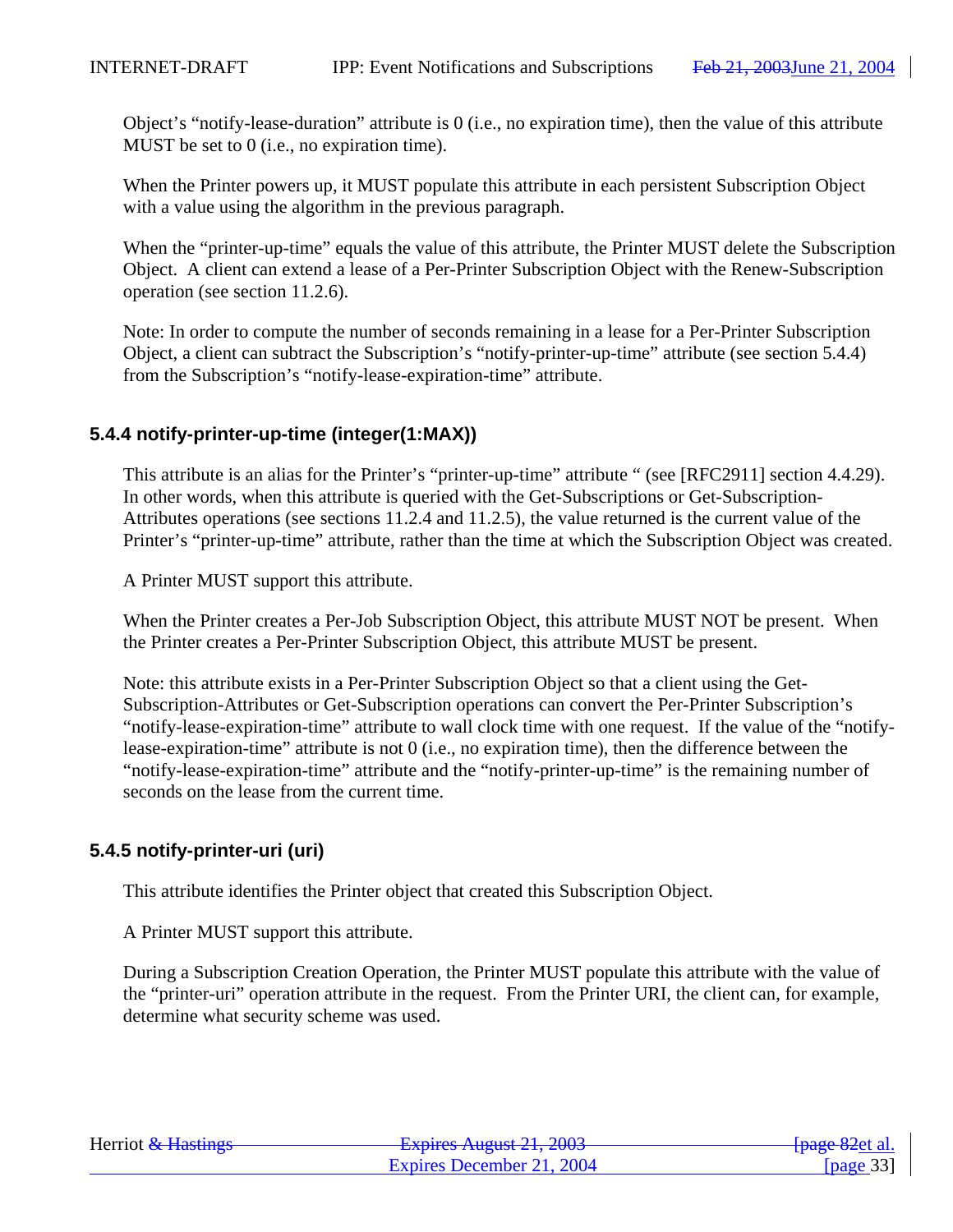# **5.4.6 notify-job-id (integer(1:MAX))**

This attribute specifies whether the containing Subscription Object is a Per-Job or Per-Printer Subscription Object, and for Per-Job Subscription Objects, it specifies the associated Job.

A Printer MUST support this attribute.

If this attribute is not present, the Subscription Object MUST be a Per-Printer Subscription. If this attribute is present, the Subscription Object MUST be a Per-Job Subscription Object and this attribute MUST identify the Job with which the Subscription Object is associated.

Note: This attribute could be useful to a Notification Recipient that receives an Event Notification generated from a Per-Job Subscription Object and caused by a Printer Event. The Event Notification gives access to the Printer and the Subscription Object. The Event Notification gives access to the associated Job only via this attribute. See discussion of the 'job-completed' event in section 5.3.3.4.3 about retention of the Job object after completion so that a Notification Recipient can query the Job object after receiving the 'job-completed' Event Notification.

# **5.4.7 notify-subscriber-user-name (name(MAX))**

This attribute contains the name of the user who performed the Subscription Creation Operation.

A Printer MUST support this attribute.

The Printer MUST populates this attribute with the most authenticated printable name that it can obtain from the authentication service over which the Subscription Creation Operation was received. The Printer uses the same mechanism for determining the value of this attribute as it does for a Job's "job-originating-user-name" (see [RFC2911] section 4.3.6).

Note: To help with authentication, a Subscription Object may have additional private attributes about the user, e.g., a credential of a principal. Such private attributes are implementation-dependent and not defined in this document.

# **6 Printer Description Attributes Related to Notification**

This section defines the Printer Description attributes that are related to Notification. Table 3 lists the Printer Description attributes, indicates the Printer support required for conformance, and whether or not the attribute is READ-ONLY (see section 3.1):

| Herriot & Hastings | Evoirag August $21, 2002$<br>$\frac{1}{4}$ Laplito Truguot 21, 2005 | <del>[page 82</del> et al. |
|--------------------|---------------------------------------------------------------------|----------------------------|
|                    | Expires December 21, 2004                                           | [ $page 34$ ]              |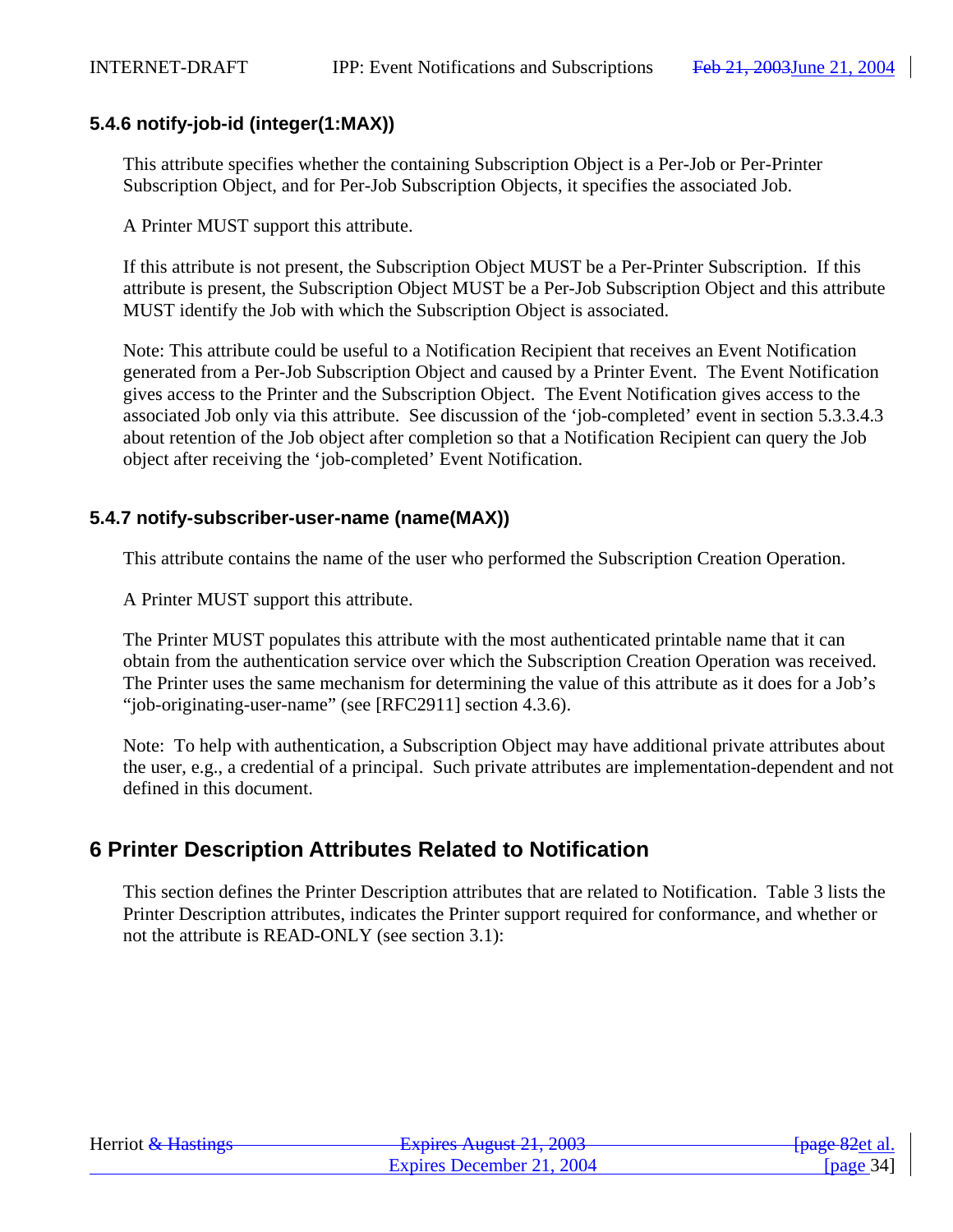| Printer object attributes:                 | <b>REQUIRED</b> | READ-<br>ONLY |
|--------------------------------------------|-----------------|---------------|
| printer-state-change-time (integer(1:MAX)) | N <sub>0</sub>  | Yes           |
| printer-state-change-date-time (dateTime)  | No              | Yes           |

#### **Table 3 – Printer Description Attributes Associated with Notification**

# **6.1 printer-state-change-time (integer(1:MAX))**

This OPTIONAL attribute records the most recent time at which the **'**printer-state-changed' Printer Event occurred whether or not any Subscription objects were listening for this event. This attribute helps a client or operator to determine how long the Printer has been in its current state.

A Printer MAY support this attribute and if so, the attribute MUST be READ-ONLY.

On power-up, the Printer MUST populate this attribute with the value of its "printer-up-time" attribute, so that it always has a value. Whenever the **'**printer-state-changed' Printer Event occurs, the Printer MUST update this attribute with the value of the Printer's "printer-up-time" attribute.

# **6.2 printer-state-change-date-time (dateTime)**

This OPTIONAL attribute records the most recent time at which the **'**printer-state-changed' Printer Event occurred whether or not there were any Subscription Objects listening for this event. This attribute helps a client or operator to determine how long the Printer has been in its current state.

A Printer MAY support this attribute and if so, the attribute MUST be READ-ONLY.

On power-up, the Printer MUST populate this attribute with the value of its "printer-current-time" attribute, so that it always has a value (see [RFC2911] section 4.4.30 on "printer-current-time"). Whenever the **'**printer-state-changed' Printer Event occurs, the Printer MUST update this attribute with the value of the Printer's "printer-current-time" attribute.

# **7 New Values for Existing Printer Description Attributes**

This section contains those attributes for which additional values are added.

# **7.1 operations-supported (1setOf type2 enum)**

The following "operation-id" values are added in order to support the new operations defined in this document:

| Herriot & Hastings | Evoiras August $21, 2002$<br>$\frac{1}{2}$ Laptics August 21, 2003 | <del>[page 82</del> et al. |
|--------------------|--------------------------------------------------------------------|----------------------------|
|                    | Expires December 21, 2004                                          | [page $35$ ]               |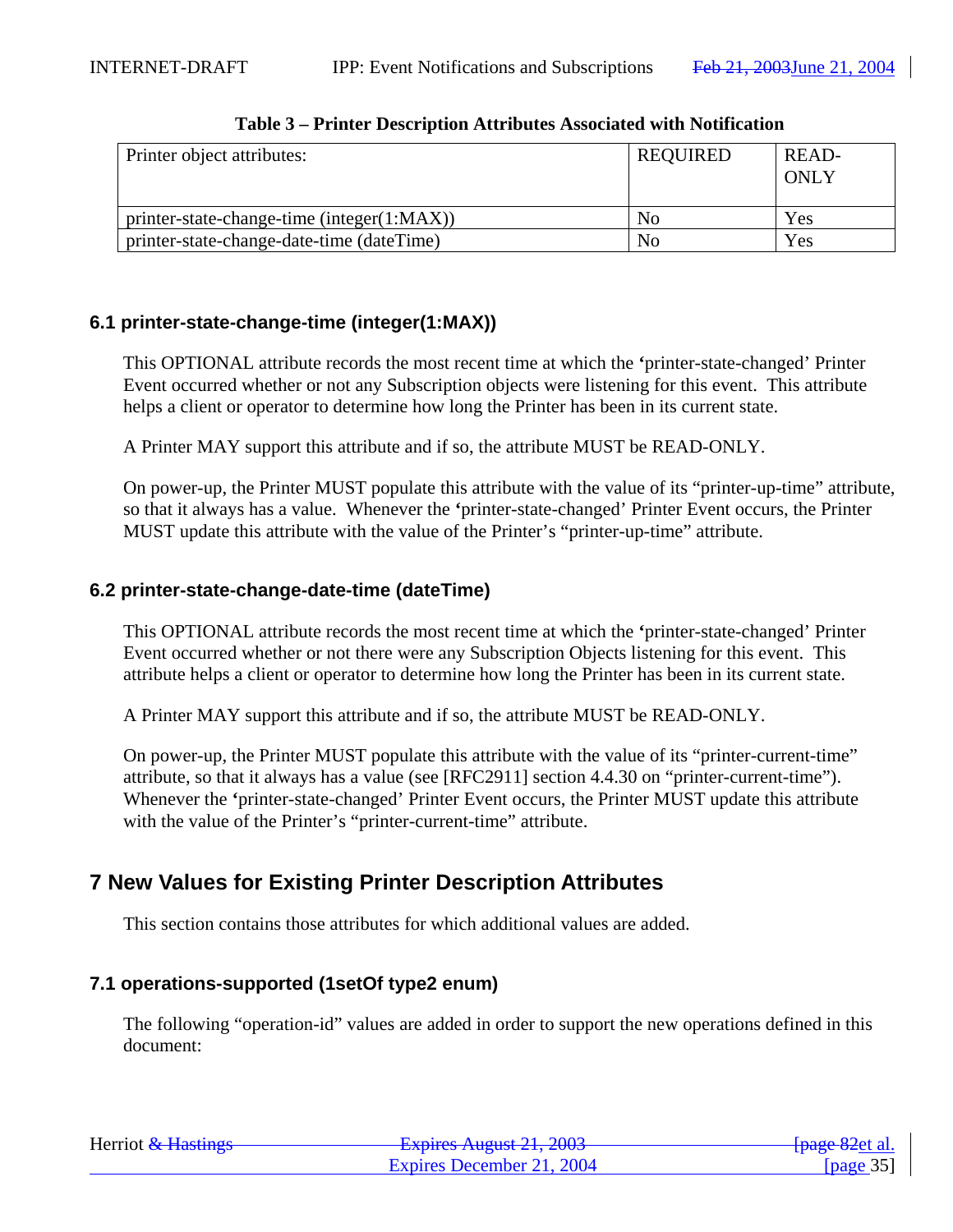| Value  | <b>Operation Name</b>               |
|--------|-------------------------------------|
|        |                                     |
| 0x0016 | <b>Create-Printer-Subscriptions</b> |
| 0x0017 | Create-Job-Subscriptions            |
| 0x0018 | Get-Subscription-Attributes         |
| 0x0019 | Get-Subscriptions                   |
| 0x001A | Renew-Subscription                  |
| 0x001B | Cancel-Subscription                 |

#### **Table 4 – Operation-id assignments**

# **8 Attributes Only in Event Notifications**

This section contains those attributes that exist only in Event Notifications and do not exist in any objects.

# **8.1 notify-subscribed-event (type2 keyword)**

This attribute indicates the Subscribed Event that caused the Printer to deliver this Event Notification. This attribute exists only in Event Notifications.

This attribute MUST contain one of the values of the "notify-events" attribute in the Subscription Object, i.e., one of the Subscribed Event values. Its value is the Subscribed Event that "matches" the Event that caused the Printer to deliver this Event Notification. This Subscribed Event value may be identical to the Event or the Event may be a sub-value of the Subscribed Event. For example, the 'jobcompleted' Event (which is a sub-event of the 'job-state-changed' event) would cause the Printer to deliver an Event Notification for either the 'job-completed' or 'job-state-changed' Subscribed Events and to deliver the 'job-completed' or 'job-state-changed' value for this attribute, respectively. See section 5.3.3.5 for the "matching" rules of Subscribed Events and for additional examples.

The Delivery Method Document specifies whether the Printer includes the value of this attribute in an Event Notification.

# **8.2 notify-text (text(MAX))**

This attribute contains a Human Consumable text message (see section 9.2). This message describes the Event and is encoded as plain text, i.e., 'text/plain' with the charset specified by Subscription Object's "notify-charset" attribute.

Note: this attribute contains a text message only and must not contain any encoding information, such as 'text/plain'. The 'text/plain' encoding is implicit and thus the charset must be specified by an alternate mechanism, namely the "notify-charset" attribute.

The Delivery Method Document specifies whether the Printer includes this attribute in an Event Notification.

| Herriot & Hastings | Evnirac August $21, 2002$<br><del>- Explics August 21, 2003</del> | <del>[page 82</del> et al. |
|--------------------|-------------------------------------------------------------------|----------------------------|
|                    | Expires December 21, 2004                                         | [ $page 36$ ]              |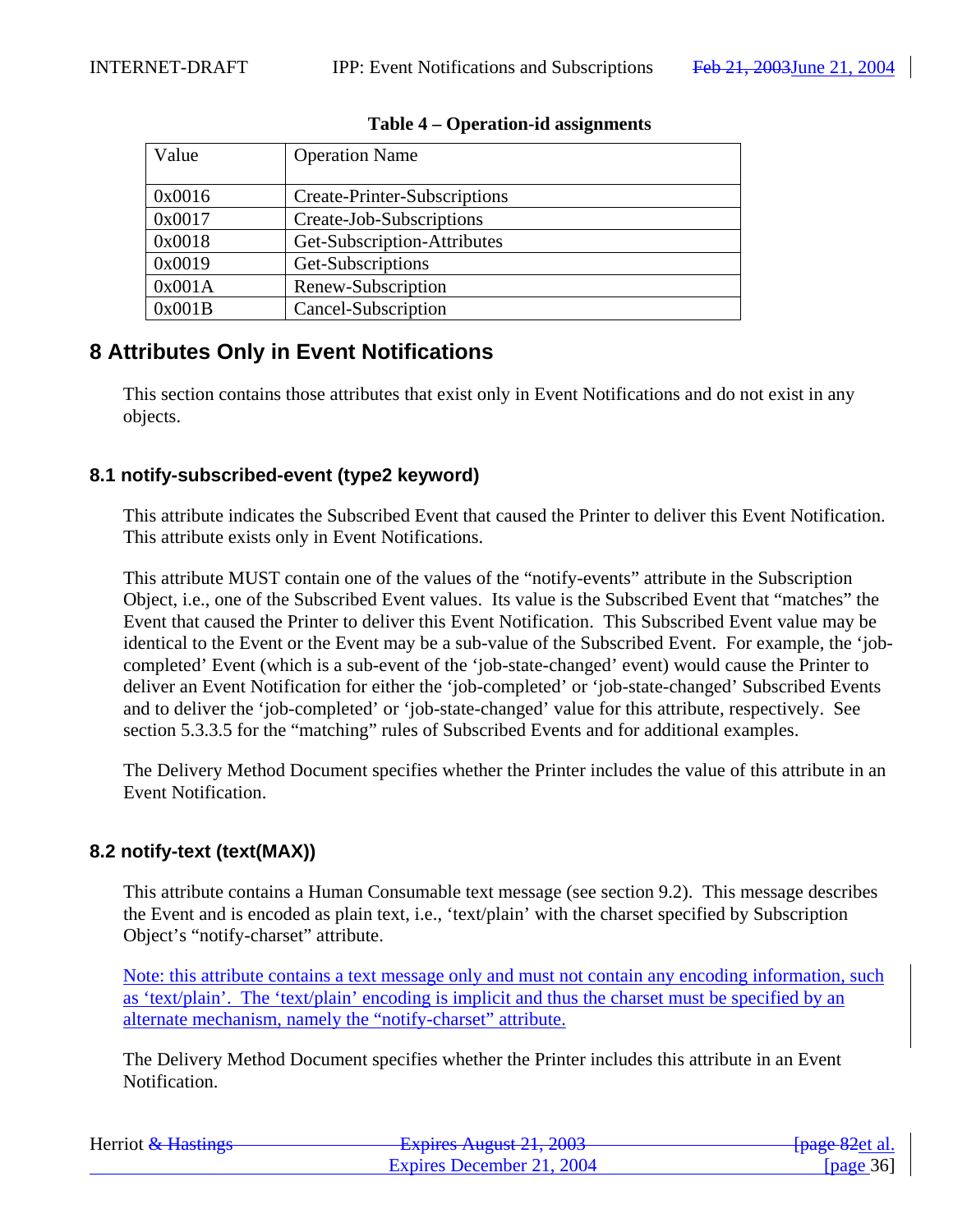# **9 Event Notification Content**

This section defines the Event Notification content that the Printer delivers when an Event occurs.

When an Event occurs, the Printer MUST find each Subscription object whose "notify-events" attribute "matches" the Event. See section 5.3.3.5 for details on "matching". For each matched Subscription Object, the Printer MUST create an Event Notification with the content and format that the Delivery Method Document specifies. The content contains the value of attributes specified by the Delivery Method Document. The Printer obtains the values immediately after the Event occurs. For example, if the "printer-state" attribute changes from 'idle' to 'processing', the Event 'printer-statechanged' occurs and the Printer puts various attributes into the Event Notification, including "printerup-time" and "printer-state" with the values that they have immediately after the Event occurs, i.e., the value of "printer-state" is 'processing'.

## **Event Notification Ordering:**

When a Printer delivers Event Notifications, the Event Notifications from any given Subscription Object MUST be in time stamp order, i.e., in order of increasing "printer-up-time" attribute value in the Event Notification (see Table 5). These Event Notifications MAY be interleaved with those from other Subscription Objects, as long as those others are also in time stamp order. The Printer MUST observe these ordering requirements whether delivering multiple pending Events as multiple separate Event Notifications or together in a single Compound Event Notification.

If a Subscribing Client wants the Printer to deliver certain Event Notifications in time stamp order, the Subscribing Client uses a single Subscription Object. Even so, depending on the underlying transport, the actual order that a Notification Recipient receives separate Event Notifications may differ from the order sent by the Printer (e.g., email).

Example: Consider two Per-Printer Subscription Objects: SO1 and SO2. SO1 requests 'job-statechanged' events and SO2 requests 'printer-state-changed' events. The number in parens is the time stamp. The following Event Notification sequences are the only ones that conform to the ordering requirements for the Printer to deliver the Event Notifications:

(a) SO1: 'job-created' (1000), SO1: 'job-stopped' (1005), SO1: 'job-completed' (1009), SO2: 'printer-stopped' (1005)

(b) SO1: 'job-created' (1000), SO1: 'job-stopped' (1005), SO2: 'printer-stopped' (1005), SO1: 'job-completed' (1009)

(c) SO1: 'job-created' (1000), SO2: 'printer-stopped' (1005), SO1: 'job-stopped' (1005), SO1: 'jobcompleted' (1009)

(d) SO2: 'printer-stopped (1005), SO1: 'job-created' (1000), SO1: 'job-stopped' (1005), SO1: 'jobcompleted' (1009)

Examples (b) and (c) are interleaved; examples (a) and (d) are not interleaved and are not appropriate for some Delivery Methods.

| Herriot & Hastings | Evoiras August $21, 2002$<br><b>LAPIIUS AUGUST 41, 400J</b> | <del>-[page 82</del> et al. |
|--------------------|-------------------------------------------------------------|-----------------------------|
|                    | Expires December 21, 2004                                   | [ $page 37$ ]               |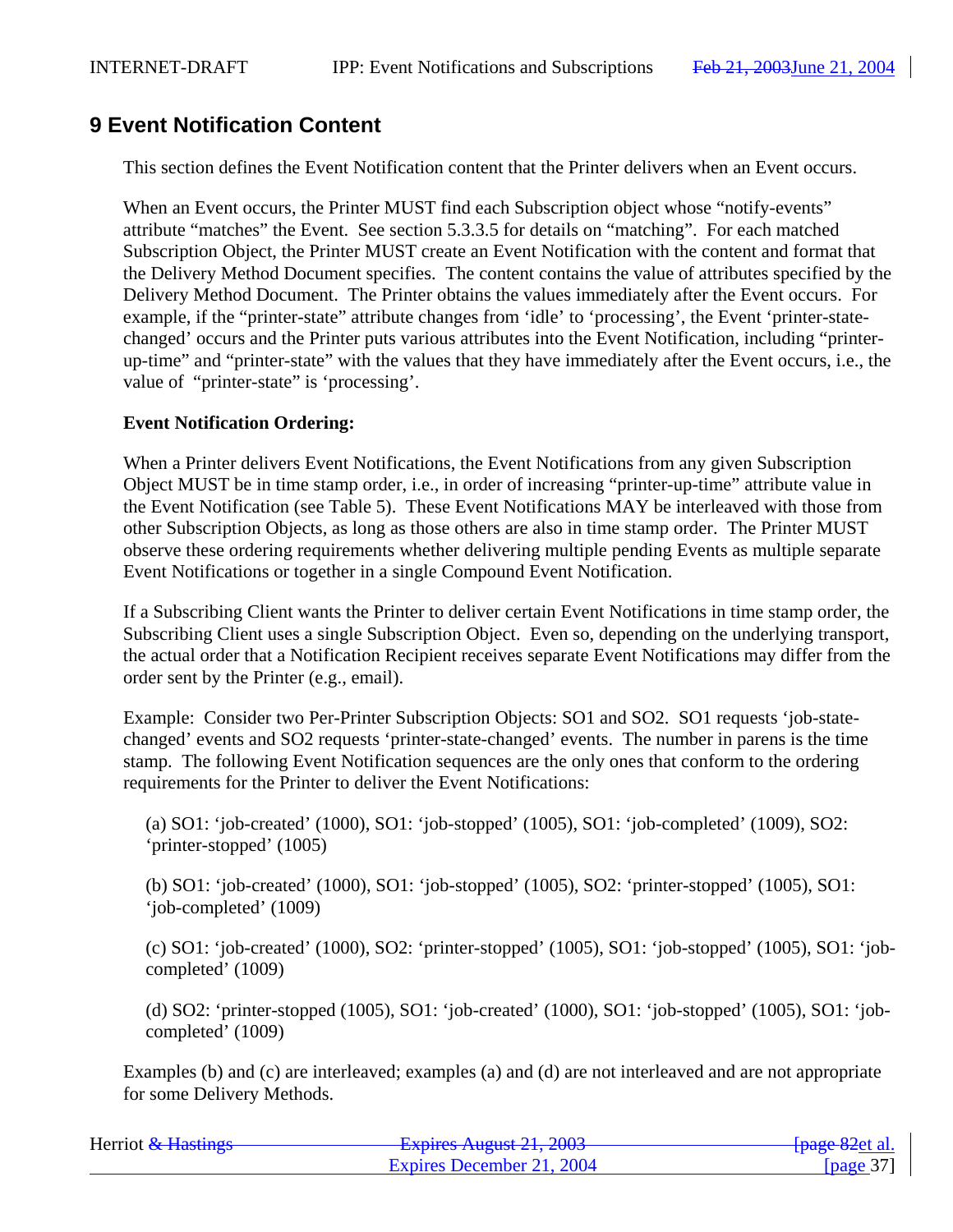If two different Events occur simultaneously, or nearly so (e.g., "printer-up-time" has the same value for both), the Printer MUST create a separate Event Notification for each Event, even if the associated Subscription Object is the same for both Events. However, the Printer MAY combine these distinct Event Notifications into a single Compound Event Notification if the Delivery Method supports Compound Event Notifications. For example, suppose that two nearly-simultaneously Events represent two successive 'printer-state-changed' Events, one from 'idle' to 'processing' and another from 'processing' to 'stopped'. These two Events have the same name but are different instances of the Event. Then the Printer MUST create a separate Event Notification for each Event and SHOULD accurately report the "printer-state" of the first Event as 'processing' and the second Event as 'stopped'.

If a Subscription Object contains more than one Subscribed Event, and several Events occur in quick succession each matching a different Subscribed Event in the Subscription Object, the Printer MUST NOT generate a single Event Notification from several of these Events, but MAY combine distinct Event Notifications into a single Compound Event Notification if the Delivery Method supports Compound Event Notifications.

After the Printer has created the Event Notification, the Printer delivers it via either a:

Push Delivery Method: The Printer delivers the Event Notification shortly after an Event occurs. For some Push Delivery Methods, the Notification Recipient MUST deliver a response; for others it MUST NOT deliver a response.

Pull Delivery Method: The Printer saves Event Notifications for some Event Life and expects the Notification Recipient to request Event Notifications. The Printer returns the Event Notifications in a response to such a request.

If an error that meets the following conditions occurs, the Printer MUST cancel the Subscription Object.

- a) the error occurs during the delivering of an Event Notification generated from Subscription Object S AND
- b) the error would continue to occur every time the Printer delivers an Event Notification generated from Subscription Object S in the future.

For example, if the address of the "notify-recipient-uri" of Subscription Object A references a nonexistent target and the Printer determines this fact, it MUST delete Subscription Object A.

The next two sections describe the values that a Printer delivers in the content of Machine Consumable and Human Consumable Event Notifications, respectively.

The tables in the sub-sections of this section contain the following columns:

a) **Source Value:** the name of the attribute that supplies the value for the Event Notification. Asterisks in this field refer to a note below the table.

| Herriot & Hastings | Evnirac August $21, 2002$<br><del>Laphes August 21, 2003</del> | <del>[page 82</del> et al. |
|--------------------|----------------------------------------------------------------|----------------------------|
|                    | Expires December 21, 2004                                      | [ $page 38$ ]              |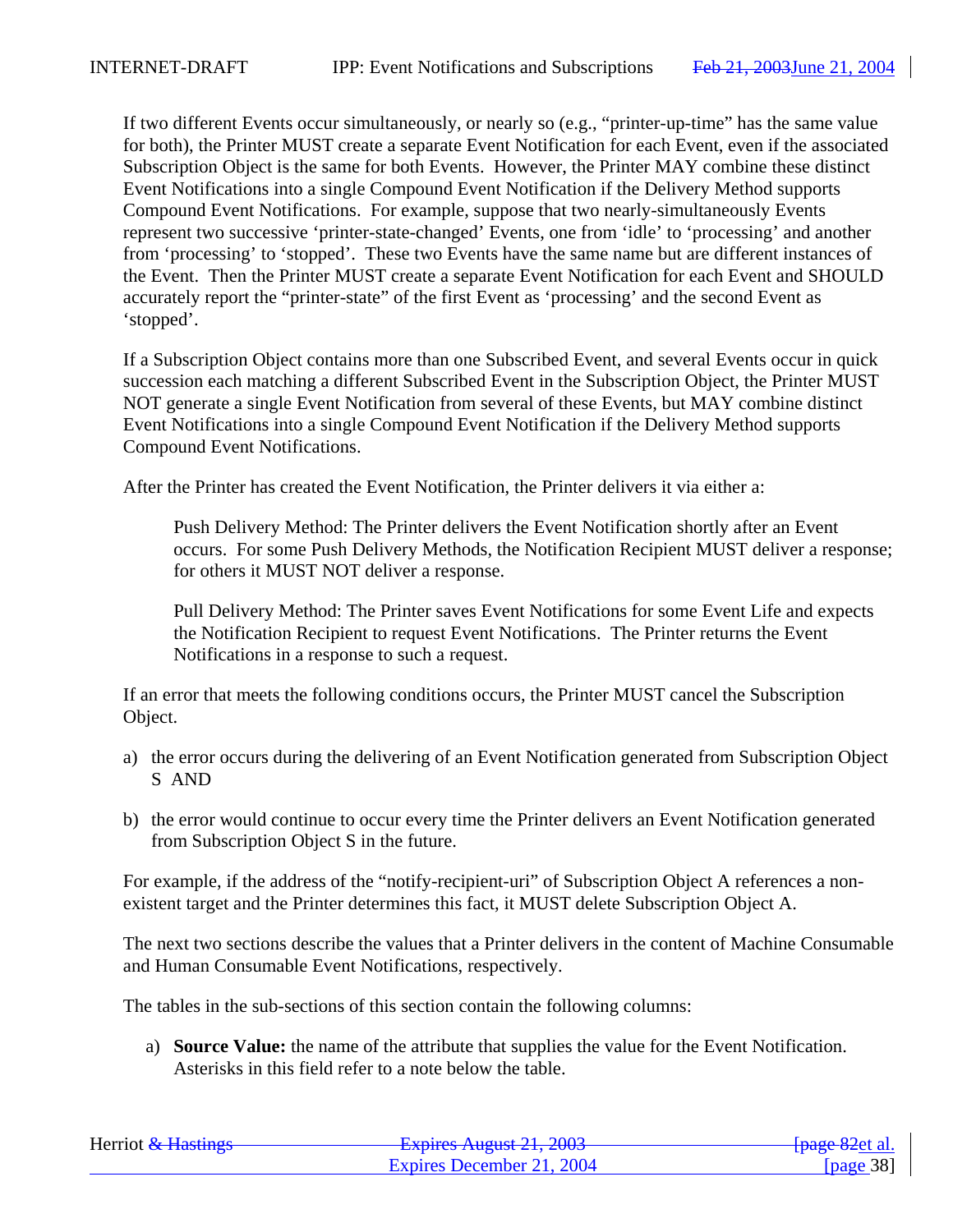b) **Delivers:** if the Printer supports the value (column 1) on the Source Object (column 3) the Delivery Method MUST specify:

**MUST:** that the Printer MUST deliver the value.

**SHOULD:** either that the Printer MUST deliver the value or that the value is incompatible with the Delivery Method.

**MAY:** that the Printer MUST, SHOULD, MAY, MUST NOT, SHOULD NOT, or NEED NOT deliver the value. The Delivery Method specifies the level of conformance for the Printer.

c) **Source Object:** the object from which the source value comes. If the object is "Event Notification", the Printer fabricates the value when it delivers the Event Notification. See section 8.

## **9.1 Content of Machine Consumable Event Notifications**

This section defines the attributes that a Delivery Method MUST mention in a Delivery Method Document when specifying the Machine Consumable Event Notification's contents.

This document does not define the order of attributes in Event Notifications. However, Delivery Method Documents MAY define the order of some or all of the attributes.

A Delivery Method Document MUST specify additional attributes (if any) that a Printer implementation delivers in a Machine Consumable Event Notification.

Notification Recipients MUST be able to accept Event Notifications containing attributes they do not recognize. What a Notification Recipient does with an unrecognized attribute is implementationdependent. Notification Recipients MAY attempt to display unrecognized attributes anyway or MAY ignore them.

The next three sections define the attributes in Event Notification Contents that are:

- 1. for all Events
- 2. for Job Events only
- 3. for Printer Events only

## **9.1.1 Event Notification Content Common to All Events**

This section lists the attributes that a Delivery Method Document MUST specify for all Events.

Table 5 lists potential values in each Event Notification.

| Herriot & Hastings | Evoirag August $21, 2002$<br>$T_{\text{APHCS Tugldot } 21, 2003$ | <del>-[page 82</del> et al. |
|--------------------|------------------------------------------------------------------|-----------------------------|
|                    | Expires December 21, 2004                                        | [ $page 39$ ]               |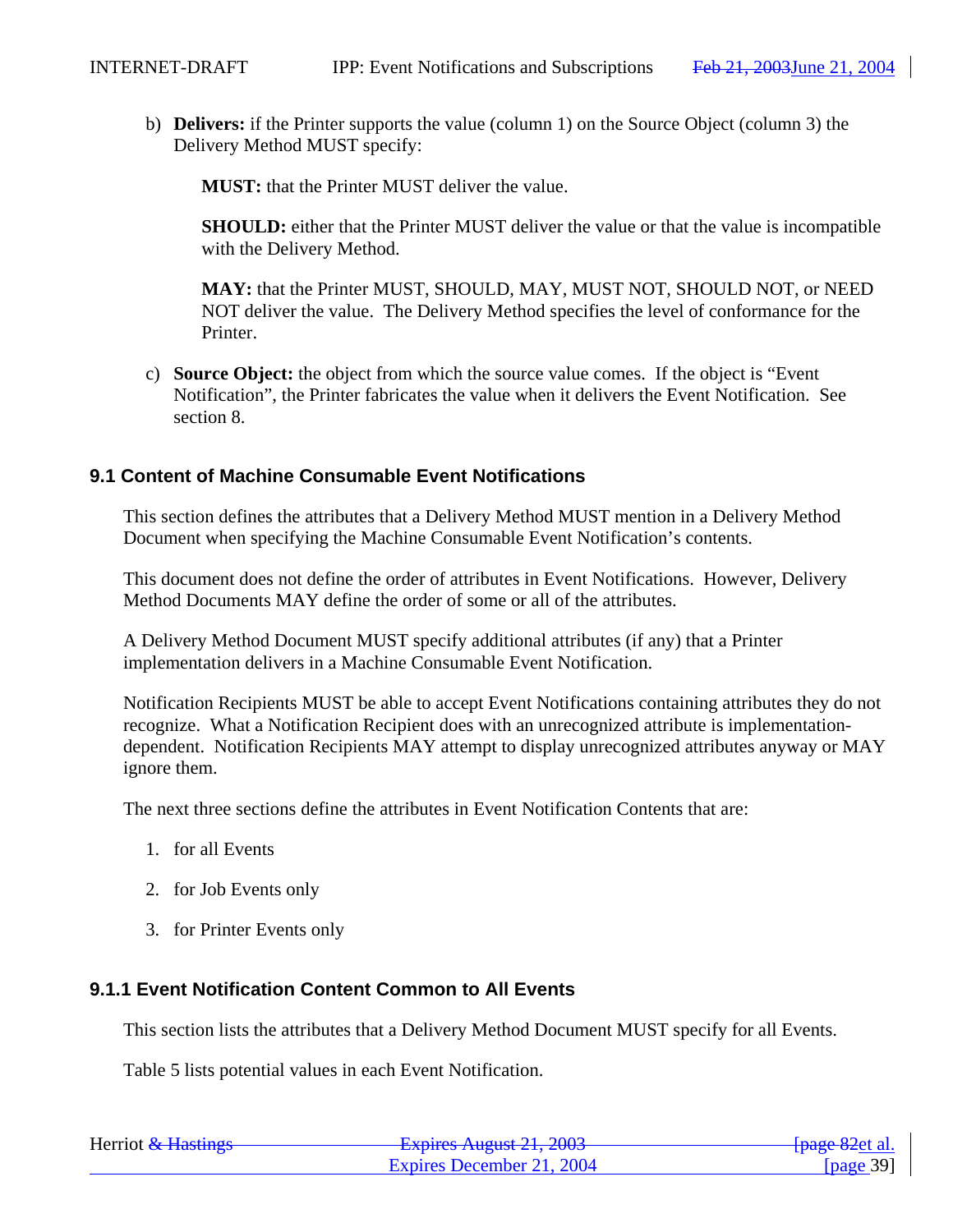| Source Value                                          | Delivers      | Source Object             |
|-------------------------------------------------------|---------------|---------------------------|
| notify-subscription-id (integer(1:MAX))               | <b>MUST</b>   | Subscription              |
| notify-printer-uri (uri)                              | <b>MUST</b>   | Subscription              |
| notify-subscribed-event (type2 keyword)               | <b>MUST</b>   | <b>Event Notification</b> |
| printer-up-time (integer(MIN:MAX))                    | <b>MUST</b>   | Printer                   |
| printer-current-time (dateTime) *                     | <b>MUST</b>   | Printer                   |
| notify-sequence-number (integer (0:MAX))              | <b>SHOULD</b> | Subscription              |
| notify-charset (charset)                              | <b>SHOULD</b> | Subscription              |
| notify-natural-language (naturalLanguage)             | <b>SHOULD</b> | Subscription              |
| notify-user-data (octetString(63)) **                 | <b>SHOULD</b> | Subscription              |
| notify-text (text)                                    | <b>SHOULD</b> | <b>Event Notification</b> |
| attributes from the "notify-attributes" attribute *** | <b>MAY</b>    | Printer                   |
| attributes from the "notify-attributes" attribute *** | <b>MAY</b>    | Job                       |
| attributes from the "notify-attributes" attribute *** | <b>MAY</b>    | Subscription              |

**Table 5 – Attributes in Event Notification Content**

\*A Printer MUST deliver this value only if and only if it supports the Printer's "printer-current-time" attribute.

\*\* If the Subscription Object does not contain a "notify-user-data" attribute and the Delivery Method Document REQUIRES the Printer to deliver the "notify-user-data" source value in the Event Notification, the Printer MUST deliver an octet-string of length 0.

\*\*\* The last three rows represent additional attributes that a client MAY request via the "notifyattributes" attribute. A Printer MAY support the "notify-attributes" attribute. The Delivery Method MUST say that the Printer MUST, SHOULD, MAY, MUST NOT, SHOULD NOT, or NEED NOT support the "notify-attributes" attribute and specific values of this attribute. The Delivery Method MAY say that support for the "notify-attributes" is conditioned on support of the attribute by the Printer or it MAY say that Printer MUST support the "notify-attributes" attribute if the Printer supports the Delivery Method.

# **9.1.2 Additional Event Notification Content for Job Events**

This section lists the additional attributes that a Delivery Method Document MUST specify for Job Events. See Table 6.

| Herriot & Hastings | $Evariance \Lambda1$ and $21.2002$<br>$\frac{1}{4}$ Laplitos Truguot 21, 2005 | <del>[page 82</del> et al. |
|--------------------|-------------------------------------------------------------------------------|----------------------------|
|                    | Expires December 21, 2004                                                     | [ $page 40$ ]              |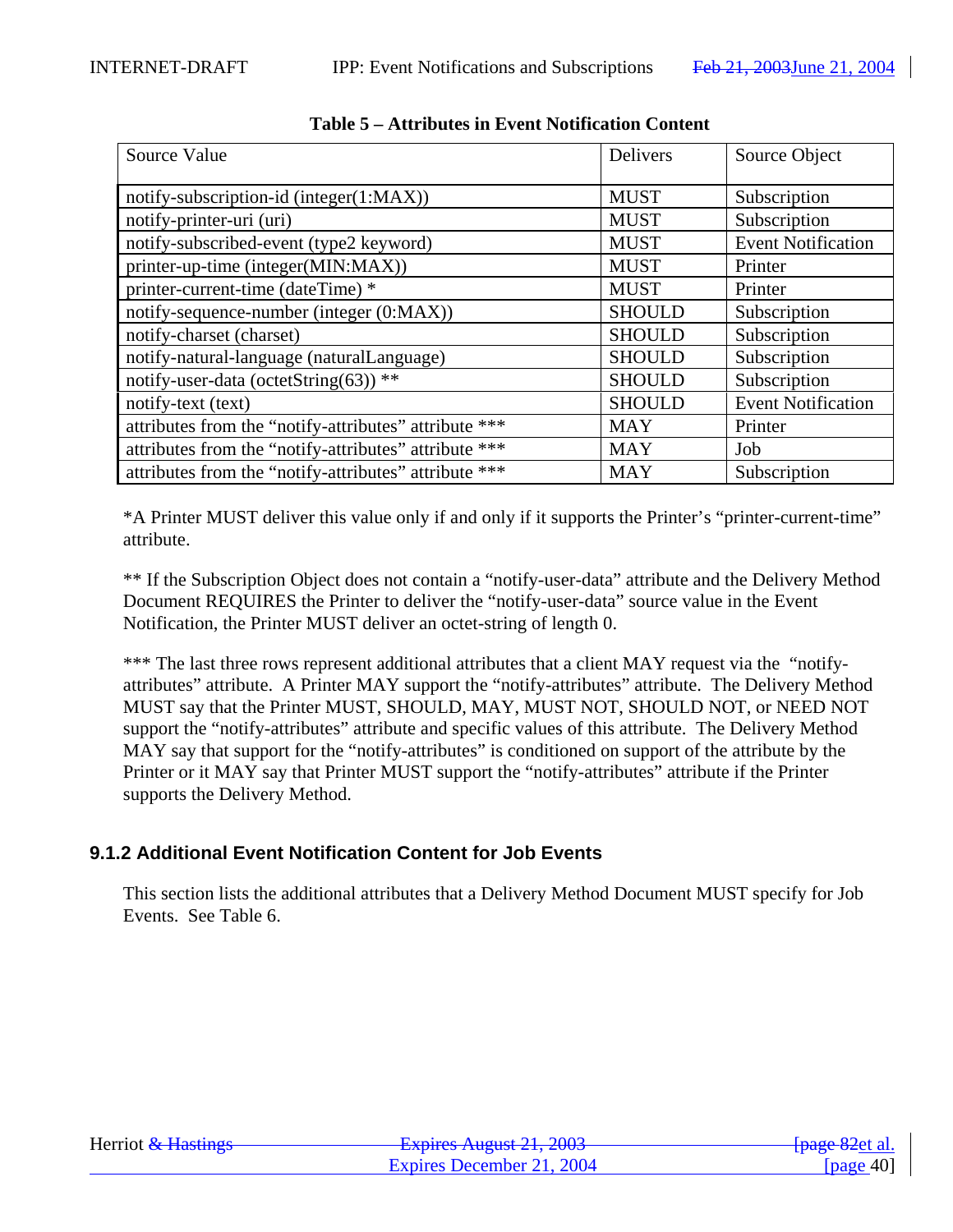| Source Value                                       | <b>Delivers</b> | Source Object |
|----------------------------------------------------|-----------------|---------------|
| job-id (integer $(1:MAX)$ )                        | <b>MUST</b>     | Job           |
| job-state (type1 enum)                             | <b>MUST</b>     | Job           |
| job-state-reasons (1setOf type2 keyword)           | <b>MUST</b>     | Job           |
| job-impressions-completed (integer( $0:MAX$ )) $*$ | <b>MUST</b>     | Job           |

## **Table 6 – Additional Event Notification Content for Job Events**

\* The Printer MUST deliver the "job-impressions-completed" attribute in an Event Notification only for the combinations of Events and Subscribed Events shown in Table 7.

**Table 7 – Combinations of Events and Subscribed Events for "job-impressions-completed"**

| <b>Job</b> Event | Subscribed Job Event |
|------------------|----------------------|
| 'iob-progress'   | 'job-progress'       |
| 'iob-completed'  | 'iob-completed'      |
| 'iob-completed'  | 'iob-state-changed'  |

# **9.1.3 Additional Event Notification Content for Printer Events**

This section lists the additional attributes that a Delivery Method Document MUST specify for Printer Events. See Table 8.

|  |  | Table 8 – Additional Event Notification Content for Printer Events |
|--|--|--------------------------------------------------------------------|
|--|--|--------------------------------------------------------------------|

| Source Value                                 | <b>Delivers</b> | Source Object |
|----------------------------------------------|-----------------|---------------|
| printer-state (type1 enum)                   | <b>MUST</b>     | Printer       |
| printer-state-reasons (1setOf type2 keyword) | <b>MUST</b>     | Printer       |
| printer-is-accepting-jobs (boolean)          | <b>MUST</b>     | Printer       |

## **9.2 Content of Human Consumable Event Notification**

This section defines the information that a Delivery Method MUST mention in a Delivery Method Document when specifying the Human Consumable Event Notifications contents or the value of the "notify-text" attribute.

Such a Delivery Method MUST specify the following information and a Printer SHOULD deliver it:

- a) the Printer name (see Table 9)
- b) the time of the Event (see Table 11)
- c) for Printer Events only:

| Herriot & Hastings | Evoiras August 21, 2003<br><b>LAPITUS TYUZUST 41, 400J</b> | <del>[page 82</del> et al. |
|--------------------|------------------------------------------------------------|----------------------------|
|                    | Expires December 21, 2004                                  | [page 41]                  |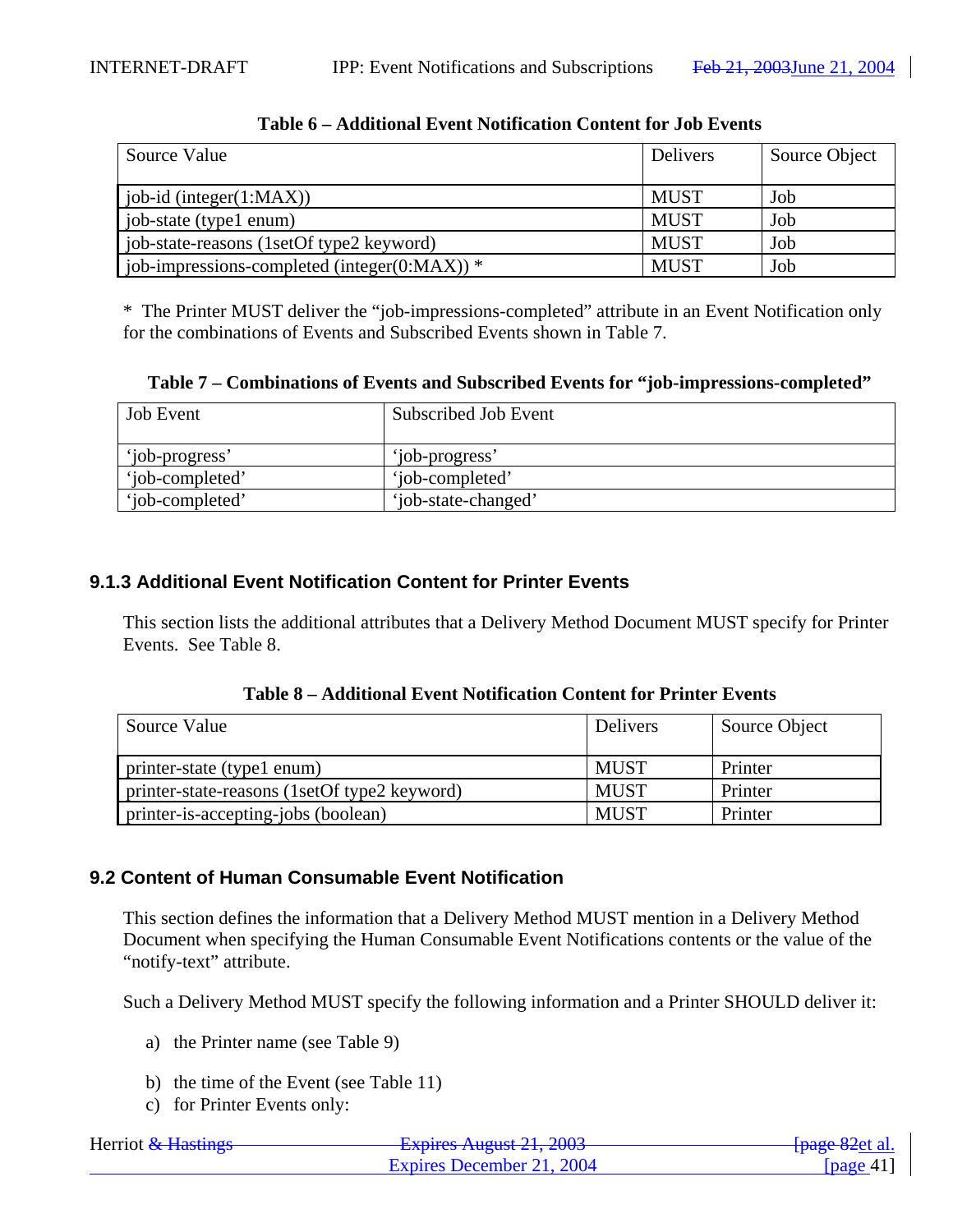- i) the Event (see Table 10) and/or Printer state information (see Table 14)
- d) for Job Events only:
	- i) the job identity (see Table 12)
	- ii) the Event (see Table 10) and/or Job state information (see Table 13)

The subsections of this section specify the attributes that a Printer MUST use to obtain this information.

A Delivery Method Document MUST specify additional information (if any) that a Printer implementation delivers in a Human Consumable Event Notification or in the "notify-text" attribute.

A client MUST NOT request additional attributes via the "notify-attributes" attribute because this attribute works only for Machine Consumable Event Notifications.

Notification Recipients MUST NOT expect to be able to parse the Human Consumable Event Notification contents or the value of the "notify-text" attribute.

The next three sections define the attributes in Event Notification Contents that are:

- a) for all Events
- b) for Job Events only
- c) for Printer Events only

### **9.2.1 Event Notification Content Common to All Events**

This section lists the source of the information that a Delivery Method MUST specify for all Events.

There is a separate table for each piece of information. Each row in the table represents a source value for the information and the values are listed in order of preference, with the first one being the preferred one. An implementation SHOULD use the source value from the earliest row in each table. It MAY use the source value from another row instead, or it MAY combine the source values from several rows. An implementation is free to determine the best way to present this information.

In all tables of this section, all rows contain a "MAY" in order to state that the Delivery Method specifies the conformance.

Table 9 lists the source of the information for the Printer Name. The "printer-name" is more userfriendly unless the Notification Recipient is in a place where the Printer name is not meaningful. For example, an implementation could have the intelligence to deliver the value of the "printer-name" attribute to a Notification Recipient that can access the Printer via value of the "printer-name" attribute and otherwise deliver the value of the "notify-printer-uri" attribute.

| Herriot & Hastings | Evolved August $21,2002$<br><b>LAPITUS TYUZUST 41, 400J</b> | <del>[page 82</del> et al. |
|--------------------|-------------------------------------------------------------|----------------------------|
|                    | Expires December 21, 2004                                   | [ $page 42$ ]              |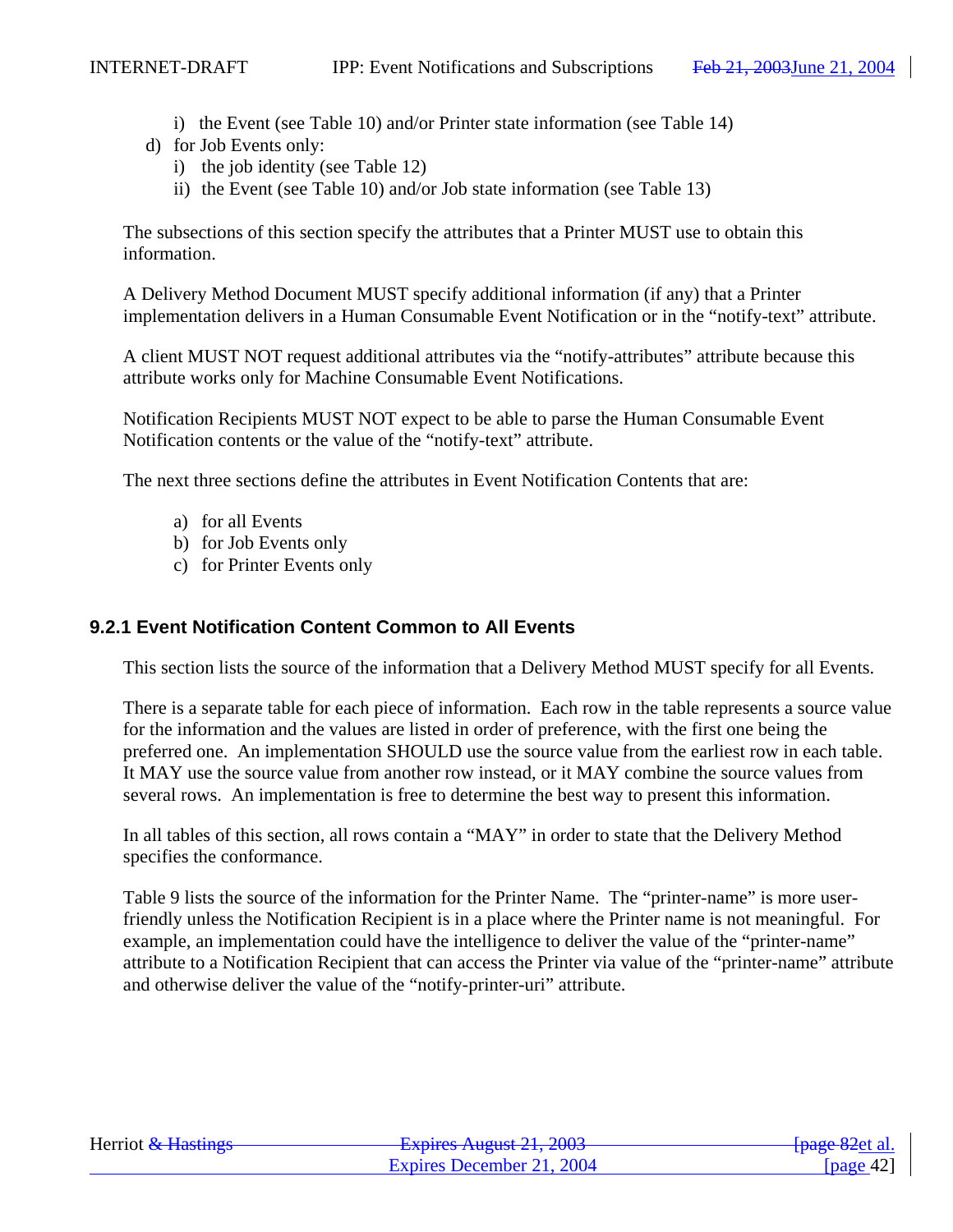| Source Value                 | Delivers   | Source Object |
|------------------------------|------------|---------------|
| printer-name (name $(127)$ ) | MAY        | Printer       |
| notify-printer-uri (uri)     | <b>MAY</b> | Subscription  |

### **Table 9 – Printer Name in Event Notification Content**

Table 10 lists the source of the information for the Event name. A Printer MAY combine this information with state information described for Jobs in Table 13 or for Printers in Table 14.

### **Table 10 – Event Name in Event Notification Content**

| Source Value                            | Delivers   | Source Object |
|-----------------------------------------|------------|---------------|
| notify-subscribed-event (type2 keyword) | <b>MAY</b> | Subscription  |

Table 11 lists the source of the information for the time that the Event occurred. A Printer can deliver this value only if it supports the Printer's "printer-current-time" attribute. If a Printer does not support the "printer-current-time" attribute, it MUST NOT deliver the "printer-up-time" value instead, since it is not an allowed option for human consumable information.

### **Table 11 – Event Time in Event Notification Content**

| Source Value                    | Delivers | Source Object |
|---------------------------------|----------|---------------|
| printer-current-time (dateTime) | MAY      | Printer       |

## **9.2.2 Additional Event Notification Content for Job Events**

This section lists the source of the additional information that a Delivery Method MUST specify for Job Events.

Table 12 lists the source of the information for the job name. The "job-name" is likely more meaningful to a user than "job-id".

| Source Value              | <b>Delivers</b> | Source Object |
|---------------------------|-----------------|---------------|
| job-name (name $(MAX)$ )  | <b>MAY</b>      | Job           |
| $job-id$ (integer(1:MAX)) | <b>MAY</b>      | Job           |

### **Table 12 – Job Name in Event Notification Content**

| Herriot & Hastings | Evoires August $21.2002$<br><b>LAPINS AUGUST 21, 2005</b> | <del>[page 82</del> et al. |
|--------------------|-----------------------------------------------------------|----------------------------|
|                    | Expires December 21, 2004                                 | [page 43]                  |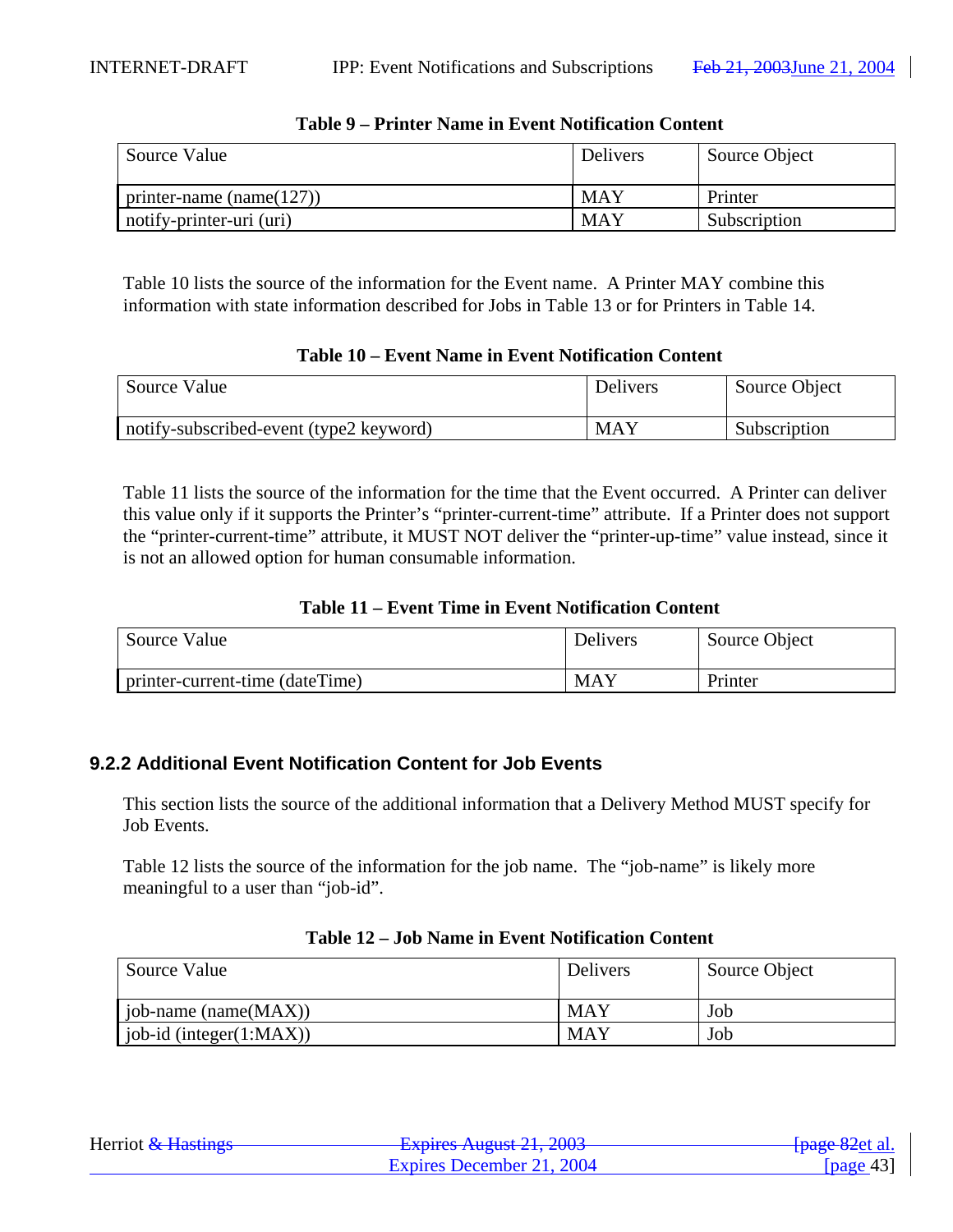Table 13 lists the source of the information for the job state. If a Printer supports the "job-statemessage" and "job-detailed-state-message" attributes, it SHOULD use those attributes for the job state information, otherwise, it should fabricate such information from the "job-state" and "job-statereasons". For some Events, a Printer MAY combine this information with Event information.

| Source Value                                    | Delivers   | Source<br>Object |
|-------------------------------------------------|------------|------------------|
| $\phi$ job-state-message (text(MAX))            | <b>MAY</b> | Job              |
| job-detailed-status-messages (1setOf text(MAX)) | <b>MAY</b> | Job              |
| job-state (type1 enum)                          | <b>MAY</b> | Job              |
| job-state-reasons (1setOf type2 keyword)        | <b>MAY</b> | Job              |

**Table 13 – Job State in Event Notification Content**

# **9.2.3 Additional Event Notification Content for Printer Events**

This section lists the source of the additional information that a Delivery Method MUST specify for Printer Events.

Table 14 lists the source of the information for the printer state. If a Printer supports the "printer-statemessage", it SHOULD use that attribute for the job state information, otherwise it SHOULD fabricate such information from the "printer-state" and "printer-state-reasons". For some Events, a Printer MAY combine this information with Event information.

| Source Value                                 | Delivers   | Source<br>Object |
|----------------------------------------------|------------|------------------|
| printer-state-message (text(MAX))            | MAY        | Printer          |
| printer-state (type1 enum)                   | <b>MAY</b> | Printer          |
| printer-state-reasons (1setOf type2 keyword) | <b>MAY</b> | Printer          |
| printer-is-accepting-jobs (boolean)          | MAY        | Printer          |

### **Table 14 – Printer State in Event Notification Content**

# **10 Delivery Methods**

A Delivery Method is the mechanism, i.e., protocol, by which the Printer delivers an Event Notification to a Notification Recipient. There are several potential Delivery Methods for Event Notifications, standardized, as well as proprietary. This specification REQUIRES that the 'ippget' Pull Delivery Method [ipp-get-method] be supported. Conforming implementations MAY support additional Push or Pull Delivery Methods as well. This document does not define any of these delivery mechanisms. Each Delivery Method MUST be defined in a Delivery Method Document that is separate from this document. New Delivery Methods will be created as needed using an extension to the registration procedures defined in [RFC2911]. Such documents are registered with IANA (see section 24.7.323.7.3).

| Herriot & Hastings | Evnirac August $21, 2002$<br>$\frac{1}{4}$ $\frac{1}{4}$ $\frac{1}{4}$ $\frac{1}{4}$ $\frac{1}{4}$ $\frac{1}{4}$ $\frac{1}{4}$ $\frac{1}{4}$ $\frac{1}{4}$ $\frac{1}{4}$ $\frac{1}{4}$ $\frac{1}{4}$ $\frac{1}{4}$ $\frac{1}{4}$ $\frac{1}{4}$ $\frac{1}{4}$ $\frac{1}{4}$ $\frac{1}{4}$ $\frac{1}{4}$ $\frac{1}{4}$ $\frac{1}{4}$ $\frac{1}{4}$ | <del>[page 82</del> et al. |
|--------------------|--------------------------------------------------------------------------------------------------------------------------------------------------------------------------------------------------------------------------------------------------------------------------------------------------------------------------------------------------|----------------------------|
|                    | Expires December 21, 2004                                                                                                                                                                                                                                                                                                                        | [page 44]                  |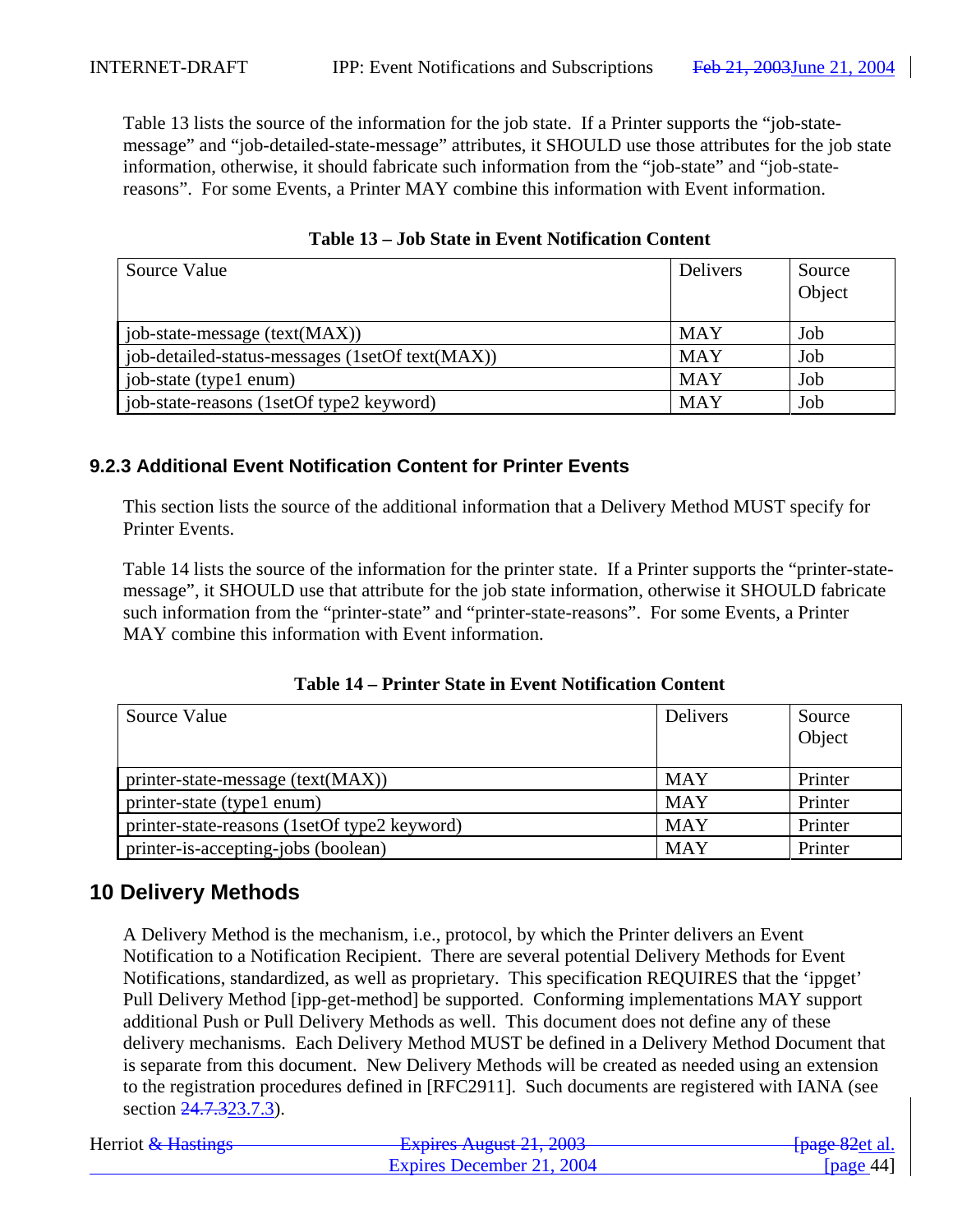The following sorts of Delivery Methods are possible:

- The Notification Recipient polls for Event Notifications at intervals directed by the Printer
- The Printer delivers Event Notifications to the Notification Recipient using http as the transport.
- The Printer delivers an email message.

This section specifies how to define a Delivery Method Document and what to put in such a document.

A Delivery Method Document MUST contain an exact copy of the following paragraph, caption and table. In addition, column 2 of the table in the Delivery Method Document MUST contain answers to questions in column 1 for the Delivery Method. Also, the Delivery Method document MUST contain a reference to this document and call that reference [ipp-ntfy] because the table contains an [ipp-ntfy] reference.

If a Printer supports this Delivery Method, the following are its characteristics.

|    | Document Method Conformance Requirement                      | Delivery Method Realization |
|----|--------------------------------------------------------------|-----------------------------|
|    | 1. What is the URL scheme name for the Push Delivery         |                             |
|    | Method or the keyword method name for the Pull Delivery      |                             |
|    | Method?                                                      |                             |
| 2. | Is the Delivery Method REQUIRED, RECOMMENDED,                |                             |
|    | or OPTIONAL for an IPP Printer to support?                   |                             |
| 3. | What transport and delivery protocols does the Printer use   |                             |
|    | to deliver the Event Notification Content, i.e., what is the |                             |
|    | entire network stack?                                        |                             |
| 4. | Can several Event Notifications be combined into a           |                             |
|    | <b>Compound Event Notification?</b>                          |                             |
|    | 5. Is the Delivery Method initiated by the Notification      |                             |
|    | Recipient (pull), or by the Printer (push)?                  |                             |
| 6. | Is the Event Notification content Machine Consumable or      |                             |
|    | Human Consumable?                                            |                             |
| 7. | What section in this document answers the following          |                             |
|    | question? For a Machine Consumable Event Notification,       |                             |
|    | what is the representation and encoding of values defined in |                             |
|    | section 9.1 of [ipp-ntfy] and the conformance requirements   |                             |
|    | thereof? For a Human Consumable Event Notification, what     |                             |
|    | is the representation and encoding of pieces of information  |                             |
|    | defined in section 9.2 of [ipp-ntfy] and the conformance     |                             |
|    | requirements thereof?                                        |                             |
| 8. | What are the latency and reliability of the transport and    |                             |
|    | delivery protocol?                                           |                             |
| 9. | What are the security aspects of the transport and delivery  |                             |

#### **Table 15 – Information about the Delivery Method**

| Herriot & Hastings | Evoires August $21.2002$<br>$\frac{1}{4}$ Lapinos Truguot 21, 2005 | <del>-[page 82</del> et al. |
|--------------------|--------------------------------------------------------------------|-----------------------------|
|                    | Expires December 21, 2004                                          | [page 45]                   |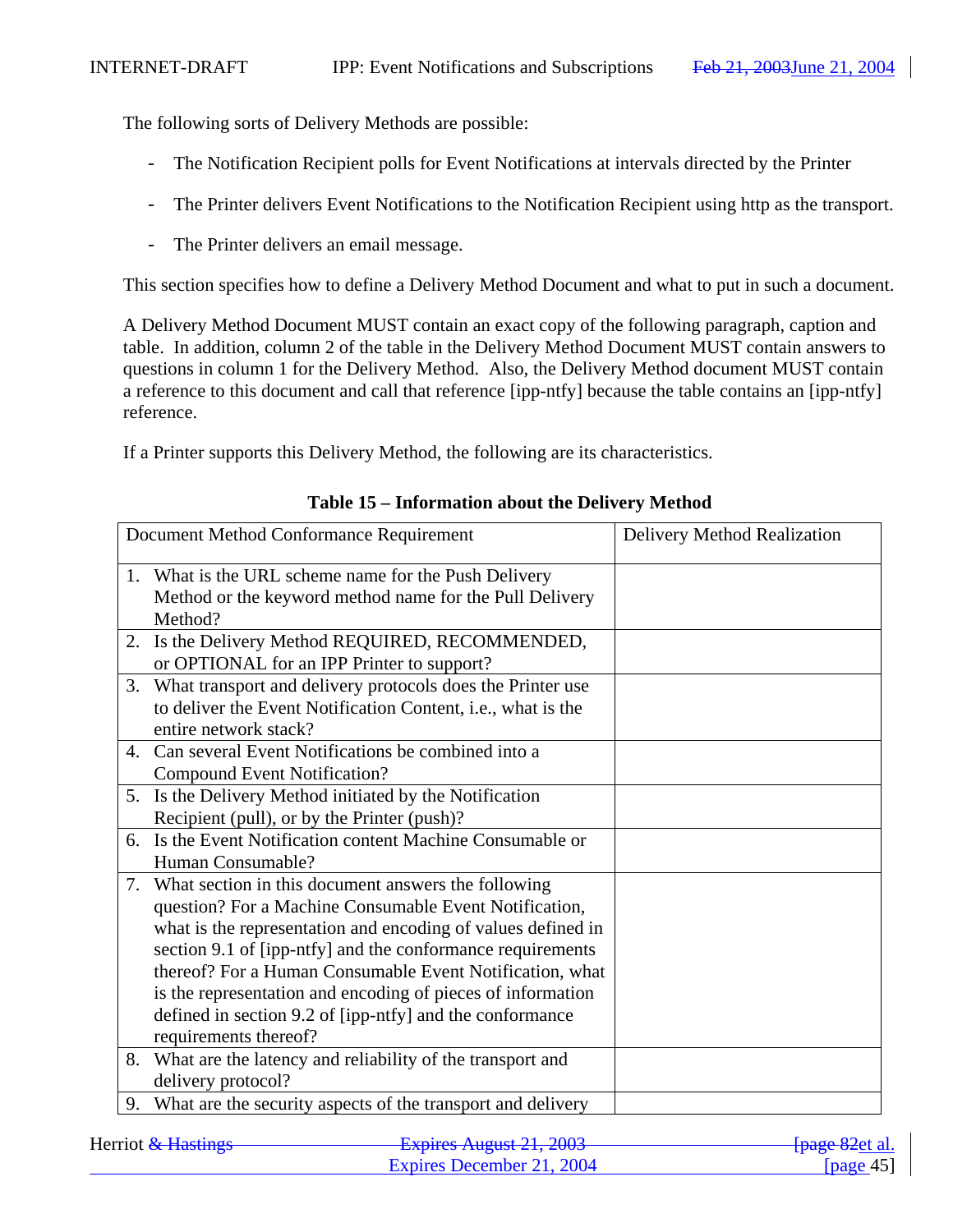| Document Method Conformance Requirement                          | Delivery Method Realization |
|------------------------------------------------------------------|-----------------------------|
| protocol, e.g., how it is handled in firewalls?                  |                             |
| 10. What are the content length restrictions?                    |                             |
| 11. What are the additional values or pieces of information that |                             |
| a Printer delivers in an Event Notification content and the      |                             |
| conformance requirements thereof?                                |                             |
| 12. What are the additional Subscription Template and/or         |                             |
| Subscription Description attributes and the conformance          |                             |
| requirements thereof?                                            |                             |
| 13. What are the additional Printer Description attributes and   |                             |
| the conformance requirements thereof?                            |                             |

# **11 Operations for Notification**

This section defines all of the operations for Notification. Section 7.1 assigns the "operation-id" for each operation. The following two sub-sections define Subscription Creation Operations, and other operations.

## **11.1 Subscription Creation Operations**

This section defines the Subscription Creation Operations. The first section on Create-Job-Subscriptions gives most of the information. The other Subscription Creation Operations refer to the section on Create-Job-Subscriptions, even though the Create-Job-Subscriptions operation is the only OPTIONAL operation in this document (see section 12).

A Printer MUST support Create-Printer-Subscriptions and the Subscription Template Attributes Group in Job Creation operations. It MAY support Create-Job-Subscriptions operations.

## **11.1.1 Create-Job-Subscriptions Operation**

The operation creates one or more Per-Job Subscription Objects. The client supplies one or more Subscription Template Attributes Groups each containing one or more of Subscription Template Attributes (defined in section 5.3).

Except for errors, the Printer MUST create exactly one Per-Job Subscription Object from each Subscription Template Attributes Group in the request, even if the newly created Subscription Object would have identical behavior to some existing Subscription Object. The Printer MUST associate each newly created Per-Job Subscription Object with the target Job, which is specified by the "notifyjob-id" operation attribute.

The Printer MUST accept the request in any of the target job's 'not-completed' states, i.e., 'pending', 'pending-held', 'processing', or 'processing-stopped'. The Printer MUST NOT change the job's "jobstate" attribute because of this operation. If the target job is in any of the 'completed' states, i.e.,

| Herriot & Hastings | Evoiras August 21, 2003<br><b>LAPHUS AUGUST 41, 400J</b> | <del>[page 82</del> et al. |
|--------------------|----------------------------------------------------------|----------------------------|
|                    | Expires December 21, 2004                                | [page 46]                  |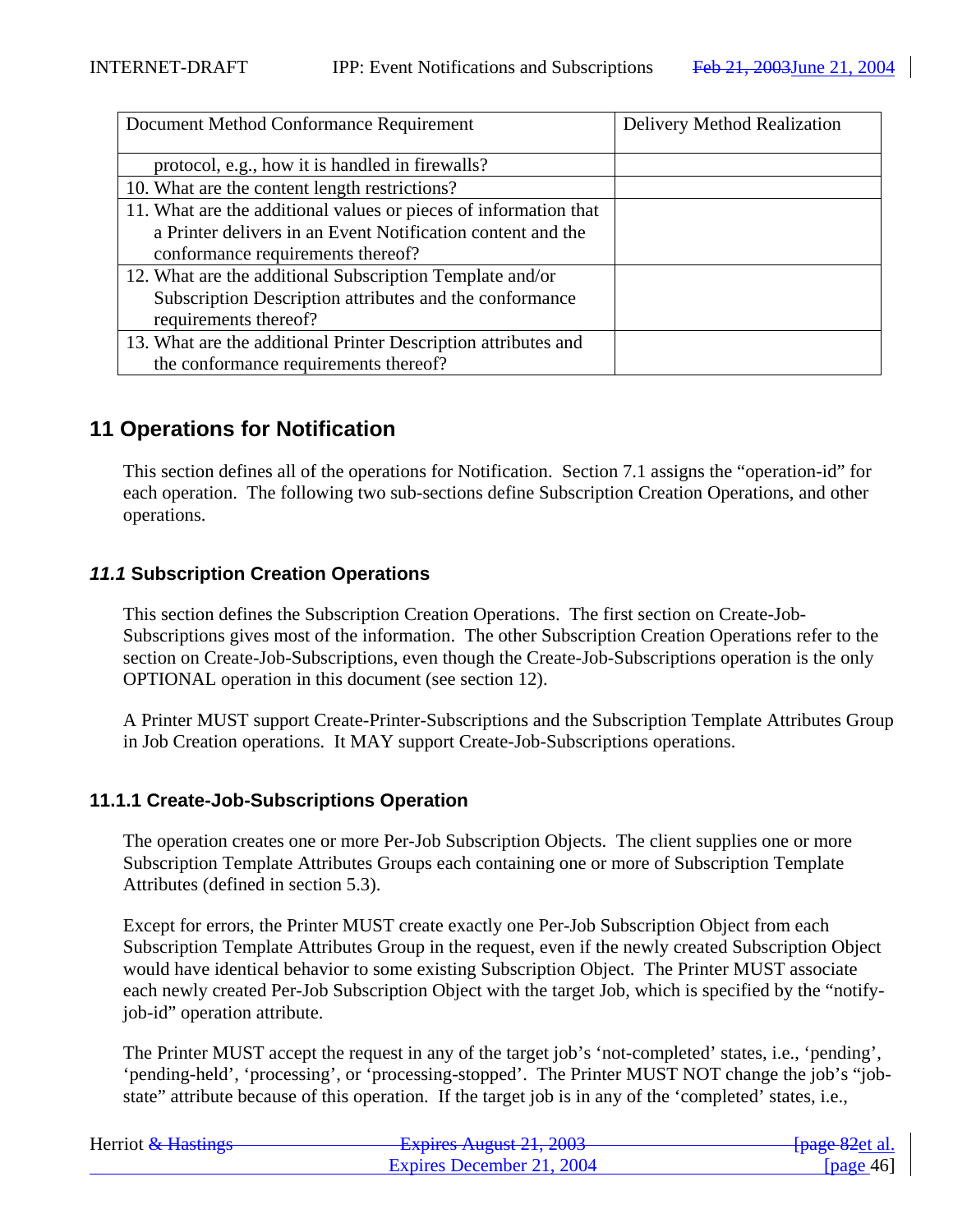'completed', 'canceled', or 'aborted, then the Printer MUST reject the request and return the 'clienterror-not-possible' status code; the response MUST NOT contain any Subscription Attribute Groups.

Access Rights: To create Per-Job Subscription Objects, the authenticated user (see [RFC2911] section 8.3) performing this operation MUST (1) be the job owner, (2) have Operator or Administrator access rights for this Printer (see [RFC2911] sections 1 and 8.5), or (3) be otherwise authorized by the Printer's administrator-configured security policy to create Per-Job Subscription Objects for the target job. Otherwise the Printer MUST reject the operation and return: the 'client-error-forbidden', 'clienterror-not-authenticated', or 'client-error-not-authorized' status code as appropriate.

# **11.1.1.1 Create-Job-Subscriptions Request**

The following groups of attributes are part of the Create-Job-Subscriptions Request:

Group 1: Operation Attributes

Natural Language and Character Set:

The "attributes-charset" and "attributes-natural-language" attributes as described in [RFC2911] section 3.1.4.1.

Target:

The "printer-uri" attribute which defines the target for this operation as described in [RFC2911] section 3.1.5.

Requesting User Name:

The "requesting-user-name" attribute SHOULD be supplied by the client as described in [RFC2911] section 8.3.

## **11.1.1.1.1 notify-job-id (integer(1:MAX))**

The client MUST supply this attribute and it MUST specify the Job object to associate the Per-Job Subscription with. The value of "notify-job-id" MUST be the value of the "job-id" of the associated Job object. If the client does not supply this attribute, the Printer MUST reject this request with a 'client-error-bad-request' status code.

Group 2-N: Subscription Template Attributes

For each occurrence of this group:

The client MUST supply one or more Subscription Template Attributes in any order. See section 5.3 for a description of each such attribute. See section 5.2 for details on processing these attributes.

| Herriot & Hastings | $F$ $\frac{1}{2}$ $\frac{1}{2}$ $\frac{1}{2}$ $\frac{1}{2}$ $\frac{1}{2}$ $\frac{1}{2}$ $\frac{1}{2}$ $\frac{1}{2}$ $\frac{1}{2}$ $\frac{1}{2}$ $\frac{1}{2}$ $\frac{1}{2}$ $\frac{1}{2}$ $\frac{1}{2}$ $\frac{1}{2}$ $\frac{1}{2}$ $\frac{1}{2}$ $\frac{1}{2}$ $\frac{1}{2}$ $\frac{1}{2}$ $\frac{1}{2}$ $\frac{1}{2$<br><b>LAPITUS TYUZUST 41, 400J</b> | <del>[page 82</del> et al. |
|--------------------|-----------------------------------------------------------------------------------------------------------------------------------------------------------------------------------------------------------------------------------------------------------------------------------------------------------------------------------------------------------|----------------------------|
|                    | Expires December 21, 2004                                                                                                                                                                                                                                                                                                                                 | [page $47$ ]               |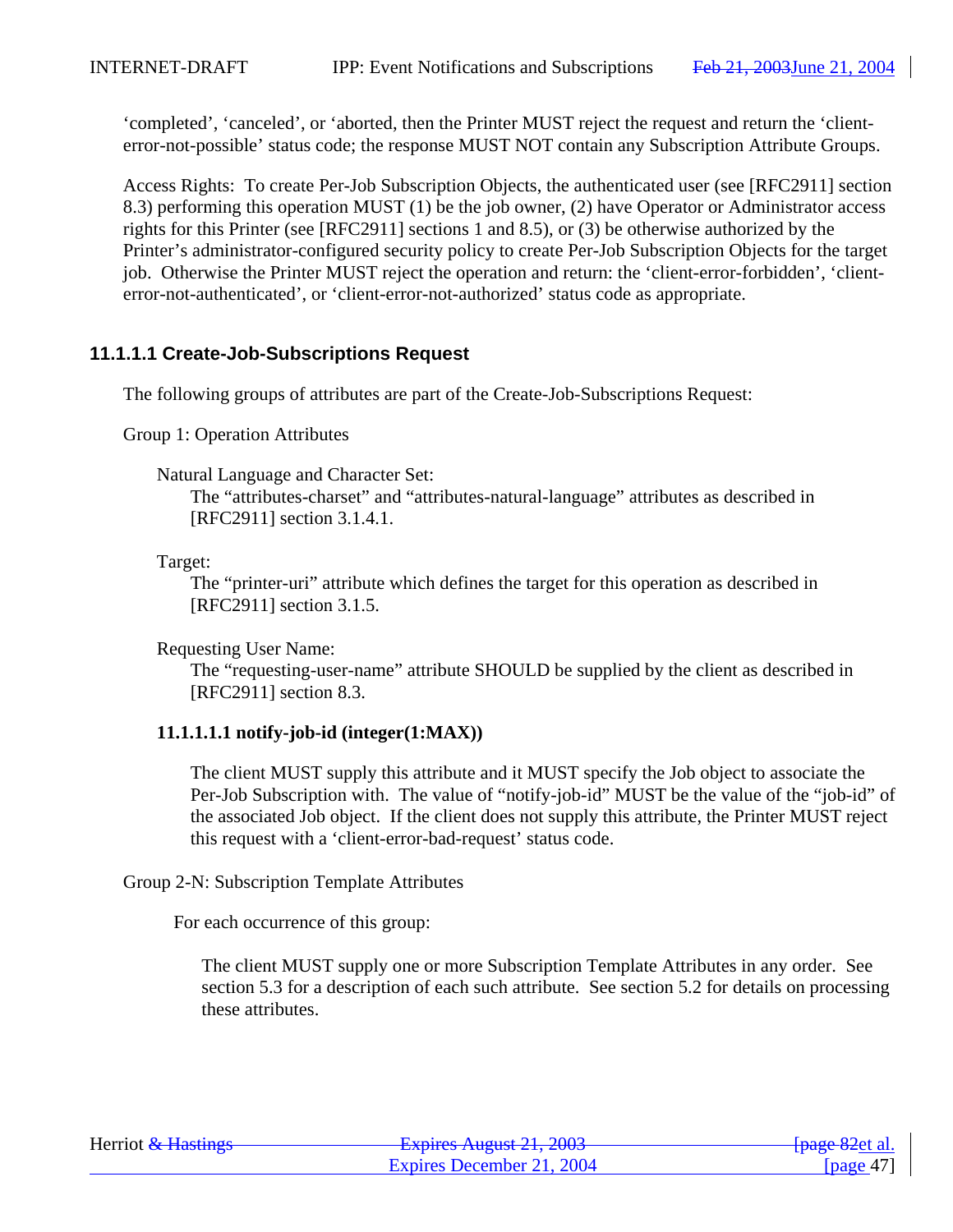## **11.1.1.2 Create-Job-Subscriptions Response**

The Printer MUST return to the client the following sets of attributes as part of a Create-Job-Subscriptions response:

Group 1: Operation Attributes

#### Status Message:

In addition to the REQUIRED status code returned in every response, the response OPTIONALLY includes a "status-message" (text(255)) and/or a "detailed-status-message" (text(MAX)) operation attribute as described in [RFC2911] sections 13 and 3.1.6.

In this group, the Printer can return any status codes defined in [RFC2911] and section 12. The following is a description of the important status codes:

- **successful-ok:** the Printer created all Subscription Objects requested (see [RFC2911]). **successful-ok-ignored-subscriptions:** the Printer created some Subscription Objects requested but some failed. The Subscription Attributes Groups with a "notify-statuscode" attribute are the ones that failed (see section 12.1).
- **client-error-ignored-all-subscriptions:** the Printer created no Subscription Objects requested and all failed. The Subscription Attributes Groups with a "notify-statuscode" attribute are the ones that failed (see section 12.2).
- **client-error-not-possible:** For this operation and other Per-Job Subscription operations, this error can occur because the specified Job has already completed (see [RFC2911], whether or not the Job is retained in the Job Retention and/or Job History phases (see [RFC2911] section 4.3.7.1).

Natural Language and Character Set:

The "attributes-charset" and "attributes-natural-language" attributes as described in [RFC2911] section 3.1.4.2.

Group 2: Unsupported Attributes

See [RFC2911] section 3.1.7 for details on returning Unsupported Attributes. This group does not contain any unsupported Subscription Template Attributes; they are returned in the Subscription Attributes Group (see below).

Group 3-N: Subscription Attributes

These groups MUST be returned unless the Printer is unable to interpret the entire request, e.g., the "status-code" parameter returned in Group 1 has the value: 'client-error-bad-request'.

"notify-status-code" (type2 enum):

Indicates the status of this subscription (see section 13 for the status code definitions). Section 5.2 defines when this attribute MUST be present in this group.

See section 5.2 for details on the contents of each occurrence of this group.

| Herriot & Hastings | Evoiras August 21, 2003<br><b>LAPIIUS AUGUST 41, 400J</b> | <del>[page 82</del> et al. |
|--------------------|-----------------------------------------------------------|----------------------------|
|                    | Expires December 21, 2004                                 | [ $page 48$ ]              |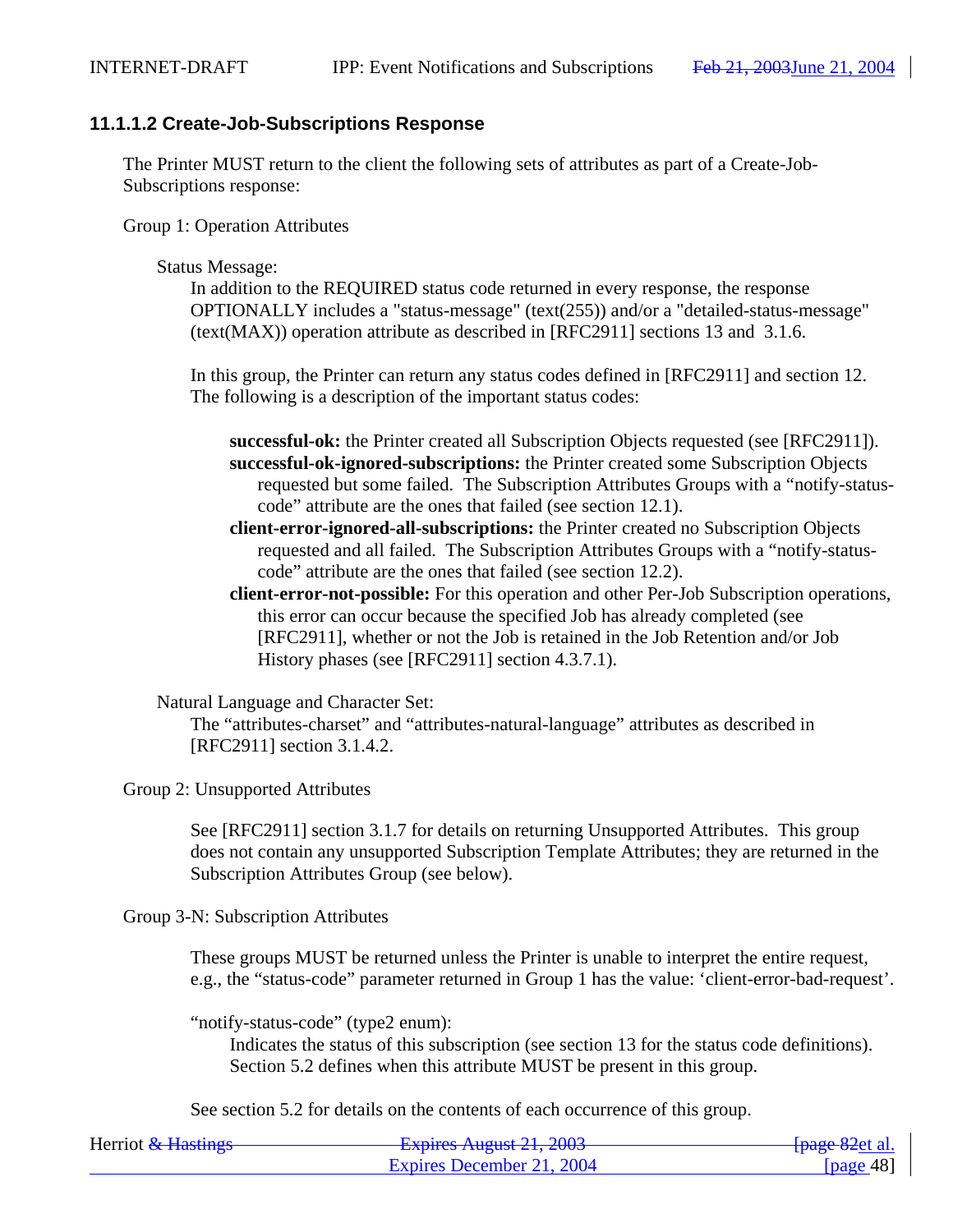## **11.1.2 Create-Printer-Subscriptions operation**

The operation is identical to Create-Job-Subscriptions with exceptions noted in this section.

The operation creates Per-Printer Subscription Objects instead of Per-Job Subscription Objects, and associates each newly created Per-Printer Subscription Object with the Printer specified by the operation target rather than with a specific Job.

The Printer MUST accept the request in any of its states, i.e., 'idle', 'processing', or 'stopped'. The Printer MUST NOT change its "printer-state" attribute because of this operation.

Access Rights: To create Per-Printer Subscription Objects, the authenticated user (see [RFC2911] section 8.3) performing this operation MUST have (1) Operator or Administrator access rights for this Printer (see [RFC2911] sections 1 and 8.5), or (2) be otherwise authorized by the Printer's administrator-configured security policy to create Per-Printer Subscription Objects for this Printer. Otherwise, the Printer MUST reject the operation and return: the 'client-error-forbidden', 'client-errornot-authenticated', or 'client-error-not-authorized' status code as appropriate.

## **11.1.2.1 Create-Printer-Subscriptions Request**

The groups are identical to the Create-Job-Subscriptions (see section 11.1.1.1) except that the Operation Attributes group MUST NOT contain the "notify-job-id" attribute. If the client does supply the "notify-job-id" attribute, then the Printer MUST treat it as any other unsupported Operation attribute and MUST return it in the Unsupported Attributes group.

## **11.1.2.2 Create-Printer-Subscriptions Response**

The groups are identical to the Create-Job-Subscriptions (see section 11.1.1.2).

## **11.1.3 Job Creation Operations – Extensions for Notification**

This document extends the Job Creation operations (see section 3.2) to create Subscription Objects as a part of the operation.

The Job Creation operations are identical to Create-Job-Subscriptions operation with exceptions noted in this section.

Unlike the Create-Job-Subscriptions operation, a Job Creation operation associates the newly created Subscription Objects with the Job object created by this operation. The operation succeeds if and only if the Job creation succeeds. If the Printer does not create some or all of the requested Subscription Objects, the Printer MUST return a 'successful-ok-ignored-subscriptions' status-code instead of a 'successful-ok' status-code, but the Printer MUST NOT reject the operation because of a failure to create Subscription Objects.

| Herriot & Hastings | Evoiras August 21, 2003<br><b>LAPITOS THE 401 21, 2005</b> | <del>[page 82</del> et al. |
|--------------------|------------------------------------------------------------|----------------------------|
|                    | Expires December 21, 2004                                  | [page 49]                  |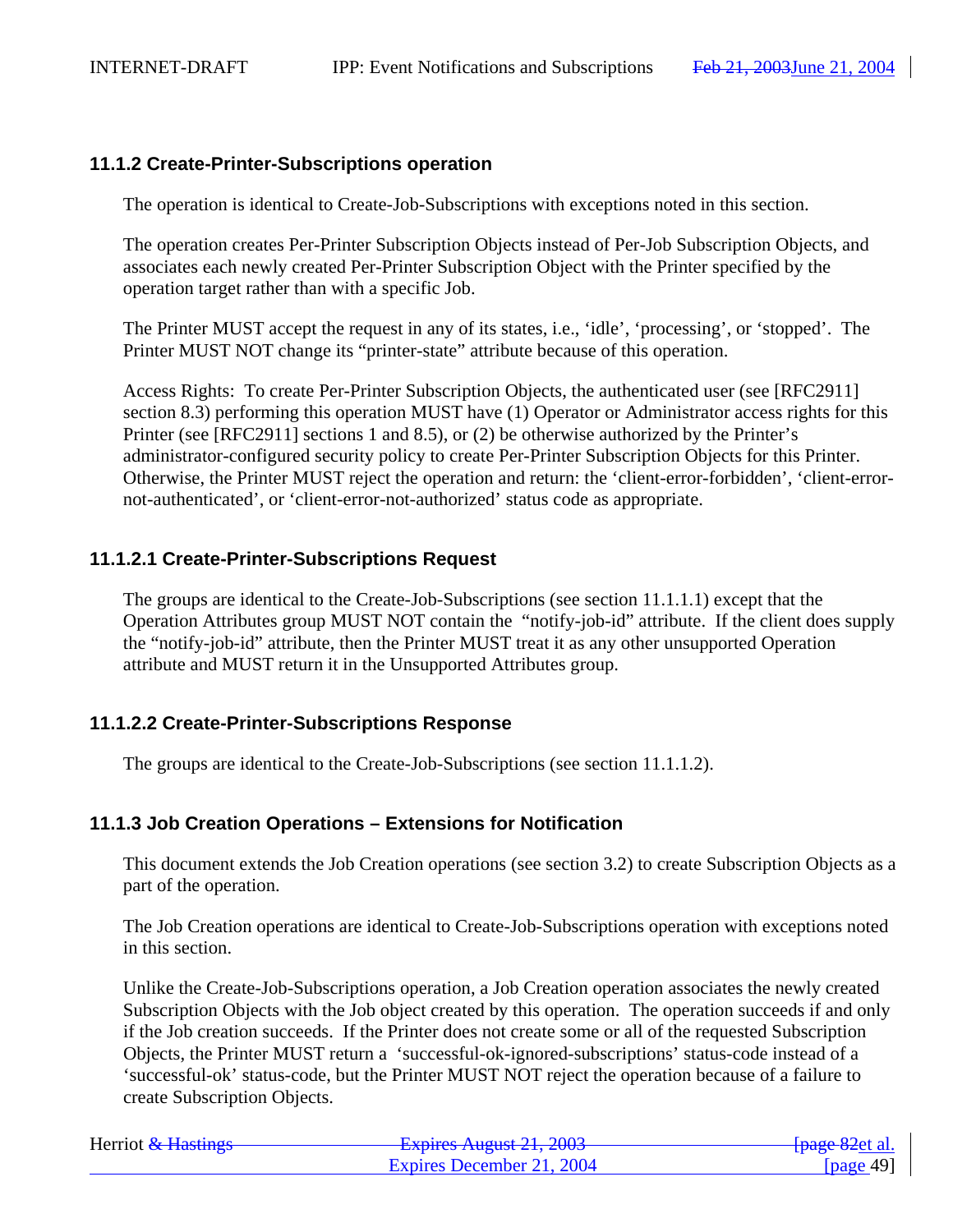If the Job Creation operation includes a Job Template group, the client MUST supply it after the Operation Attributes group and before the first Subscription Template Attributes Group.

If a Printer does not support this Notification specification, then it MUST treat the Subscription Attributes Group like an unknown group and ignore it (see [RFC2911] section 5.2.2). Because the Printer ignores the Subscription Attributes Group, it doesn't return them in the response either, thus indicating to the client that the Printer doesn't support Notification.

After completion of a successful Job Creation operation, the Printer generates a 'job-created' event (see section 5.3.3.4.3).

Access Rights: To create Per-Job Subscription Objects, the authenticated user (see [RFC2911] section 8.3) performing this operation MUST either have permission to create Jobs on the Printer or have Operator or Administrator access rights for this Printer (see [RFC2911] sections 1 and 8.5). Otherwise the Printer MUST reject the operation and return: the 'client-error-forbidden', 'client-error-notauthenticated', or 'client-error-not-authorized' status code as appropriate.

# **11.1.3.1 Job Creation Request**

The groups for this operation are sufficiently different from the Create-Job-Subscriptions operation that they are all presented here. The following groups of attributes are supplied as part of a Job Creation Request:

Group 1: Operation Attributes

Same as defined in [RFC2911] for Print-Job, Print-URI, and Create-Job requests.

Group 2: Job Template Attributes

The client OPTIONALLY supplies a set of Job Template attributes as defined in [RFC2911] section 4.2.

Group 3 to N: Subscription Template Attributes

The same as Group 2-N in Create-Job-Subscriptions. See section 11.1.1.1. Group N+1: Document Content (Print-Job only)

The client MUST supply the document data to be processed.

## **11.1.3.2 Job Creation Response**

The Printer MUST return to the client the following sets of attributes as part of a Print-Job, Print-URI, and Create-Job Response:

Group 1: Operation Attributes

| Herriot & Hastings | Evoiras August $21, 2002$<br><b>LAURO AUZUM 41, 400J</b> | <del>[page 82</del> et al. |
|--------------------|----------------------------------------------------------|----------------------------|
|                    | Expires December 21, 2004                                | [page 50]                  |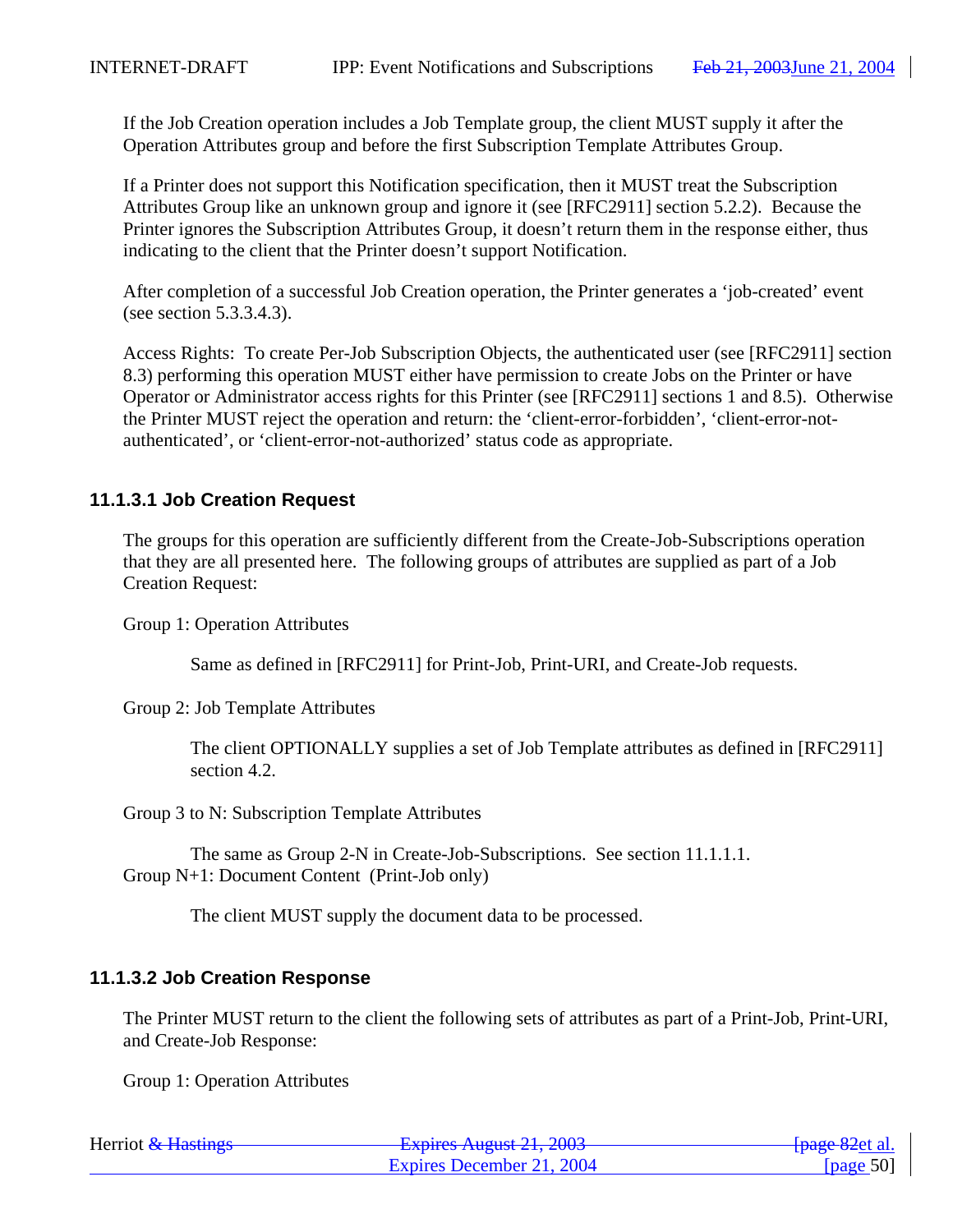Status Message:

As defined in [RFC2911] for Print-Job, Print-URI, and Create-Job requests.

In this group, the Printer can return any status codes defined in [RFC2911] and section 12. The following is a description of the important status codes:

**successful-ok:** the Printer created the Job and all Subscription Objects requested (see [RFC2911].

**successful-ok-ignored-subscriptions:** the Printer created the Job and not all of the Subscription Objects requested (see section 12.1). This status-code hides 'successful-ok-xxx' status-codes that could reveal problems in Job creation. The Printer MUST NOT return the 'client-error-ignored-all-subscriptions' status code for Job Creation operations because the Printer returns an error status-code only when it fails to create a Job.

Natural Language and Character Set:

The "attributes-charset" and "attributes-natural-language" attributes as described in [RFC2911] section 3.1.4.2.

Group 2: Unsupported Attributes

See [RFC2911] section 3.1.7 for details on returning Unsupported Attributes. This group does not contain any unsupported Subscription Template Attributes; they are returned in the Subscription Attributes Group (see below).

Group 3: Job Object Attributes

The "job-id" of the Job Object just created, etc., as defined in [RFC2911] for Print-Job, Print-URI, and Create-Job requests.

Group 4 to N: Subscription Attributes

These groups MUST be returned if and only if the client supplied Subscription Template Attributes and the operation was accepted. See section 5.2 for details on the contents of each occurrence of this group.

#### **11.2 Other Operations**

This section defines other operations on Subscription objects.

#### **11.2.1 Restart-Job Operation – Extensions for Notification**

The Restart-Job operation [RFC2911] is neither a Job Creation operation nor a Subscription Creation operation (see section 3.2). For the Restart-Job operation, the client MUST NOT supply any Job

| Herriot & Hastings | Evoirage August $21, 2002$<br>$\frac{1}{4}$ LAPING THE TREAD $\frac{1}{4}$ The $\frac{1}{4}$ | <del>[page 82</del> et al. |
|--------------------|----------------------------------------------------------------------------------------------|----------------------------|
|                    | Expires December 21, 2004                                                                    | [ $page 51$ ]              |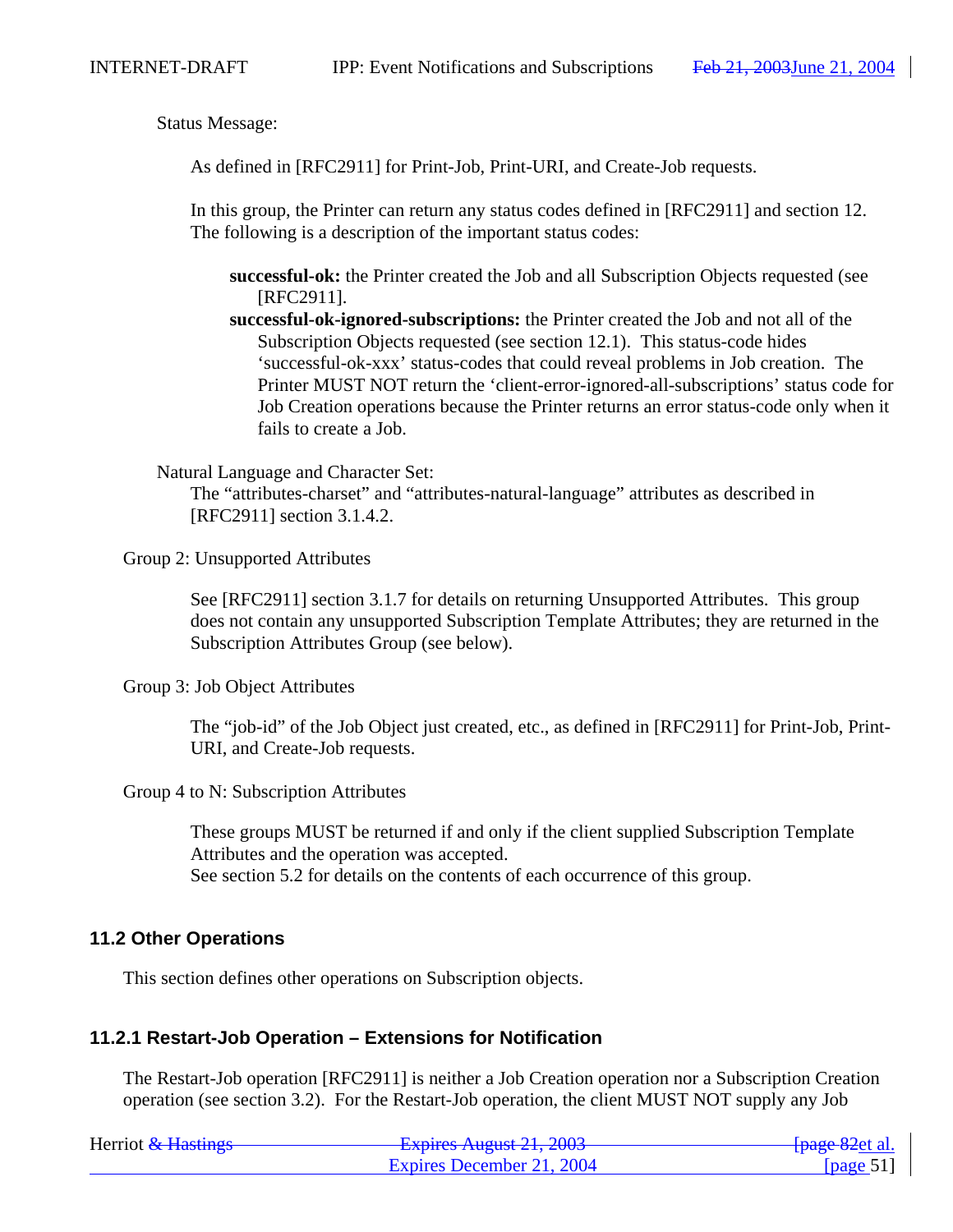Subscription Attributes Groups. The Printer MUST treat any supplied Job Subscription Attributes as unsupported attributes.

For this operation, the Printer does not return a job-id or any Subscription Attributes groups because the Printer reuses the existing Job object with the same job-id and the existing Per-Job Subscription Objects with the same subscription-ids. However, after successful completion of this operation, the Printer generates a 'job-created' event (see section 5.3.3.4.3).

## **11.2.2 Validate-Job Operation – Extensions for Notification**

A client can test whether one or more Subscription Objects could be created using the Validate-Job operation. The client supplies one or more Subscription Template Attributes Groups (defined in section 5.3), just as in a Job Creation request.

A Printer MUST support this extension to this operation.

The Printer MUST accept requests that are identical to the Job Creation request defined in section 11.1.3.1, except that the request MUST NOT contain document data.

The Printer MUST return the same groups and attributes as the Print-Job operation (section 11.1.3.1) with the following exceptions. The Printer MUST NOT return a Job Object Attributes Group because no Job is created. The Printer MUST NOT return the "notify-subscription-id" attribute in any Subscription Attribute Group because no Subscription Object is created.

If the Printer would succeed in creating a Subscription Object, the corresponding Subscription Attributes Group either has no 'status-code' attribute or a 'status-code' attribute with a value of 'successful-ok-too-many-events' or 'successful-ok-ignored-or-substituted-attributes' (see sections 5.2 and 13). The status-codes have the same meaning as in Job Creation except the results state what "would happen".

The Printer MUST validate Subscription Template Attributes Groups in the same manner as the Job Creation operations.

### **11.2.3 Get-Printer-Attributes – Extensions for Notification**

This operation is extended so that it returns Printer attributes defined in this document.

A Printer MUST support this extension to this operation.

In addition to the requirements of [RFC2911] section 3.2.5, a Printer MUST support the following additional values for the "requested-attributes" Operation attribute in this operation and return such attributes in the Printer Object Attributes group of its response.

- 1. **Subscription Template Attributes:** Each supported attribute in column 2 of Table 1.
- 2. **New Printer Description Attributes:** Each supported attribute in section 6.

| Herriot & Hastings | Evoiras August $21, 2002$<br><b>LAPITUS TYUZUST 41, 400J</b> | <del>[page 82</del> et al.] |
|--------------------|--------------------------------------------------------------|-----------------------------|
|                    | Expires December 21, 2004                                    | [ $page 52$ ]               |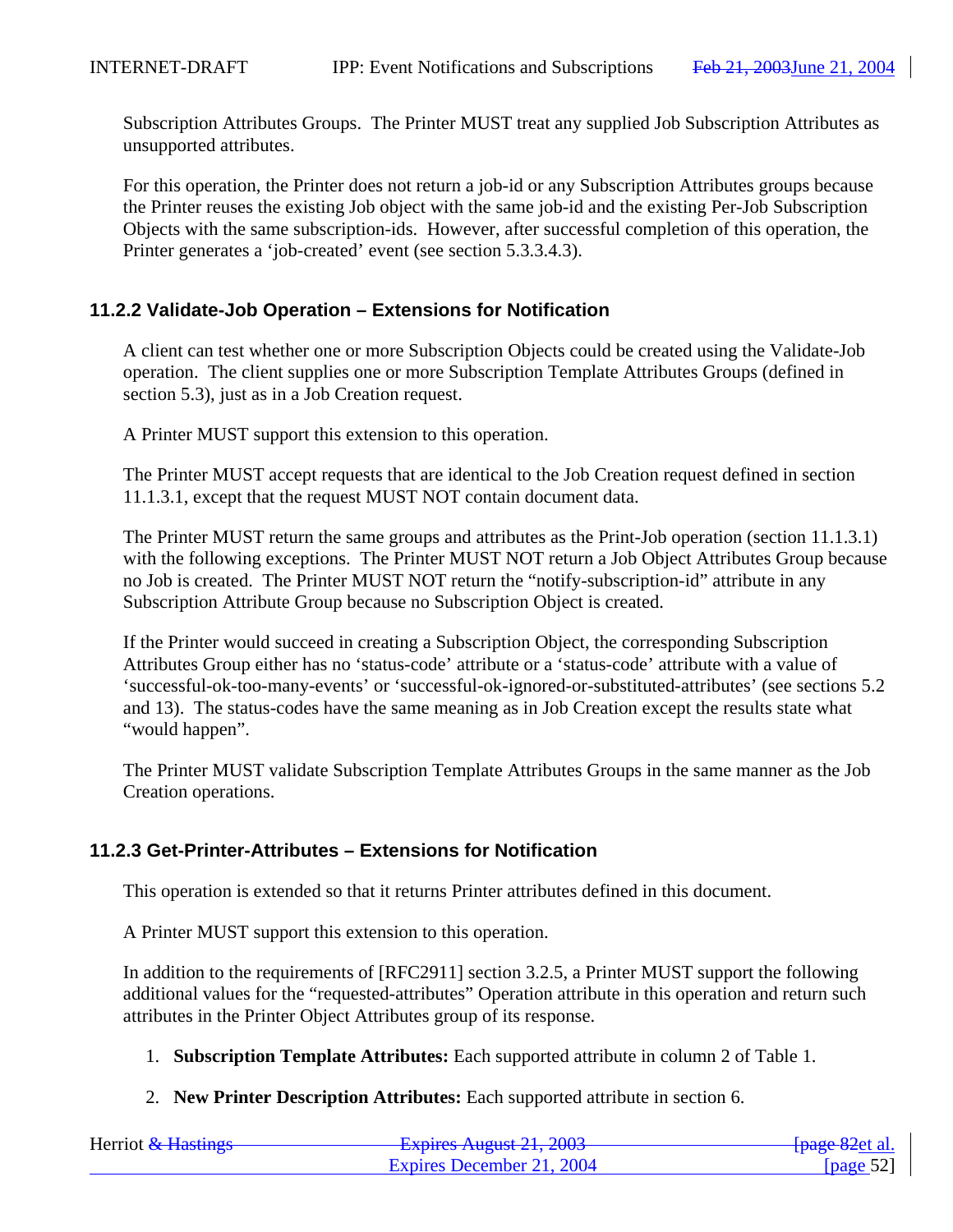- 3. **New Group Name:** The 'subscription-template' group name, which names all supported Subscription Template Attribute in column 2 of Table 1. This group name is also used in the Get-Subscription-Attributes and Get-Subscriptions operation with an analogous meaning.
- 4. **Extended Group Name:** The 'all' group name, which names all Printer attributes according to [RFC2911] section 3.2.5. In this extension 'all' names all attributes specified in [RFC2911] plus those named in items 1 and 2 of this list.

## **11.2.4 Get-Subscription-Attributes operation**

This operation allows a client to request the values of the attributes of a Subscription Object.

A Printer MUST support this operation.

This operation is almost identical to the Get-Job-Attributes operation (see [RFC2911] section 3.3.4). The only differences are that the operation is directed at a Subscription Object rather than a Job object, and the returned attribute group contains Subscription Object attributes rather than Job object attributes.

Access Rights: The authenticated user (see [RFC2911] section 8.3) performing this operation MUST (1) be the Subscription Object owner, (2) have Operator or Administrator access rights for this Printer (see [RFC2911] sections 1 and 8.5), or (3) be otherwise authorized by the Printer's administratorconfigured security policy to query the Subscription Object for the target job. Otherwise the Printer MUST reject the operation and return: the 'client-error-forbidden', 'client-error-not-authenticated', or 'client-error-not-authorized' status code as appropriate. Furthermore, the Printer's security policy MAY limit which attributes are returned, in a manner similar to the Get-Job-Attributes operation (see [RFC2911] end of section 3.3.4.2).

## **11.2.4.1 Get-Subscription-Attributes Request**

The following groups of attributes are part of the Get-Subscription-Attributes request:

Group 1: Operation Attributes

Natural Language and Character Set:

The "attributes-charset" and "attributes-natural-language" attributes as described in section [RFC2911] 3.1.4.1.

Target:

The "printer-uri" attribute which defines the target for this operation as described in [RFC2911] section 3.1.5.

Requesting User Name:

The "requesting-user-name" attribute SHOULD be supplied by the client as described in [RFC2911] section 8.3.

| Herriot & Hastings | Evoirag August $21.2002$<br>$\frac{1}{4}$ Lapinos Truguot 21, 2005 | <del>[page 82</del> et al. |
|--------------------|--------------------------------------------------------------------|----------------------------|
|                    | Expires December 21, 2004                                          | [nage 53]                  |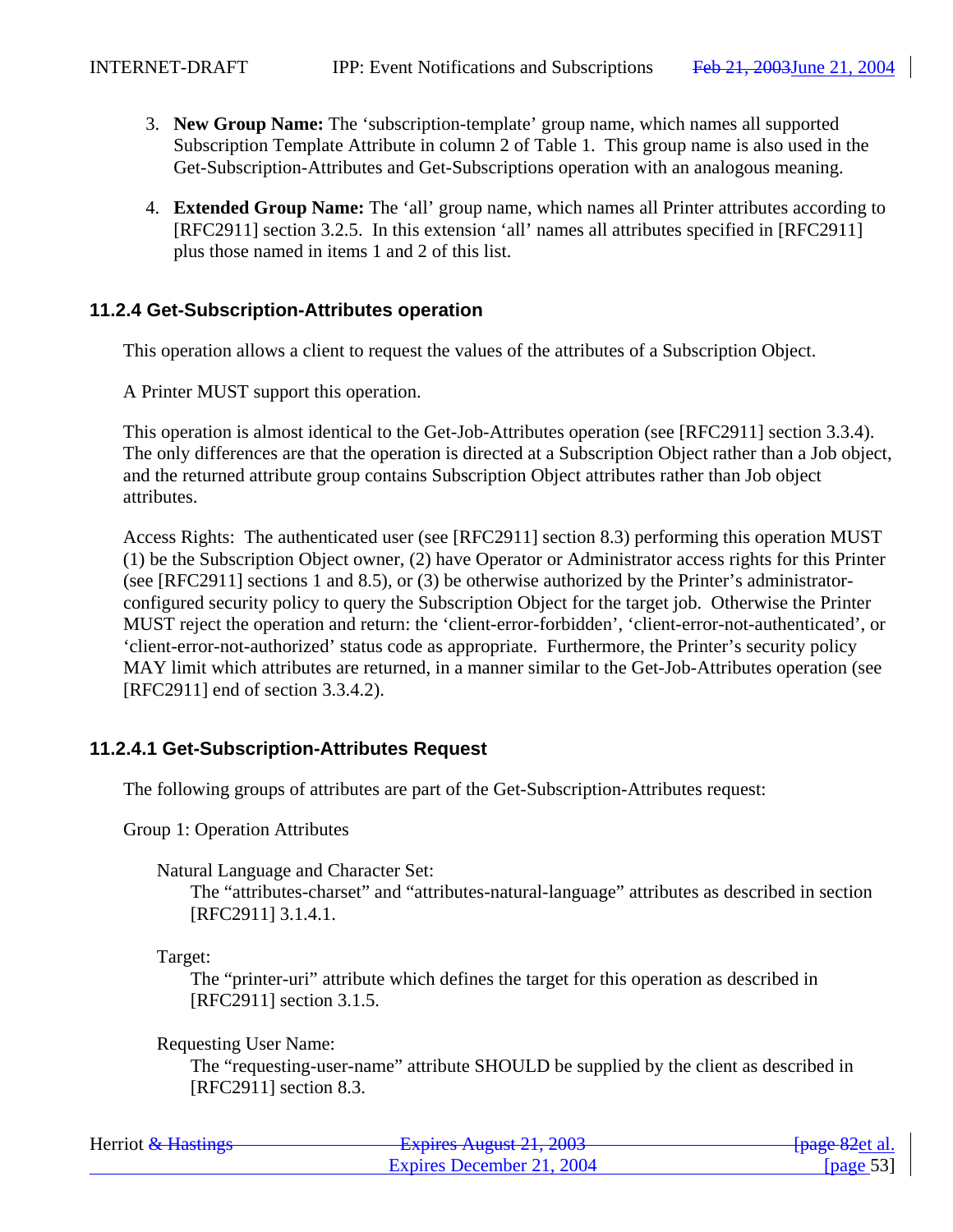## **11.2.4.1.1 "notify-subscription-id" (integer (1:MAX))**

The client MUST supply this attribute. The Printer MUST support this attribute. This attribute specifies the Subscription Object from which the client is requesting attributes. If the client omits this attribute, the Printer MUST reject this request with the 'client-error-badrequest' status code.

## **11.2.4.1.2 "requested-attributes" (1setOf keyword)**

The client OPTIONALLY supplies this attribute. The Printer MUST support this attribute. This attribute specifies the attributes of the specified Subscription Object that the Printer MUST return in the response. Each value of this attribute is either an attribute name (defined in sections 5.3 and 5.4) or an attribute group name. The attribute group names are:

- 'subscription-template': all attributes that are both defined in section 5.3 and present on the specified Subscription Object (column 1 of Table 1).
- 'subscription-description': all attributes that are both defined in section 5.4 and present on the specified Subscription Object (Table 2).
- 'all': all attributes that are present on the specified Subscription Object.

A Printer MUST support all these group names.

If the client omits this attribute, the Printer MUST respond as if this attribute had been supplied with a value of 'all'.

## **11.2.4.2 Get-Subscription-Attributes Response**

The Printer returns the following sets of attributes as part of the Get-Subscription-Attributes Response:

Group 1: Operation Attributes

Status Message: Same as [RFC2911].

Natural Language and Character Set:

The "attributes-charset" and "attributes-natural-language" attributes as described in [RFC2911] section 3.1.4.2. The "attributes-natural-language" MAY be the natural language of the Subscription Object, rather than the one requested.

Group 2: Unsupported Attributes

See [RFC2911] section 3.1.7 and section 3.2.5.2 for details on returning Unsupported Attributes.

The response NEED NOT contain the "requested-attributes" operation attribute with any supplied keyword values that were requested by the client but are not supported by the IPP

| Herriot & Hastings | Evoiras August 21, 2002<br>$\frac{1}{4}$ Laplitos Tugust 21, 2005 | <del>[page 82</del> et al.] |
|--------------------|-------------------------------------------------------------------|-----------------------------|
|                    | Expires December 21, 2004                                         | [page 54]                   |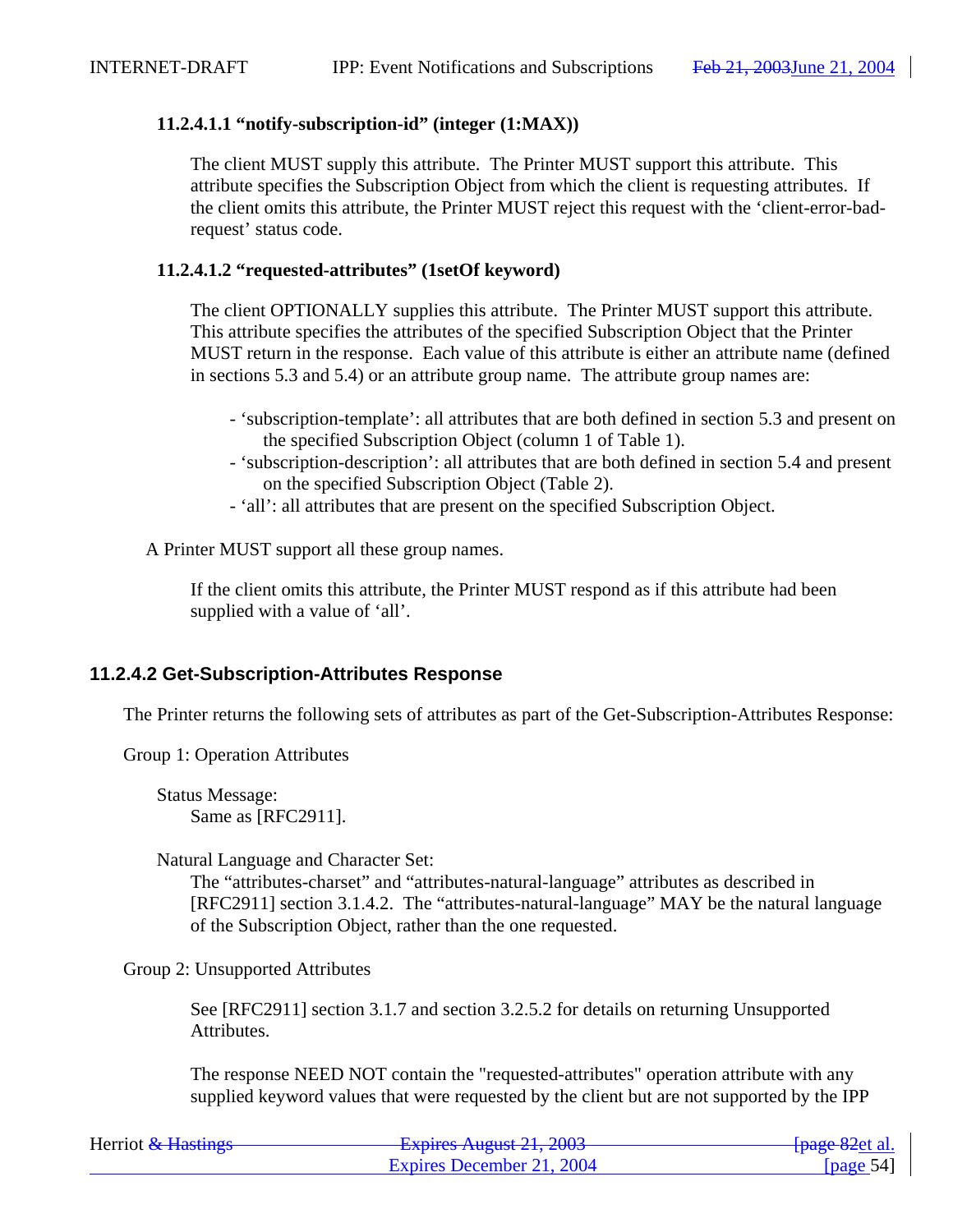object. If the Printer object does return unsupported attributes referenced in the "requestedattributes" operation attribute, the values of the "requested-attributes" attribute returned MUST include only the unsupported keywords that were requested by the client. If the client had requested a group name, such as 'all', the resulting unsupported attributes returned MUST NOT include attribute keyword names described in the standard but not supported by the implementation.

#### Group 3: Subscription Attributes

This group contains a set of attributes with their current values. Each attribute returned in this group:

- a) MUST be specified by the "requested-attributes" attribute in the request, AND
- b) MUST be present on the specified Subscription Object AND
- c) MUST NOT be restricted by the security policy in force. For example, a Printer MAY prohibit a client who is not the creator of a Subscription Object from seeing some or all of its attributes. See [RFC2911] end of section 3.3.4.2 and section 8.

The Printer can return the attributes of the Subscription Object in any order. The client MUST accept the attributes in any order.

### **11.2.5 Get-Subscriptions operation**

This operation allows a client to retrieve the values of attributes of all Subscription Objects belonging to a Job or Printer.

A Printer MUST supported this operation.

This operation is similar to the Get-Subscription-Attributes operation, except that this Get-Subscriptions operation returns attributes from possibly more than one object.

This operation is similar to the Get-Jobs operation (see [RFC2911] section 3.2.6), except that the operation returns Subscription Objects rather than Job objects.

Access Rights: To query Per-Job Subscription Objects of the specified job (client supplied the "notifyjob-id" operation attribute - see section 11.2.5.1.1), the authenticated user (see [RFC2911] section 8.3) performing this operation MUST (1) be the Subscription Object owner, (2) have Operator or Administrator access rights for this Printer (see [RFC2911] sections 1 and 8.5), or (3) be otherwise authorized by the Printer's administrator-configured security policy to query the Subscription Object for the target job. To query Per-Printer Subscription Objects of the Printer (client omits the "notifyjob-id" operation attribute - see section 11.2.5.1.1), the authenticated user (see [RFC2911] section 8.3) performing this operation MUST (1) have Operator or Administrator access rights for this Printer (see [RFC2911] sections 1 and 8.5), or (2) be otherwise authorized by the Printer's administratorconfigured security policy to query Per-Printer Subscription Objects for the target Printer. Otherwise

| Herriot & Hastings | Evoires August $21.2002$<br>$\frac{1}{4}$ Lapinos Truguot 21, 2005 | <del>[page 82</del> et al.     |
|--------------------|--------------------------------------------------------------------|--------------------------------|
|                    | Expires December 21, 2004                                          | $\lceil \text{page 55} \rceil$ |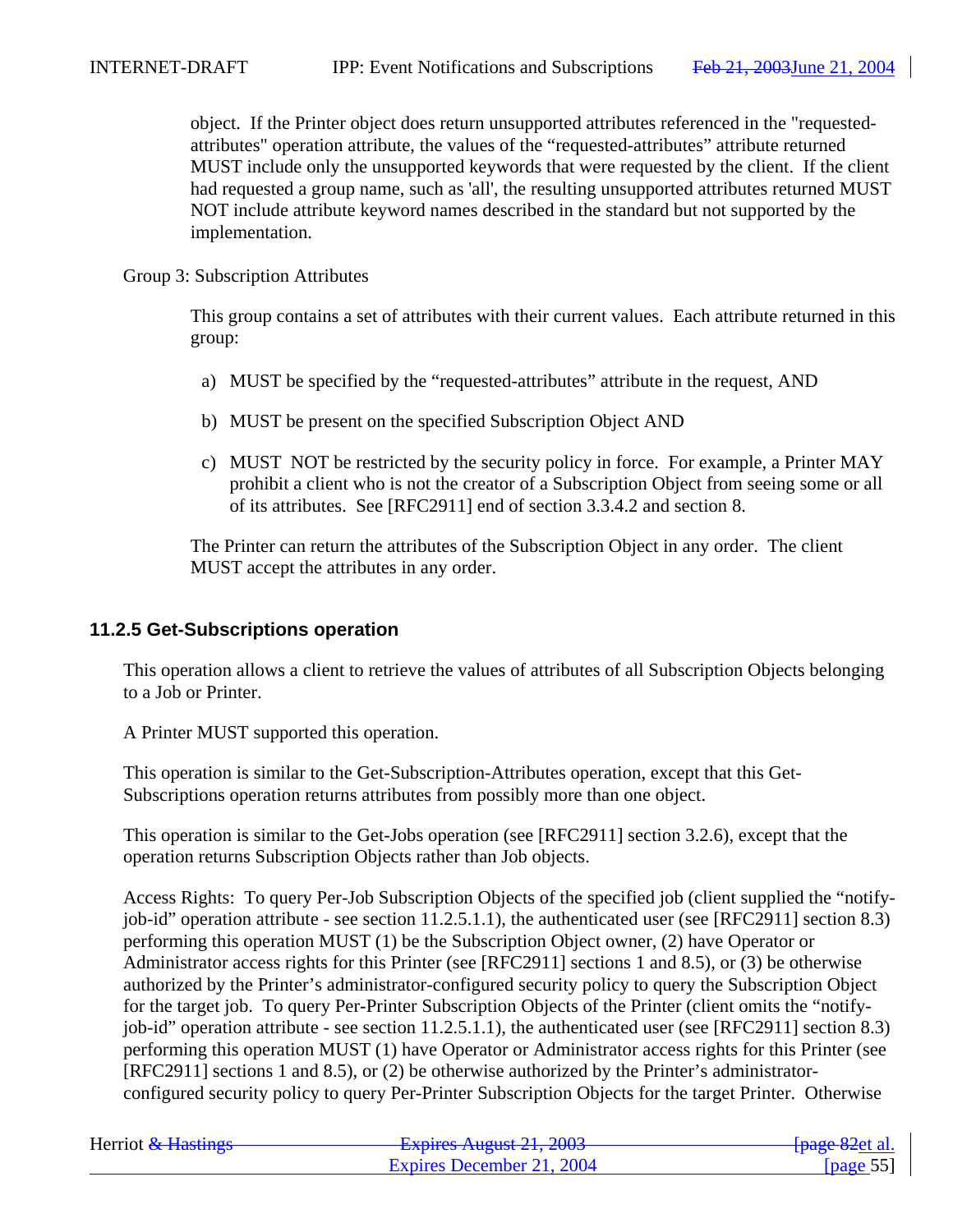the Printer MUST reject the operation and return: the 'client-error-forbidden', 'client-error-notauthenticated', or 'client-error-not-authorized' status code as appropriate. Furthermore, the Printer's security policy MAY limit which attributes are returned, in a manner similar to the Get-Jobs and Get-Printer-Attributes operations (see [RFC2911] end of sections 3.2.6.2 and 3.2.5.2).

## **11.2.5.1 Get-Subscriptions Request**

The following groups of attributes are part of the Get-Subscriptions request:

Group 1: Operation Attributes

Natural Language and Character Set:

The "attributes-charset" and "attributes-natural-language" attributes as described in [RFC2911] section 3.1.4.1.

Target:

The "printer-uri" attribute which defines the target for this operation as described in [RFC2911] section 3.1.5.

Requesting User Name:

The "requesting-user-name" attribute SHOULD be supplied by the client as described in [RFC2911] section 8.3.

## **11.2.5.1.1 "notify-job-id" (integer(1:MAX))**

If the client specifies this attribute, the Printer returns the specified attributes of all Per-Job Subscription Objects associated with the Job whose "job-id" attribute value equals the value of this attribute. If the client does not specify this attribute, the Printer returns the specified attributes of all Per-Printer Subscription Objects. Note: there is no way to get all Per-Job Subscriptions known to the Printer in a single operation. A Get-Jobs operation followed by a Get-Subscriptions operation for each Job will return all Per-Job Subscriptions.

## **11.2.5.1.2 "limit" (integer(1:MAX))**

The client OPTIONALLY supplies this attribute. The Printer MUST support this attribute. It is an integer value that determines the maximum number of Subscription Objects that a client will receive from the Printer even if the "my-subscriptions" attribute constrains which Subscription Objects are returned. The limit is a "stateless limit" in that if the value supplied by the client is 'N', then only the first 'N' Subscription Objects are returned in the Get-Subscriptions Response. There is no mechanism to allow for the next 'M' Subscription Objects after the first 'N' Subscription Objects. If the client does not supply this attribute, the Printer responds with all applicable Subscription Objects.

| Herriot & Hastings | Evoiras August 21, 2003<br><b>LAPITUS TYUZUST 41, 400J</b> | <del>[page 82</del> et al. |
|--------------------|------------------------------------------------------------|----------------------------|
|                    | Expires December 21, 2004                                  | [page 56]                  |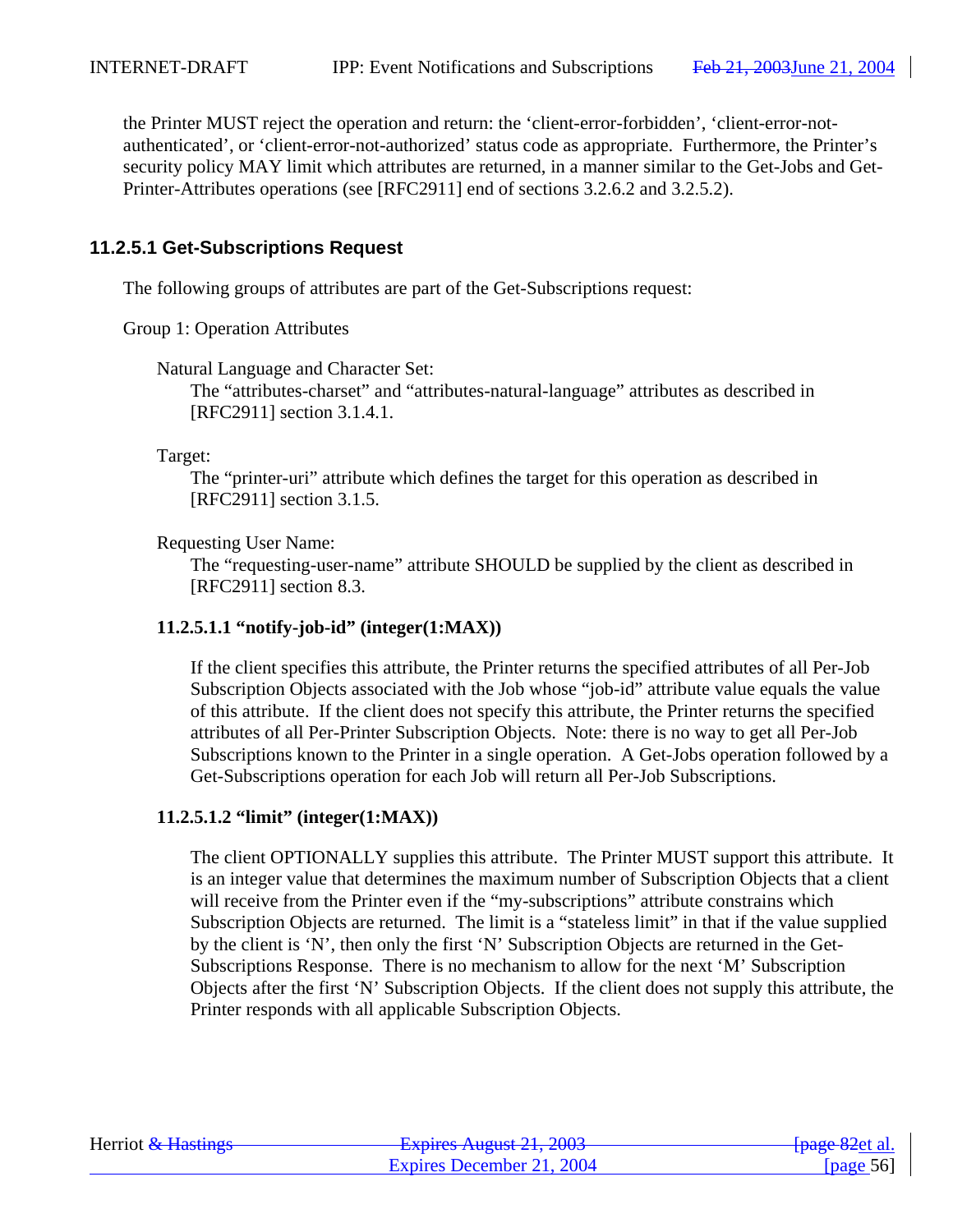## **11.2.5.1.3 "requested-attributes" (1setOf type2 keyword)**

The client OPTIONALLY supplies this attribute. The Printer MUST support this attribute. This attribute specifies the attributes of the specified Subscription Objects that the Printer MUST return in the response. Each value of this attribute is either an attribute name (defined in sections 5.3 and 5.4) or an attribute group name (defined in section 11.2.4.1). If the client omits this attribute, the Printer MUST respond as if the client had supplied this attribute with the one value: 'notify-subscription-id'.

### **11.2.5.1.4 "my-subscriptions" (boolean)**

The client OPTIONALLY supplies this attribute. The Printer MUST support this attribute. If the value is 'false', the Printer MUST consider the Subscription Objects from all users as candidates. If the value is 'true', the Printer MUST return the Subscription Objects created by the requesting user of this request. If the client does not supply this attribute, the Printer MUST respond as if the client had supplied the attribute with a value of 'false'. The means for authenticating the requesting user and matching the Subscription Objects is similar to that for Jobs which is described in [RFC2911] section 8.

## **11.2.5.2 Get-Subscriptions Response**

The Printer returns the following sets of attributes as part of the Get-Subscriptions Response:

Group 1: Operation Attributes

Status Message: Same as [RFC2911].

Natural Language and Character Set:

The "attributes-charset" and "attributes-natural-language" attributes as described in [RFC2911] section 3.1.4.2.

Group 2: Unsupported Attributes

Same as for Get-Subscription-Attributes.

Groups 3 to N: Subscription Attributes

The Printer responds with one Subscription Attributes Group for each requested Subscription Object (see the "notify-job-id" attribute in the Operation Attributes Group of this operation).

The Printer returns Subscription Objects in any order.

If the "limit" attribute is present in the Operation Attributes group of the request, the number of Subscription Attributes Groups in the response MUST NOT exceed the value of the "limit" attribute.

| Herriot & Hastings | Evoirag August $21, 2002$<br>$\frac{1}{4}$ Laplito Truguot 21, 2005 | <del>fpage 82</del> et al. |
|--------------------|---------------------------------------------------------------------|----------------------------|
|                    | Expires December 21, 2004                                           | [page 57]                  |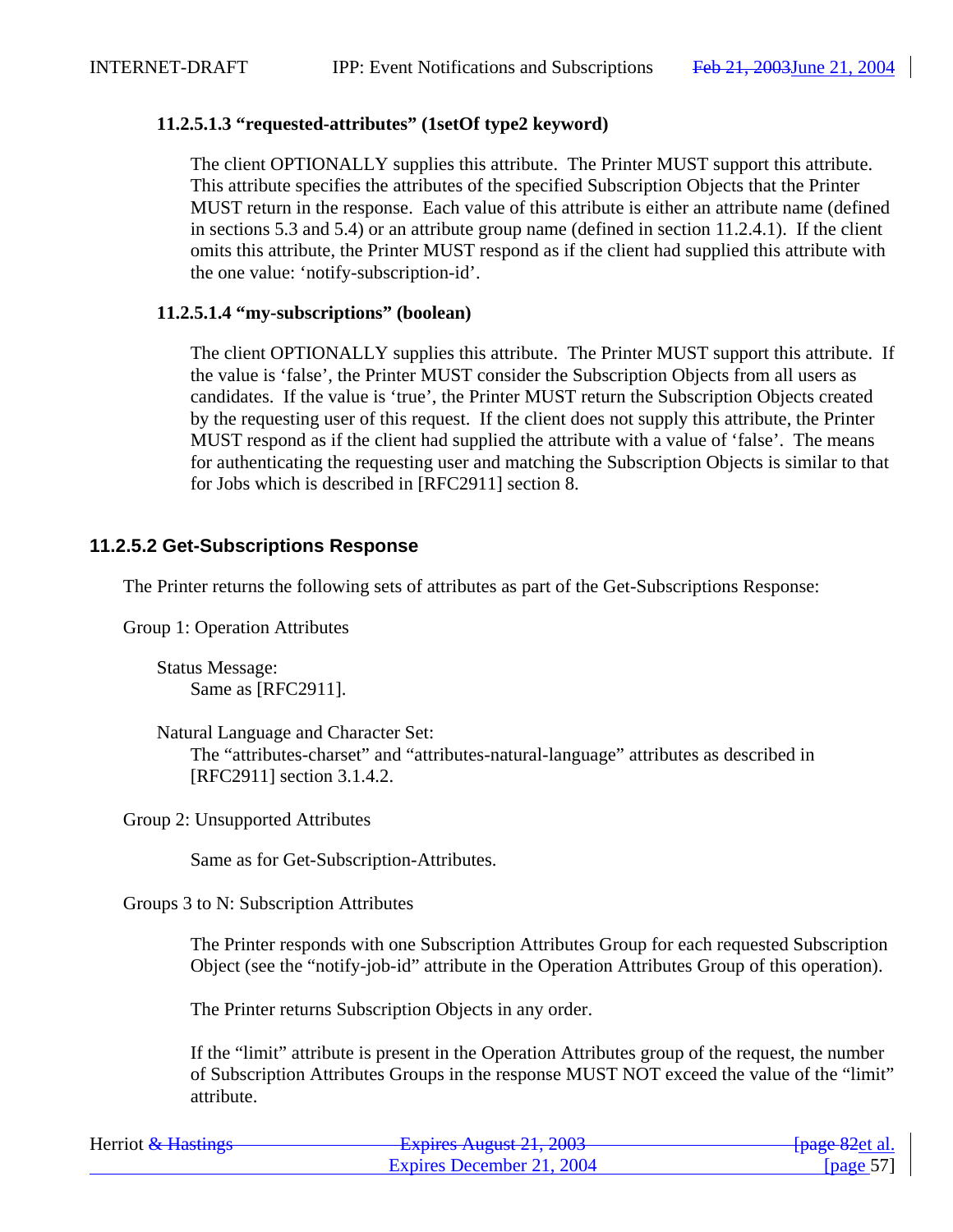It there are no Subscription Objects associated with the specified Job or Printer, the Printer MUST return zero Subscription Attributes Groups and it MUST NOT treat this case as an error, i.e., the status-code MUST be 'successful-ok' unless something else causes the status code to have some other value.

See the Group 3 response (Subscription Attributes Group) of the Get-Subscription-Attributes operation (section 11.2.4.2) for the attributes that a Printer returns in this group.

## **11.2.6 Renew-Subscription operation**

This operation allows a client to request the Printer to extend the lease on a Per-Printer Subscription Object.

The Printer MUST support this operation.

The Printer MUST accept this request for a Per-Printer Subscription Object in any of the target Printer's states, i.e., 'idle', 'processing', or 'stopped', but MUST NOT change the Printer's "printerstate" attribute.

The Printer MUST reject this request for a Per-Job Subscription Object because it has no lease (see section 5.4.3). The status code returned MUST be 'client-error-not-possible'.

*Access Rights*: The authenticated user (see [RFC2911] section 8.3) performing this operation MUST (1) be the owner of the Per-Printer Subscription Object, (2) have Operator or Administrator access rights for the Printer (see [RFC2911] sections 1 and 8.5), or (3) be otherwise authorized by the Printer's administrator-configured security policy to renew Per-Printer Subscription Objects for the target Printer. Otherwise, the Printer MUST reject the operation and return: the 'client-errorforbidden', 'client-error-not-authenticated', or 'client-error-not-authorized' status code as appropriate.

## **11.2.6.1 Renew-Subscription Request**

The following groups of attributes are part of the Renew-Subscription Request:

Group 1: Operation Attributes

Natural Language and Character Set:

The "attributes-charset" and "attributes-natural-language" attributes as described in [RFC2911] section 3.1.4.1.

Target:

The "printer-uri" attribute which defines the target for this operation as described in [RFC2911] section 3.1.5.

| Herriot & Hastings | Evoiras August $21.2002$<br>$\frac{1}{4}$ LADII CO Truguot $\frac{1}{4}$ , $\frac{1}{4}$ 000 | <del>[page 82</del> et al. |
|--------------------|----------------------------------------------------------------------------------------------|----------------------------|
|                    | Expires December 21, 2004                                                                    | [page 58]                  |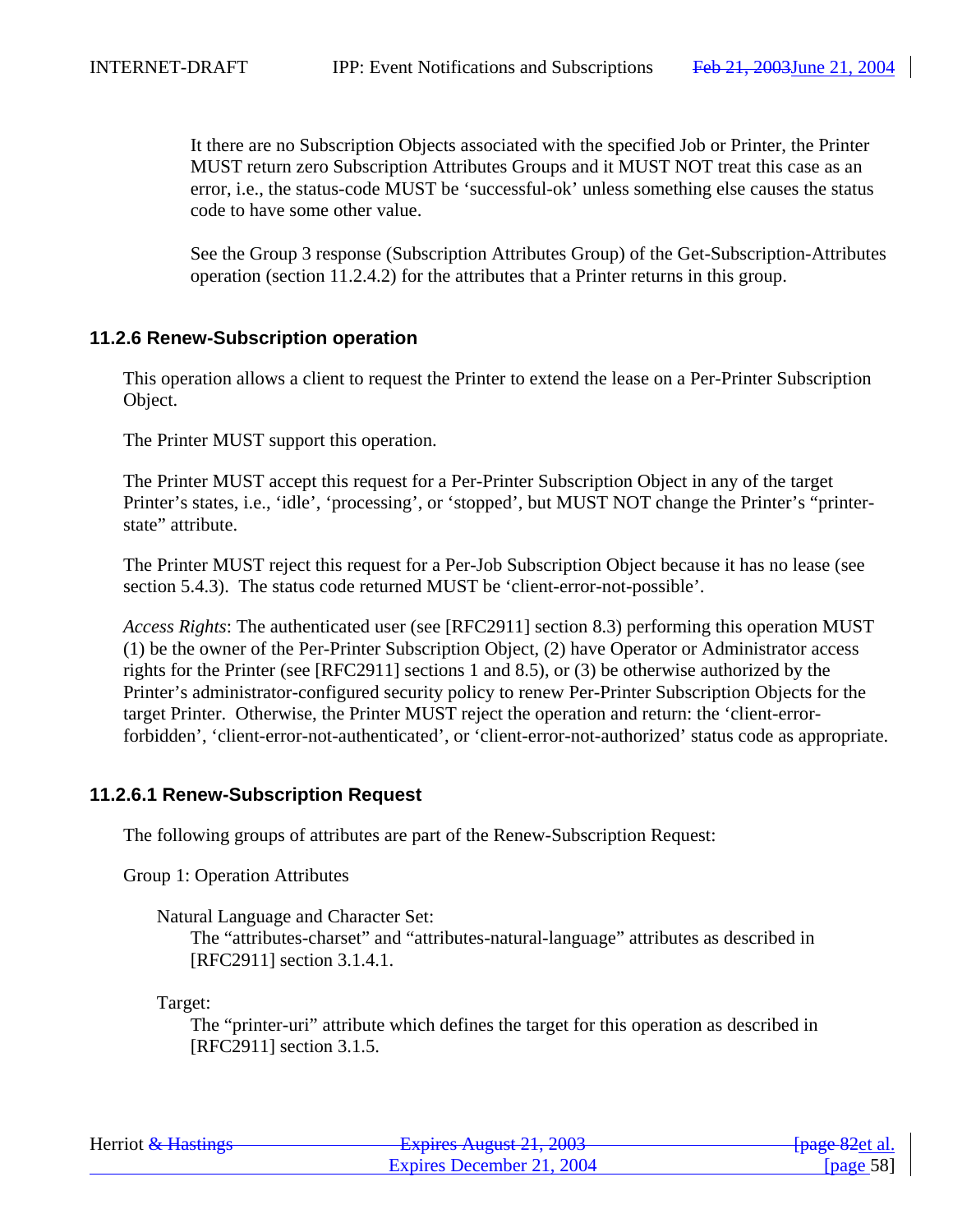Requesting User Name:

The "requesting-user-name" (name(MAX)) attribute SHOULD be supplied by the client as described in [RFC2911] section 8.3.

## **11.2.6.1.1 "notify-subscription-id" (integer (1:MAX))**

The client MUST supply this attribute. The Printer MUST support this attribute. This attribute specifies the Per-Printer Subscription Object whose lease the Printer MUST renew. If the client omits this attribute, the Printer MUST reject this request with the 'client-errorbad-request' status code.

Group 2: Subscription Template Attributes

## **11.2.6.1.2 "notify-lease-duration" (integer(0:MAX))**

The client MAY supply this attribute. It indicates the number of seconds to renew the lease for the specified Subscription Object. A value of 0 requests an infinite lease (which MAY require Operator access rights). If the client omits this attribute, the Printer MUST use the value of the Printer's "notify-lease-duration-default" attribute. See section 5.3.8 for more details.

## **11.2.6.2 Renew-Subscription Response**

The Printer returns the following sets of attributes as part of the Renew-Subscription Response:

Group 1: Operation Attributes

Status Message: Same as [RFC2911].

The following are some of the status codes returned (see [RFC2911]:

- **successful-ok:** The operation successfully renewed the lease on the Subscription Object for the requested duration.
- **successful-ok-ignored-or-substituted-attributes:** The operation successfully renewed the lease on the Subscription Object for some duration other than the amount requested.
- **client-error-not-possible:** The operation failed because the "notify-subscription-id" Operation attribute identified a Per-Job Subscription Object.
- **client-error-not-found:** The operation failed because the "notify-subscription-id" Operation attribute identified a non-existent Subscription Object.

| Herriot & Hastings | Evoirag August $21, 2002$<br><b>LAPITUS TYUZUST 41, 400J</b> | <del>fpage 82</del> et al. |
|--------------------|--------------------------------------------------------------|----------------------------|
|                    | Expires December 21, 2004                                    | [page 59]                  |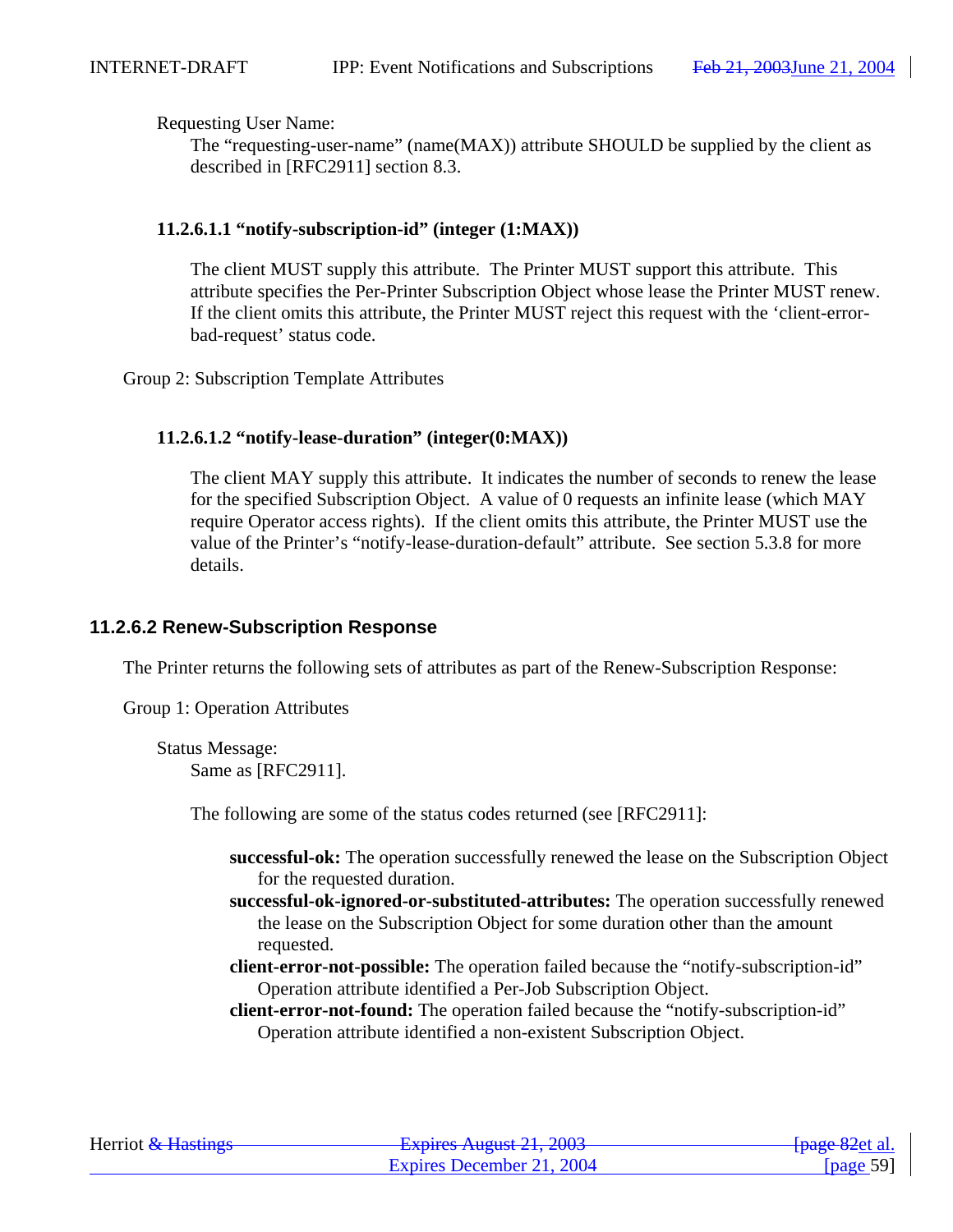Natural Language and Character Set:

The "attributes-charset" and "attributes-natural-language" attributes as described in [RFC2911] section 3.1.4.2. The "attributes-natural-language" MAY be the natural language of the Subscription Object, rather than the one requested.

Group 2: Unsupported Attributes

See [RFC2911] section 3.1.7 for details on returning Unsupported Attributes.

Group 3: Subscription Attributes

The Printer MUST return the following Subscription Attribute:

### **11.2.6.2.1 "notify-lease-duration" (integer(0:MAX))**

The value of this attribute MUST be the number of seconds that the Printer has granted for the lease of the Subscription Object (see section 5.3.8 for details, such as the value of this attribute when the Printer doesn't support the requested value).

## **11.2.7 Cancel-Subscription operation**

This operation allows a client to delete a Subscription Object and stop the Printer from delivering more Event Notifications. Once performed, there is no way to reference the Subscription Object.

A Printer MUST supported this operation.

The Printer MUST accept this request in any of the target Printer's states, i.e., 'idle', 'processing', or 'stopped', but MUST NOT change the Printer's "printer-state" attribute.

If the specified Subscription Object is a Per-Job Subscription Object, the Printer MUST accept this request in any of the target Job's states, but MUST NOT change the Job's "job-state" attribute or affect the Job.

Note: There is no way to change any attributes on a Subscription Object, except the "notify-leaseduration" attribute (using the Renew-Subscription operation). In order to change other attributes, a client performs a Subscription Creation Operation and Cancel-Subscription operation on the old Subscription Object. If the client wants to avoid missing Event Notifications, it performs the Subscription Creation Operation first. If this order would create too many Subscription Objects on the Printer, the client reverses the order.

*Access Rights*: The authenticated user (see [RFC2911] section 8.3) performing this operation MUST (1) be the owner of the Subscription Object, (2) have Operator or Administrator access rights for the Printer (see [RFC2911] sections 1 and 8.5), or (3) be otherwise authorized by the Printer's administrator-configured security policy to cancel the target Subscription Object. Otherwise, the Printer MUST reject the operation and return: the 'client-error-forbidden', 'client-error-notauthenticated', or 'client-error-not-authorized' status code as appropriate.

| Herriot & Hastings | Evoiras August $21, 2002$<br><del>12 2003 August 21, 2003</del> | <del>[page 82</del> et al. |
|--------------------|-----------------------------------------------------------------|----------------------------|
|                    | Expires December 21, 2004                                       | [ $page 60$ ]              |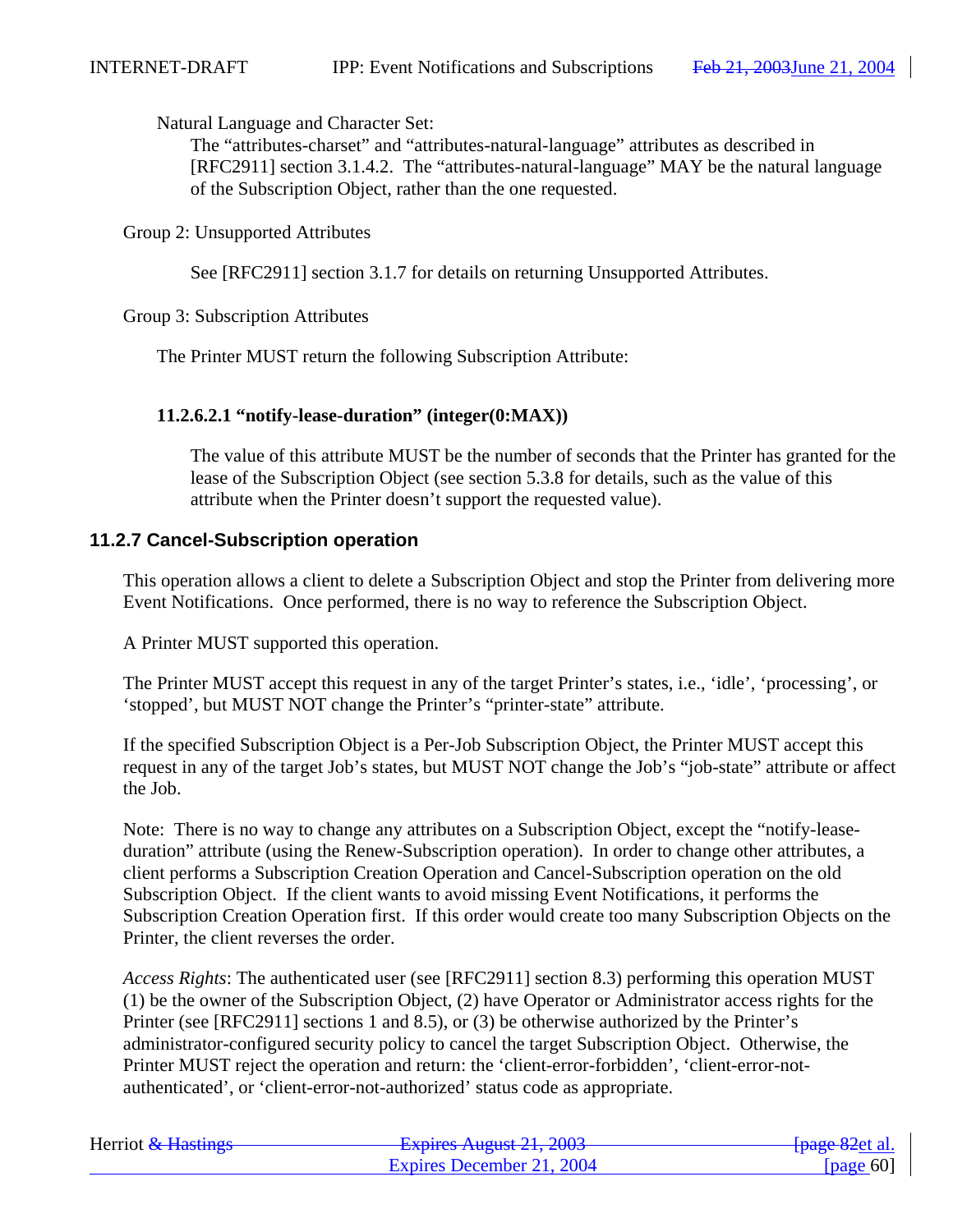## **11.2.7.1 Cancel-Subscription Request**

The following groups of attributes are part of the Cancel-Subscription Request:

Group 1: Operation Attributes

Natural Language and Character Set:

The "attributes-charset" and "attributes-natural-language" attributes as described in [RFC2911] section 3.1.4.1.

Target:

The "printer-uri" attribute which defines the target for this operation as described in [RFC2911] section 3.1.5.

Requesting User Name:

The "requesting-user-name" attribute SHOULD be supplied by the client as described in [RFC2911] section 8.3.

## **11.2.7.1.1 "notify-subscription-id" (integer (1:MAX))**

The client MUST supply this attribute. The Printer MUST support this attribute. This attribute specifies the Subscription Object that the Printer MUST cancel. If the client omits this attribute, the Printer MUST reject this request with the 'client-error-bad-request' status code.

## **11.2.7.2 Cancel-Subscription Response**

The Printer returns the following sets of attributes as part of the Cancel-Subscription Response:

Group 1: Operation Attributes

Status Message: Same as [RFC2911].

The following are some of the status codes returned (see [RFC2911]:

**successful-ok:** The operation successfully canceled (deleted) the Subscription Object. **client-error-not-found:** The operation failed because the "notify-subscription-id" Operation attribute identified a non-existent Subscription Object.

Natural Language and Character Set:

The "attributes-charset" and "attributes-natural-language" attributes as described in [RFC2911] section 3.1.4.2. The "attributes-natural-language" MAY be the natural language of the Subscription Object, rather than the one requested.

Group 2: Unsupported Attributes

| Herriot & Hastings | Evoiras August 21, 2003<br><del>- Explics August 21, 2005</del> | <del>[page 82</del> et al. |
|--------------------|-----------------------------------------------------------------|----------------------------|
|                    | Expires December 21, 2004                                       | [page 61]                  |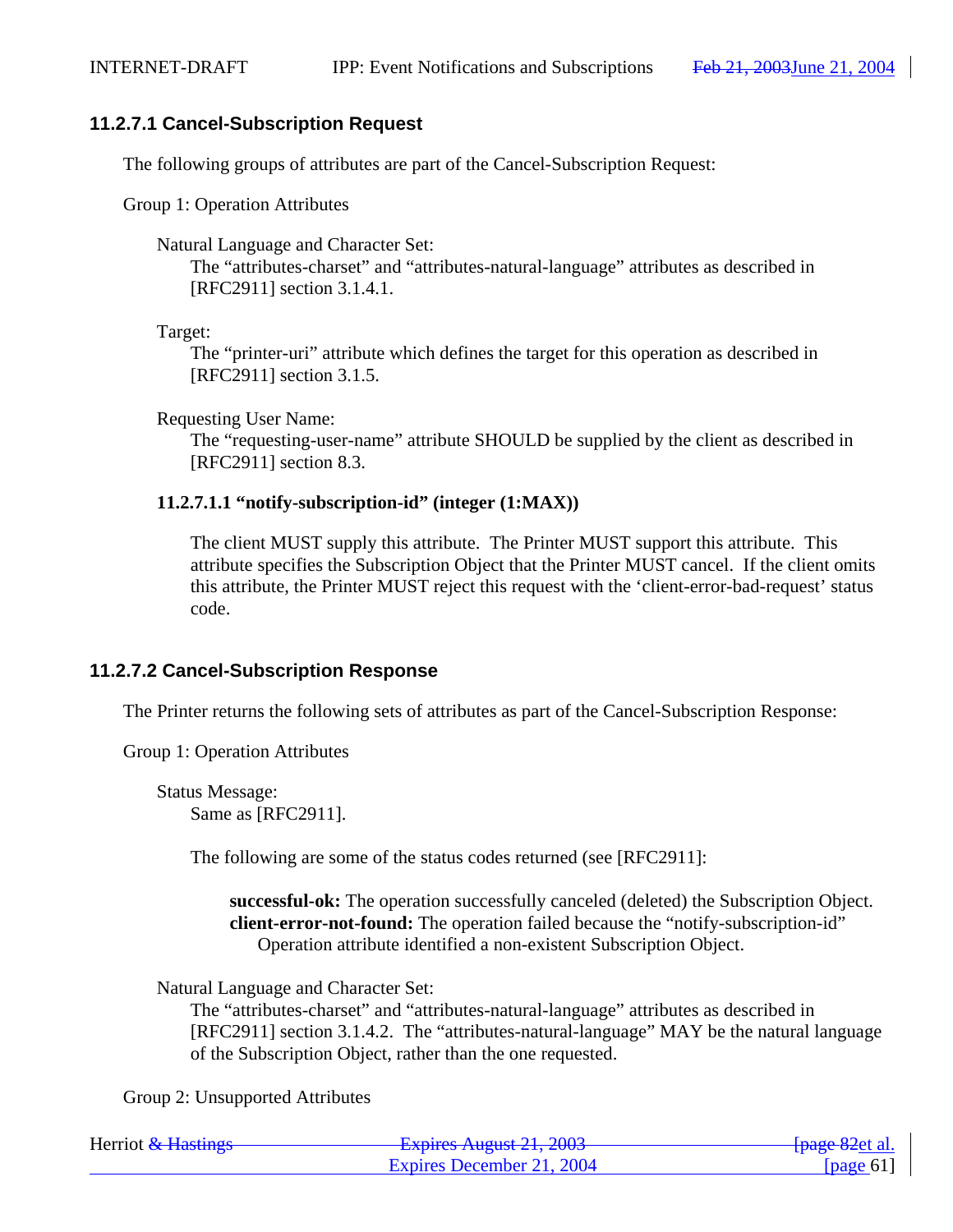See [RFC2911] section 3.1.7 for details on returning Unsupported Attributes.

# **12 Status Codes**

The following status codes are defined as extensions for Notification and are returned as the value of the "status-code" parameter in the Operation Attributes Group of a response (see [RFC2911] section 3.1.6.1). Operations in this document can also return the status codes defined in section 13 of [RFC2911]. The 'successful-ok' status code is an example of such a status code.

# **12.1 successful-ok-ignored-subscriptions (0x0003)**

The Subscription Creation Operation was unable to create all requested Subscription Objects.

For a Create-Job-Subscriptions or Create-Printer-Subscriptions operation, this status code means that the Printer created one or more Subscription Objects, but not all requested Subscription Objects.

For a Job Creation operation, this status code means that the Printer created the Job along with zero or more Subscription Objects. The Printer returns this status code even if other job attributes are unsupported or in conflict. That is, if an IPP Printer finds a warning that would allow it to return 'successful-ok-ignored-subscriptions' and either 'successful-ok-ignored-or-substituted-attributes' and/or 'successful-ok-conflicting-attributes', it MUST return 'successful-ok-ignored-subscriptions'.

## **12.2 client-error-ignored-all-subscriptions (0x0414)**

This status code is the same as 'successful-ok-ignored-subscriptions' except that only the Create-Job-Subscriptions and Create-Printer-Subscriptions operation return it. They return this status code only when the Printer creates zero Subscription Objects.

# **13 Status Codes in Subscription Attributes Groups**

This section contains values of the "notify-status-code" (type2 enum) attribute that the Printer returns in a Subscription Attributes Group in a response when the corresponding Subscription Object:

- 1. is not created or
- 2. is created and some of the client-supplied attributes are not supported.

The following sections are ordered in decreasing order of importance of the status-codes.

## **13.1 client-error-uri-scheme-not-supported (0x040C)**

This status code is defined in [RFC2911]. This document extends its meaning and allows it to be in a Subscription Attributes Group of a response.

| Herriot & Hastings | Evoirag August $21, 2002$<br>$\frac{1}{2}$ Laplito Truguot 21, 2005 | <del>[page 82</del> et al. |
|--------------------|---------------------------------------------------------------------|----------------------------|
|                    | Expires December 21, 2004                                           | [ $page 62$ ]              |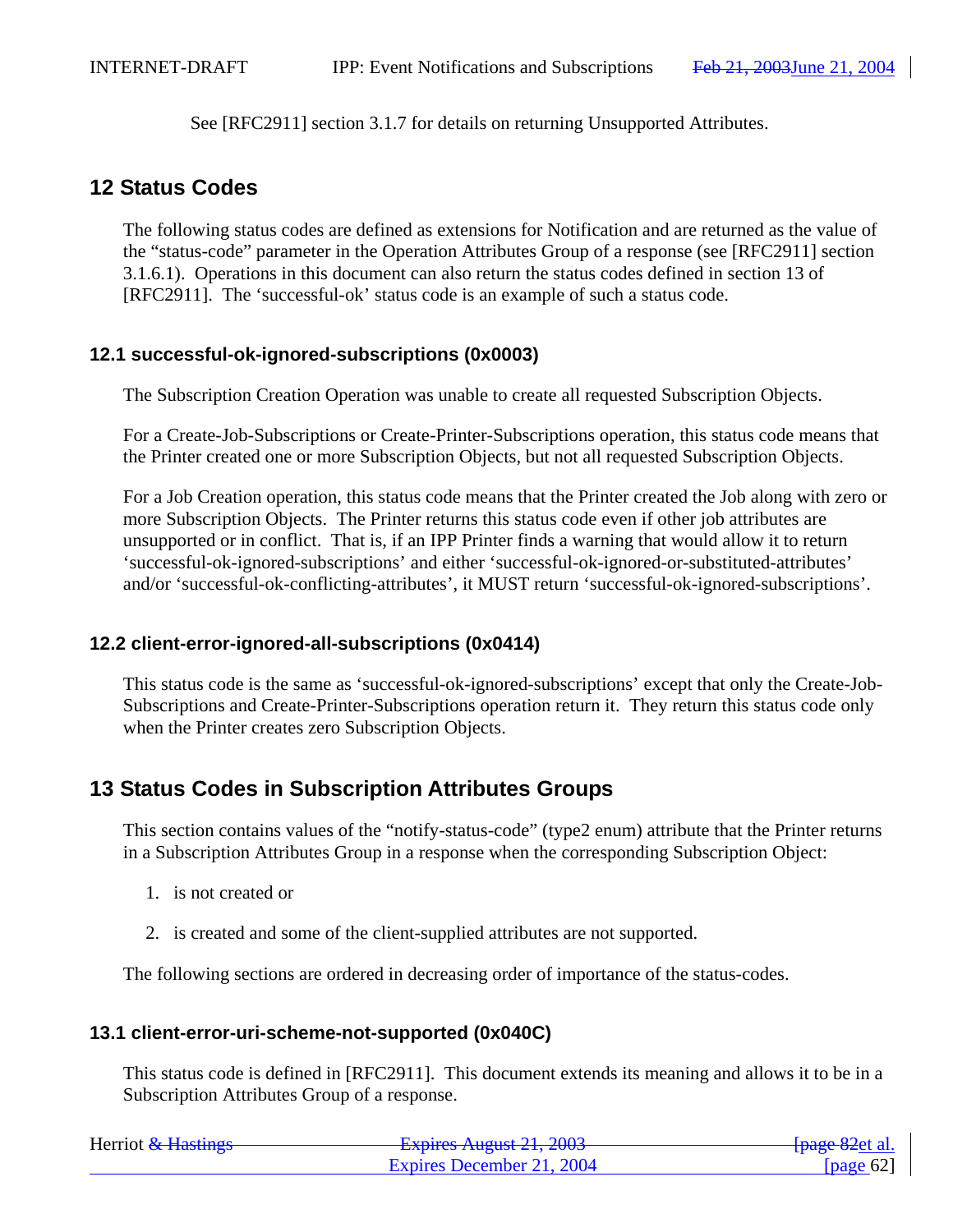The scheme of the client-supplied URI in a "notify-recipient-uri" Subscription Template Attribute in a Subscription Creation Operation is not supported. See section 5.3.1.

## **13.2 client-error-attributes-or-values-not-supported (0x040B)**

This status code is defined in [RFC2911]. This document extends its meaning and allows it to be in a Subscription Attributes Group of a response.

The method of the client-supplied keyword in a "notify-pull-method" Subscription Template Attribute in a Subscription Creation Operation is not supported. See section 5.3.2.

## **13.3 client-error-too-many-subscriptions (0x0415)**

The number of Subscription Objects supported by the Printer would be exceeded if this Subscription Object were created (see section 5.2).

## **13.4 successful-ok-too-many-events (0x0005)**

The client supplied more Events in the "notify-events" operation attribute of a Subscription Creation Operation than the Printer supports, as indicated in its "notify-max-events-supported" Printer attribute (see section 5.3.3).

# **13.5 successful-ok-ignored-or-substituted-attributes (0x0001)**

This status code is defined in [RFC2911]. This document extends its meaning to include unsupported Subscription Template Attributes and it can appear in a Subscription Attributes Group.

# **14 Encodings of Additional Attribute Tags**

This section assigns values to two attributes tags as extensions to the encoding defined in [RFC2910]).

The "subscription-attributes-tag" delimits Subscription Template Attributes Groups in requests and Subscription Attributes Groups in responses.

The "event-notification-attributes-tag" delimits Event Notifications in Delivery Methods that use an IPP-like encoding.

The following table specifies the values for the delimiter tags:

| Herriot & Hastings | Evoiras August $21.2002$<br><del>12 2003 August 21, 2003</del> | <del>[page 82</del> et al. |
|--------------------|----------------------------------------------------------------|----------------------------|
|                    | Expires December 21, 2004                                      | [page 63]                  |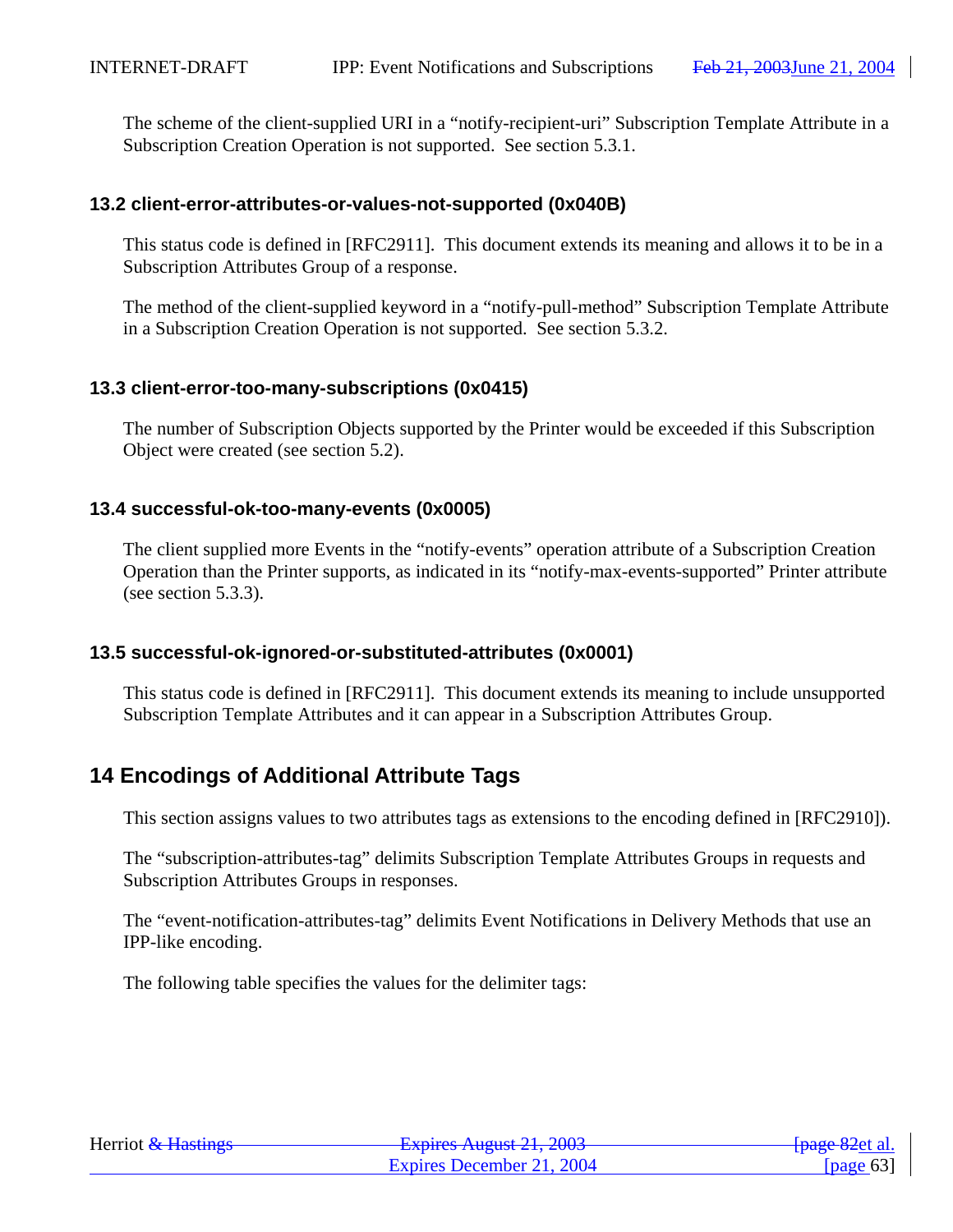| Tag Value (Hex) | Meaning                             |
|-----------------|-------------------------------------|
| 0x06            | "subscription-attributes-tag"       |
| 0x07            | "event-notification-attributes-tag" |

# **15 Conformance Requirements**

It is OPTIONAL for IPP clients and Printers to implement this Event Notification specification.

### **15.1 Conformance requirements for clients**

If this Event Notification specification is implemented by a client, the client MUST support the 'ippget' Pull Delivery Method and meet the conformance requirements as defined in [ipp-get-method] for clients. A client MAY support additional Delivery Methods.

## **15.2 Conformance requirements for Printers**

If this Event Notification specification is implemented by a Printer, the Printer MUST:

- meet the Conformance Requirements detailed in section 5 of [RFC2911].
- support the Subscription Template Attributes Group in requests and the Subscription Attributes Group in responses.
- support all of the following attributes:
	- a. REQUIRED Subscription Object attributes in section 5.
	- b. REQUIRED Printer Description object attributes in section 6.
	- c. REQUIRED attributes in Event Notification content in section 8.
- support the 'ippget' Pull Delivery Method and meet the conformance requirements as defined in [ipp-get-method] for Printers. The Printer MAY support additional Push and Pull Delivery Methods.
- deliver Event Notifications that conform to the requirements of section 9 and the requirements of the Delivery Method Document for each supported Delivery Method (the conformance requirements for Delivery Method Documents is specified in section 10).
- for all of the Job Creation Operations that the Printer supports, MUST support the REQUIRED extensions for notification defined in section 11.1.3.
- meet the conformance requirements for operations as described in Table 16 and meet the requirements for Printers as specified in the indicated sub-sections of section 11:

| Herriot & Hastings | Evoirag August $21, 2002$<br><b>LAPINS AUGUST 41, 400J</b> | <del>[page 82</del> et al. |
|--------------------|------------------------------------------------------------|----------------------------|
|                    | Expires December 21, 2004                                  | [page $64$ ]               |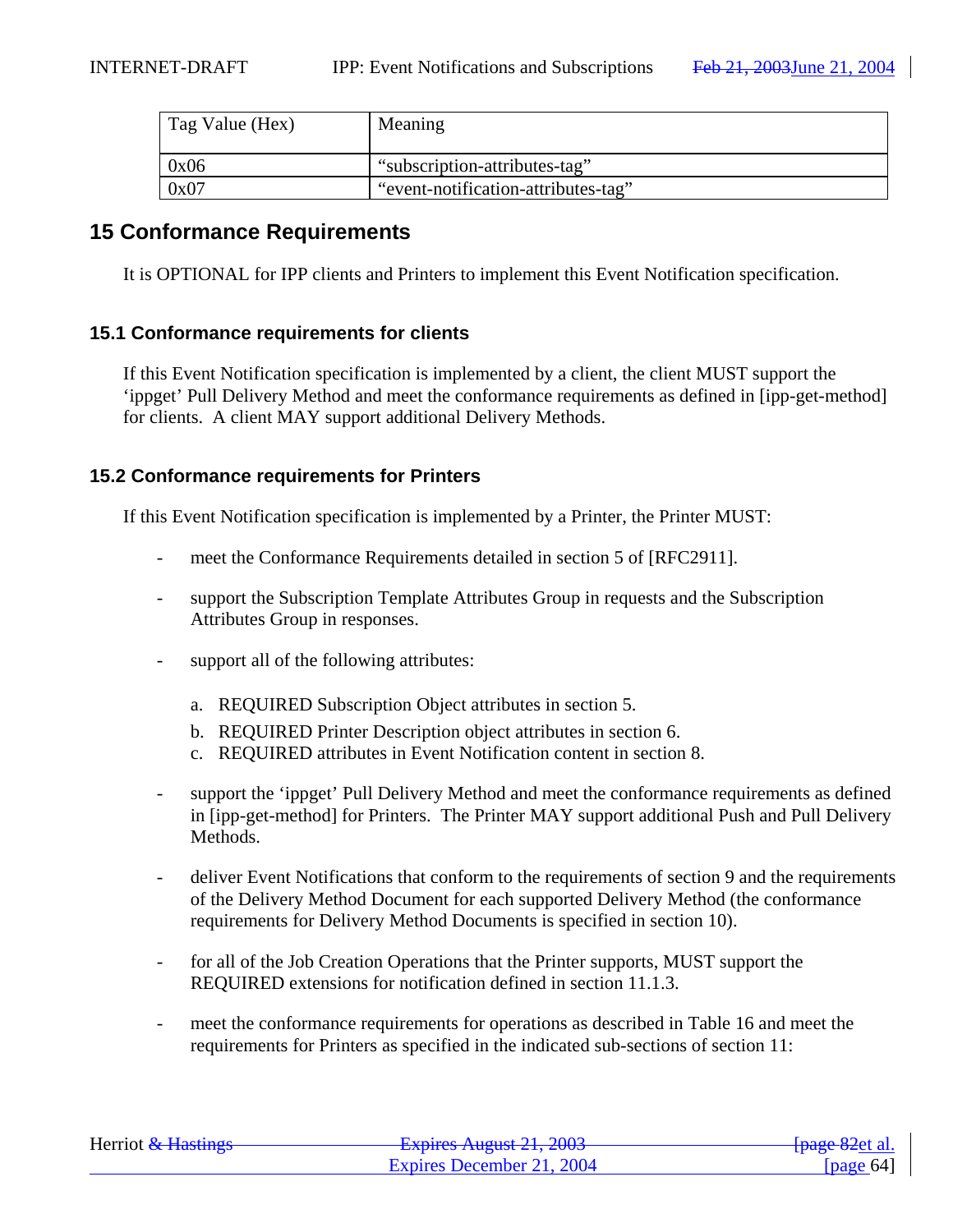| Operation                                     | <b>Printer Conformance</b><br>Requirements |
|-----------------------------------------------|--------------------------------------------|
|                                               |                                            |
| Create-Printer-Subscriptions (section 11.1.2) | <b>REQUIRED</b>                            |
| Create-Job-Subscriptions (section 11.1.1)     | <b>OPTIONAL</b>                            |
| Get-Subscription-Attributes (section 11.2.3)  | <b>REQUIRED</b>                            |
| Get-Subscriptions (section 11.2.5)            | <b>REQUIRED</b>                            |
| Renew-Subscription (section 11.2.6)           | <b>REQUIRED</b>                            |
| Cancel-Subscription (section 11.2.7)          | <b>REQUIRED</b>                            |

**Table 16 – Printer Conformance Requirements for Operations**

# **16 Appendix A - Model for Notification with Cascading Printers (Informative)**

With this model (see Figure 2 below), there is an intervening Print server between the human user and the output-device. So the system effectively has two Printer objects. There are two cases to consider.

- 1. When the Printer 1 (in the server) generates Events, the system behaves like the client and Printer in Figure 1. In this case, Printer 1 delivers Event Notifications that are shown as Event Notifications (A) of Figure 2.
- 2. When the Printer 2 (in the output-device) generates Events, there are two possible system configurations:
	- a) Printer 1 forwards the client-supplied Subscription Creation Operations to the downstream Printer 2 and lets Printer 2 deliver the Event Notifications directly to the Notification Recipients supplied by the Client (Event Notifications (C) in the diagram).
	- b) Printer 1 performs the client-supplied Subscription Creation Operations and also forwards the Subscription Creation Operations to Printer 2 with the Notification Recipient changed to be the Printer 1. When an Event occurs in Printer 2, Printer 2 delivers the Event Notification (B) to Notification Recipient of Printer 1, which relays the received Event Notification (B) to the client-supplied Notification Recipient (as Event Notifications(A) in the diagram). Note, when a client performs a Subscription Creation Operation, Printer 1 need not forward the Subscription Creation Operation to Printer 2 if it would create a duplicate Subscription Object on Printer 2.

Note: when Printer 1 is forwarding Subscription Creation Operations to Printer 2, it may request Printer 2 to create additional Subscription Objects (called "piggy-backing"). Piggy-backing is useful when:

- Device A is configured to accept (IPP or non-IPP) requests from other servers.
- Server S wants to receive Job Events that the client didn't request and Server S wants these Events for jobs it submits and not for other jobs.

| Herriot & Hastings | Evoiras August $21, 2002$<br><del>12 2003 - 12 2003 - 12 2003</del> | <del>[page 82</del> et al. |
|--------------------|---------------------------------------------------------------------|----------------------------|
|                    | Expires December 21, 2004                                           | [page $65$ ]               |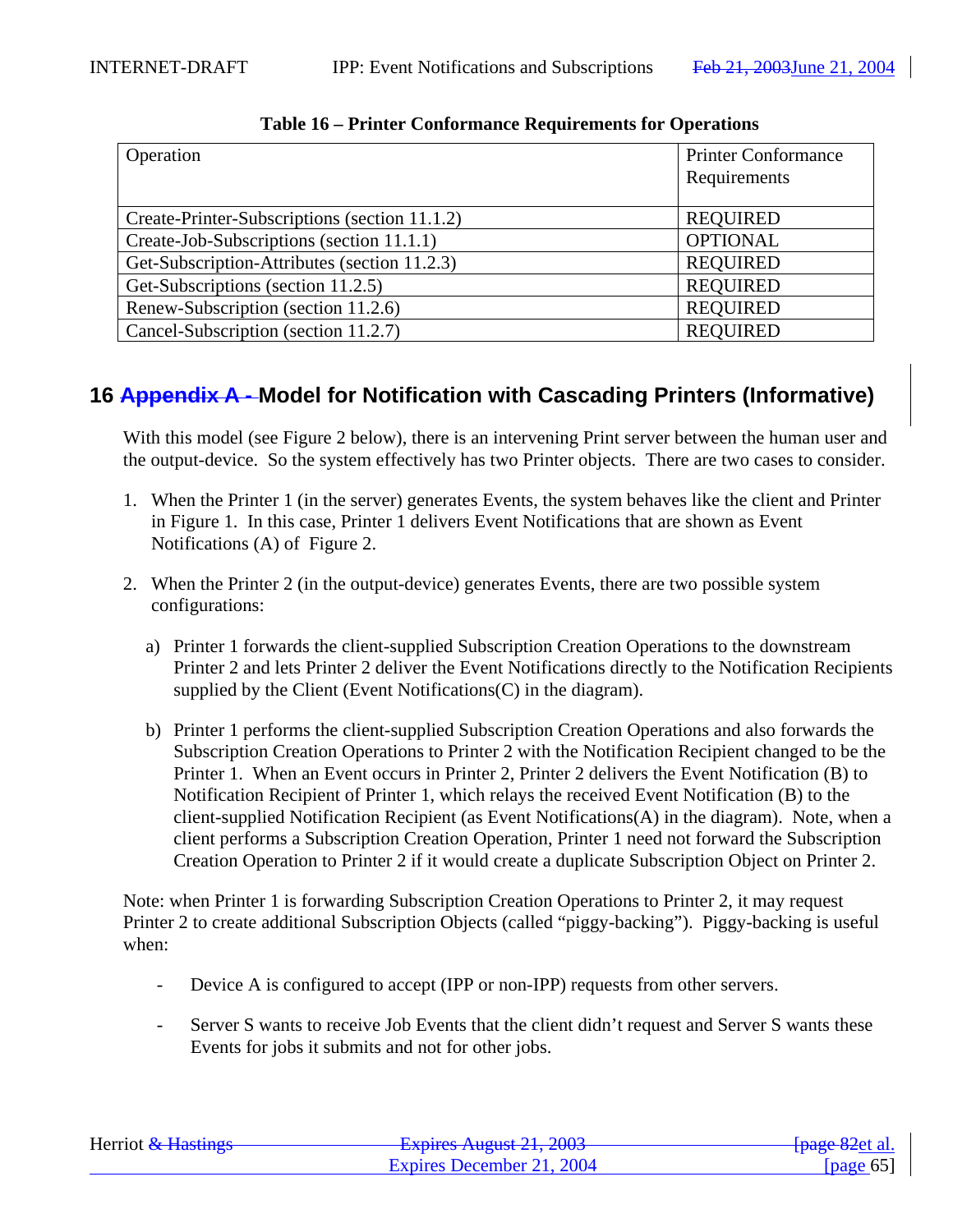

**Figure 2 – Model for Notification with Cascading Printers**

# **17 Appendix B - Distributed Model for Notification (Informative)**

A Printer implementation could use some other remote notification server to provide some or most of the service. For example, the remote notification server could deliver Event Notifications using Delivery Methods that are not directly supported by the output device or Printer object. Or, the remote notification server could store Subscription Objects (passed to it from the output device in response to Subscription Creation requests), accept Events, format the Event Notification in the natural language of the Notification Recipient, and deliver the Event Notifications to the Notification Recipient(s).

Figure 3 shows this partitioning. The interface between the output device (or Printer object) and the remote notification server is outside the scope of this document and is intended to be transparent to the client and this document.

| Herriot & Hastings | Evoirag August $21, 2002$<br><del>- Expires August 21, 2003</del> | <del>[page 82</del> et al. |
|--------------------|-------------------------------------------------------------------|----------------------------|
|                    | Expires December 21, 2004                                         | [ $page 66$ ]              |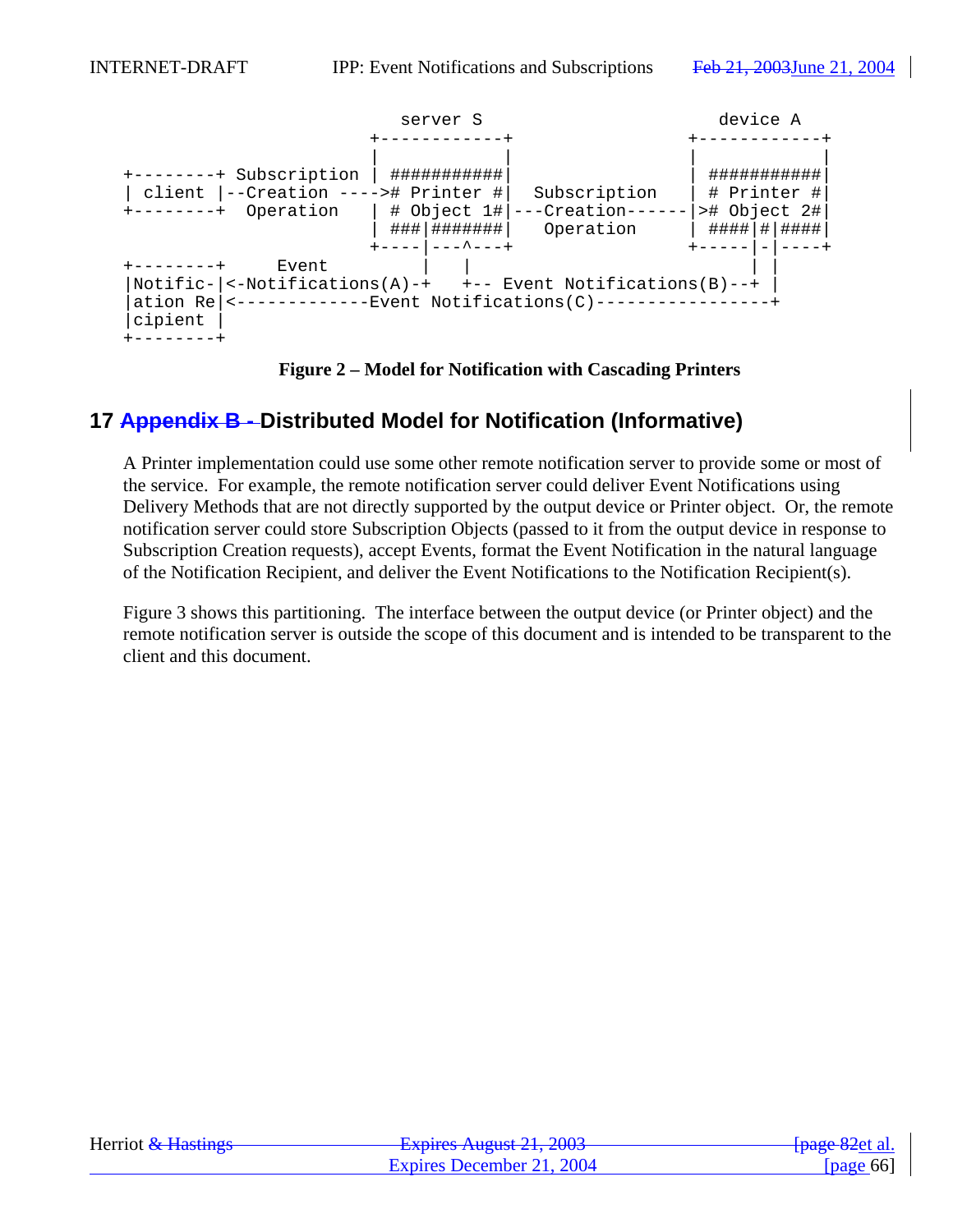|                                                                                                             | ***********************                                                                 |
|-------------------------------------------------------------------------------------------------------------|-----------------------------------------------------------------------------------------|
|                                                                                                             | $\star$                                                                                 |
|                                                                                                             | * Printer in combination<br>* with the distributed<br>* Notification Server)<br>$\star$ |
|                                                                                                             | output device or server                                                                 |
|                                                                                                             |                                                                                         |
| PDA, desktop, or server<br>client  ---IPP Subscription--------># Printer #<br>+--------+ Creation operation | ###########<br>$\star$<br>#<br># Object #<br>$\star$                                    |
|                                                                                                             | #####   #####<br>$\ast$                                                                 |
|                                                                                                             | $\star$<br>Subscriptions<br>$\star$<br>OR Event<br>$\star$                              |
| Notification<br>IPP-defined                                                                                 | Notifications<br>$\star$                                                                |
| Recipient<br> <--Event Notifications---                                                                     | Notification<br>$^\star$<br>Server<br>$- - - - - - - - +$                               |
|                                                                                                             |                                                                                         |
|                                                                                                             | *************************                                                               |
| *** = Implementation configuration opaque boundary                                                          |                                                                                         |



# **18 Appendix C - Extended Notification Recipient (Informative)**

The model allows for an extended Notification Recipient that is itself a notification server that forwards each Event Notification to another recipient (called the Ultimate Notification Recipient in this section). The Delivery Method to the Ultimate Recipient is probably different from the Delivery Method used by the Printer to the extended Notification Recipient.

This extended Notification Recipient is transparent to the Printer but not to the client.

When a client performs a Subscription Creation Operation, it specifies the extended Notification Recipient as it would any Notification Recipient. In addition, the client specifies the Ultimate Notification Recipient in the Subscription Creation Operation in a manner specified by the extended Notification Recipient. Typically, it is either some bytes in the value of "notify-user-data" or some additional parameter in the value of "notify-recipient-uri". The client also subscribes directly with the extended Notification Recipient (by means outside this document), since it is a notification server in its own right.

The IPP Printer treats the extended Notification Recipient like any other Notification Recipient and the IPP Printer is not aware of the forwarding. The Delivery Method that the extended Notification Recipient uses for delivering the Event Notification to the Ultimate Notification Recipient is beyond the scope of this document and is transparent to the IPP Printer.

| Herriot & Hastings | Evoiras August 21, 2003<br><del>- Expires August 21, 2003</del> | <del>[page 82</del> et al. |
|--------------------|-----------------------------------------------------------------|----------------------------|
|                    | Expires December 21, 2004                                       | [page $67$ ]               |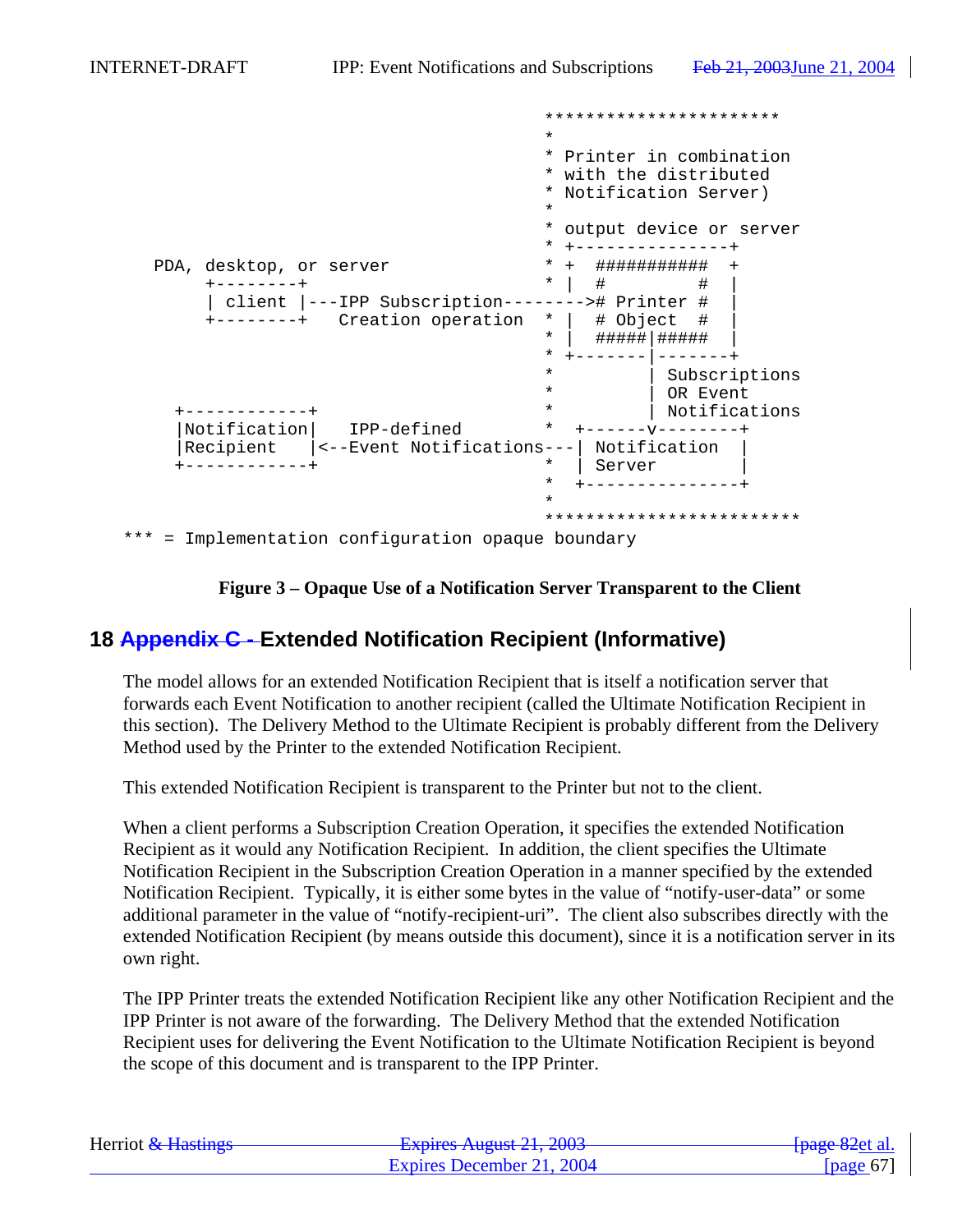Examples of this extended Notification Recipient are paging, immediate messaging services, general notification services, and NOS vendors' infrastructure. Figure 4 shows this approach.

| PDA, desktop, or server         |                                                         |             | server or output device |  |
|---------------------------------|---------------------------------------------------------|-------------|-------------------------|--|
|                                 |                                                         |             |                         |  |
| -------+                        |                                                         |             | ###########             |  |
|                                 | client  ---Subscription Creation ----------># Printer # |             |                         |  |
| --------+                       | Operation                                               |             | # Object #              |  |
|                                 |                                                         |             | #####   #####           |  |
|                                 | +-----------+                                           | IPP-defined | +------- ------         |  |
| Ultimate                        | any  Notification <--Event Notifications----+           |             |                         |  |
| Notification  <----   Recipient |                                                         |             |                         |  |
| Recipient                       |                                                         |             |                         |  |
|                                 | (Notification Server)                                   |             |                         |  |

**Figure 4 – Use of an Extended Notification Recipient transparent to the Printer**

# **19Appendix D - Details about Conformance Terminology (Normative)**

The following paragraphs provide more details about conformance terminology.

- **REQUIRED** an adjective used to indicate that a conforming IPP Printer implementation MUST support the indicated operation, object, attribute, attribute value, status code, or out-of-band value in requests and responses. See [RFC2911] "Appendix A - Terminology for a definition of "support". *Since support of this entire Notification specification is OPTIONAL for conformance to IPP/1.1, the use of the term REQUIRED in this document means "REQUIRED if this OPTIONAL Notification specification is implemented".*
- **RECOMMENDED** an adjective used to indicate that a conforming IPP Printer implementation is recommended to support the indicated operation, object, attribute, attribute value, status code, or out-of-band value in requests and responses. *Since support of this entire Notification specification is OPTIONAL for conformance to IPP/1.1, the use of the term RECOMMENDED in this document means "RECOMMENDED if this OPTIONAL Notification specification is implemented".*
- **OPTIONAL**  an adjective used to indicate that a conforming IPP Printer implementation MAY, but is NOT REQUIRED to, support the indicated operation, object, attribute, attribute value, status code, or out-of-band value in requests and responses.

# **2019 Appendix E - Object Model for Notification (Normative)**

This section describes the Notification object model that adds a Subscription Object which together with the Job and Printer object provide the complete Notification semantics.

| Herriot & Hastings | Evoiras August 21, 2002<br>$\frac{1}{4}$ Laplitos Turgust 21, 2005 | <del>[page 82</del> et al. |
|--------------------|--------------------------------------------------------------------|----------------------------|
|                    | Expires December 21, 2004                                          | [ $page 68$ ]              |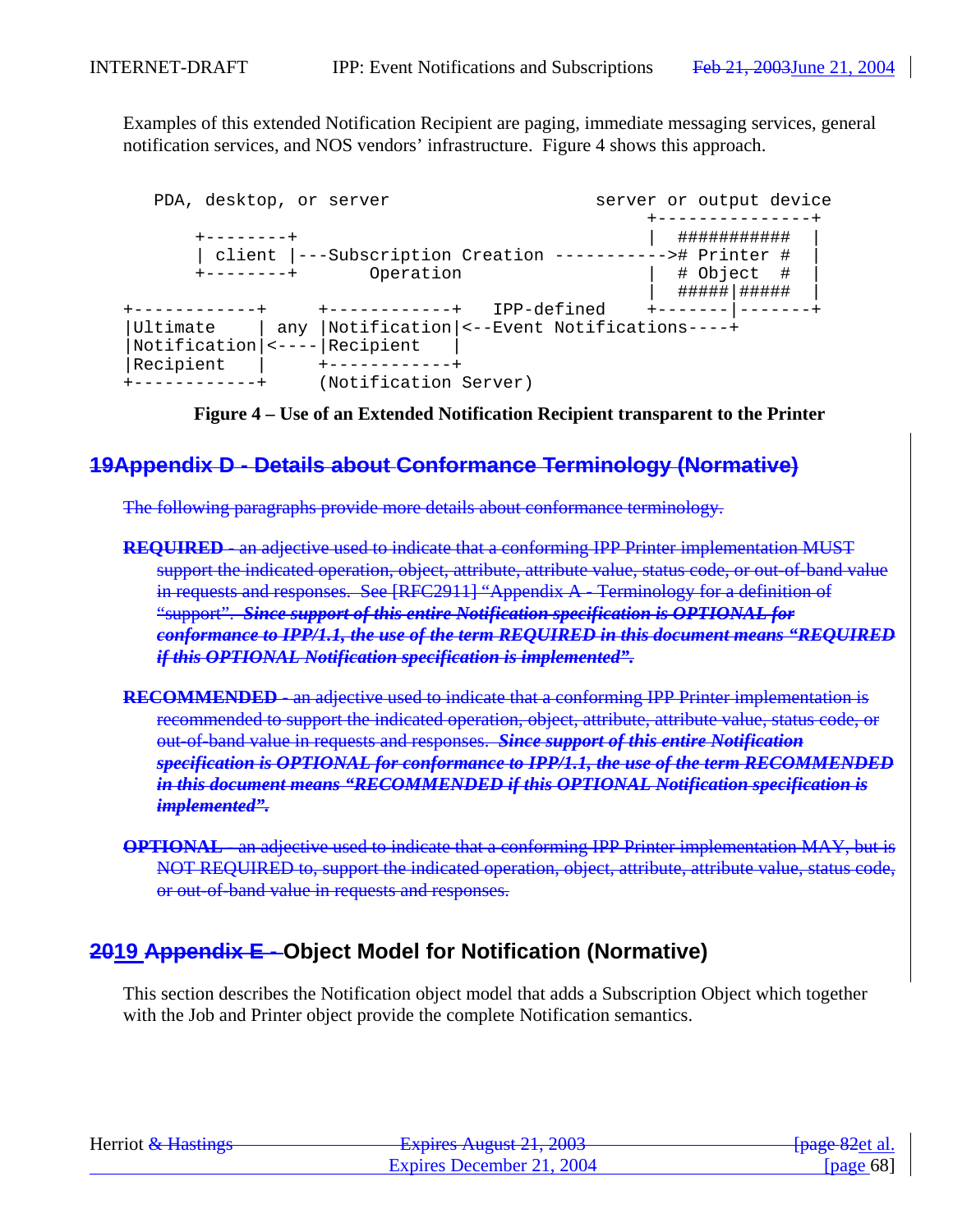The object relationships can be seen pictorially as:



**Figure 5 – Object Model for Notification**

s1, s2, and s3 are Per-Printer Subscription Objects and can identify Printer and/or Job Events. s4, s5, and s6 are Per-Job Subscription Objects and can identify Printer and/or Job Events.

## **19.1 Object relationships**

This sub-section defines the object relationships between the Printer, Job, and Subscription Objects by example. Whether Per-Printer Subscription Objects are actually contained in a Printer object or are just bi-directionally associated with them in some way is IMPLEMENTATION DEPENDENT and is transparent to the client. Similarly, whether Per-Job Subscription Objects are actually contained in a Job object or are just bi-directionally associated with them in some way is IMPLEMENTATION DEPENDENT and is transparent to the client. The object relationships are defined as follows:

## **19.2 Printer Object and Per-Printer Subscription Objects**

1. The Printer object contains (is associated with) zero or more Per-Printer Subscription Objects (p1 contains s1-s3 Per-Printer Subscription Objects).

| Herriot & Hastings | Evoiras August $21, 2002$<br><del>12 2003 - 12 2003 - 12 2003</del> | <del>[page 82</del> et al. |
|--------------------|---------------------------------------------------------------------|----------------------------|
|                    | Expires December 21, 2004                                           | [page 69]                  |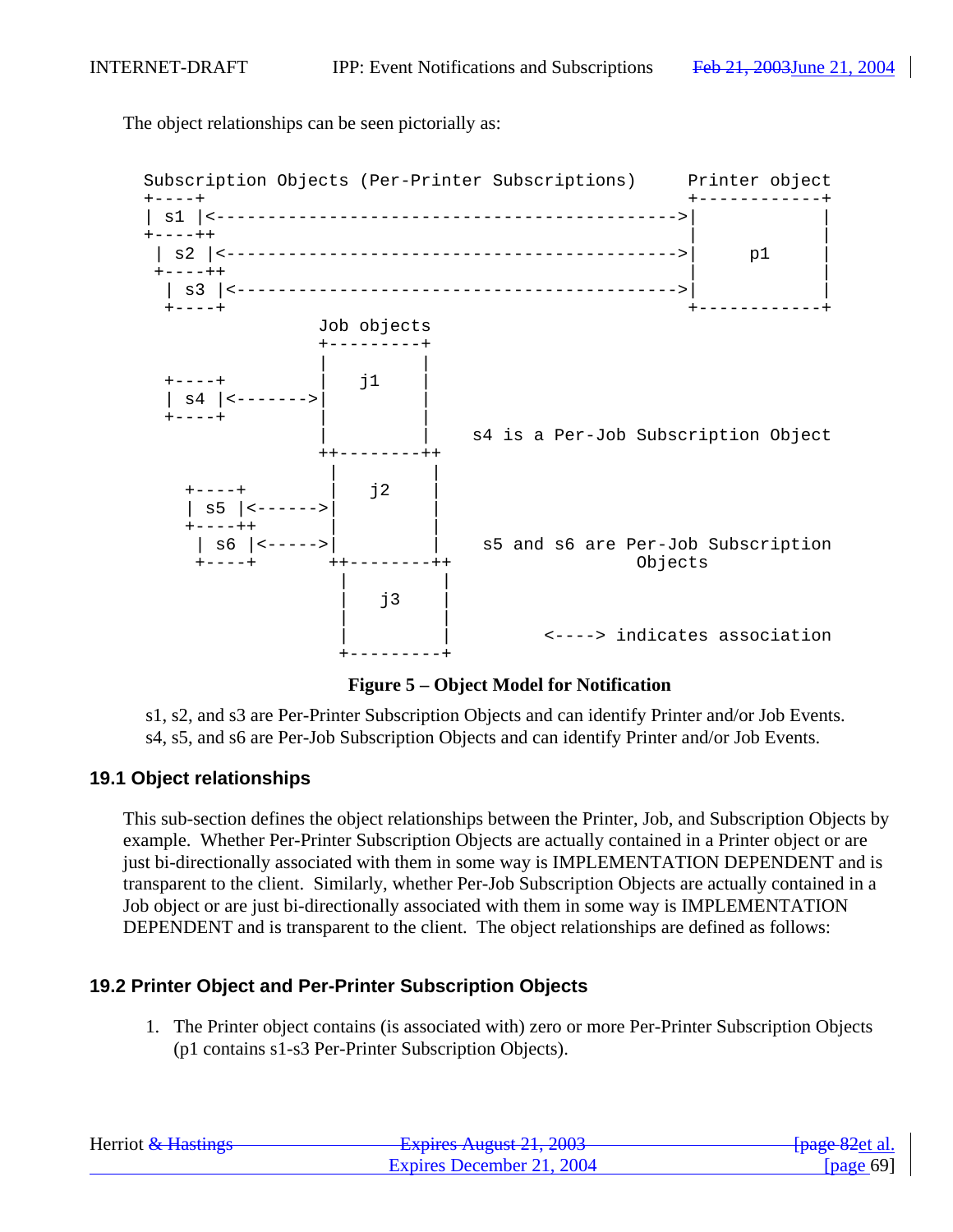2. Each Per-Printer Subscription Object (s1, s2, and s3) is contained in (or is associated with) exactly one Printer object (p1).

# **19.3 Job Object and Per-Job Subscription Objects**

- 1. A Job object (j1, j2, j3) is associated with zero or more Per-Job Subscription Objects (s4-s6). Job j1 is associated with Per-Job Subscription Object s4, Job j2 is associated with Per-Job Subscription Objects s5 and s6, and Job j3 is not associated with any Per-Job Subscription Object.
- 2. Each Per-Job Subscription Object is associated with exactly one Job object.

# **2120 Appendix F - Per-Job versus Per-Printer Subscription Objects (Normative)**

Per-Job and Per-Printer Subscription Objects are quite similar. Either type of Subscription Object can subscribe to Job Events, Printer Events, or both. Both types of Subscription Objects can be queried using the Get-Subscriptions and Get-Subscription-Attributes operations and canceled using the Cancel-Subscription operation. Both types of Subscription Objects create Subscription Objects which have the same Subscription Object attributes defined. However, there are some semantic differences between Per-Job Subscription Objects and Per-Printer Subscription Objects. A Per-Job Subscription Object is established by the client when submitting a job and after creating the job using the Create-Job-Subscriptions operation by specifying the "job-id" of the Job with the "notify-job-id" attribute. A Per-Printer Subscription Object is established between a client and a Printer using the Create-Printer-Subscriptions operation. Some specific differences are:

- 1. A client usually creates one or more Per-Job Subscription Objects as part of the Job Creation operations (Create-Job, Print-Job, and Print-URI), rather than using the OPTIONAL Create-Job-Subscriptions operation, especially since Printer implementations NEED NOT support the Create-Job-Subscriptions operation, since it is OPTIONAL.
- 2. For Per-Job Subscription Objects, the Subscription Object is only valid while the job is "notcomplete" (see sections 5.4.3) while for the Per-Printer Subscription Objects, the Subscription Object is valid until the time (in seconds) that the Printer returned in the "notify-leaseexpiration-time" operation attribute.
- 3. Job Events in a Per-Job Subscription Object apply only to "one job" (the Job created by the Job Creation operation or references by the Create-Job-Subscriptions operation) while Job Events in a Per-Printer Subscription Object apply to ALL jobs contained in the IPP Printer.

| Herriot & Hastings | $Evariance$ August 21, 2002<br><b>LAPIIUS AUGUST 41, 400J</b> | <del>[page 82</del> et al. |
|--------------------|---------------------------------------------------------------|----------------------------|
|                    | Expires December 21, 2004                                     | [page $70$ ]               |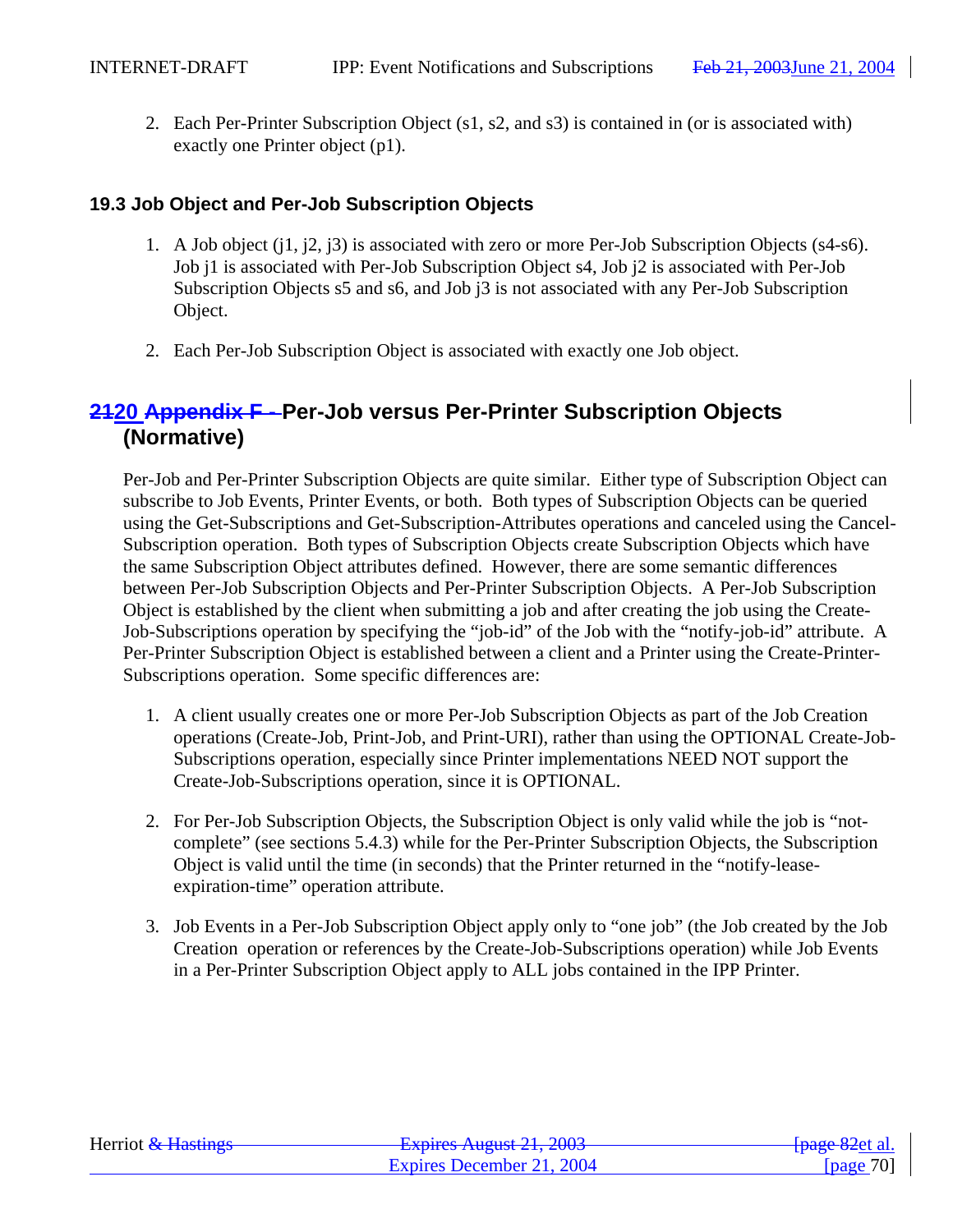# **21 Normative References**

## [ipp-get-method]

Herriot, R., and T. Hastings, "Internet Printing Protocol (IPP): The 'ippget' Delivery Method for Event Notifications", <draft-ietf-ipp-notify-get-09.txt>, February 21, 2003.<draft-ietf-ipp-notifyget-10.txt>, June 21, 2004.

## [RFC2119]

S. Bradner, "Key words for use in RFCs to Indicate Requirement Levels", RFC 2119 , March 1997

## [RFC2396]

Berners-Lee, T., Fielding, R., and L. Masinter, "Uniform Resource Identifiers (URI): Generic Syntax", RFC 2396, August 1998.

## [RFC2717]

R. Petke and I. King, "Registration Procedures for URL Scheme Names", RFC 2717, November 1999.

## [RFC2910]

Herriot, R., Butler, S., Moore, P., and R. Turner, "Internet Printing Protocol/1.1: Encoding and Transport", RFC 2910, September 2000.

## [RFC2911]

deBry, R., Hastings, T., Herriot, R., Isaacson, S., and P. Powell, "Internet Printing Protocol/1.1: Model and Semantics", RFC 2911, September 2000.

## [RFC3381]

Hastings, T., Lewis, H., and R. Bergman, "IPP: Job Progress Attributes", RFC 3381, September 2002.

# **22 Informative References**

[IANA-CON]

Narte, T. and H. Alvestrand, "Guidelines for Writing an IANA Considerations Section in RFCs", BCP 26, RFC 2434, October 1998.

## [ipp-not-req]

deBry, R., Lewis, H., and T. Hastings, "Internet Printing Protocol/1.1: Requirements for IPP Notifications", <draft-ietf-ipp-not-06.txt>, work in progress, July 17, 2001.<draft-ietf-ipp-not-07.txt>, June 21, 2004.

### [RFC2565]

Herriot, R., Butler, S., Moore, P., and R. Turner, "Internet Printing Protocol/1.0: Encoding and Transport", RFC 2565, April 1999.

| Herriot & Hastings | Evnirac August $21, 2002$<br><del>- Expires August 21, 2003</del> | <del>[page 82</del> et al. |
|--------------------|-------------------------------------------------------------------|----------------------------|
|                    | Expires December 21, 2004                                         | [ $page 71$ ]              |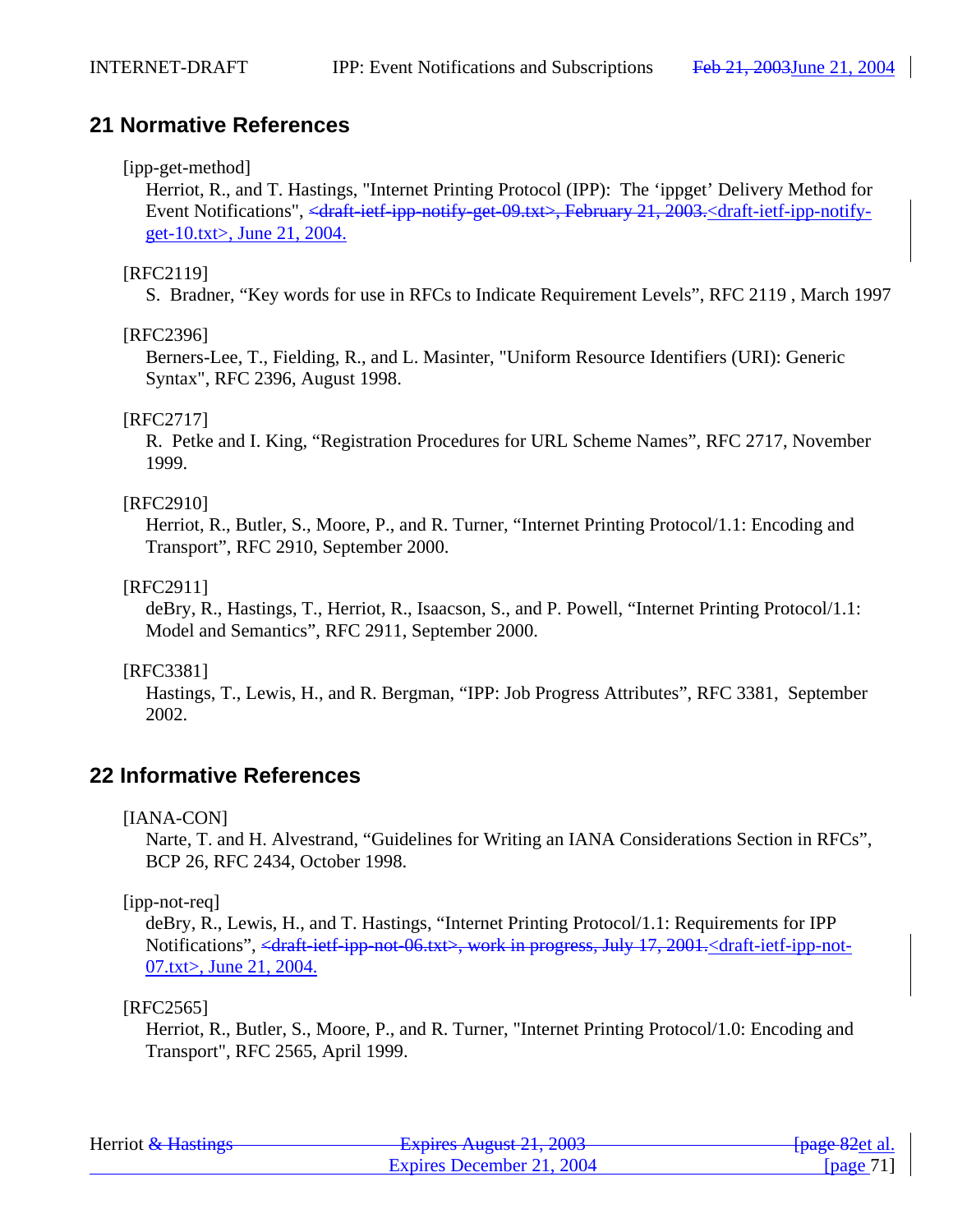#### [RFC2566]

deBry, R., , Hastings, T., Herriot, R., Isaacson, S., and P. Powell, "Internet Printing Protocol/1.0: Model and Semantics", RFC 2566, April 1999.

#### [RFC2567]

Wright, D., "Design Goals for an Internet Printing Protocol", RFC 2567, April 1999.

#### [RFC2568]

Zilles, S., "Rationale for the Structure and Model and Protocol for the Internet Printing Protocol", RFC 2568, April 1999.

#### [RFC2569]

Herriot, R., Hastings, T., Jacobs, N., and J. Martin, "Mapping between LPD and IPP Protocols", RFC 2569, April 1999.

#### [RFC2616]

Fielding, R., Gettys, J., Mogul, J., Frystyk, H., Masinter, L., Leach, P., and T. Berners-Lee, "Hypertext Transfer Protocol - HTTP/1.1", RFC 2616, June 1999.

#### [RFC3196]

Hastings, T., Manros, C., Zehler, P., Kugler, C., and H. Holst, "Internet Printing Protocol/1.1: Implementer's Guide", RFC3196, November 2001.

# **23 IANA Considerations**

This section contains the registration information for IANA to add to the IPP Registry according to the procedures defined in RFC 2911 [RFC2911] section 6 to cover the definitions in this document. In addition, this section defines how Events and Delivery Methods will be registered when they are defined in other documents. The resulting registrations will be published in the http://www.iana.org/assignments/ipp-registrations registry.

*Note to RFC Editors: Replace RFC NNNN below (but not RFC xxxx) with the RFC number for this document, so that it accurately reflects the content of the information for the IANA Registry.*

## **23.1 Attribute Registrations**

The following table lists all the attributes defined in this document. These are to be registered according to the procedures in RFC 2911 [RFC2911] section 6.2.

| Subscription Template attributes:                  | Reference Section   |       |
|----------------------------------------------------|---------------------|-------|
|                                                    |                     |       |
| notify-attributes (1setOf type2 keyword)           | $[RECNNNN]$ 5.3.4   |       |
| notify-attributes-supported (1setOf type2 keyword) |                     |       |
|                                                    | $[RECNNNN]$ 5.3.4.1 |       |
| notify-charset (charset)                           | [RFCNNNN]           | 5.3.6 |
| notify-events (1setOf type2 keyword)               | [RFCNNNN]           | 5.3.3 |
|                                                    |                     |       |

| Herriot & Hastings | Evoirage August $21, 2002$<br>$\frac{1}{4}$ Laplitos Truguot 21, 2005 | <del>[page 82</del> et al. |
|--------------------|-----------------------------------------------------------------------|----------------------------|
|                    | Expires December 21, 2004                                             | [page $72$ ]               |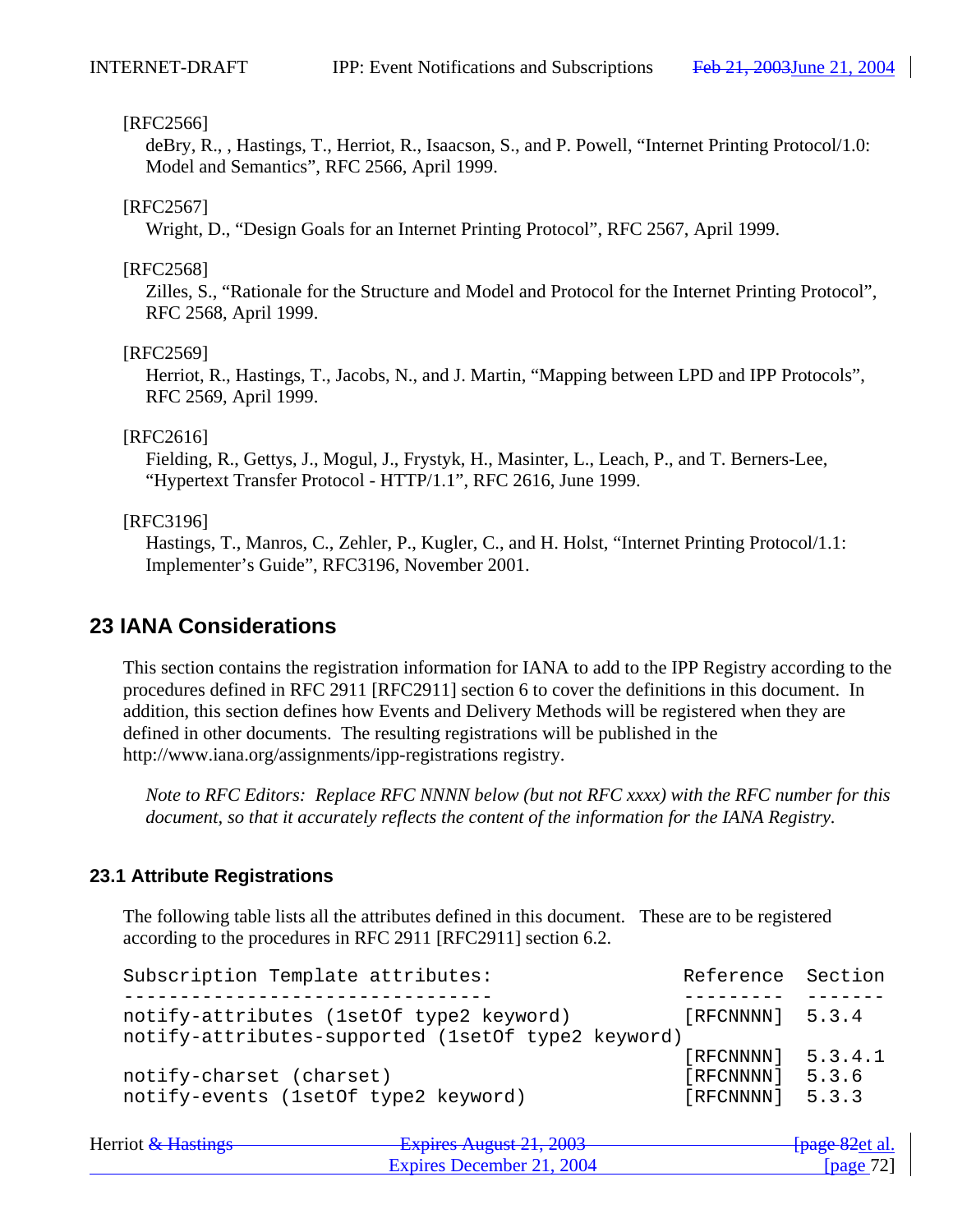| notify-events-default (1setOf type2 keyword)        | [RFCNNNN] | 5.3.3.1 |
|-----------------------------------------------------|-----------|---------|
| notify-events-supported (1setOf type2 keyword)      | [RFCNNNN] | 5.3.3.2 |
| notify-lease-duration (integer(0:67108863))         | [RFCNNNN] | 5.3.8   |
| notify-lease-duration-default (integer(0:67108863)) |           |         |
|                                                     | [RFCNNNN] | 5.3.8.1 |
| notify-lease-duration-supported (1setOf (integer(0: | 67108863) |         |
| rangeOfInteger(0:67108863)))                        | [RFCNNNN] | 5.3.8.2 |
| notify-max-events-supported (integer(2:MAX))        | [RFCNNNN] | 5.3.3.3 |
| notify-natural-language (naturalLanguage)           | [RFCNNNN] | 5.3.7   |
| notify-pull-method (type2 keyword)                  | [RFCNNNN] | 5.3.2   |
| notify-pull-method-supported (1setOf type2 keyword) |           |         |
|                                                     | [RFCNNNN] | 5.3.2.1 |
| notify-recipient-uri (uri)                          | [RFCNNNN] | 5.3.1   |
| notify-schemes-supported (1setOf uriScheme)         | [RFCNNNN] | 5.3.1.1 |
| notify-time-interval (integer(0:MAX))               | [RFCNNNN] | 5.3.9   |
| notify-user-data (octetString(63))                  | [RFCNNNN] | 5.3.5   |
|                                                     |           |         |
| Subscription Description Attributes:                |           |         |
| $notify-job-id (integer(1:MAX))$                    | [RFCNNNN] | 5.4.6   |
| notify-lease-expiration-time (integer(0:MAX)))      | [RFCNNNN] | 5.4.3   |
| notify-printer-up-time (integer(1:MAX)))            | [RFCNNNN] | 5.4.4   |
| notify-printer-uri (uri))                           | [RFCNNNN] | 5.4.5   |
| notify-sequence-number (integer (0:MAX)))           | [RFCNNNN] | 5.4.2   |
| notify-subscriber-user-name (name(MAX)))            | [RFCNNNN] | 5.4.7   |
| notify-subscription-id (integer (1:MAX)))           | [RFCNNNN] | 5.4.1   |
|                                                     |           |         |
| Printer Description Attributes:                     |           |         |
| printer-state-change-date-time (dateTime))          | [RFCNNNN] | 6.2     |
| printer-state-change-time (integer(1:MAX)))         | [RFCNNNN] | 6.1     |
|                                                     |           |         |
| Attributes Only in Event Notifications              |           |         |
| notify-subscribed-event (type2 keyword)             | [RFCNNNN] | 8.1     |
| notify-text (text(MAX))                             | [RFCNNNN] | 8.2     |

# **24.223.2 Additional Enum Attribute Value Registrations within the IPP registry**

The following table lists all the new enum attribute values defined in this document. These are to be registered within the IPP registry according to the procedures in RFC 2911 [RFC2911] section 6.1.

| Herriot & Hastings | Evoirag August $21, 2002$<br><del>12 2003 August 21, 2003</del> | <del>[page 82</del> et al. |
|--------------------|-----------------------------------------------------------------|----------------------------|
|                    | Expires December 21, 2004                                       | [page $73$ ]               |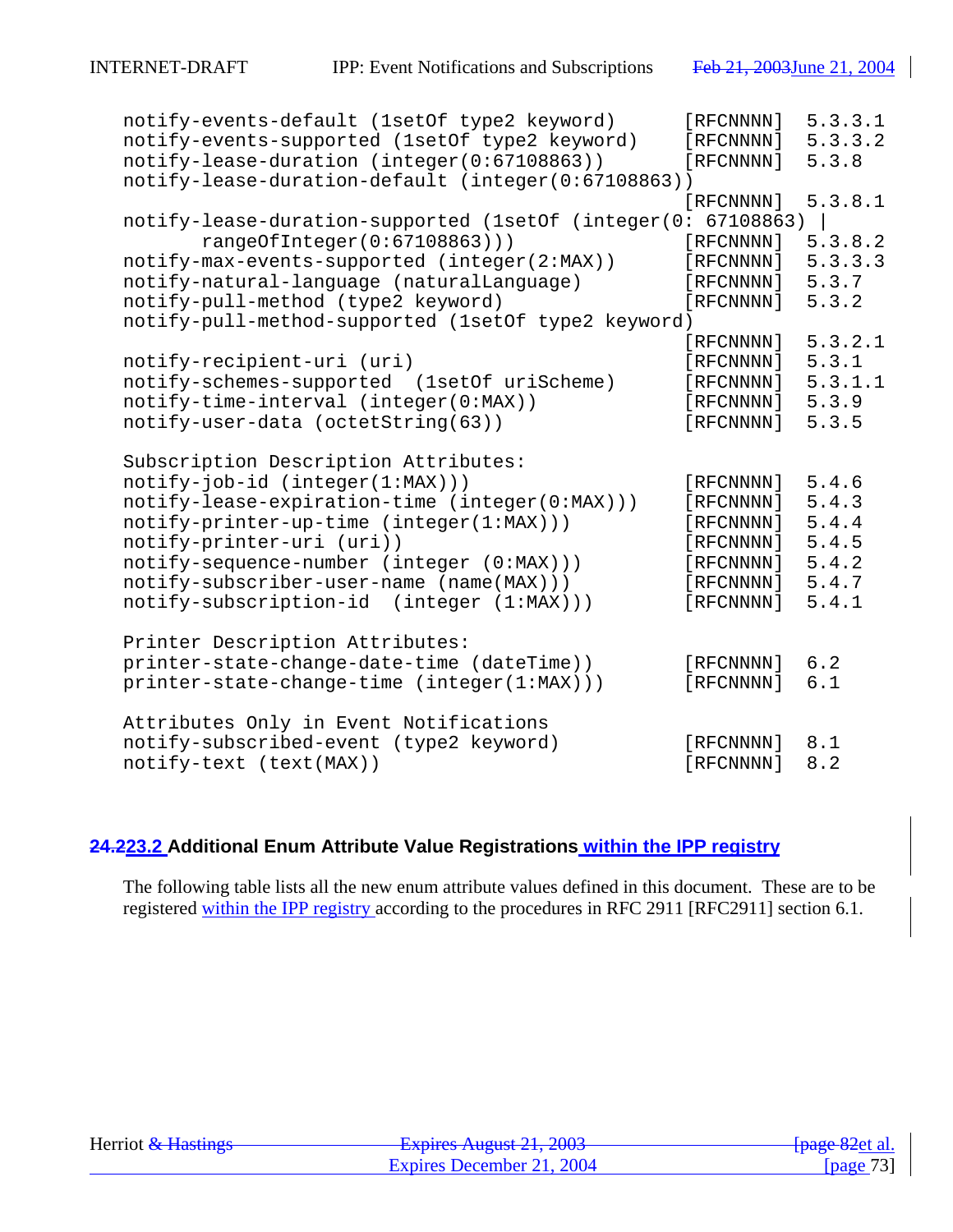| Attribute |                                   |           |         |
|-----------|-----------------------------------|-----------|---------|
| Value     | Name                              | Reference | Section |
|           |                                   |           |         |
|           | operations-supported (type2 enum) | [RFC2911] | 4.4.15  |
| 0x0016    | Create-Printer-Subscriptions      | [RFCNNNN] | 7.1     |
| 0x0017    | Create-Job-Subscriptions          | [RFCNNNN] | 7.1     |
| 0x0018    | Get-Subscription-Attributes       | [RFCNNNN] | 7.1     |
| 0x0019    | Get-Subscriptions                 | [RFCNNNN] | 7.1     |
| 0x001A    | Renew-Subscription                | [RFCNNNN] | 7.1     |
| 0x001B    | Cancel-Subscription               | [RFCNNNN] | 7.1     |

#### **23.3 Operation Registrations**

The following table lists all of the operations defined in this document. These are to be registered according to the procedures in RFC 2911 [RFC2911] section 6.4.

| Operation Name                      | Reference | Section |
|-------------------------------------|-----------|---------|
|                                     |           |         |
| Cancel-Subscription                 | [RFCNNNN] | 11.2.7  |
| Create-Job - Extensions             | [RFCNNNN] | 11.1.3  |
| Create-Job-Subscriptions            | [RFCNNNN] | 11.1.1  |
| Create-Printer-Subscriptions        | [RFCNNNN] | 11.1.2  |
| Get-Printer-Attributes - Extensions | [RFCNNNN] | 11.2.3  |
| Get-Subscription-Attributes         | [RFCNNNN] | 11.2.4  |
| Get-Subscriptions                   | [RFCNNNN] | 11.2.5  |
| Print-Job - Extensions              | [RFCNNNN] | 11.1.3  |
| Print-URI - Extensions              | [RFCNNNN] | 11.1.3  |
| Renew-Subscription                  | [RFCNNNN] | 11.2.6  |
| Validate-Job Operation - Extensions | [RFCNNNN] | 11.2.2  |

#### **23.4 Status code Registrations**

The following table lists all the status codes defined in this document. These are to be registered according to the procedures in RFC 2911 [RFC2911] section 6.6.

| Value | Status Code Name                                                                                | Reference Section |  |
|-------|-------------------------------------------------------------------------------------------------|-------------------|--|
|       | $0x0000:0x00FF - Successful:$<br>0x0003 successful-ok-ignored-subscriptions                     | [RFCNNNN] 12.1    |  |
|       | $0x0400:0x04FF - Client Error:$<br>0x0414 client-error-ignored-all-subscriptions [RFCNNNN] 12.2 |                   |  |

## **23.5 Attribute Group tag Registrations**

The following table lists all the attribute group tags defined in this document. These are to be registered according to the procedures in RFC 2911 [RFC2911] section 6.5.

| Herriot & Hastings | Evoirag August $21,2002$<br>$\frac{1}{4}$ Lapitus Truguot $\angle 1, \angle 000$ | <del>[page 82</del> et al. |
|--------------------|----------------------------------------------------------------------------------|----------------------------|
|                    | Expires December 21, 2004                                                        | [ $page 74$ ]              |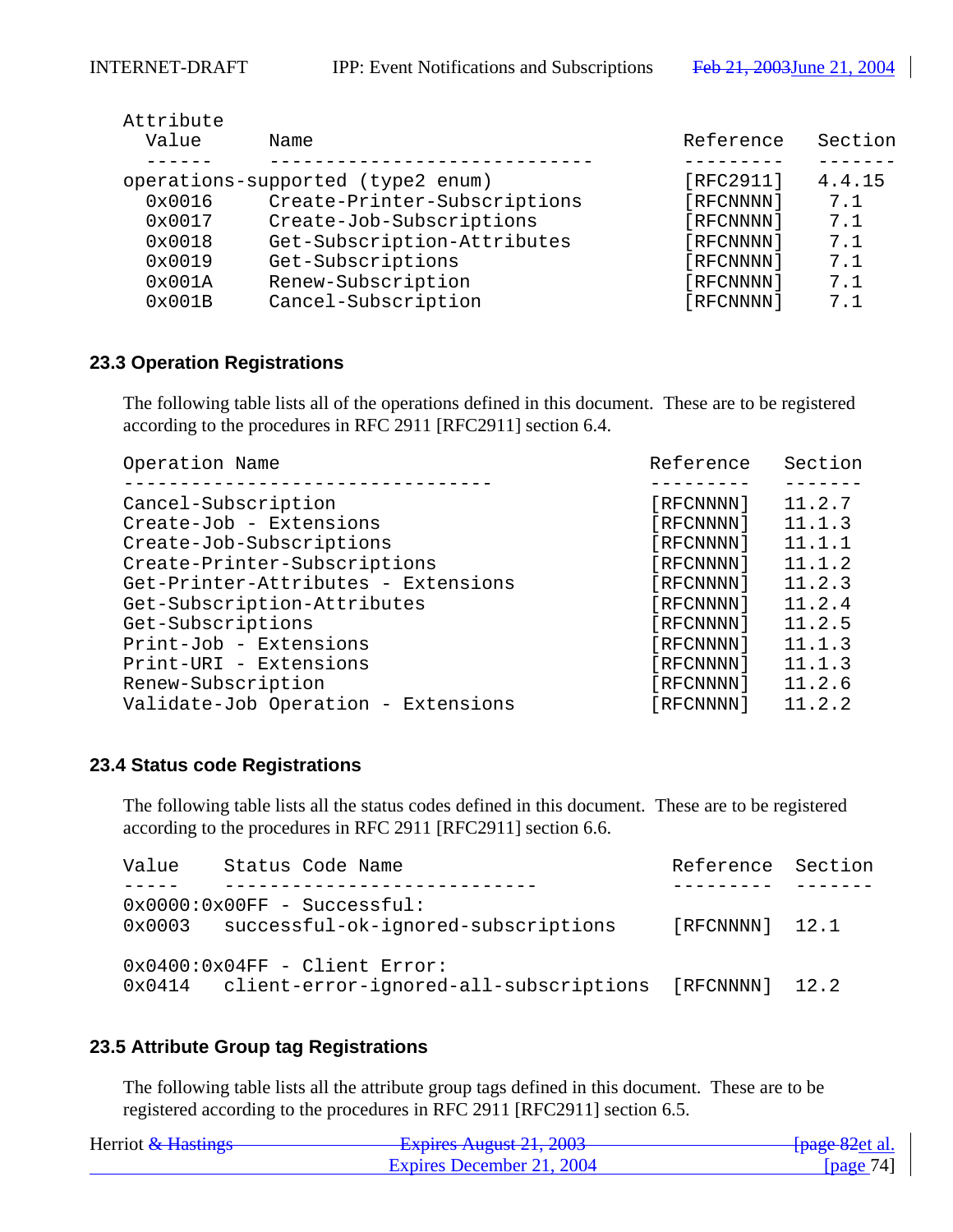INTERNET-DRAFT IPP: Event Notifications and Subscriptions Feb 21, 2003 June 21, 2004

| Value         | Attribute Group Tag Name          | Reference Section |  |
|---------------|-----------------------------------|-------------------|--|
|               |                                   |                   |  |
| 0x06          | subscription-attributes-tag       | [RFCNNNN] 14      |  |
| $0 \times 07$ | event-notification-attributes-tag | [RFCNNNN] 14      |  |

#### **23.6 Registration of Events**

The following table lists all the Events defined in this document as type2 keywords to be used with the "notify-events", "notify-events-default", and "notify-events-supported" Subscription Template attributes (see section 5.3.3)). Rather than creating a separate section in the IPP Registry for Events, these event keywords will be registered according to the procedures of [RFC2911] section 7.1 as additional keyword attribute values for use with the "notify-events" Subscription Template attribute (see section 5.3.3), i.e., registered as keyword values for the "notify-events", "notify-events-default", and "notify-events-supported" attributes:

| Attribute (attribute syntax)<br>Value                                                                                                                                                                                | Reference Section                                                              |                                                                                                                                                                                                                                |
|----------------------------------------------------------------------------------------------------------------------------------------------------------------------------------------------------------------------|--------------------------------------------------------------------------------|--------------------------------------------------------------------------------------------------------------------------------------------------------------------------------------------------------------------------------|
| notify-events (1setOf type2 keyword)<br>notify-events-default (1setOf type2 keyword)<br>notify-events-supported (1setOf type2 keyword)<br>notify-subscribed-event (type2 keyword)<br>No Events:                      | [RECNNNN] 5.3.3<br>$[RECNNNN]$ 5.3.3.1<br>$[RECNNNN]$ 5.3.3.2<br>[RFCNNNN] 8.1 |                                                                                                                                                                                                                                |
| none                                                                                                                                                                                                                 |                                                                                | $[$ RFCNNNN $] 5.3.3.4.1$                                                                                                                                                                                                      |
| Printer Events:<br>printer-state-changed<br>printer-restarted<br>printer-shutdown<br>printer-stopped<br>printer-config-changed<br>printer-media-changed<br>printer-finishings-changed<br>printer-queue-order-changed |                                                                                | $[$ RFCNNNN $] 5.3.3.4.2$<br>$[$ RFCNNNN $] 5.3.3.4.2$<br>$[$ RFCNNNN $] 5.3.3.4.2$<br>$[$ RFCNNNN $] 5.3.3.4.2$<br>$[$ RFCNNNN $] 5.3.3.4.2$<br>$[$ RFCNNNN $] 5.3.3.4.2$<br>[RFCNNNN] 5.3.3.4.2<br>$[$ RFCNNNN $] 5.3.3.4.2$ |
| Job Events:<br>job-state-changed<br>job-created<br>job-completed<br>job-stopped<br>job-config-changed<br>job-progress                                                                                                |                                                                                | [RFCNNNN] 5.3.3.4.3<br>[RFCNNNN] 5.3.3.4.3<br>[RFCNNNN] 5.3.3.4.3<br>[RFCNNNN] 5.3.3.4.3<br>[RFCNNNN] 5.3.3.4.3<br>[RECNNNN] 5.3.3.4.3                                                                                         |

#### **23.7 Registration of Event Notification Delivery Methods**

This section describes the requirements and procedures for registration and publication of Event Notification Delivery Methods and for the submission of such proposals.

| Herriot & Hastings | Evoiras August 21, 2002<br><del>- Expires August 21, 2003</del> | <del>[page 82</del> et al. |
|--------------------|-----------------------------------------------------------------|----------------------------|
|                    | Expires December 21, 2004                                       | [page $75$ ]               |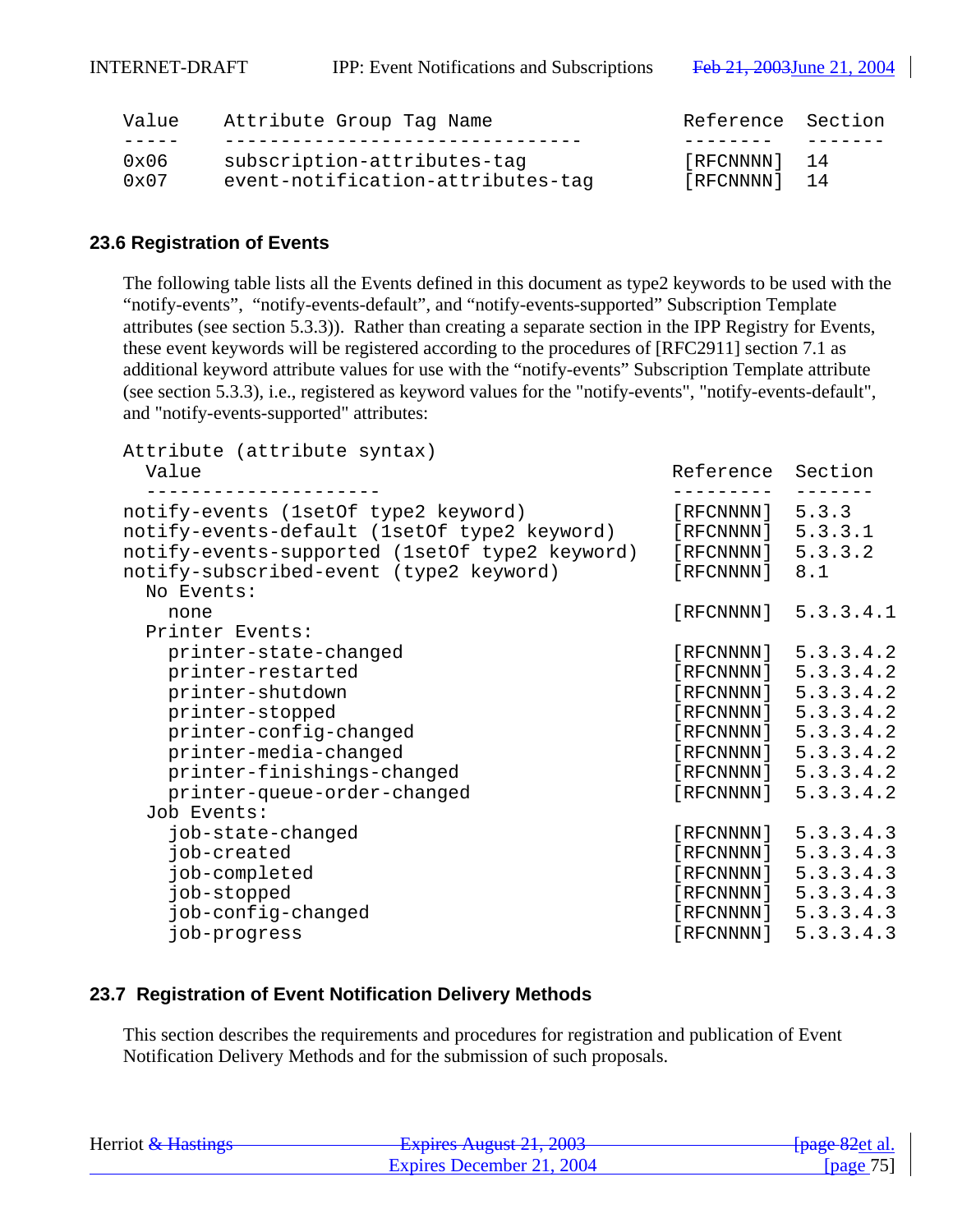## **23.7.1 Requirements for Registration of Event Notification Delivery Methods**

Registered IPP Event Notification Delivery Methods are expected to follow a number of requirements described below.

## **23.7.1.1 Required Characteristics**

A Delivery Method Document MUST either (1) contain all of the semantics of the Delivery Method or (2) contain the IPP Delivery Method registration requirements and a profile of some other protocol that in combination is the Delivery Method (e.g., mailto). The Delivery Method Document (and any documents it requires) MUST define either (1) a URL for a Push Delivery Method that the meets the requirements of [RFC2717]. or (2) a keyword for a Pull Delivery method.

IPP Event Notification Delivery Method Documents MUST meet the requirements of this document (see sections 9 and 10).

In addition, a Delivery Method Document MUST contain the following information:

Type of registration: IPP Event Notification Delivery Method Name of this delivery method: Proposed URL scheme name of this Push Delivery Method or the keyword name of this Pull Delivery Method: Name of proposer: Address of proposer: Email address of proposer: Is this delivery method REQUIRED or OPTIONAL for conformance to the IPP Event Notification and Subscriptions document: Is this delivery method defining Machine Consumable and/or Human Consumable content:

## **23.7.1.2 Naming Requirements**

Exactly one (URL scheme or keyword) name MUST be assigned to each Delivery Method.

Each assigned name MUST uniquely identify a single Delivery Method. All Push Delivery Method names MUST conform to the rules for URL scheme names, according to [RFC2396] and [RFC2717] for schemes in the IETF tree. All Pull Delivery Method names MUST conform to the rules for keywords according to [RFC2911].

## **23.7.1.3 Functionality Requirements**

Delivery Methods MUST function as a protocol that is capable of delivering (push or pull) IPP Event Notifications to Notification Recipients.

| Herriot & Hastings | Evoiras August $21, 2002$<br>$\frac{1}{2}$ Laptics August 21, 2003 | <del>[page 82</del> et al. |
|--------------------|--------------------------------------------------------------------|----------------------------|
|                    | Expires December 21, 2004                                          | [page $76$ ]               |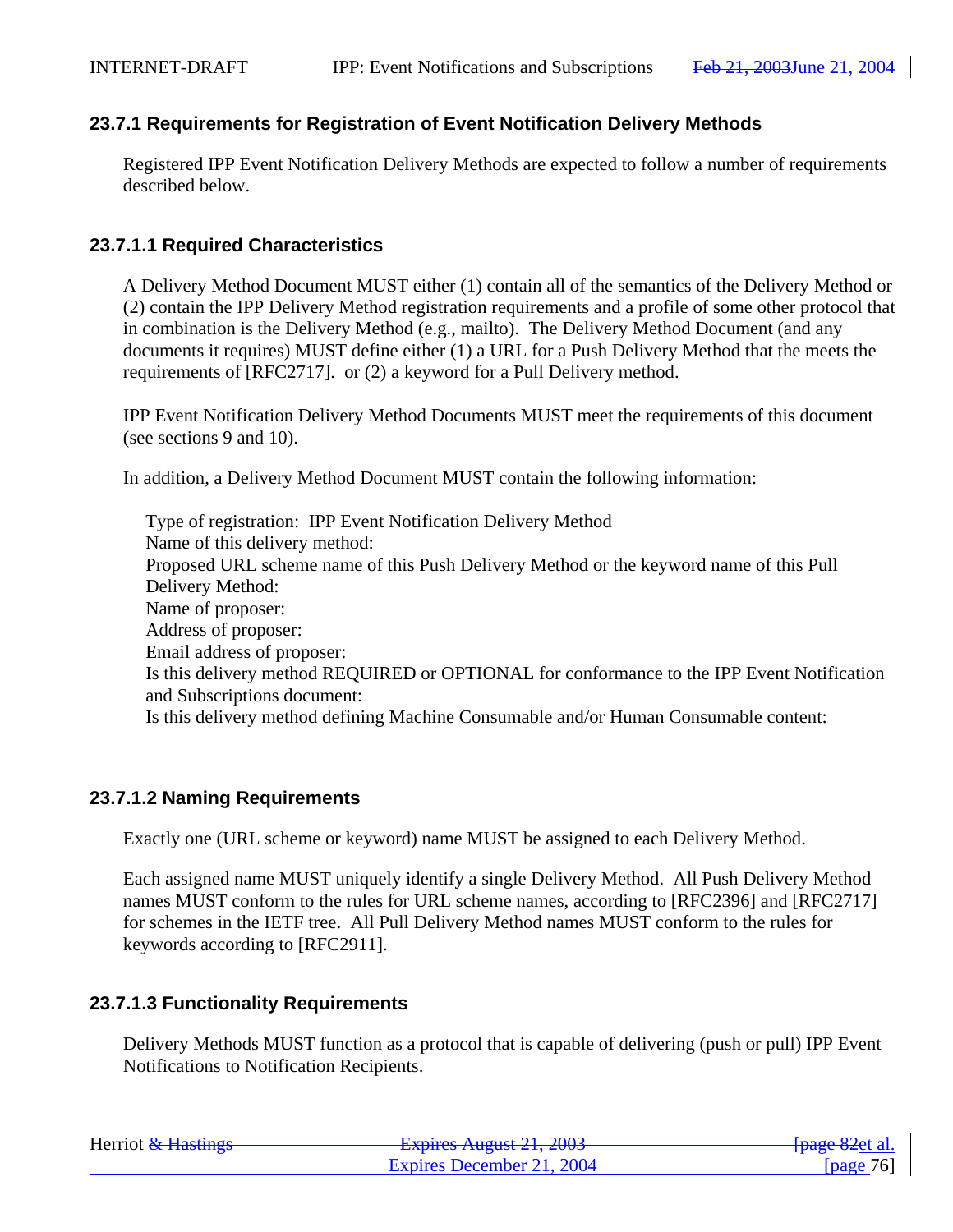#### **23.7.1.4 Usage and Implementation Requirements**

Use of a large number of Delivery Methods may hamper interoperability. However, the use of a large number of undocumented and/or unlabelled Delivery Methods hampers interoperability even more.

A Delivery Method should therefore be registered ONLY if it adds significant functionality that is valuable to a large community, OR if it documents existing practice in a large community. Note that Delivery Methods registered for the second reason should be explicitly marked as being of limited or specialized use and should only be used with prior bilateral agreement.

### **23.7.1.5 Publication Requirements**

Delivery Method Documents MUST be published in a standards track, informational, or experimental RFCs.

### **23.7.2 Registration Procedure**

The IPP WG is developing a small number of Delivery Methods which are intended to be published as standards track RFCs. However, some parties may wish to register additional Delivery Methods in the future. This section describes the procedures for these additional Delivery Methods.

#### **23.7.2.1 Present the proposal to the Community**

First the Delivery Method Document MUST be an Internet-Draft with a target category of standards track, informational, or experimental. The same MUST be true for any documents that it references.

Deliver the proposed Delivery Method Document proposal to the "ipp@pwg.org" mailing list. This mailing list has been established by [RFC2911] for reviewing proposed registrations and discussing other IPP matters. Proposed Delivery Method Documents are not formally registered and MUST NOT be used until approved.

The intent of the public posting is to solicit comments and feedback on the definition and suitability of the Delivery Method and the name chosen for it over a four week period.

#### **23.7.2.2 Delivery Method Reviewer**

The Delivery Method Reviewer is the same person who has been appointed by the IETF Application Area Director(s) as the IPP Designated Expert according to [RFC2911] and [IANA-CON]. When the four week period is over and the IPP Designated Expert is convinced that consensus has been achieved, the IPP Designated Expert either approves the request for registration or rejects it. Rejection may occur because of significant objections raised on the list or objections raised externally.

Decisions made by the Reviewer must be posted to the ipp@pwg.org mailing list within 14 days. Decisions made by the Reviewer may be appealed to the IESG.

| Herriot & Hastings | Evoiras August $21, 2002$<br>$\frac{1}{4}$ Laphes Truguot 21, 2005 | <del>[page 82</del> et al. |
|--------------------|--------------------------------------------------------------------|----------------------------|
|                    | Expires December 21, 2004                                          | [ $page 77$ ]              |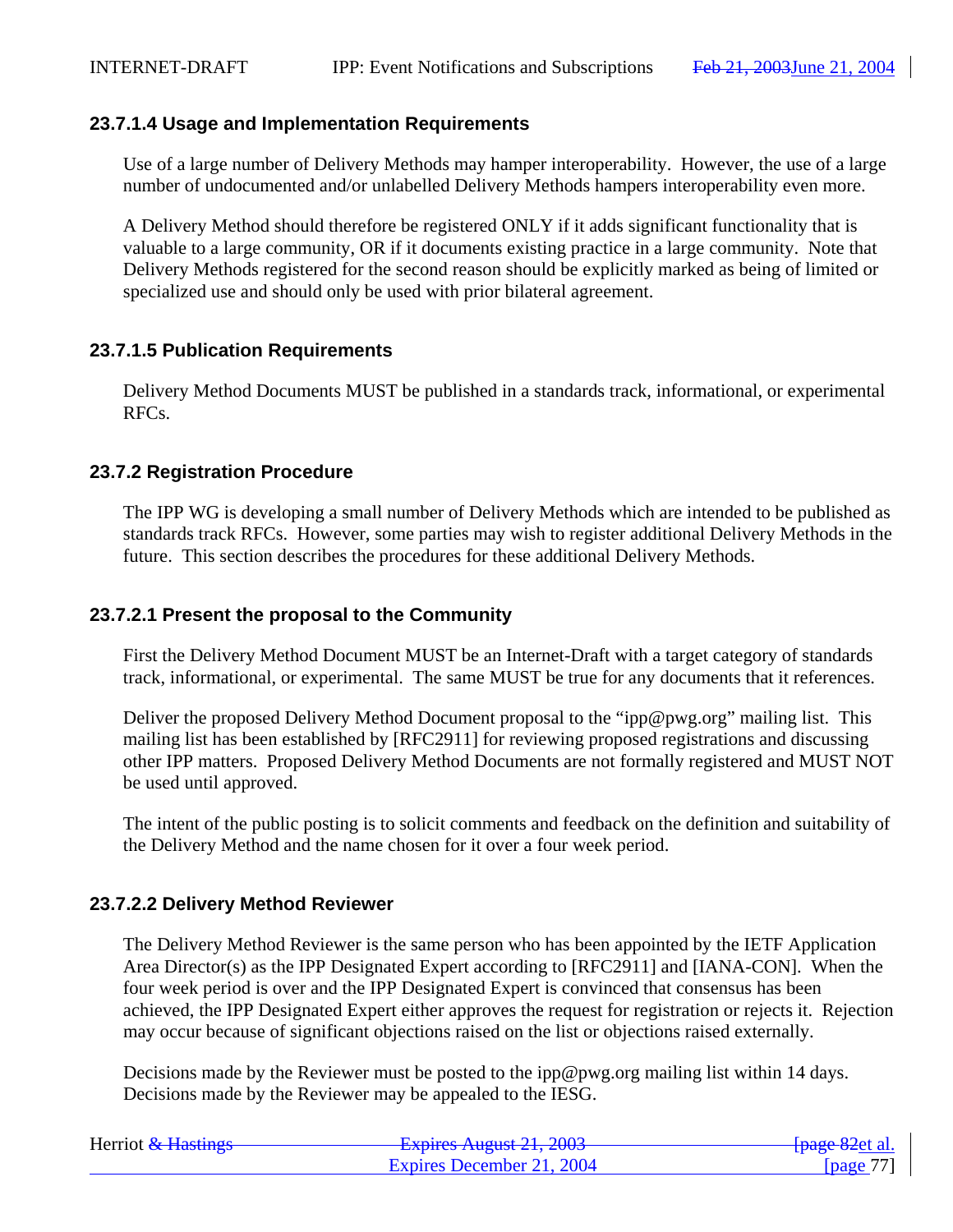Attribute

### **23.7.2.3 IANA Registration**

Provided that the Delivery Method registration proposal has either passed review or has been successfully appealed to the IESG, the IANA will be notified by the delivery method reviewer and asked to register the Delivery Method and make it available to the community.

### **23.7.3 Delivery Method Document Registrations**

Each Push Delivery Method Document defines a URI scheme. Such a URI scheme is used in a URI value of the "notification-recipient" (uri) Subscription Template attribute (see section 5.3.1) and the uriScheme value of the "notify-schemes-supported" (1setOf uriScheme 5.3.1.1) Printer attribute(see section ). Rather than creating a separate section in the IPP Registry for Delivery Methods, Push Delivery Methods will be registered as an additional value of the "notify-schemes-supported" Printer attribute. These uriScheme values will be registered according to the procedures of [RFC2911] section 7.1 for additional attribute values. Therefore, the IPP Registry entry for a Push Delivery Method will be of the form:

| Attribute                                   |                  |         |
|---------------------------------------------|------------------|---------|
| Value                                       | Ref.             | Section |
|                                             |                  |         |
| notify-schemes-supported (1setOf uriScheme) | RFC xxxx 5.3.1.1 |         |
| <scheme name=""></scheme>                   | RFC xxxx m.n     |         |

Each Pull Delivery Method Document defines a keyword method which is registered as an additional value of the "notify-pull-method" and "notify-pull-method-supported" Printer attributes. These keyword values will be registered according to the procedures of [RFC2911] section 7.1 for additional attribute values. Therefore, the IPP Registry entry for a Pull Delivery Method will be of the form:

Attribute Value **Ref.** Section --------------------- -------- ------ notify-pull-method (type2 keyword) [ipp-ntfy] 5.3.2 notify-pull-method-supported (1setOf type2 keyword) [ipp-ntfy] 5.3.2.1 <method keyword name> RFC xxxx m.n

#### **23.7.4 Registration Template**

To: ipp@pwg.org Subject: Registration of a new Delivery Method

Delivery Method name:

(All Push Delivery Method names must be suitable for use as the value of a URL scheme in the IETF tree and all Pull Delivery Method names must be suitable IPP keywords according to [RFC2911])

| Herriot & Hastings | Evnirac August $21, 2002$<br>$\frac{1}{2}$ Laptics August 21, 2005 | <del>[page 82</del> et al. |
|--------------------|--------------------------------------------------------------------|----------------------------|
|                    | Expires December 21, 2004                                          | [page $78$ ]               |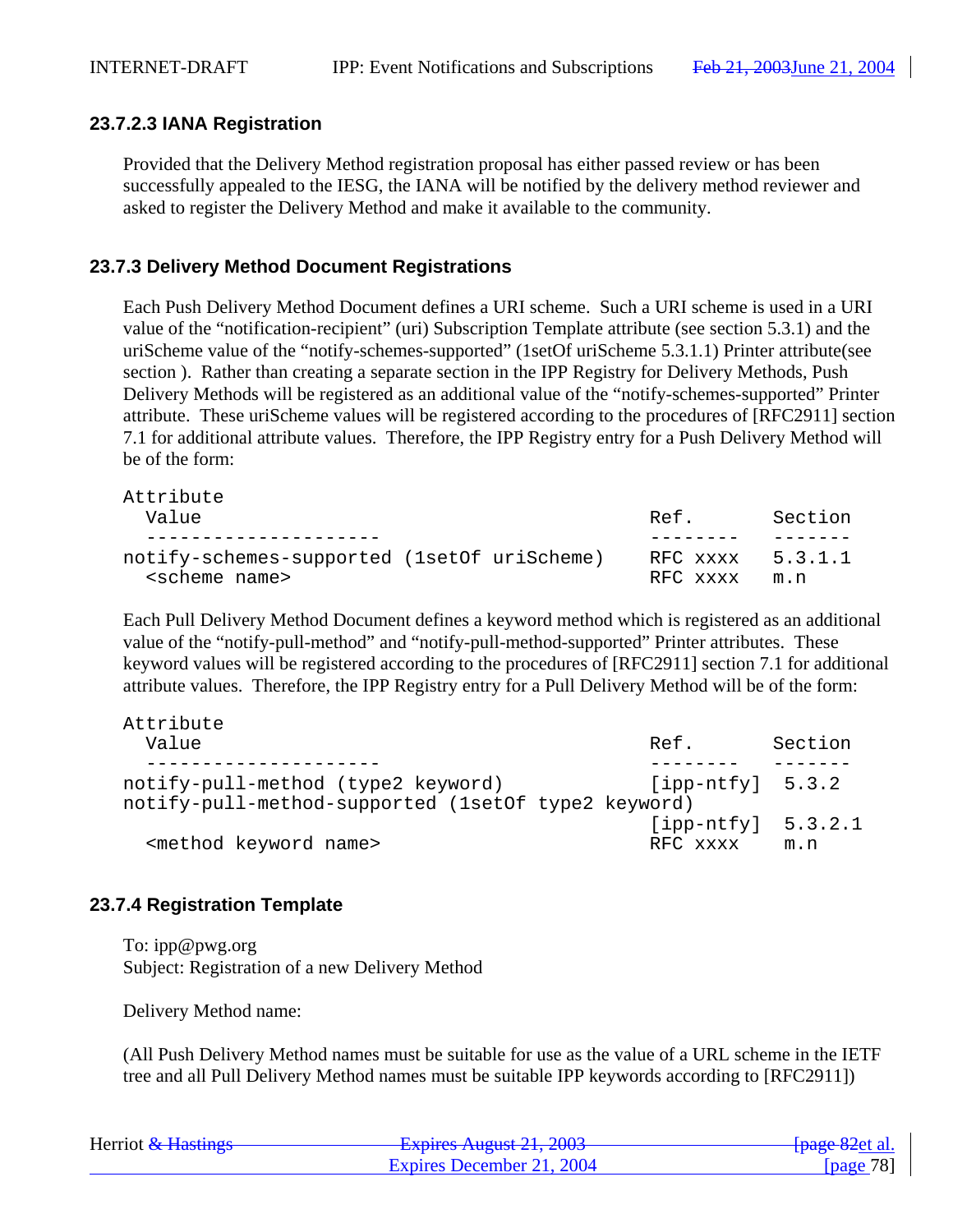Published specification(s):

(A specification for the Delivery Method must be openly available that accurately describes what is being registered.)

Person & email address to contact for further information:

# **2524 Intellectural Property**

The IETF takes no position regarding the validity or scope of any intellectual property or other rights that might be claimed to pertain to the implementation or use of the technology described in this document or the extent to which any license under such rights might or might not be available; neither does it represent that it has made any effort to identify any such rights. Information on the IETF's procedures with respect to rights in standards-track and standards-related documentation can be found in RFC 2028. Copies of claims of rights made available for publication and any assurances of licenses to be made available, or the result of an attempt made to obtain a general license or permission for the use of such proprietary rights by implementers or users of this specification can be obtained from the IETF Secretariat.

The IETF invites any interested party to bring to its attention any copyrights, patents or patent applications, or other proprietary rights which may cover technology that may be required to practice this standard. Please address the information to the IETF Executive Director.

# **25 Internationalization Considerations**

This IPP Notification specification continues support for the internationalization of [RFC2911] of attributes containing text strings and names. Allowing a Subscribing Client to specify a different natural language and charset for each Subscription Object increases the internationalization support.

The Printer MUST be able to localize the content of Human Consumable Event Notifications and to localize the value of "notify-text" attribute in Machine Consumable Event Notifications that it delivers to Notification Recipients. For localization, the Printer MUST use the value of the "notify-charset" attribute and the "notify-natural-language" attribute in the Subscription Object supplied by the Subscribing Client.

# **26 Security Considerations**

Clients submitting Notification requests to the IPP Printer have the same security issues as submitting an IPP/1.1 print job request (see [RFC2911] section 3.2.1 and section 8). The same mechanisms used by IPP/1.1 can therefore be used by the client Notification submission. Operations that require authentication can use the HTTP authentication. Operations that require privacy can use the HTTP/TLS privacy. As with IPP/1.1 Print Job Objects, if there is no security on Subscription Objects, sequential assignment of subscription-ids exposes the system to a passive traffic monitoring threat.

| Herriot & Hastings | Evnirac August $21.2002$<br><b>LAPINS AUGUST 41, 400J</b> | <del>[page 82</del> et al. |
|--------------------|-----------------------------------------------------------|----------------------------|
|                    | Expires December 21, 2004                                 | [ $page 79$ ]              |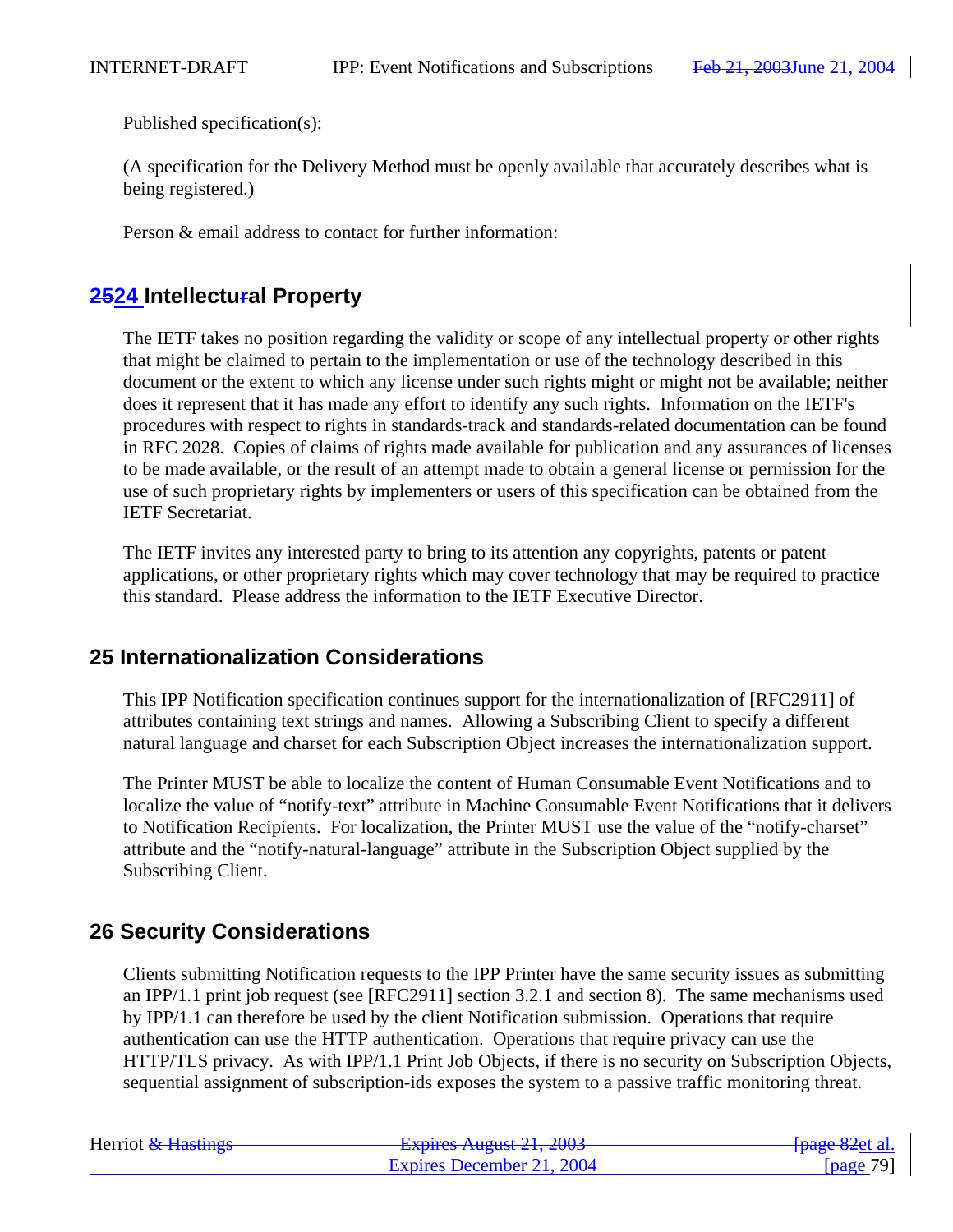# **26.1 Client access rights**

The Subscription Object access control model is the same as the access control model for Job objects. The client MUST have the following access rights for the indicated Subscription operations:

- 1. Create-Job-Subscriptions (see section 11.1.1): A Per-Job Subscription object is associated with a Job. To create Per-Job Subscription Objects, the authenticated user (see [RFC2911] section 8.3) performing this operation MUST (1) be the job owner, (2) have Operator or Administrator access rights for this Printer (see [RFC2911] sections 1 and 8.5), or (3) be otherwise authorized by the Printer's administrator-configured security policy to create Per-Job Subscription Objects for the target job.
- 2. Create-Printer-Subscriptions (see section 11.1.2): A Per-Printer Subscription object is associated with the Printer. To create Per-Printer Subscription Objects, the authenticated user (see [RFC2911] section 8.3) performing this operation MUST (1) have Operator or Administrator access rights for this Printer (see [RFC2911] sections 1 and 8.5) or (2) be otherwise authorized by the Printer's administrator-configured security policy to create Per-Printer Subscription Objects for this Printer.
- 3. Get-Subscription-Attributes (see section 11.2.4): The access control model for this operation is the same as that of the Get-Job-Attributes operation (see [RFC2911] section 3.3.4). The primary difference is that a Get-Subscription-Attributes operation is directed at a Subscription Object rather than at a Job object, and a returned attribute group contains Subscription Object attributes rather than Job object attributes. To query the specified Subscription Object, the authenticated user (see [RFC2911] section 8.3) performing this operation MUST (1) be the Subscription Object owner, (2) have Operator or Administrator access rights for this Printer (see [RFC2911] sections 1 and 8.5), or (3) be otherwise authorized by the Printer's administrator-configured security policy to query the Subscription Object for the target job. Furthermore, the Printer's security policy MAY limit which attributes are returned, in a manner similar to the Get-Job-Attributes operation (see [RFC2911] end of section 3.3.4.2).
- 4. Get-Subscriptions (see section 11.2.5): The access control model for this operation is the same as that of the Get-Jobs operation (see [RFC2911] section 3.2.6). The primary difference is that the operation is directed at Subscription Objects rather than at Job objects, and the returned attribute groups contain Subscription Object attributes rather than Job object attributes. To query Per-Job Subscription Objects of the specified job (client supplied the "notify-job-id" operation attribute - see section 11.2.5.1.1), the authenticated user (see [RFC2911] section 8.3) performing this operation MUST (1) be the Subscription Object owner, (2) have Operator or Administrator access rights for this Printer (see [RFC2911] sections 1 and 8.5), or (3) be otherwise authorized by the Printer's administrator-configured security policy to query the Subscription Object for the target job. To query Per-Printer Subscription Objects of the Printer (client omits the "notify-job-id" operation attribute - see section 11.2.5.1.1), the authenticated user (see [RFC2911] section 8.3) performing this operation MUST (1) have Operator or Administrator access rights for this Printer (see [RFC2911] sections 1 and 8.5), or (2) be otherwise authorized by the Printer's administrator-configured security policy to query Per-Printer Subscription Objects for the target Printer. Furthermore, the Printer's security policy

| Herriot & Hastings | Evoires August $21.2002$<br>$\frac{1}{2}$ $\frac{1}{2}$ $\frac{1}{2}$ $\frac{1}{2}$ $\frac{1}{2}$ $\frac{1}{2}$ $\frac{1}{2}$ $\frac{1}{2}$ $\frac{1}{2}$ $\frac{1}{2}$ $\frac{1}{2}$ $\frac{1}{2}$ $\frac{1}{2}$ $\frac{1}{2}$ $\frac{1}{2}$ $\frac{1}{2}$ $\frac{1}{2}$ $\frac{1}{2}$ $\frac{1}{2}$ $\frac{1}{2}$ $\frac{1}{2}$ $\frac{1}{2}$ | <del>[page 82</del> et al. |
|--------------------|-------------------------------------------------------------------------------------------------------------------------------------------------------------------------------------------------------------------------------------------------------------------------------------------------------------------------------------------------|----------------------------|
|                    | Expires December 21, 2004                                                                                                                                                                                                                                                                                                                       | [ $page 80$ ]              |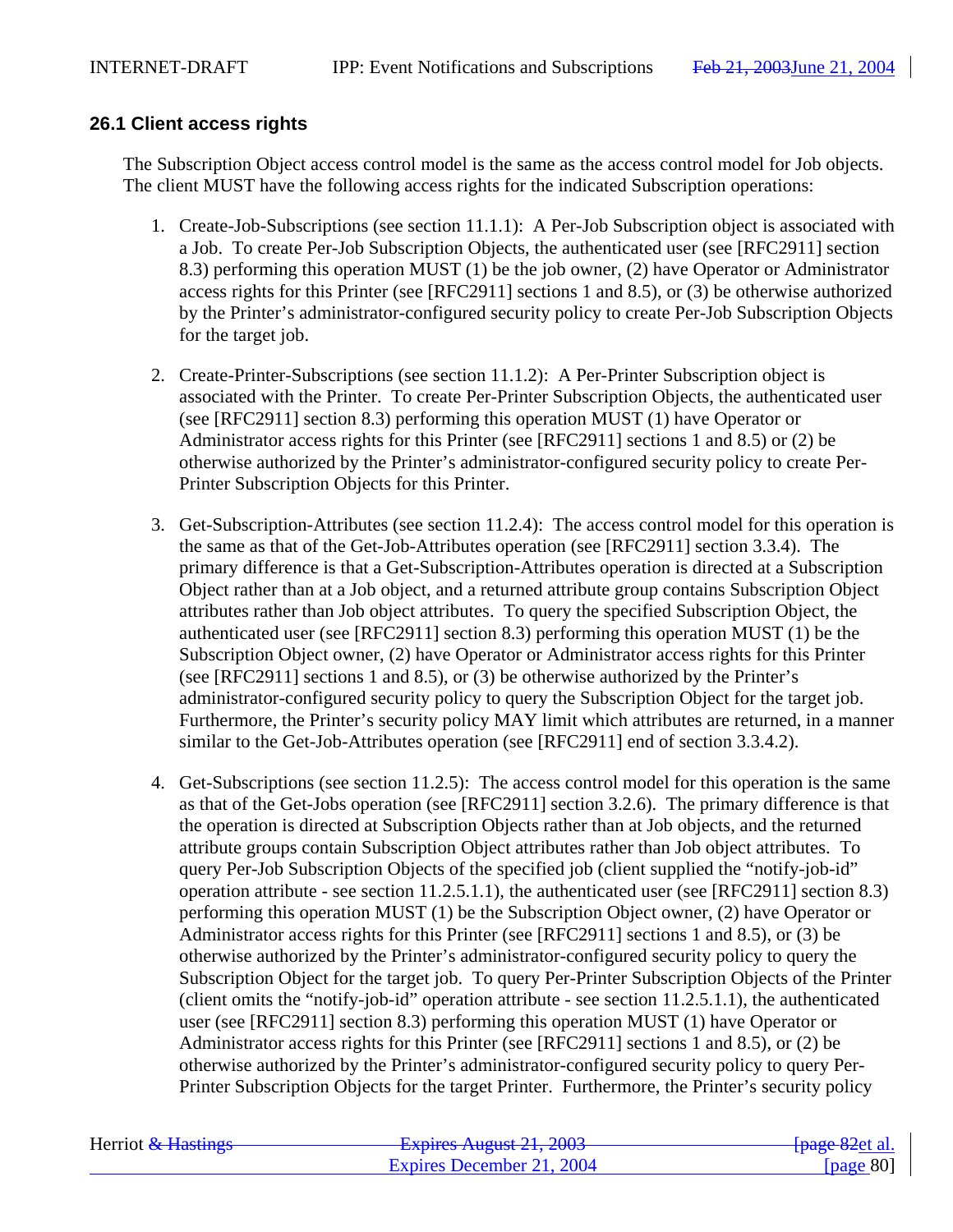MAY limit which attributes are returned, in a manner similar to the Get-Job-Attributes operation (see [RFC2911] end of section 3.2.6.2).

- 5. Renew-Subscriptions (see section 11.2.6): The authenticated user (see [RFC2911] section 8.3) performing this operation MUST (1) be the owner of the Per-Printer Subscription Object, (2) have Operator or Administrator access rights for the Printer (see [RFC2911] sections 1 and 8.5), or (3) be otherwise authorized by the Printer's administrator-configured security policy to renew Per-Printer Subscription Objects for the target Printer
- 6. Cancel-Subscription (see section 11.2.7): The authenticated user (see [RFC2911] section 8.3) performing this operation MUST (1) be the owner of the Subscription Object, (2) have Operator or Administrator access rights for the Printer (see [RFC2911] sections 1 and 8.5), or (3) be otherwise authorized by the Printer's administrator-configured security policy to cancel the target Subscription Object.

The standard security concerns (delivery to the right user, privacy of content, tamper proof content) apply to each Delivery Method. Some Delivery Methods are more secure than others. Each Delivery Method Document MUST discuss its Security Considerations.

## **26.2 Printer security threats**

Notification trap door: If a Printer supports the OPTIONAL "notify-attributes" Subscription Template attribute (see section 5.3.4) where the client can request that the Printer return any specified Job, Printer, and Subscription object attributes, the Printer MUST apply the same security policy to these requested attributes in the Get-Notifications request as it does for the Get-Jobs, Get-Job-Attributes, Get-Printer-Attributes, and Get-Subscription-Attributes requests.

## **26.3 Notification Recipient security threats**

Unwanted Events Notifications (spam): For any Push Delivery Method, by far the biggest security concern is the abuse of notification: delivering unwanted Event Notifications to third parties (i.e., spam). The problem is made worse by notification addresses that may be redistributed to multiple parties. There exist scenarios where third party notification is used (see Scenario #2 and #3 in [ippnot-req]). Any fully secure solution would require active agreement of all recipients before delivering anything.

# **27 Contributors**

The following people made significant contributions to the design and review of this specification:

Scott A. Isaacson Novell, Inc. 122 E 1700 S Provo, UT 84606

| Herriot & Hastings | Evnirac August $21, 2002$<br><del>12 2003 - 12 2003 - 12 2003</del> | <del>[page 82</del> et al. |
|--------------------|---------------------------------------------------------------------|----------------------------|
|                    | Expires December 21, 2004                                           | [ $page 81$ ]              |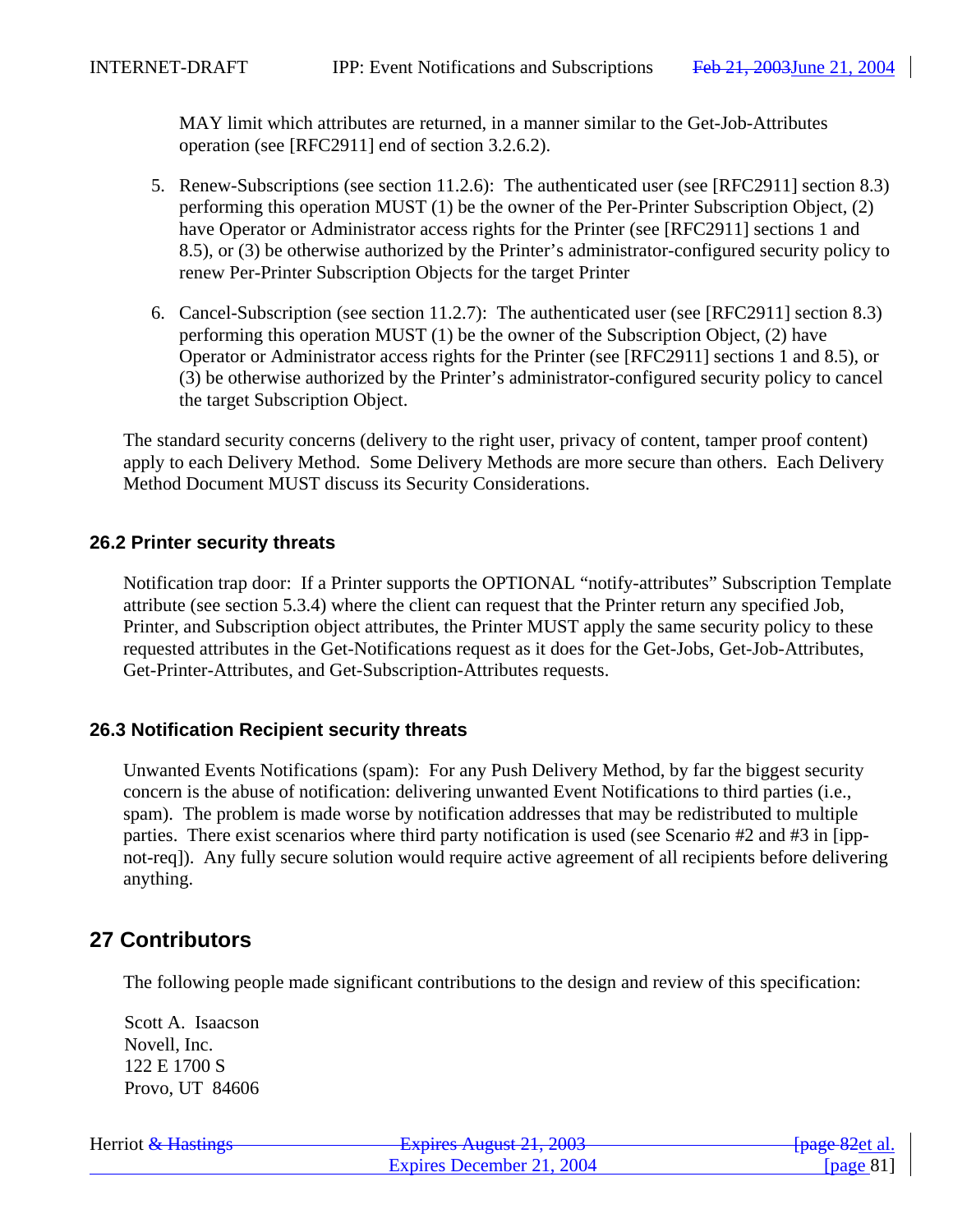Phone: 801-861-7366 Fax: 801-861-2517 e-mail: sisaacson@novell.com

Roger deBry Utah Valley State College Orem, UT 84058

Phone: (801) 222-8000 EMail: debryro@uvsc.edu

Jay Martin Underscore Inc. 9 Jacqueline St. Hudson, NH 03051-5308 603-889-7000 fax: 775-414-0245 e-mail: jkm@underscore.com

Michael Shepherd Xerox Corporation 800 Phillips Road MS 128-51E Webster, NY 14450

Phone: 716-422-2338 Fax: 716-265-8871 e-mail: mshepherd@usa.xerox.com

Ron Bergman Hitachi Koki Imaging Solutions 1757 Tapo Canyon Road Simi Valley, CA 93063-3394

Phone: 805-578-4421 Fax: 805-578-4001 Email: rbergma@hitachi-hkis.com

# **28 Author's Addresses**

Robert Herriot Global Workflow Solutions 706 Colorado Ave. Palo Alto, CA 94303

| Herriot & Hastings | Evnirac August 21, 2002<br><del>- Explics August 21, 2003</del> | <del>[page 82</del> et al. |
|--------------------|-----------------------------------------------------------------|----------------------------|
|                    | Expires December 21, 2004                                       | [ $page 82$ ]              |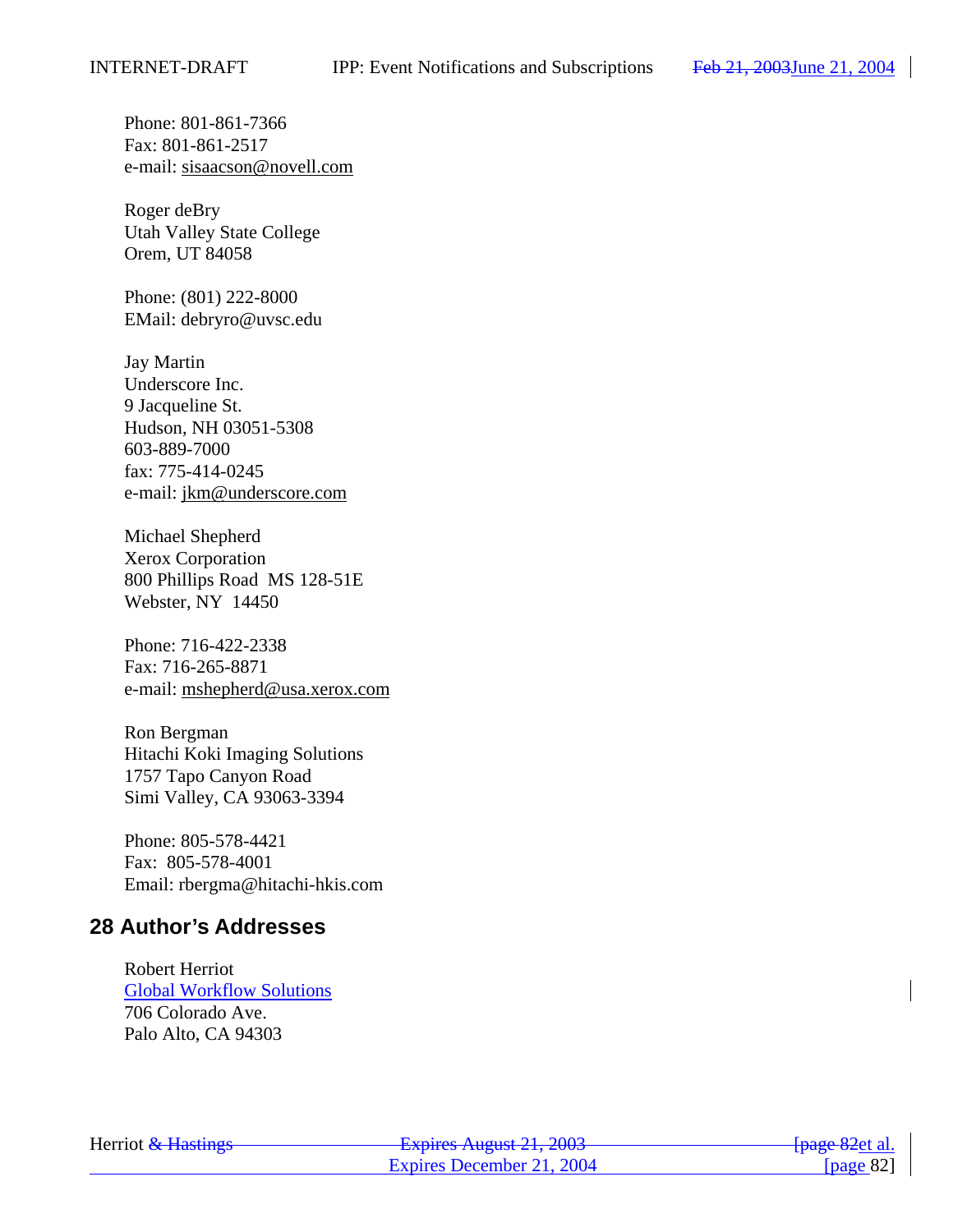Phone: 650-327-4466 Fax: 650-327-4466650-324-4000 Email: bob@herriot.com

Tom Hastings Xerox Corporation 737 Hawaii St. ESAE 231 El Segundo, CA 90245

Phone: 310-333-6413 Fax: 310-333-5514 e-mail: hastings@cp10.es.xerox.com

IPP Web Page: http://www.pwg.org/ipp/ IPP Mailing List: ipp@pwg.org

To subscribe to the ipp mailing list, send the following email: 1) send it to majordomo@pwg.org 2) leave the subject line blank 3) put the following two lines in the message body: subscribe ipp end

Implementers of this specification document are encouraged to join the IPP Mailing List in order to participate in any discussions of clarification issues and review of registration proposals for additional attributes and values. In order to reduce spam the mailing list rejects mail from non-subscribers, so you must subscribe to the mailing list in order to send a question or comment to the mailing list.

# **3029 Appendix G - Description of the base IPP documents (Informative)**

The base set of IPP documents includes:

Design Goals for an Internet Printing Protocol [RFC2567] Rationale for the Structure and Model and Protocol for the Internet Printing Protocol [RFC2568] Internet Printing Protocol/1.1: Model and Semantics [RFC2911] Internet Printing Protocol/1.1: Encoding and Transport [RFC2910] Internet Printing Protocol/1.1: Implementer's Guide [RFC3196] Mapping between LPD and IPP Protocols [RFC2569]

The "Design Goals for an Internet Printing Protocol" document takes a broad look at distributed printing functionality, and it enumerates real-life scenarios that help to clarify the features that need to be included in a printing protocol for the Internet. It identifies requirements for three types of users: end users, operators, and administrators. It calls out a subset of end user requirements that are satisfied in IPP/1.0 [RFC2566, RFC2565]. A few OPTIONAL operator operations have been added to IPP/1.1 [RFC2911, RFC2910].

| Herriot & Hastings | Evoiras August 21, 2002<br>$\frac{1}{4}$ Laplito Truguot 21, 2005 | <del>[page 82</del> et al.] |
|--------------------|-------------------------------------------------------------------|-----------------------------|
|                    | Expires December 21, 2004                                         | [ $page 83$ ]               |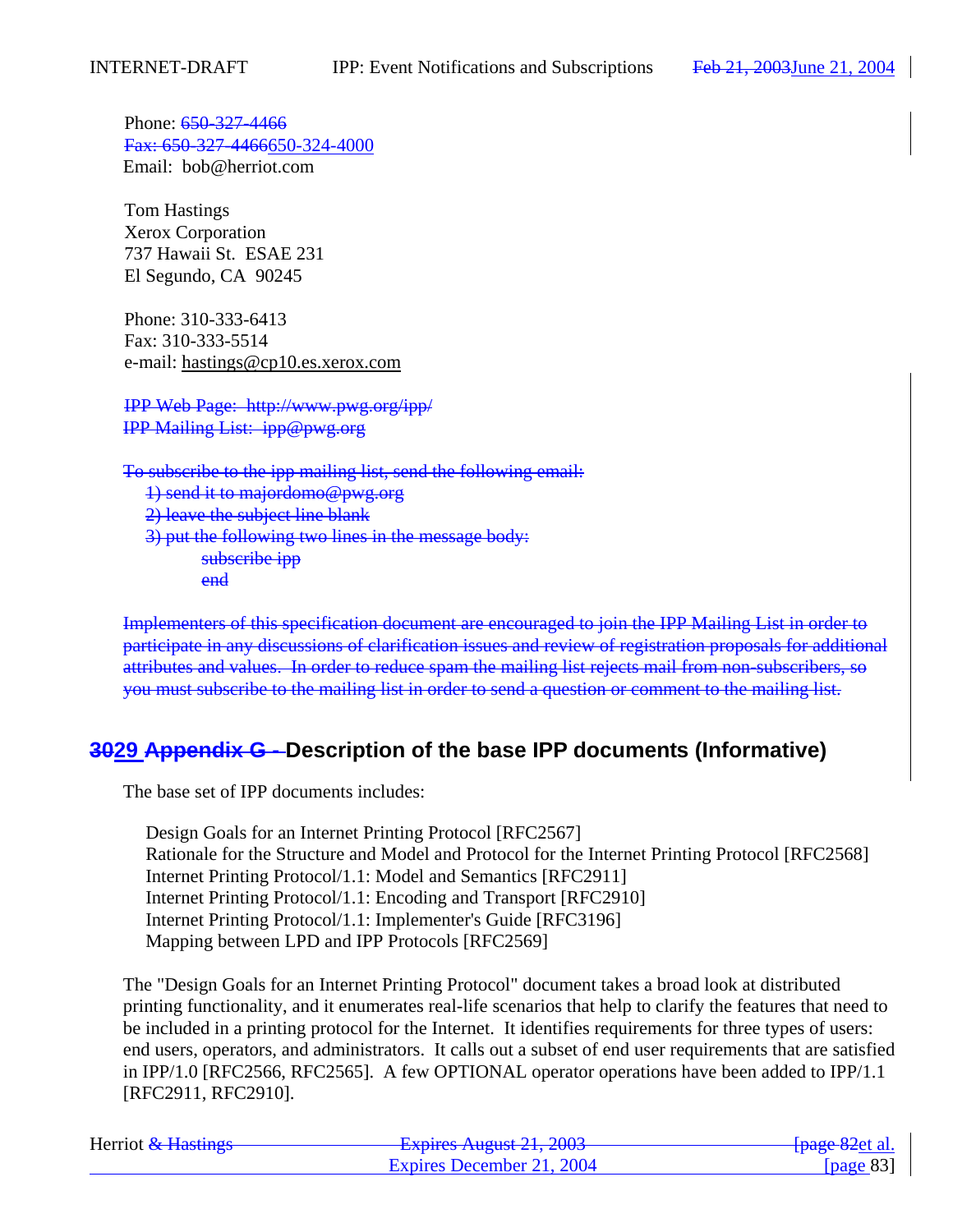The "Rationale for the Structure and Model and Protocol for the Internet Printing Protocol" document describes IPP from a high level view, defines a roadmap for the various documents that form the suite of IPP specification documents, and gives background and rationale for the IETF IPP working group's major decisions.

The "Internet Printing Protocol/1.1: Model and Semantics" document describes a simplified model with abstract objects, their attributes, and their operations. The model introduces a Printer and a Job. The Job supports multiple documents per Job. The model document also addresses how security, internationalization, and directory issues are addressed.

The "Internet Printing Protocol/1.1: Encoding and Transport" document is a formal mapping of the abstract operations and attributes defined in the model document onto HTTP/1.1 [RFC2616]. It also defines the encoding rules for a new Internet MIME media type called "application/ipp". This document also defines the rules for transporting over HTTP a message body whose Content-Type is "application/ipp". This document defines the 'ipp' scheme for identifying IPP printers and jobs.

The "Internet Printing Protocol/1.1: Implementer's Guide" document gives insight and advice to implementers of IPP clients and IPP objects. It is intended to help them understand IPP/1.1 and some of the considerations that may assist them in the design of their client and/or IPP object implementations. For example, a typical order of processing requests is given, including error checking. Motivation for some of the specification decisions is also included.

The "Mapping between LPD and IPP Protocols" document gives some advice to implementers of gateways between IPP and LPD (Line Printer Daemon) implementations.

# **3130 Appendix H - Full Copyright Statement (Informative)**

Copyright (C) The Internet Society (1998,1999,2000,2001,2002,2003). All Rights Reserved

This document and translations of it may be copied and furnished to others, and derivative works that comment on or otherwise explain it or assist in its implementation may be prepared, copied, published and distributed, in whole or in part, without restriction of any kind, provided that the above copyright notice and this paragraph are included on all such copies and derivative works. However, this document itself may not be modified in any way, such as by removing the copyright notice or references to the Internet Society or other Internet organizations, except as needed for the purpose of developing Internet standards in which case the procedures for copyrights defined in the Internet Standards process must be followed, or as required to translate it into languages other than English.

The limited permissions granted above are perpetual and will not be revoked by the Internet Society or its successors or assigns.

| Herriot & Hastings | Evoirag August $21, 2002$<br>$\frac{1}{4}$ Lapinos August 21, 2005 | <del>[page 82</del> et al. |
|--------------------|--------------------------------------------------------------------|----------------------------|
|                    | Expires December 21, 2004                                          | [page $84$ ]               |